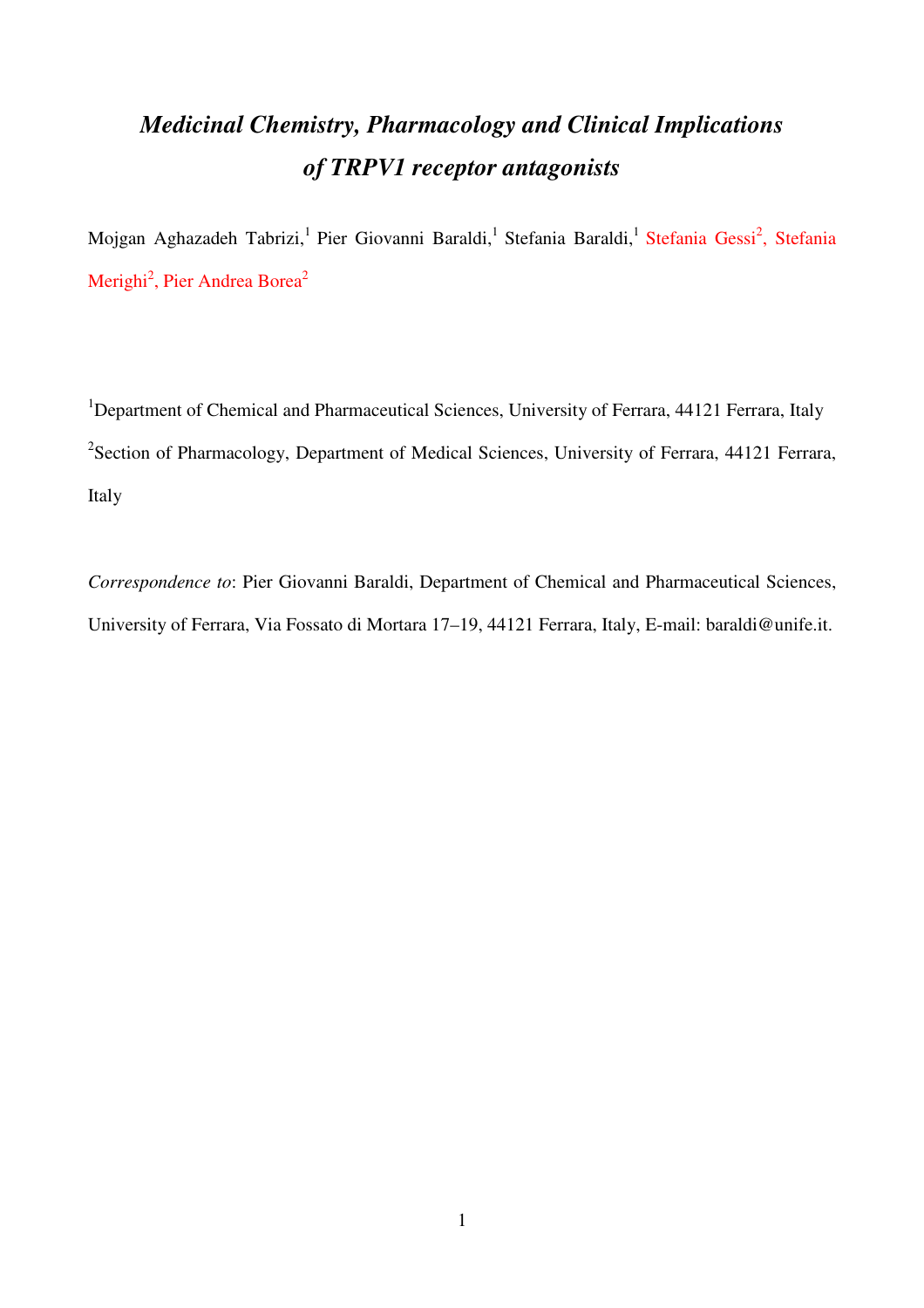## *ABSTRACT*

Transient receptor potential vanilloid 1 (TRPV1) is an ion channel expressed on sensory neurons triggering an influx of cations into sensory cells. TRPV1 receptors function as homotetramers responsive to heat, proinflammatory substances, lipoxygenase products, resiniferatoxin, endocannabinoids, protons, and peptide toxins. Its phosphorylation increases sensitivity to both chemical and thermal stimuli while desensitization involves a calcium-dependent mechanism resulting in receptor dephosphorylation. TRPV1 functions as a sensor of noxious stimuli and may represent a target to avoid pain and injury. TRPV1 activation has been associated to chronic inflammatory pain and peripheral neuropathy. Its expression is also detected in non-neuronal areas such as bladder, lungs and cochlea where TRPV1 activation is responsible for pathology development of cystitis, asthma and hearing loss. Therefore, modulation of TRPV1 channel activity is under consideration for the therapy of chronic pain, cough, bladder disorders, diabetes, obesity, and hearing loss. This review offers a comprehensive status of the art about TRPV1 receptor in pathophysiology and highlights how drug development targeting this channel could have a clinical therapeutic potential. This review also summarizes advances of medicinal chemistry leading to the identification of highly selective TRPV1 antagonists and their analysis of structure–activity relationships (SARs) highlighting how drugs targeting this channel could be better developed.

**Key words:** Transient receptor potential vanilloid 1; pathophysiology; TRPV1 antagonists; medicinal chemistry; structure–activity relationships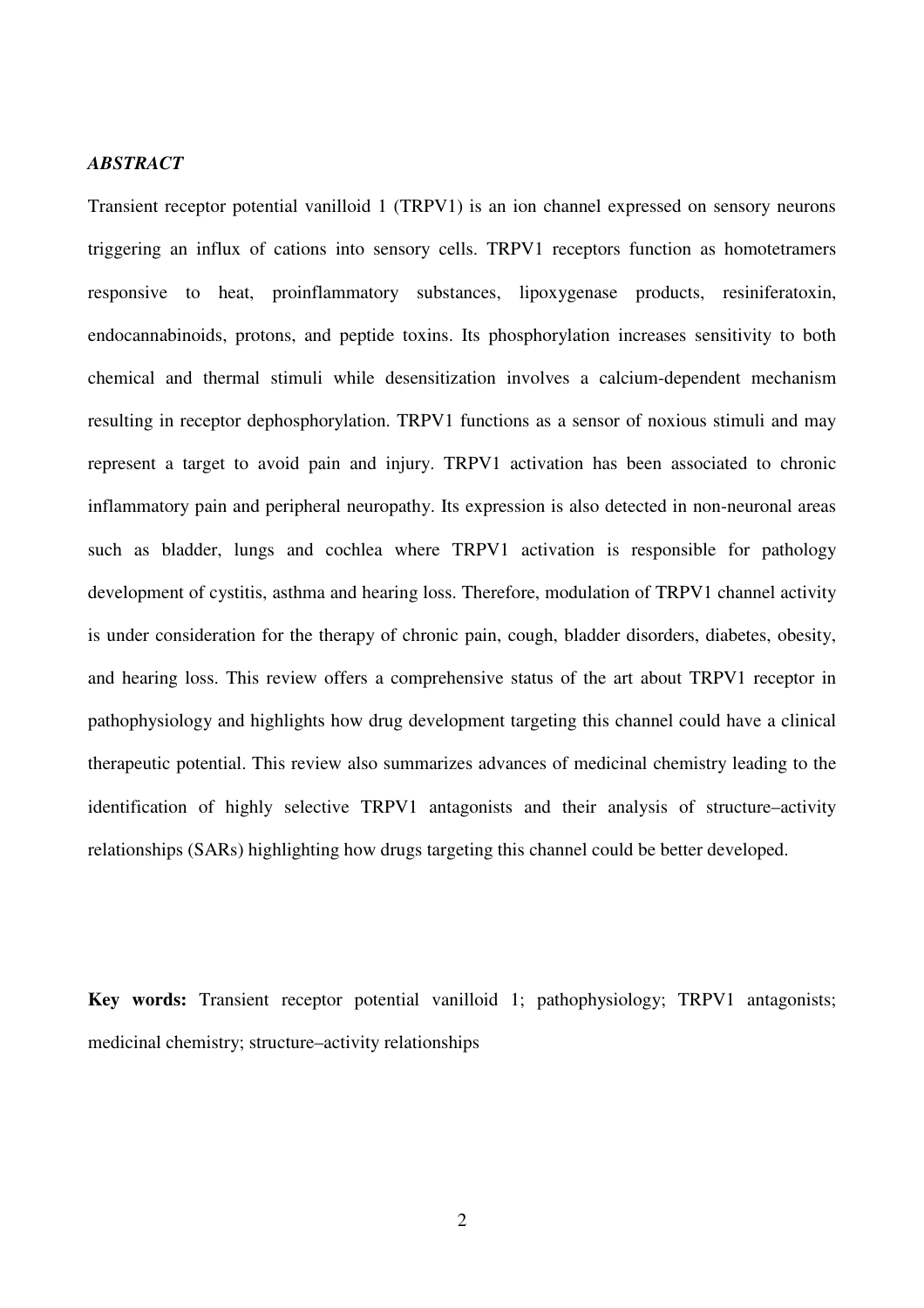### *1. INTRODUCTION*

Why peppers taste hot? The heat sensation is due to capsaicin, a chemical molecule present in peppers, daily consumed on a global scale. Capsaicin interacts with specific sensory neurons and in particular binds to the vanilloid receptor (VR1), a member of the superfamily transient receptor potential (TRP) ion channel referred as TRPV1. Through this interaction the capsaicin molecule produces the same sensation, or signal to the brain, that normal heat produces when activating the TRP receptors. This is why eating peppers makes your mouth feel really hot, even though it's not.

TRPV1 is a non-selective cation channel abundantly expressed in the nociceptors (c-fibers).

In this review article, we offer an overview about the role of TRPV1 in the regulation of key physiological signaling and important pathologies associated with its activation. In recent years our research group has investigated a large series of TRPV1 derivatives with interesting properties from a chemical and pharmacological point of view, showing *in vitro* and *in vivo* affinities for the TRPV1 receptor. Considering that several pharmaceutical industries are involved in the field and many patents are reported, and that it is often difficult to obtain exact information regarding the status of molecules in early stages of clinical development, we perform a review on TRPV1 receptor ligands (since 2008 to date) from published articles and patent literature, to highlight how drugs targeting this channel could be important clinically and better developed.

Moreover, we have also tried to describe the potential of TRPV1 antagonists as therapeutic agents for treating pain, cough, bladder disorders, diabetes and obesity by reporting their clinical status of development. The medicinal chemistry section of this review summarizes the 2008-2016 advances of the new chemical entities development as TRPV1 antagonists, the structure–activity relationships (SAR) analysis, the corresponding biological activities combined with the therapeutic potential of compounds.

## *2. STRUCTURE, REGULATION AND DISTRIBUTION*

#### *A. Structure*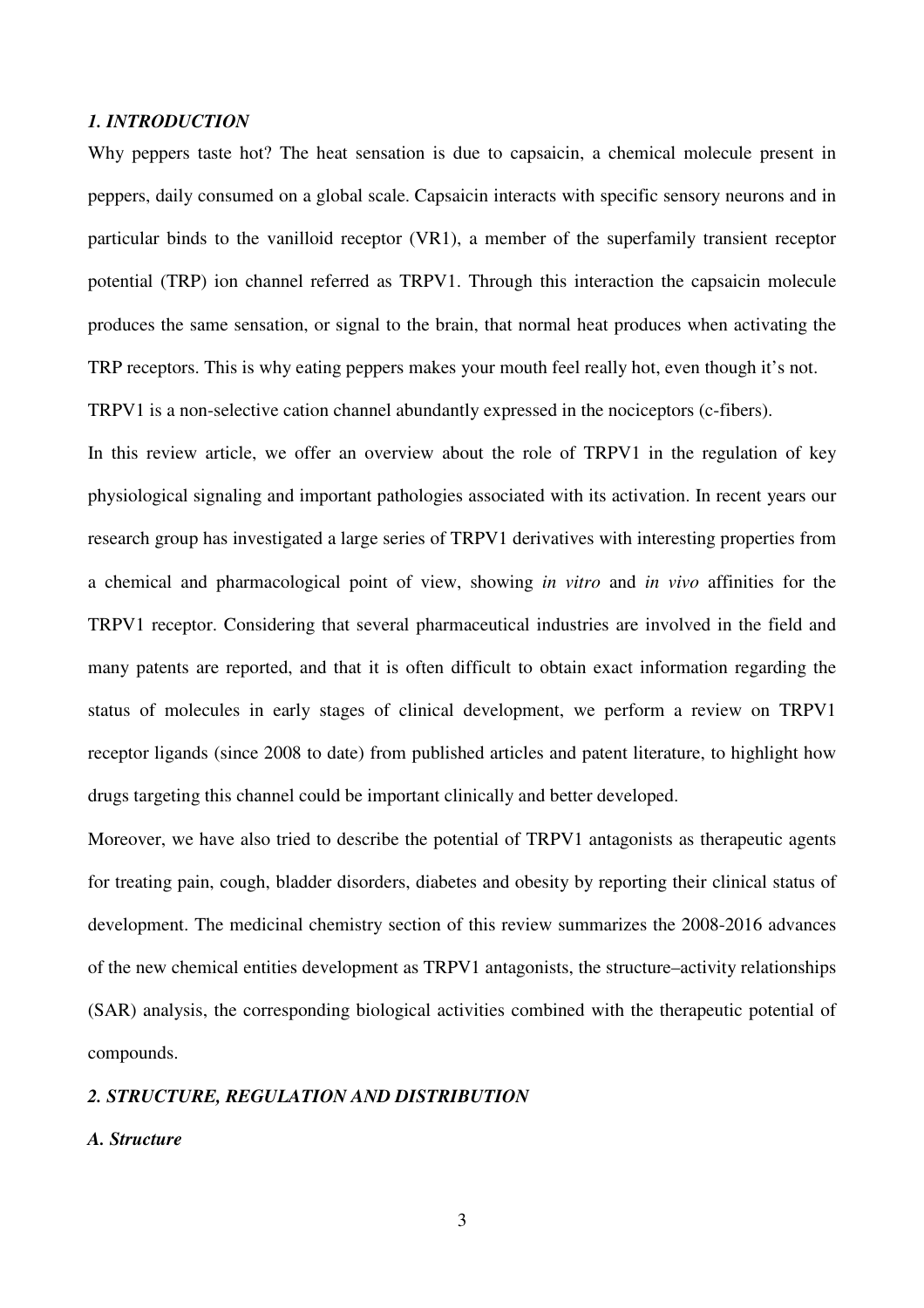The family of vanilloid TRP channels includes six members, from 1 to 6. Only the TRPV1 subtype is stimulated by vanilloids, such as capsaicin, present in chilli peppers. It was in 1960 that Jancsó found that capsaicin was able to activate sensory nerves,<sup>1</sup> then, 15 years later the presence of a capsaicin receptor was detected in their plasma membranes.<sup>2</sup> Subsequently, the TRPV1 receptor was cloned in mouse, human and guinea-pigs,  $3-5$  showing marked species-related differences in pharmacological profiles. For example, birds and rabbits, differently from rodents and humans, are insensitive to the pungent action of capsaicin. The human Trpv1 gene is located on chromosome 17p13 and encodes a 95 kDa protein containing 839 amino acids residues.<sup>6</sup> TRPV1 resembles voltage-gated potassium channels as suggested by single-particle electron cryo-microscopy studies allowing the identification of transmembrane topology and subunit organization of  $TRPV1.<sup>7-9</sup>$ Furthermore, research performed on TRPV1 knockout (KO) mice sanctioned a crucial role for this receptor in noxious heat perception *in vivo*. <sup>10</sup> Noxious stimuli open TRPV1 channels located in sensory nerve endings with consequent membrane depolarization, thereby initiating action potentials that propagate to the spinal cord and brain. TRPV1 currents evoked by a variety of agonists exhibit pronounced outward rectification, increasing current at positive compared to negative membrane potentials thus reducing TRPV1 activation when cells are near resting potential.11–14 A series of exogenous and endogenous activators of TRPV1 have been characterized, such as Vanilloids (e.g. Olvanil, Resiniferatoxin,  $RTX$ )<sup>15, 16</sup>, Capsinoids (e.g. Capsiate)<sup>17</sup>, Camphor<sup>18</sup>, heat >43°C and pH <5.9<sup>19</sup>, Anandamide<sup>13, 14</sup>, Lipoxygenase products <sup>8</sup>(e.g. LTB4)<sup>20, 21</sup>, N-acyldopamines<sup>21, 22</sup>, Bradykinin<sup>23</sup>, PAR-2 agonists<sup>24</sup>, nerve growth factor (NGF)<sup>23</sup>, ATP<sup>23, 25</sup> suggesting the importance of cross-talk mechanisms.

The TRPV1 receptor is a homotetramer that consists of six transmembrane domains with a pore region located between the fifth and sixth domain, and long intracellular N- and C- terminal tails.<sup>6</sup> Within the N-terminal tail, six ankyrin repeat domains allow binding of calmodulin and ATP to modulate TRPV1 activation.<sup>26</sup> The C-terminus contains a TRP domain as well as binding sites for phosphoinositide 4,5-biphosphate (PIP2) and calmodulin.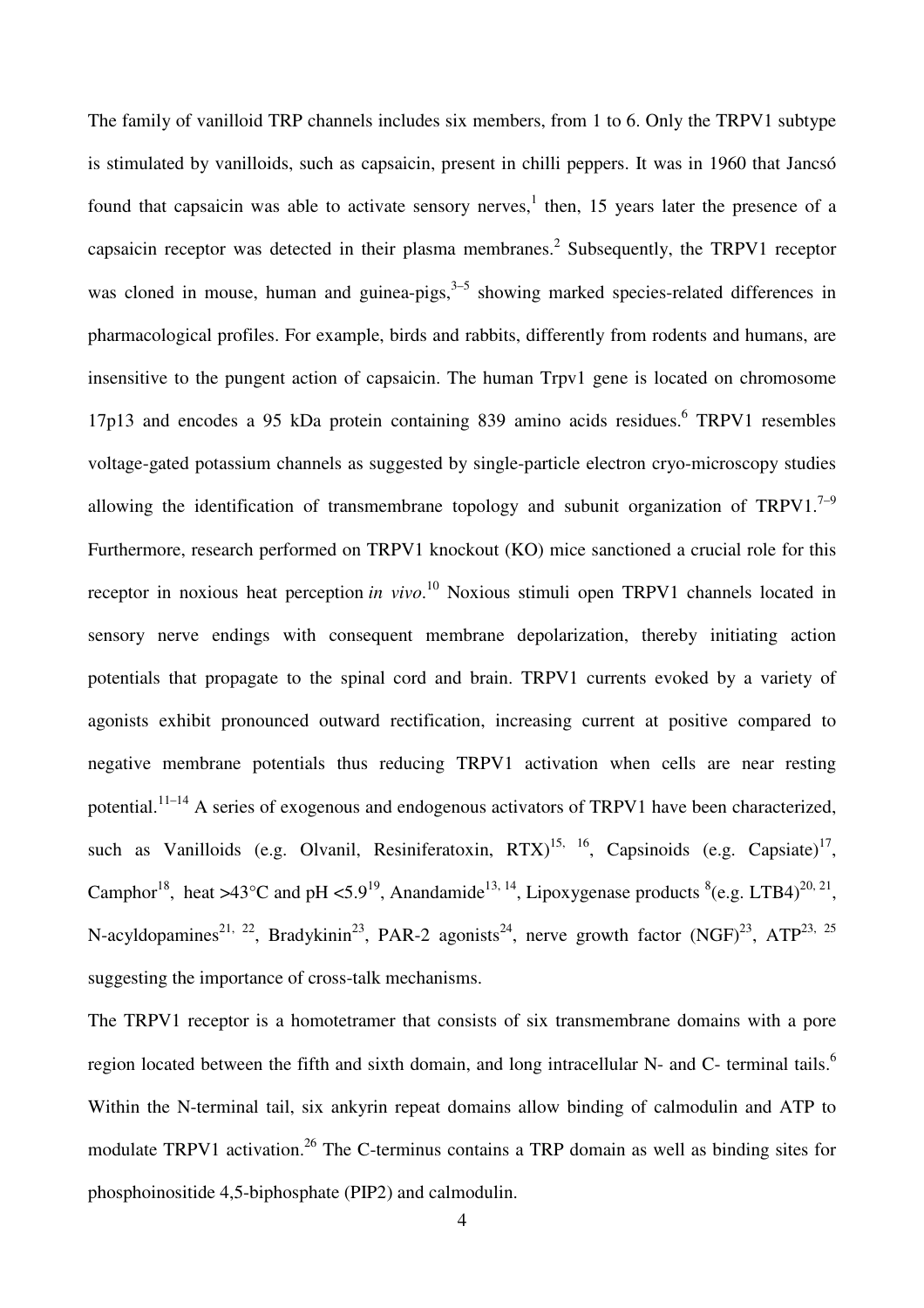#### **Fig. 1**

At the receptor level, capsaicin binds to the region that spans transmembrane domains 3 to 4 of the TRPV1 receptor.Bound capsaicin orients in a "tail-up, head-down" configuration where the vanillyl and amide groups form specific interactions that anchor the ligand to the receptor.<sup>27</sup> Since ligands bind to the cytosolic side of  $TRPV1^{28}$ , these agonists must traverse the plasma membrane to access the intracellular ligand-binding site of  $TRPV1<sup>29</sup>$  One exception is proton activation at pH of <6.0. TRPV1 receptor forms a cation channel permeable to mono- , such as sodium and potassium, and divalent cations, with 10-fold higher preference for calcium, and an exceptionally high permeability to large cations.<sup>30</sup> Its activation leads to the elevation of cytosolic  $Ca^{2+}$ , and the subsequent release of neuropeptides such as substance P and calcitonin-gene related peptide by exocytosis.<sup>31, 32</sup> Interestingly, TRPV1-mediated ion permeation changes depending on the activation state.<sup>33</sup> Selectivity for calcium is also modified, depending on the extracellular calcium levels. Both agonist concentration and identity affect these dynamic permeability effects. In particular, a strong increase in permeability of large cations, such as *N*-methyl-d-glucamine (NMDG) or the propidium dye YO-PRO1, is induced by high concentrations of capsaicin, in contrast to low concentrations that normally do not change it, unless when protein kinase C (PKC) phosphorylated TRPV1. Moreover, some agonists, e.g. camphor and heat, induce only few changes in large cations permeability.<sup>34</sup>

Mutagenesis studies revealed that Met547 and Thr551 of human and rodent TRPV1 are necessary for capsaicin sensitivity.<sup>35</sup> Furthermore, the highly conserved tyrosine in position 511 (Y511) of the rTRPV1 was the first residue to be identified as a necessary participant in the vanilloid-mediated response,<sup>36</sup> its rotation was implicated in the vanilloids bound state<sup>8, 37–39</sup> and, more recently, it was found to entrap vanilloids in their binding site, prolonging channel activity.<sup>40</sup> Moreover, the aminoacid residues Glu600 and Glu648 within the extracellular loop domain are important for TRPV1 activation by protons. A series of aminoacid residues located in the pore region and C-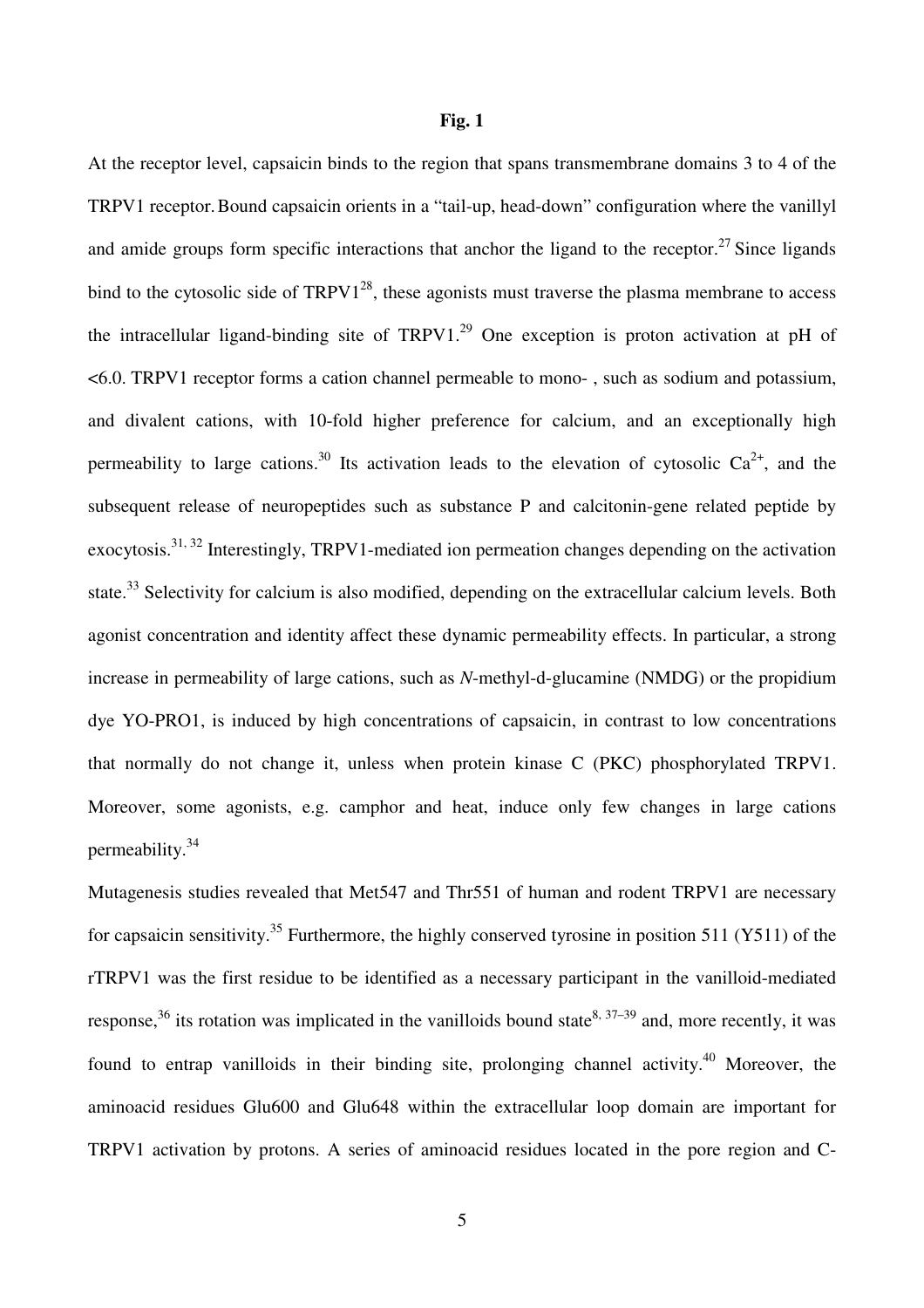terminal domains are crucial for heat sensitivity e.g. 1696A, W697A, and R701A resulted in total loss or reduction of heat sensitivity. $41$ 

## *B. Regulation*

TRPV1 is regulated by phosphorylation inducing an increased sensitivity to both chemical and thermal stimuli. Indeed TRPV1 have multiple phosphorylation sites at various serine and threonine residues for protein kinase A (PKA), PKC, c-Src kinase and calcium-calmodulin kinase II (CaMKII), in addition to putative sites for capsaicin and proton binding.<sup>12, 42–47</sup> This is relevant because several inflammatory agents stimulate PKA and/or PKC through G-protein coupled receptor (GPCR)-depending pathways.<sup>48, 49</sup> Phosphorylation induced by PKA, via cyclic AMP signaling, and PKC, via IP3 signaling, produced different effects. In particular, PKA decreases TRPV1 desensitization capsaicin-mediated by phosphorylating Ser116, thus allowing an higher sensitivity to the TRPV1 agonist.<sup>43</sup> PKC phosphorylation instead increases sensitization of this receptor to heat, protons or agonists and is generally triggered by inflammatory agents, through  $IP_3$ turnover.<sup>11, 29, 50</sup> Furthermore, PKC potentiates TRPV1 activity by shifting voltage-dependent activation to more negative potentials thus rising the possibility of channel opening at normal membrane potentials.<sup>6</sup>

Interestingly, TRPV1 sensitization is obtained also through soluble N-ethylmaleimide-sensitive factor attachment protein receptor (SNARE)-dependent exocytosis by a rapid enrollment of TRPV1, located in subcellular vesicules, in the plasma membrane under inflammatory conditions.<sup>51–53</sup>

Recently, it has been reported that TRPV1 function is strongly modulated by cyclin-dependent kinase 5 (Cdk5)-mediated phosphorylation at position threonine-407 (mouse)/T406 (rat), position critical for the function of TRPV1 by modulating ligand-sensitivity, activation, and desensitization kinetics as well as voltage-dependence.<sup>54</sup> These results indicate that Cdk5-mediated phosphorylation of rat TRPV1 (rTRPV1) at T406 plays an important role in the molecular process of transduction of nociceptive stimuli and pain signaling.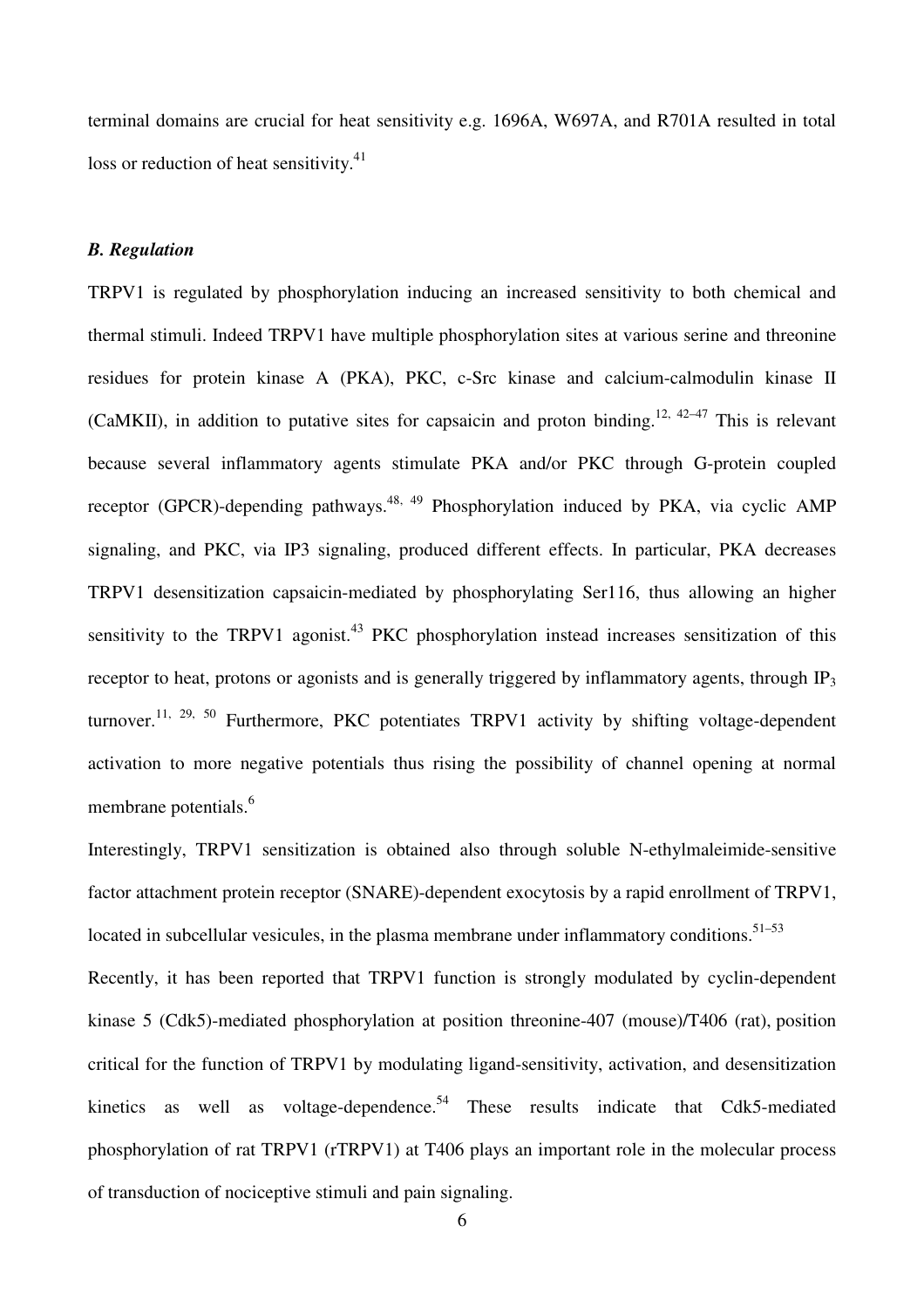TRPV1 undergoes to homologous desensitization after repeated or prolonged exposure to capsaicin or resinaferatoxin in a calcium-dependent way that leads to dephosphorylation.<sup>29, 55</sup> The mechanism involved is through calcineurin, a protein phosphatase 3, which dephosphorylates serine and threonine residues, targets of PKA activity. Indeed, this desensitization is reduced by PKC phosphorylation.46, 56, 57

In addition, numerous different pathways such as interactions of molecules e.g. calmodulin,  $26, 58$ ATP,<sup>26</sup> or A-Kinase Anchoring Protein 79/150 (AKAP150)<sup>59</sup> or the privation of phosphoinositol 4,5-diphosphate from the plasma membrane<sup>53, 60</sup> take part in receptor desensitization.

Finally, it has been found that endocytosis plays a role in dose- and time-dependent capsaicininduced desensitization through a clathrin-independent pathway targeting the channel for lysosomal  $degradation.<sup>61</sup>$ 

## *C. Distribution*

According to its role in pain, nociception and heat perception, TRPV1 expression has been originally detected in primary afferent nociceptors of the dorsal root ganglia (DRGs), trigeminal ganglia (TG), and vagal ganglia.<sup>3, 19, 62</sup> These neurons form unmyelinated or myelinated nerve fibres, C or Aδ, respectively.

Even though subsequent studies demonstrated a much wider distribution in the central nervous system (CNS) e.g. in dopaminergic neurons of the substantia nigra, hippocampus, hypothalamus, cortex, cerebellum, in the dentate gyrus and the nucleus accumbens, more recently it has been revealed through TRPV1 reporter mice that only few brain regions contain these receptors.<sup>63–67</sup> TRPV1 is expressed also in non-neuronal cells, e.g. epidermal keratinocytes,<sup>68</sup> urothelium,<sup>69–71</sup> liver hepatocytes,<sup>72</sup> polymorphonuclear granulocytes,<sup>73</sup> pancreatic β-cells,<sup>74</sup> endothelial cells,<sup>75</sup> mononuclear cells,<sup>76, 77</sup> arteriolar smooth muscle cells,<sup>67</sup> mesenteric arteries,<sup>78</sup> preadipocytes and adipose tissue.<sup>79</sup>

## *3. PATHOPHYSIOLOGICAL ROLES*

#### *A. Thermoregulation*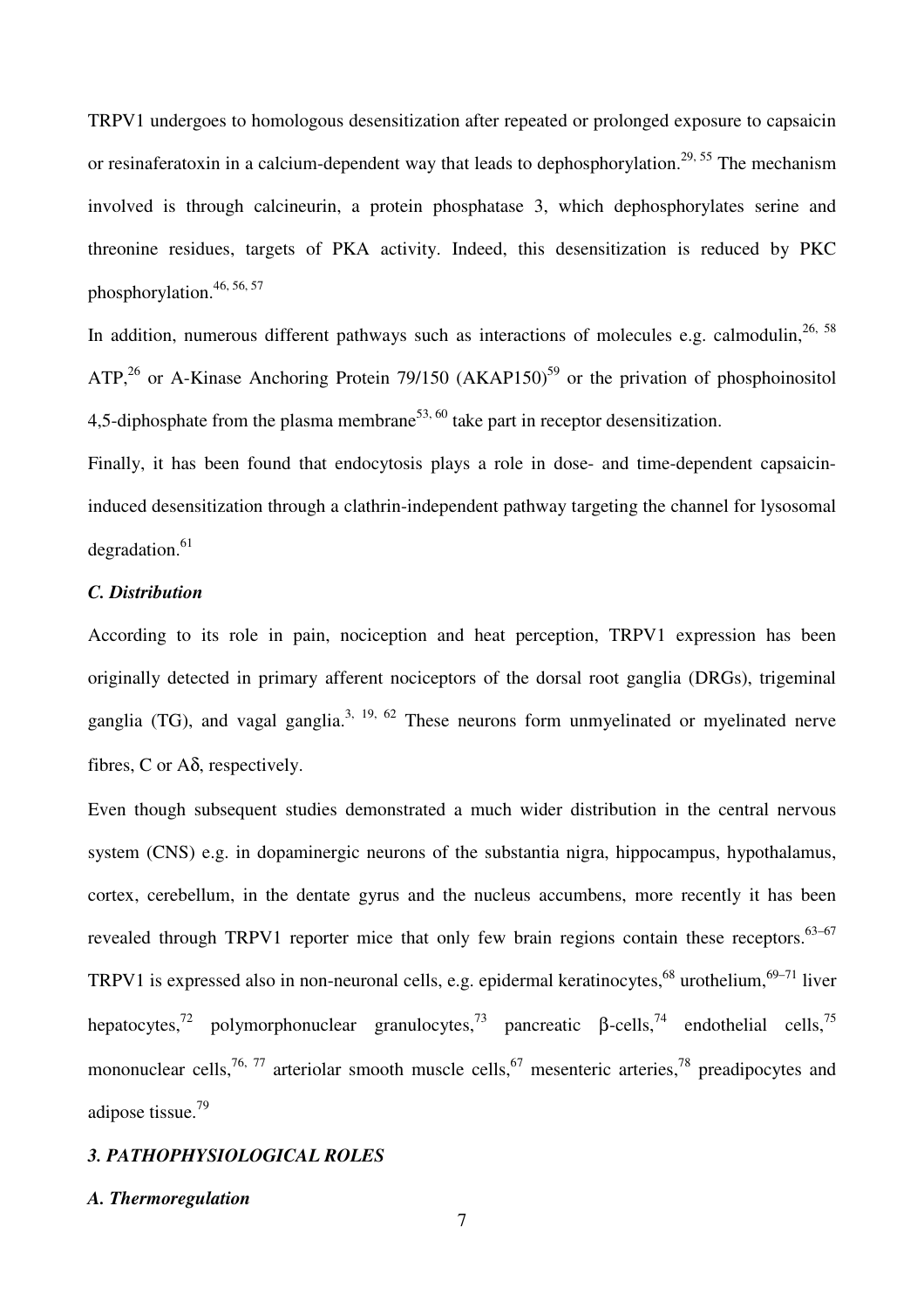The administration of the TRPV1 agonists capsaicin, RTX, rinvanil, and arvanil has been demonstrated to induce severe hypothermia associated with skin vasodilatation,  $80-84$  thus suggesting a role for this receptor in thermoregulation. Hypothermia caused by TRPV1 agonists is transient in nature because it usually lasts only for a few hours, most probably due to TRPV1 desensitization.<sup>81</sup> However, it has been reported that continuous infusion of the TRPV1 agonist dihydrocapsaicin, a component of chili pepper, due to its desirable hypothermic profile with regards to the duration and depth, controls body temperature in a fashion which is promising for patients survivors of out of hospital cardiac arrest.<sup>85</sup>

Interestingly, evaluating the effect of TRPV1 antagonists on capsaicin-mediated hypothermia it has been demonstrated that these ligands alone rise body temperature. Hypertermia was obtained by using a range of chemically different antagonists and was not observed in TRPV1 KO mice<sup>86</sup> suggesting that this phenomenon is due to inhibition of TRPV1 receptors. Therefore, being these antagonists highly selective it has been argued that TRPV1 channel tonically affects body temperature regulation.<sup>81, 87</sup> The mechanism associated with this effect is a vasoconstriction producing a reduction in heat loss through skin and increased thermogenesis. The site of action of hyperthermia induced by TRPV1 antagonists has been located in peripheral visceral TRPV1 channels, outside the blood brain barrier.<sup>86, 87</sup> Hypertermia was transient because it was attenuated after consecutive doses of antagonist allowing the hypothesis that clinical development of antagonists in humans could not be a problem.<sup>88</sup>

### *B. Pain*

TRPV1 has been recognized to be a major contributor to pain for important reasons. Firstly, it is known that TRPV1 receptor undergoes desensitization following agonist stimulation thus alleviating pain in rodents, $89$  and in humans. $90$  Secondly, this channel is overexpressed in inflammation being stimulated by inflammatory mediators to induce pain behaviors in rats.  $91-94$ Thirdly, TRPV1 KO show decreased thermal hypersensitivity after inflammation,  $10$ ,  $95$  and finally TRPV1 antagonists block pain behavior in rodent models of inflammation,  $96-101$  osteoarthritis,  $97$  and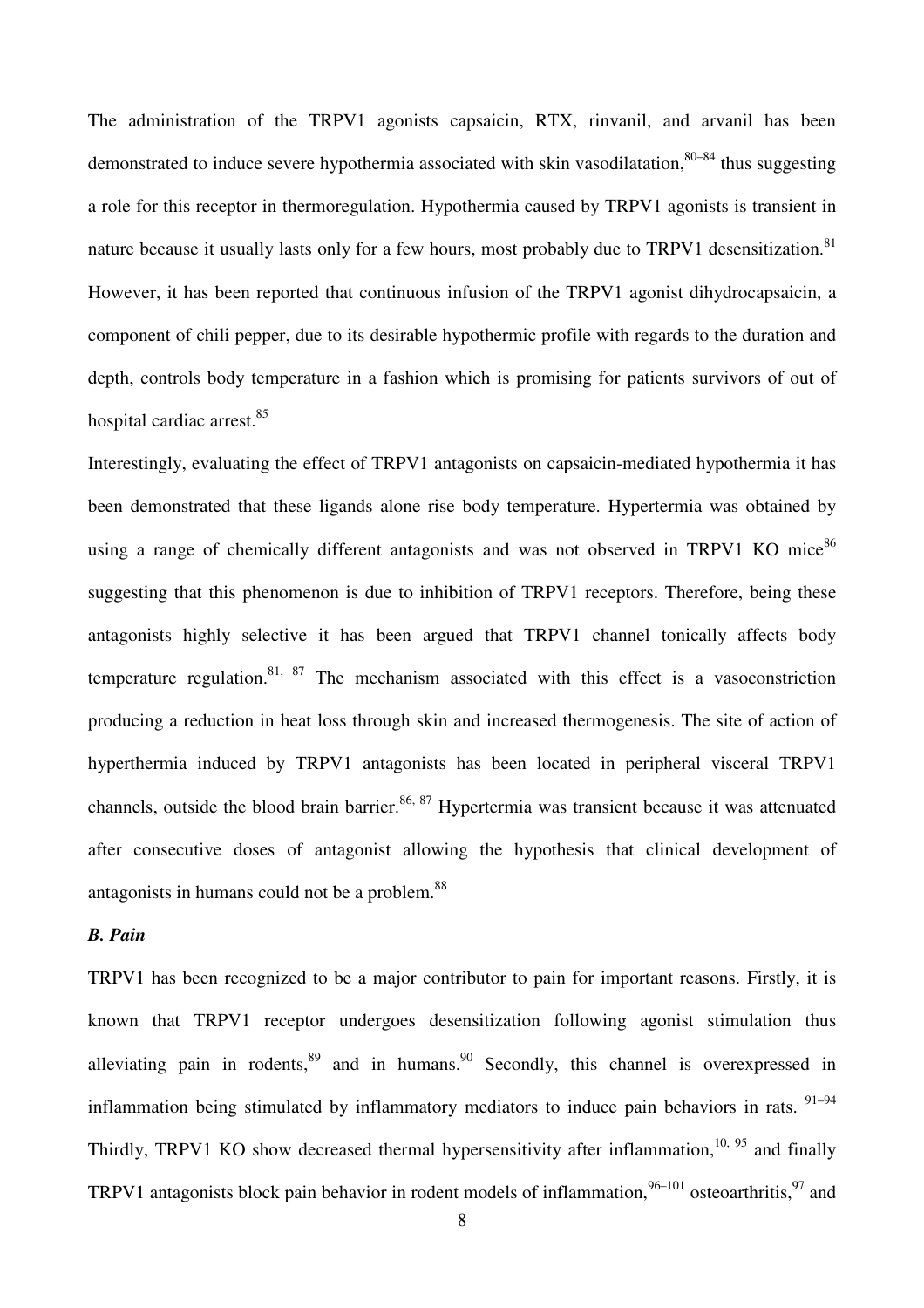cancer.<sup>102–104</sup> Since TRPV1 is considered an attractive target for an analgesic agent, both agonists and antagonists are being considered for therapeutic evaluation.

Pain can generally be identified as nociceptive or neuropathic depending on the pathogenesis.

## *C. Nociceptive pain*

Nociceptive pain includes inflammatory pain, due to the activation of the nociceptors by a series of proinflammatory molecules e.g. cytokines, chemokines, lipids, kinases. In this environment TRPV1 channels play a crucial role in the mechanism at the basis of inflammatory pain because they can be directly activated by inflammatory mediators.<sup>105, 106</sup> Furthermore, sensitization occurs in inflammatory conditions that can increase TRPV1 channel expression in sensory neurons,<sup>92</sup> induce a rapid translocation from the cytoplasm to the plasma membrane<sup>51, 107–109</sup> and modify at posttranslational level TRPV1 receptors  $^{12, 24, 110-114}$  with phosphorylation mechanisms responsible for an increase of functionality.<sup>115</sup>

TRPV1 has been implicated in osteoarthritis  $(OA)$ .<sup>116, 117</sup> TRPV1 is present at high level in nociceptive nerve fibres that innervate the articular capsule of the joint and is increased in the sensory afferent fibres innervating the OA joint. When OA was induced in rats by intra-articular monoiodoacetate [MIA] injection, DRG neurons showed an upregulation of  $TRPV1<sup>118</sup>$  These animals presented an increase in Calcitonin gene related peptide (CGRP) production triggered by TRPV1 after stimulation with capsaicin.<sup>119</sup> The TRPV1 antagonist A-889425 [1-(3-methylpyridin-2-yl)-N-(4-(trifluoromethylsulfonyl) phenyl)-1,2,3,6-tetrahydropyridine-4-carboxamide] was able to counteract increased spontaneous firing activity in spinal neurons, presumably linked to pain.<sup>116</sup> Pain behavior, measured as weight-bearing asymmetry, in mice with MIA-induced OA was blocked by intra-articular administration of the TRPV1 antagonist JNJ17203212 [4-[3-(trifluoromethyl)-2 pyridinyll-N-[5-(trifluoromethyl)-2-pyridinyll-1-piperazinecarboxamide].<sup>120</sup> Stimulation with capsaicin led to desensitization and as a consequence reduced both pain and bone damage induced by MIA.<sup>121</sup> In TRPV1 KO mice, a decrease in tissue damage and mechanical hyperalgesia was observed in a model of chronic arthritis. <sup>122</sup> Further evidences supporting the role of TRPV1 in pain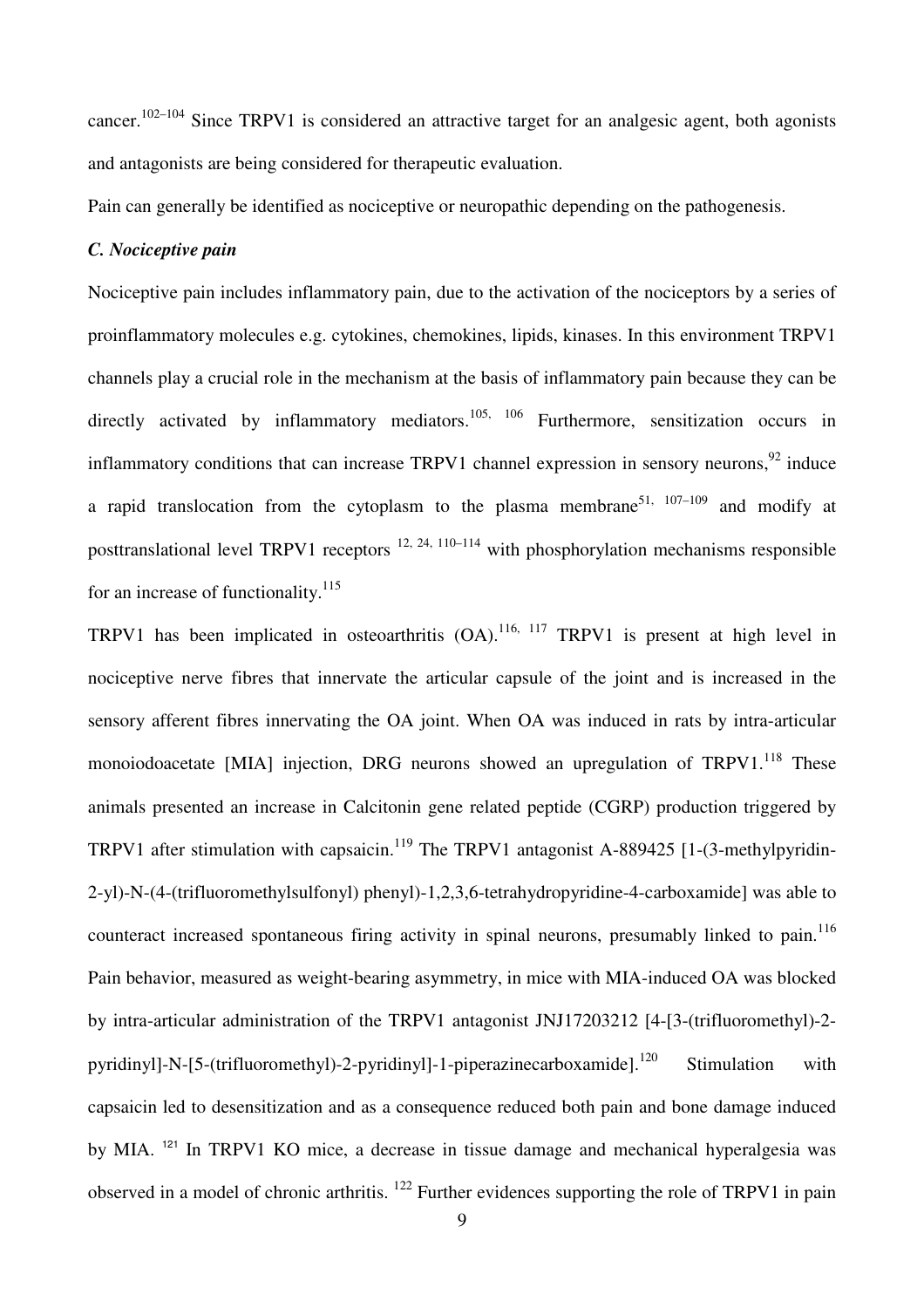OA derive from human studies where an increased density of TRPV1 has been observed in patients with OA.<sup>123</sup> Accordingly, variant of TRPV1 with loss-of-function has been associated to a reduced risk of pain in OA.<sup>124</sup> All together, these data support an important role for TRPV1 antagonists to relieve OA pain even though two of them, ABT-116 and AZD1386, failed to give significant pain relief in this pathology. $125-128$ 

However, as in other preclinical pain models, e.g. diabetic neuropathy, it has been observed that the pain relief effect of TRPV1 antagonism was affected by the duration of the pathology, it has been hypothesized that TRPV1 antagonists may be useful when administered at the beginning of the disease, to avoid the occurrence of chronic pain. Furthermore, we have to consider that OA is a complex pathology where TRPV1 is only one pain target.  $129, 130$ 

TRPV1 is thought to play a role in dental pain being expressed in most trigeminal ganglion neurons innervating tooth pulp.<sup>131</sup> In particular, TRPV1 are increased in trigeminal ganglion neurons in a model of pulpitis $131$  and are responsible of thermal hyperalgesia. Accordingly, agonist-induced desensitization of TRPV1 present on sensory neurons inhibited inflammation and consequent bone loss in a rodent model of periodontal disease.<sup>132</sup> Furthermore, the TRPV1 antagonist AZD1386 exerts analgesic effect versus acute pain after molar extraction in humans.<sup>133</sup> Overall these data suggest that TRPV1 may be a useful therapeutic target in patients with periodontal disease.

It is well recognized that TRPV1 is involved in pain and hyperalgesia throughout the alimentary canal in response to peristaltic movements and/or distension that may be induced by inflammatory conditions.<sup>134</sup> TRPV1 are widely located in the digestive tract where affect taste, visceral sensation, gastrointestinal (GI) motility and functions. In particular, TRPV1 are expressed in extrinsic sensory neurons, intrinsic enteric neurons, epithelial, and endocrine cells.<sup>135, 136</sup> The highest presence of TRPV1 in the alimentary canal is in spinal and vagal primary afferent neurons where TRPV1 may contribute to the cough induced by gastro-esophageal reflux of gastric contents (GERD), thus producing pain.<sup>137</sup> Furthermore, the sensitivity of TRPV1 to low pH renders it a target for sensing heartburn provoked by GERD. Accordingly, TRPV1-KO mice present a reduced esophagitis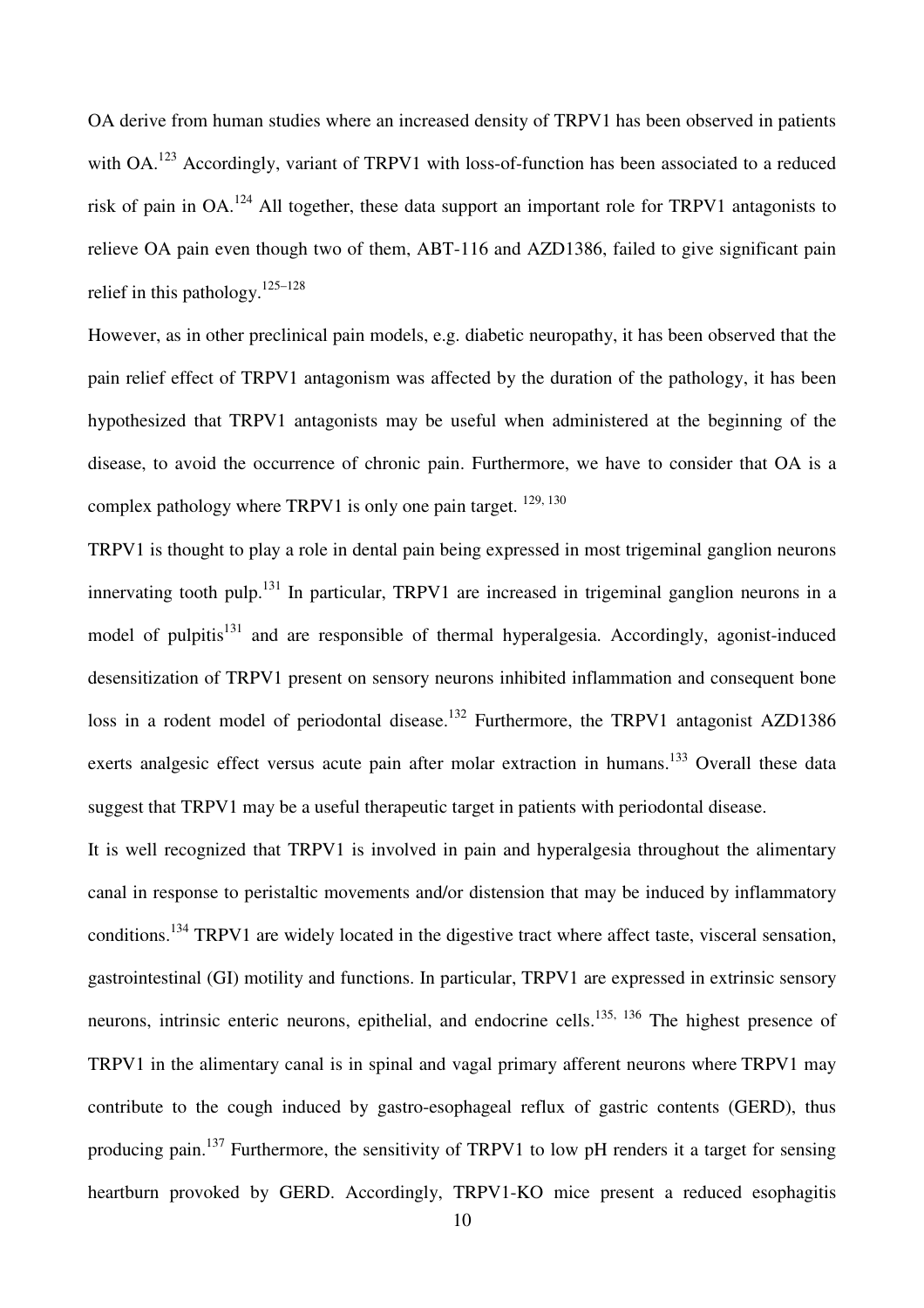following acid exposure in comparison to wild type littermates.<sup>138</sup> Therefore, clinical trials have been conducted to evaluate the potential role of TRPV1 antagonists in patients affected by GERD, but unexpectedly the results obtained with AZD1386 indicated the lack of involvement of TRPV1 in heat-, mechanically- and electrically-evoked esophageal pain in these patients.<sup>139</sup> Interestingly, in the context of acute pancreatitis induced by alcohol abuse TRPV1 is activated and responsible for a reduction of the disease.<sup>140, 141</sup> TRPV1 is overexpressed in colonic biopsies derived from patients with inflammatory bowel disease (IBD).<sup>142</sup> Interestingly, the TRPV1 antagonist JYL1421 inhibited colorectal distension and ameliorated colitis, indicating TRPV1 as a contributor to the pathophysiology of visceral pain.<sup>143</sup>

TRPV1 has been indicated as a good therapeutic target in cancer pain.<sup>102</sup> Indeed, TRPV1 activation plays a critical role in the generation of bone cancer pain, and its expression is increased within distinct subpopulation of DRG neurons.<sup>144</sup> Both treatment with RTX and genetic deletion of TRPV1 reduced bone cancer pain.<sup>136, 145</sup>

#### *D. Neuropathic pain*

Neuropathic pain is generated by a damage of somatosensory nervous system and is comprehensive of diabetic neuropathy, chemotherapy-induced neuropathy, post-herpetic neuralgia, spinal cord injury, and phantom limb pain. After a primary lesion or injury affecting peripheral nerve there is a modification of TRPV1 channel expression in sensory neurons. In particular, a TRPV1 decrease has been observed in the injured neurons in response to peripheral axonal injury possibly due to the loss of trophic delivery.<sup>146</sup> However, their upregulation has been observed in some neurons near damaged nerve.<sup>147, 148</sup> Evidence from KO mice suggested that TRPV1 channels did not affect pain induced by nerve injury or diabetes.<sup>10, 149, 150</sup>

## *E. Diabetes and Obesity*

The role of TRPV1 in the control of metabolism and glucose homeostasis is well established.<sup>151–153</sup> Indeed, TRPV1 has been associated to the occurrence of both type 1 and type 2 diabetes mellitus<sup>154</sup> due to its effects on appetite and weight regulation,<sup>155</sup> glucagon-like peptide-1 (GLP-1)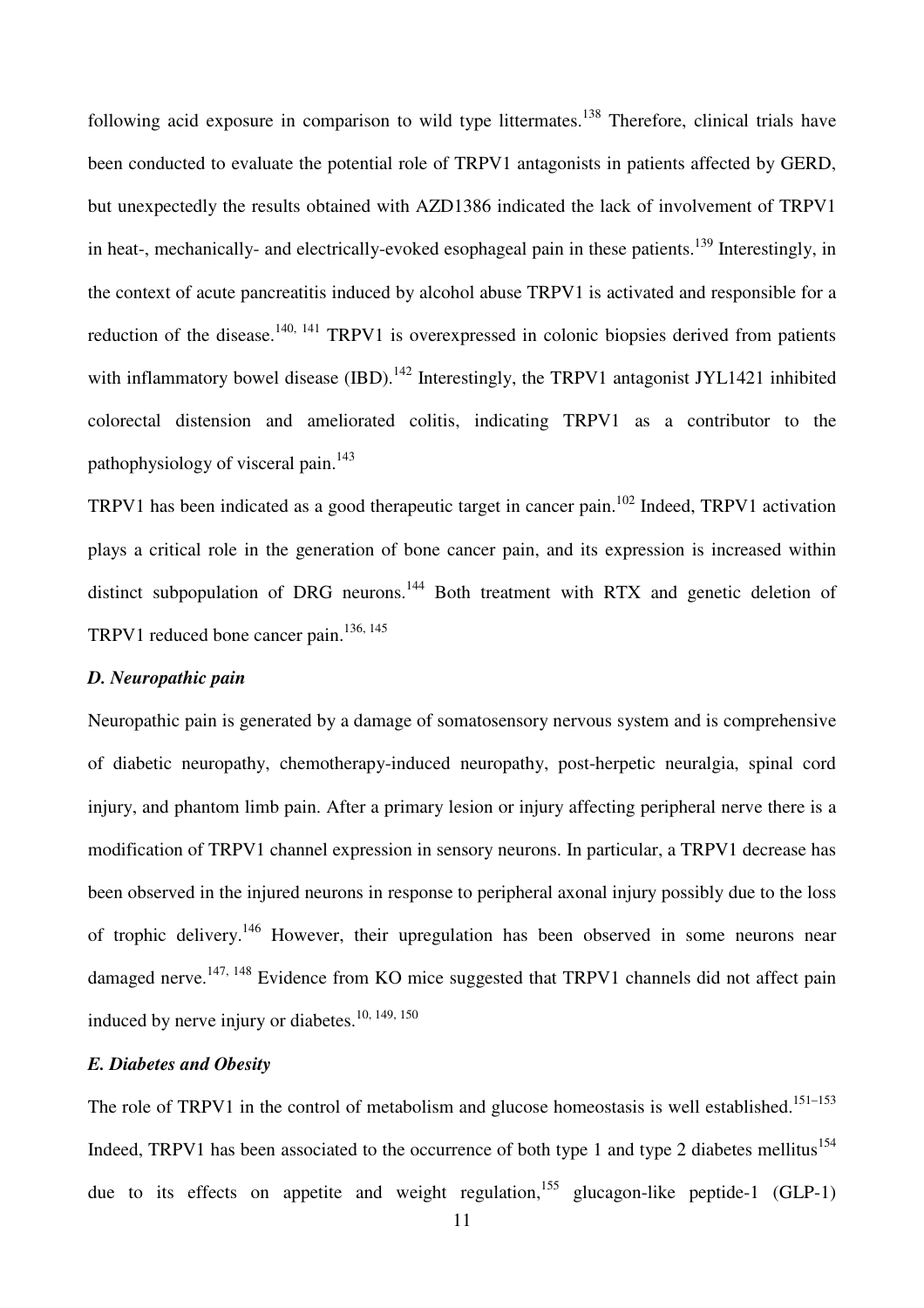production,<sup>156, 157</sup> pancreatic function modulation and increase of insulin secretion,<sup>155</sup> adiponectin<sup>158</sup> and leptin signaling control,<sup>159</sup> modulation of neuronal activity.  $152, 160-162$ 

Interestingly, dietary capsaicin reduced inflammation, insulin resistance and hepatic steatosis in obese mice fed with a high-fat diet.<sup>163</sup> This agonist induced a lower fasting glucose levels, lower insulin and leptin levels, and improved glucose tolerance versus obese mice without capsaicin treatment, thus leading to prevention of type 2 diabetes occurrence. Similar beneficial effects have been observed also with topical application of capsaicin that produced weight less and a decrease of adipose tissue related to lower expression levels of tumor necrosis factor- $\alpha$  and interleukin(IL)-6 and higher expression of adipokines and other genes involved in lipid metabolism.<sup>164</sup> Interestingly, capsinoids associated with physical exercise blocked diet-induced obesity by increasing energy consumption.<sup>165</sup> More recently, a synergistic antiobesity effect by a combination of capsinoids and cold temperature through promoting beige adipocyte biogenesis has been observed.<sup>166</sup>

The beneficial effects of capsaicin in metabolic profile have been observed in TRPV1 KO mice showing dysregulated leptin signaling and obesity increase.<sup>167</sup> However, in a previous study, it was found that in mice lacking TRPV1 there was a protection from diet-induced obesity.<sup>168</sup>

#### *F. Bladder disorders*

The expression of TRPV1 in normal urinary bladder has been well studied. Initial studies detected TRPV1 receptors in membranes from urinary bladder, then TRPV1 was found in nerve fibres,<sup>169–171</sup> in urothelial cells, and in myofibroblasts.<sup>69, 172</sup> In particular, in urothelial cells activation of TRPV1 channel induced an increase in intracellular calcium and nitric oxide production that was not observed in TRPV1 KO mice.<sup>69</sup> Furthermore, in *in vivo* animal studies capsaicin increased bladder contraction frequency and decreased the threshold of volume necessary to trigger voiding.<sup>173</sup> Under pathological conditions such as overactive bladder it has been found that TRPV1 receptors are upregulated in urothelial cells and nerve fibers and administration of TRPV1 antagonist reduced amplitudes of bladder contractions. <sup>174</sup> The coexistence of TRPV1 channels and tropomyosin receptor kinase A (TrKA) receptors has been shown to be essential in bladder control and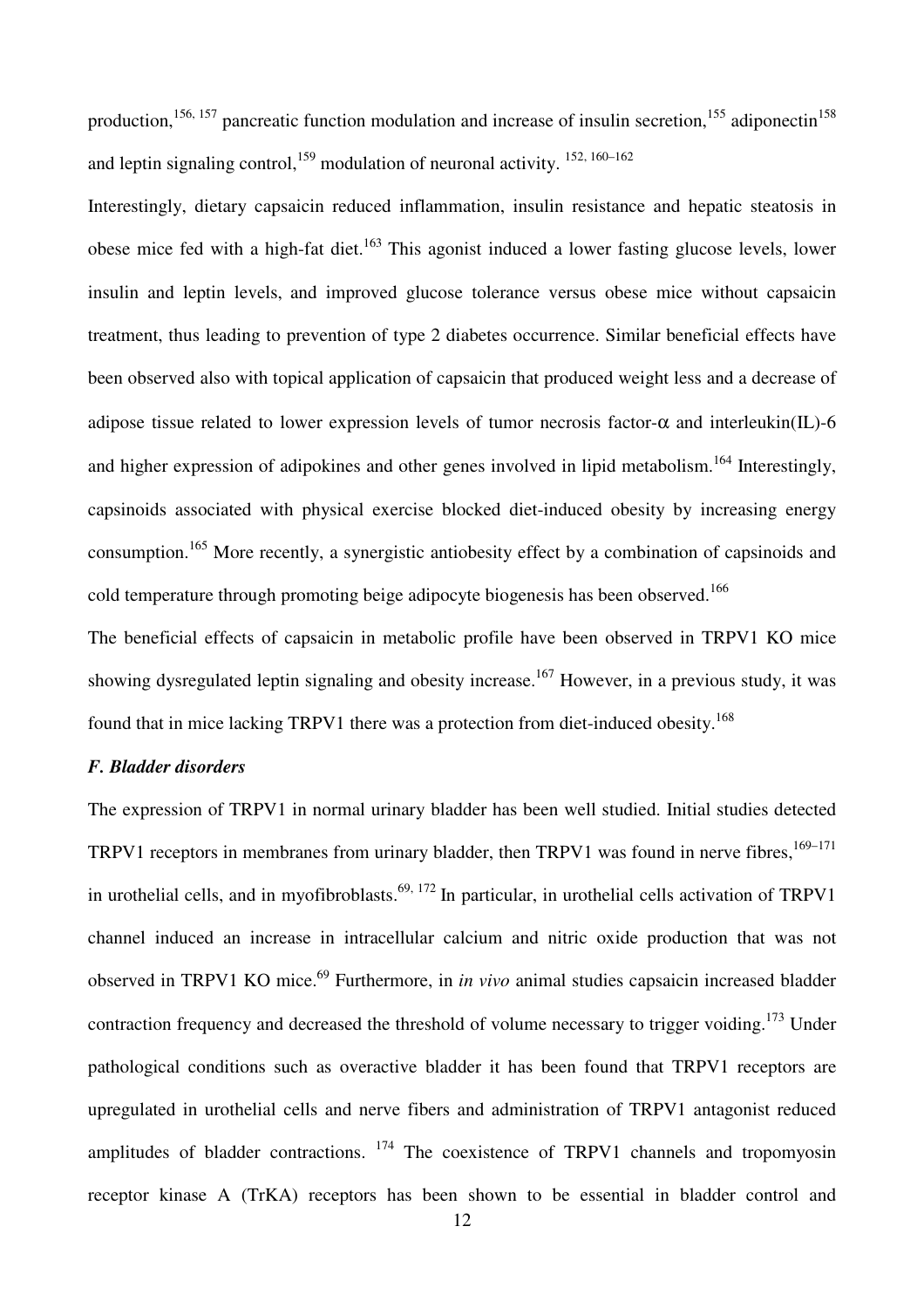sensitivity. Indeed, it has been demonstrated that NGF increases expression of TRPV1 channels in the cell membrane of urothelial cells, increased ATP release in response to capsaicin through TrKA activation via a phosphatidylinositol 3-Kinase and PKC signalling pathway. Under inflammatory conditions a TrKA blocker was able to inhibit pain behavior. Furthermore, bladder inflammation elicits increased expression of TRPV1 channels in the membrane of urothelial cells.<sup>175</sup> Mechanical bladder hyperactivity, typical of cystitis, was antagonized by a TRPV1 blocker and was not revealed in TRPV1 KO mice.<sup>176, 177</sup> Indeed, in the rat bladder, the TRPV1 antagonist JTS-653 blocked overactivity without affecting normal micturition.<sup>178</sup> In particular, TRPV1 channels were upregulated in neurons innervating the bladder and the related DRGs.<sup>179</sup>

## *G. Cough*

Numerous literature data report a potential involvement for TRPV1 receptor in cough with capsaicin presenting unique protussive effects.<sup>180–182</sup> As for the expression of TRPV1 channels they are distributed through the respiratory system, including in the nose, bronchi and vessel wall.<sup>183–186</sup> More recently, TRPV1 expression has been observed in primary cultures of epithelial cells isolated from human airways, where the receptor is upregulated in the airways of patients with refractory asthma mediating IL-8 release potentially relevant for long term cough reactivity.<sup>187</sup> Importantly, it has been demonstrated that the most common cause of cold, human rhinovirus (HRV), infecting neuronal cells, induces an overexpression of TRPV1 through NGF-, IL-6- and IL-8-dependent mechanisms even though it has to be clarified whether this upregulation is crucial for HRVdependent cough.<sup>188</sup> It has been observed an high level of TRPV1 and TGFß2 in blood and adenoid body specimens of children with upper airway cough syndrome in comparison with healthy subjects.<sup>189</sup> Another evidence for the role of TRPV1 in cough derived from finding about tiotropium bromide, a muscarinic antagonist used as a drug for chronic obstructive pulmonary disease (COPD), that inhibited cough triggered by TRPV1 agonist.<sup>190</sup> Contrasting results on TRPV1 role in cough derive from genetic studies as a single point mutations (SNPs) in TRPV1 channel decreases cough threshold in subjects with a history of workplace exposure.<sup>191</sup> However, asthmatic patients with a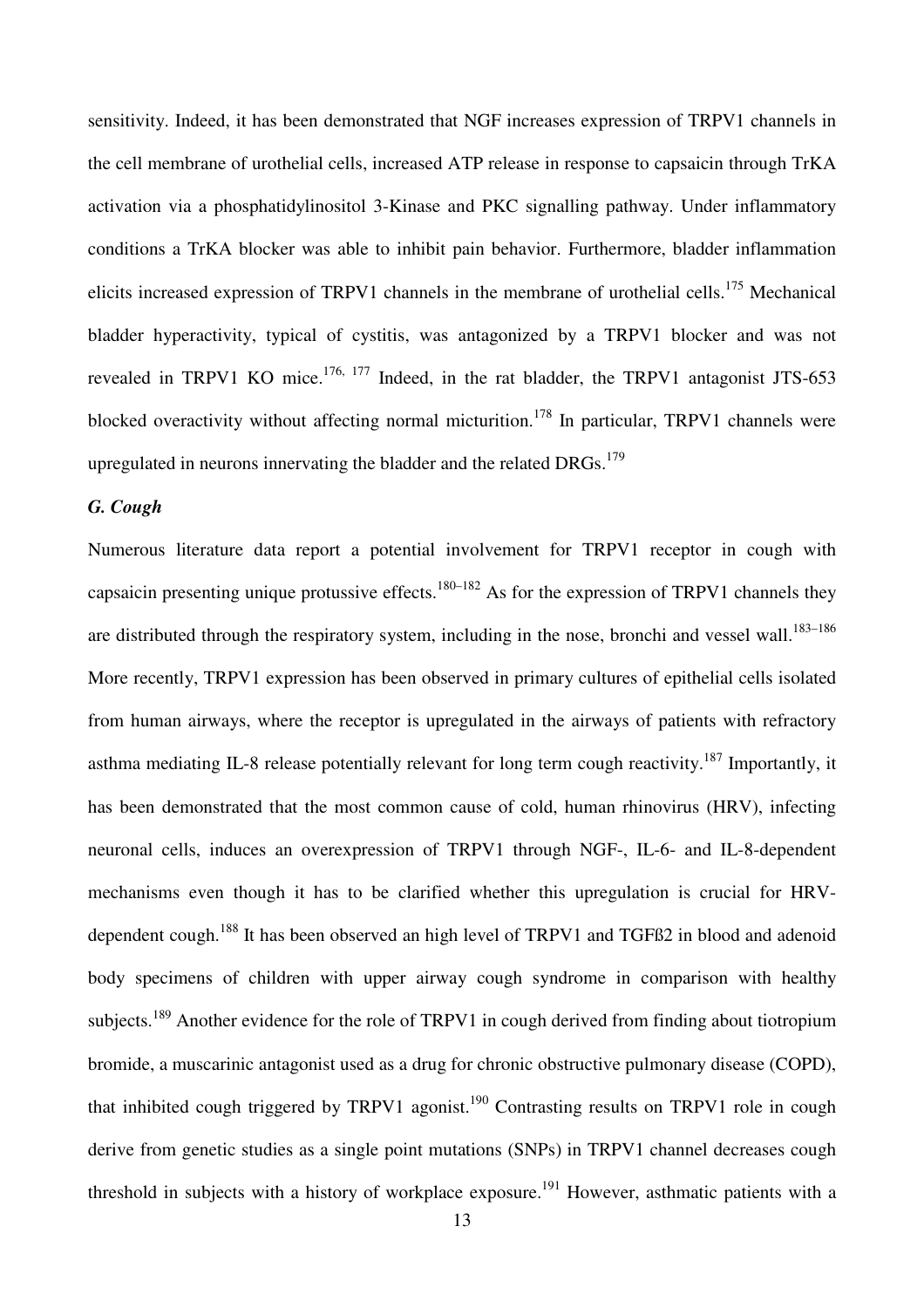loss of function SNP of TRPV1 appear to be more sensitive to cough.<sup>192</sup> Furthermore, the SB705498 ligand, a TRPV1 antagonist, even though was able to reduce cough reflex sensitivity to capsaicin, did not decrease cough frequency in patients affected by refractory chronic cough<sup>193</sup> suggesting that the role of TRPV1 in cough deserves other investigations.<sup>180</sup>

#### *H. Hearing loss*

TRPV1 is expressed in the organ of Corti and in spiral ganglion cells where it is involved in the cochlear homeostasis.<sup>194</sup> The cochlear TRPV1 could serve as a sensor of cisplatin-induced oxidative stress and as mediator of cochlear damage. Induction of TRPV1 clearly results from ROS generation in the cochlea.<sup>195</sup> Interestingly, salicylate could induce tinnitus through activation of TRPV1 in the rat auditory pathway.<sup>196</sup>

#### *4. MEDICINAL CHEMISTRY OF TRPV1 ANTAGONISTS*

While both TRPV1 agonists and antagonists have been targeted as potential analgesics in various animal models of neuropathic pain, the major focus of the drug discovery attempt has been on the identification of TRPV1 antagonists. Over the past several years, several pharmaceutical companies focused efforts drug discovery on the TRPV1 receptor antagonists. Starting with structures of lead agonists such as the natural products, capsaicin and its ultrapotent selective analog RTX (compounds **1** and **2**, respectively, Fig. 2), passionate medicinal chemistry labors have been generated potent antagonists along with better understanding of TRPV1 pharmacology. The prototypical TRPV1 antagonist, structurally related to the capsaicin, is the N-(4-chlorophenethyl)- 4,5-dihydro-7,8-dihydroxy-1*H*-benzo[*c*]azepine-2(3*H*)-carboxamide **3** (capsazepine, Fig. 2) that was widely used in the past to dissect TRPV1-mediated responses. It has been shown that capsazepine blocked capsaicin-mediated performances in rodents and has become a precious tool for studying the effects of TRPV1 antagonists in neuropathic pain models. Challenges to improve on the poor physical properties associated with the capsazepine scaffold have led to a large number of diverse structures as potent TRPV1 antagonists.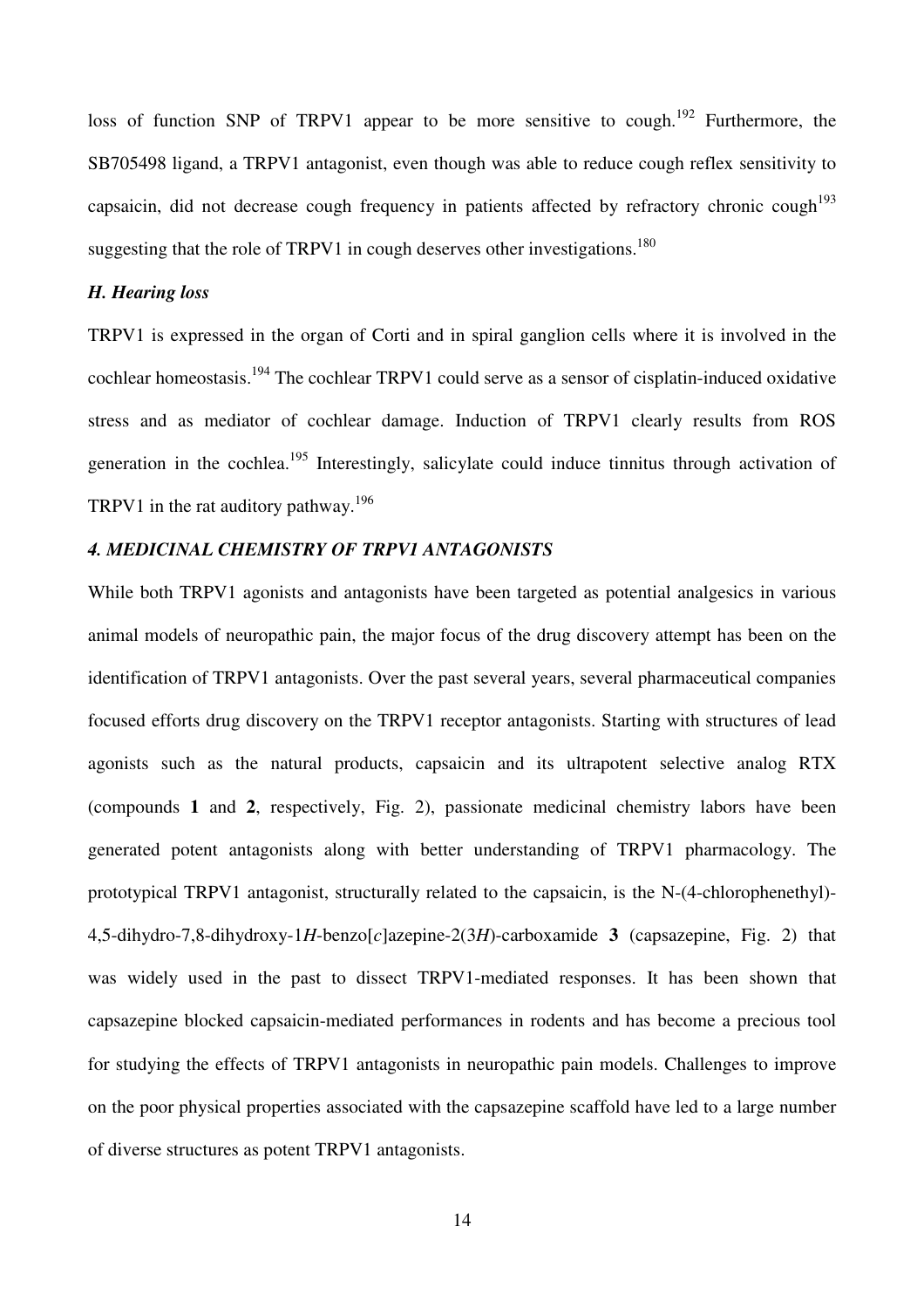The chemical section of the present review will provide an update of the progress made in SARs in the field with particular focus on the TRPV1 antagonists developed from 2008 onwards. Representative compounds and key characterization data covering multiple chemical series are highlighted.

#### **Fig. 2**

#### *A. Phenyl- /Benzyl- Urea*

The 1,3-disubstitued ureas represent the major classes of the TRPV1 antagonists. The search for TRPV1 antagonists in Abbott Laboratories was started with identification of 7-hydroxynaphthalene urea **4** (Fig. 3) that was discovered as a part of high-throughput screening (HTS) campaign. Despite its potent cellular activity, compound **4** did not exhibit in vivo activity in animal models of inflammatory pain and was not orally bioavailable. Subsequently, the replacement of hydroxynaphthyl group with a variety of nitrogen containing bicyclic heteroaromatics produced the 5 isoquinoline urea **5** (A-425619**,** Fig. 3) with better pharmacokinetic properties and higher aqueous solubility.<sup>197</sup> It blocked capsaicin-evoked increases in intracellular calcium concentrations in HEK293 cells expressing recombinant human TRPV1 receptors ( $IC_{50} = 5$  nM). A-425619 showed similar potency ( $IC_{50} = 3-4$  nM) to block TRPV1 receptor activation by anandamide and Narachidonoyl-dopamine. Similar to capsazepine, A-425619 demonstrated competitive antagonism of capsaicin-evoked calcium flux, showing 25- to 50-fold more potency than capsazepine in blocking TRPV1 activation.<sup>198</sup> Exploration of the SAR in this chemical series by replacement of the benzyl lipophilic portion with an indane moiety led to the identification of the indazolyl urea **6** (ABT-102, Fig. 3), a potent antagonist (IC<sub>50</sub> = 5-7 nM) of capsaicin-induced Ca<sup>2+</sup> influx in human recombinant TRPV1 receptors.<sup>199</sup> ABT-102 was effective in blocking nociception in rodent models of inflammatory, post-operative, osteoarthritic, and bone cancer pain.<sup>117</sup> Moreover, it was found that repeated administration of ABT-102 for 5-12 days increased its analgesic activity in models of postoperative, osteoarthritic, and bone cancer pain while the associated hyperthermic effects were attenuated. Oral administration (100 µmol/kg) of **6** elicited a clear elevation (0.8 °C) in core body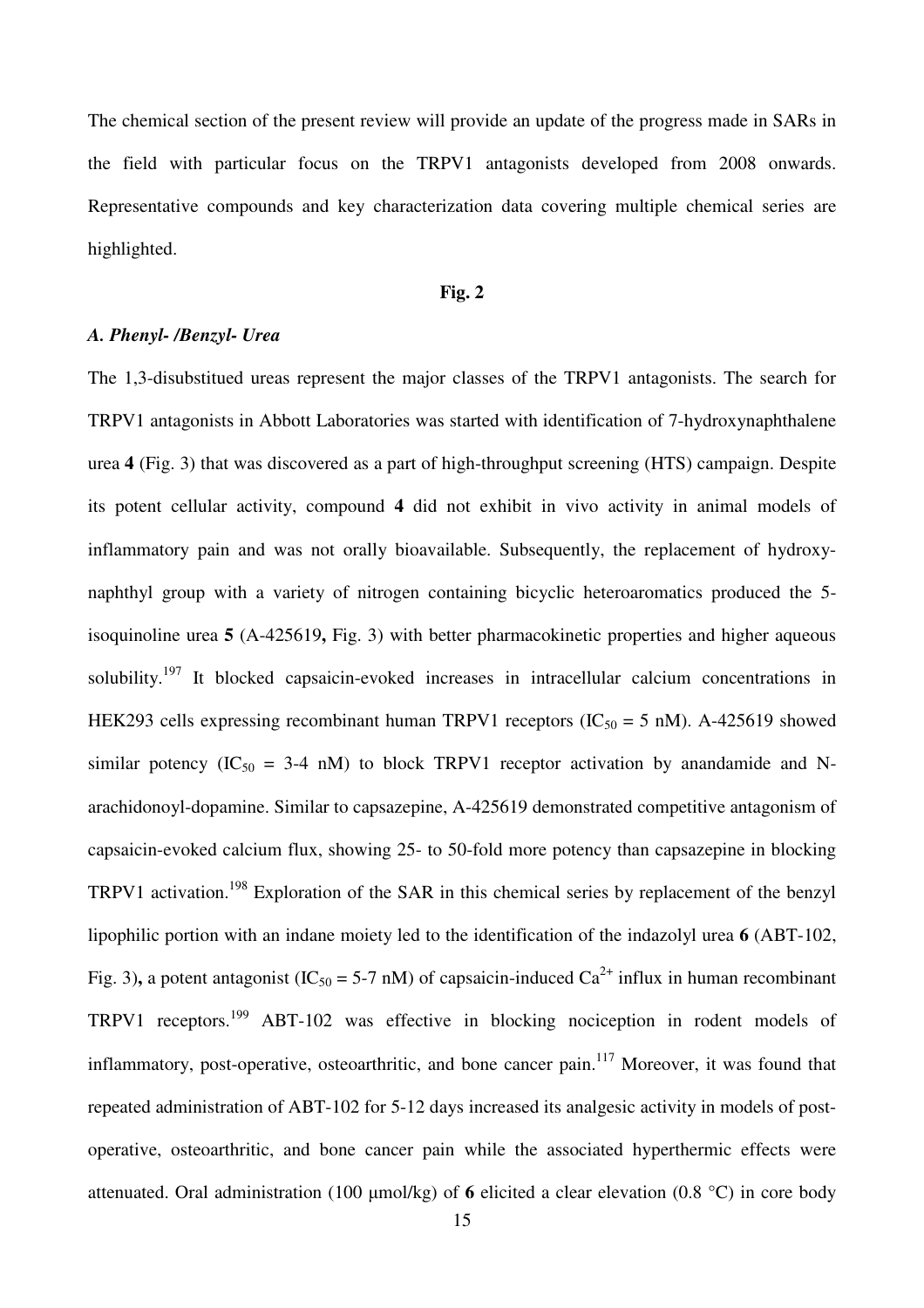temperature.<sup>200</sup> However, in a randomized controlled trial it was not able to reduce hip arthritic pain in a model of dog  $OA<sup>201</sup>$ 

Evaluation of the SAR on the benzyl urea series revealed that introduction of lipophilic groups at 2 position, while maintaining the  $4$ -CF<sub>3</sub> substituent provided more in vivo activities when compared to the corresponding pyridinyl analogs. The lipophilic 2-(*tert*-butyl)ethyl substitution led to compound **7** (Fig. 3) which despite a positive pharmacokinetic profile and increase aqueous solubility relative to **6**, was excluded from any preclinical development showing to be a timedependent inhibitor of CYP3A4 metabolism. The N1 metylation of indazole nucleus yielded **8** (ABT-116, Fig. 3) with favorable in vitro activity and CYP inhibition profile.<sup>202</sup>

In a related effort, PharmEste s.r.l. disclosed in a patent publication the urea TRPV1 antagonists characterized by a bicyclic heteroaryl portion. Among this series, the 2-oxobenzoimidaloes **9** and **10** (Fig. 2) displayed antagonist activities exhibiting a complete abolition of capsaicin at 300 nM (IC<sub>50</sub>) **=** 1 and 0.51 nM, respectively). Compound **9** showed a significant anti-hyperalgesic effect in chronic constriction injury-induced mechanical hyperalgesia test. $203$ 

Starting from a naphthol-based urea series with low oral bioavailability, Bayer Yakuhin's Research Center identified the tetrahydronaphthols as TRPV1 inhibitors with oral bioavailability in rats. Tetrahydronaphthol derivative 11 (Fig. 3) showed high activity (hTRPV1  $IC_{50} = 3.3$  nM), it exhibited outstanding exposure after oral administration, good oral bioavailability in rats ( $F = 74\%$ , 1 mg/kg oral dose, 0.1 mg/kg iv) and adequate free fraction in rat plasma (fu =  $0.28\%$ ). The area under the curve (AUC) relates to plasma levels obtained after oral administration to rats at 1 mg/kg for **11** was 650 (ng h/ml). In this group of compounds the enantiomers showed a low eudismic ratio at the receptor level. $204,205$ 

#### **Fig. 3**

#### *B. Dibenzyl- Urea/Thiourea*

Following the discovery of dibenzylurea and relative thiourea derivatives<sup>206</sup> as analogs of natural product capsaicine, in PharmEste research laboratories, a program was begun to reach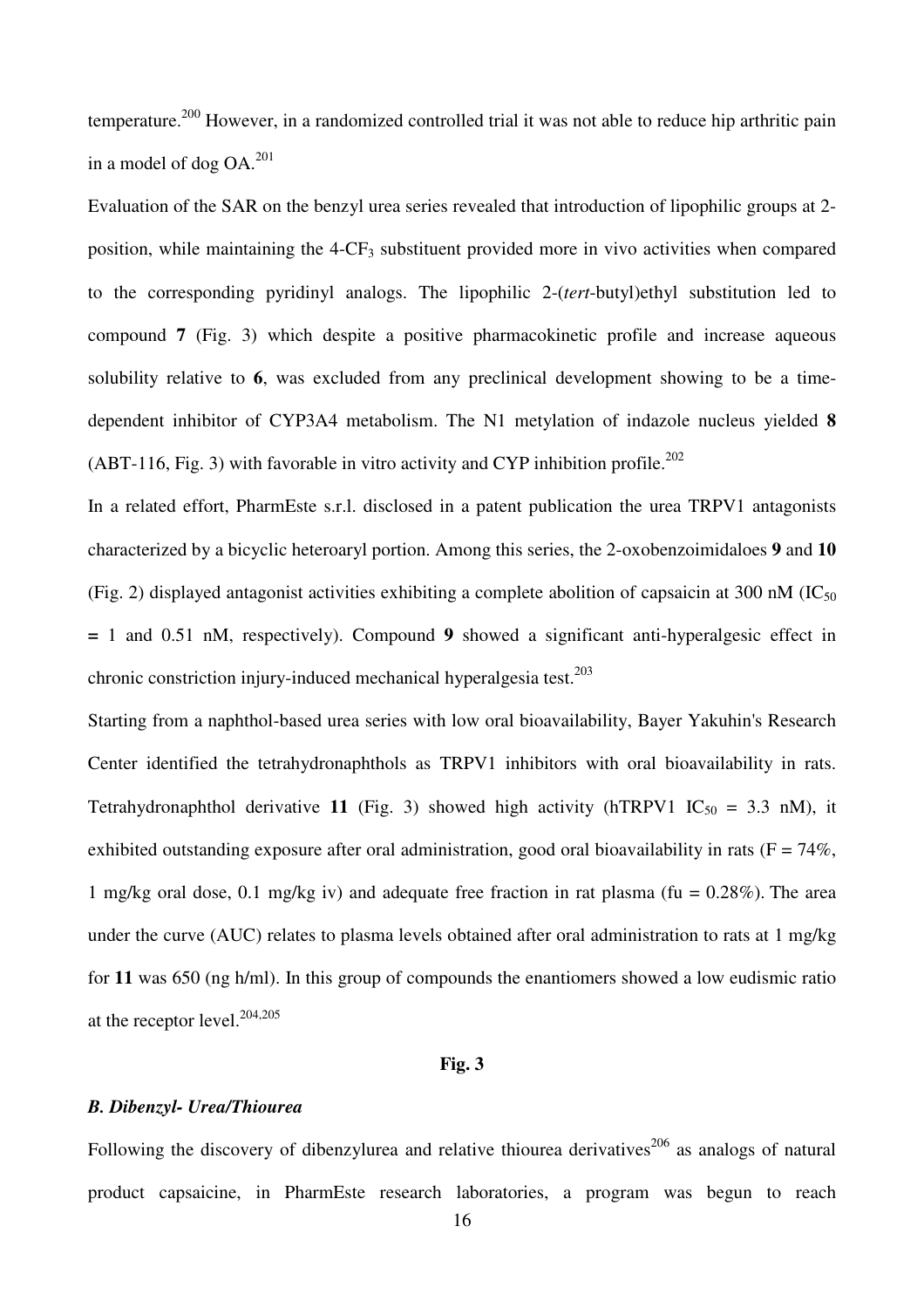TRPV1 antagonists with improved aqueous solubility and metabolic stability. The new series of Ohydroxyalkyl urea derivatives (compounds **12** and **13**, Fig. 4) were tested against capsaicin-induced secondary allodynia in rats, prevented its pro-allodynic effect by 53.1% and 47.9% of inhibition, respectively. The *R*- and *S*-isomers of compounds **12** and **13** were synthesized in order to appreciate the difference in acting with respect to the racemic compounds. The most active isomers in calcium influx assay were the *R*-enantiomers with a values of  $IC_{50} = 7$  and 53 nM, respectively. The Ohydroxyalkyl ureas showed improvement in terms of metabolic stability and cytotoxicity.<sup>207</sup>

It has been reported that isosteric replacement of the phenolic hydroxyl group in the thiourea TRPV1 agonists such as compounds **14** and **15** with the methylsulfonamido moiety provided the potent antagonists **16** and **17**, respectively (Fig. 4), which inhibited the activation by capsaicin of rat and human TRPV1 expressed in CHO cells. In particular, the N-[2-(4-*tert*butylbenzyl)-3 pivaloyloxypropyl]-N′-[3-fluoro-4-(methylsulfonylamino)benzyl]thiourea **17** (Fig. 4) showed high affinity with a  $K_i$  value of 54 nM for the inhibition of rat TRPV1  $[^3H]RTX$  binding and potent antagonism with a  $K_i$  value of 7.8 nM for the inhibition of  $Ca^{2+}$  uptake in response to capsaicin with a low level of residual agonism.208,209

In a related effort, to optimize the 4-methylsulfonamide TRPV1 antagonists, the amide surrogates of the parent thiourea antagonists was designed.<sup>210</sup> An extensive SAR investigation of the amide antagonists led to the identification of the  $\alpha$ -methyl amide analogues which showed very capable activities. Among them, the two  $\alpha$ -methyl amide antagonists, **18** and **19** (Fig. 4) showed high binding affinities, with  $K_i$  values of 4.12 and 1.83 nM, respectively, they also exhibited potent antagonism with  $K_i$  values of 0.58 and 5.2 nM, respectively, in rTRPV1/CHO cells.<sup>210</sup>

Continuing attempt to examine the effect of α-methylation on affinity for TPRV1 receptor, the αmethylated analogs of simplified RTX thiourea antagonist were synthesized. The SAR analysis indicated that the  $C_2$ -configuration was not important for activity; while the amide analogs preferred the *S*-configuration for receptor activity, the thiourea compounds privileged the *R*-configuration. In vitro binding competition assay with  $[{}^{3}H]RTX$  and by a functional  ${}^{45}Ca^{2+}$  uptake assay using rat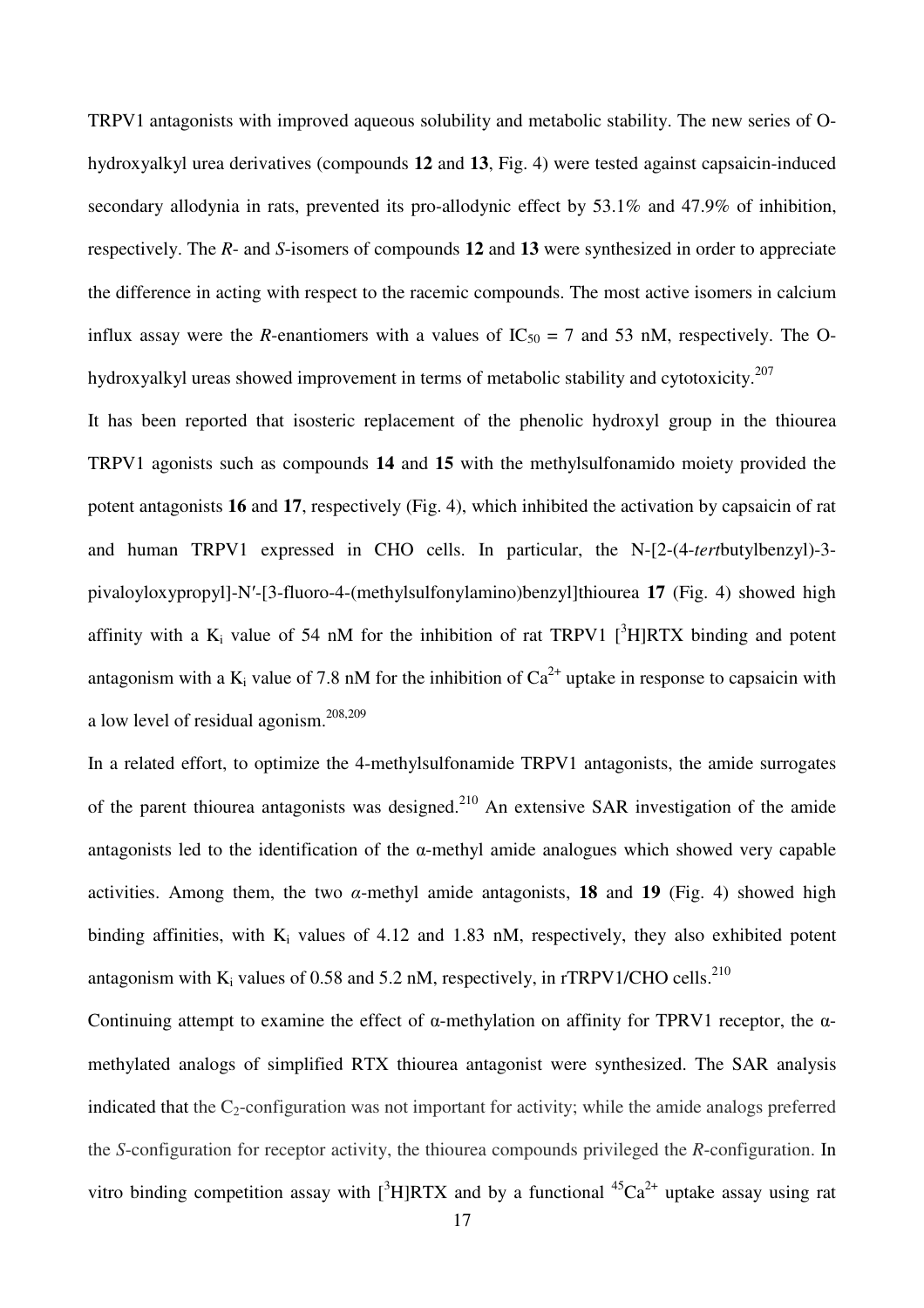TRPV1 heterologously expressed in CHO cells, compound **20** (Fig. 4) provided antagonism activity with a  $K_i$  of 10 nM and  $K_{iCAP}$  of 23.9 nM.<sup>211</sup>

#### **Fig. 4**

#### *C. Chromane and Tetrahydroquinoline Urea*

Further optimization efforts were undertaken by Abbott Laboratories to address the pharmacokinetic profile and potency of the previous series of urea class of TRPV1 antagonists. A series of structural modifications, including conformational restriction of the benzylic group of 5 isoquinoline urea **5** (A-425619**,** Fig. 3) was achieved by generating the chromane and tetrahydroquinoline bicyclic scaffolds, which usually contribute to a higher solubility of the resulting ureas compared with the original rigid indane scaffold. Compounds **21** and **22** (Fig. 4) are the most representatives of this family, showing an  $IC_{50}$  values of 5 and 7 nM for the hTRPV1 receptor, respectively, in calcium influx assay.<sup>212</sup> From the in vitro SAR of the chromane ureas was emerged that different substituents such as the small lipophilic trifluoromethyl, bulky *tert*butyl, and the basic piperidine ring were tolerated, while the site of the functional group assignment was the key for in vitro potency. In addition, the *R*-enantiomer showed greater potency than the Senantiomer. The chromane urea **21** was efficacious in multiple animal pain models and possessed a brain/plasma ratio of 0.42 in rats. From the SAR analysis, the position of the aryl substituent is a key factor for in vitro activity; and the 7- and 8-positions are the favorable sites for higher potency. Better in vitro activity was obtained from the large N-methyl or N-benzyl substituted analogs. Although, the tetrahydroquinoline ureas were found to be inhibitors of the cytochrome (CYP)3A4, the best combination of potency and CYP3A4 inhibition was achieved with 22  $(hTRPV1 IC_{50} = 7$ nM, CYP3A4 =  $47\%$  inhibition).<sup>212</sup>

Subsequently, an additional series of chromane ureas characterized by substitution at the 3 position (methyl, chlorine, or amine) of isoquinoline core were included in a patent publication by the Abbott Laboratories.<sup>213</sup> One of this large number of family is urea **23** (Fig. 5) with superior profile

 $\ddot{\phantom{0}}$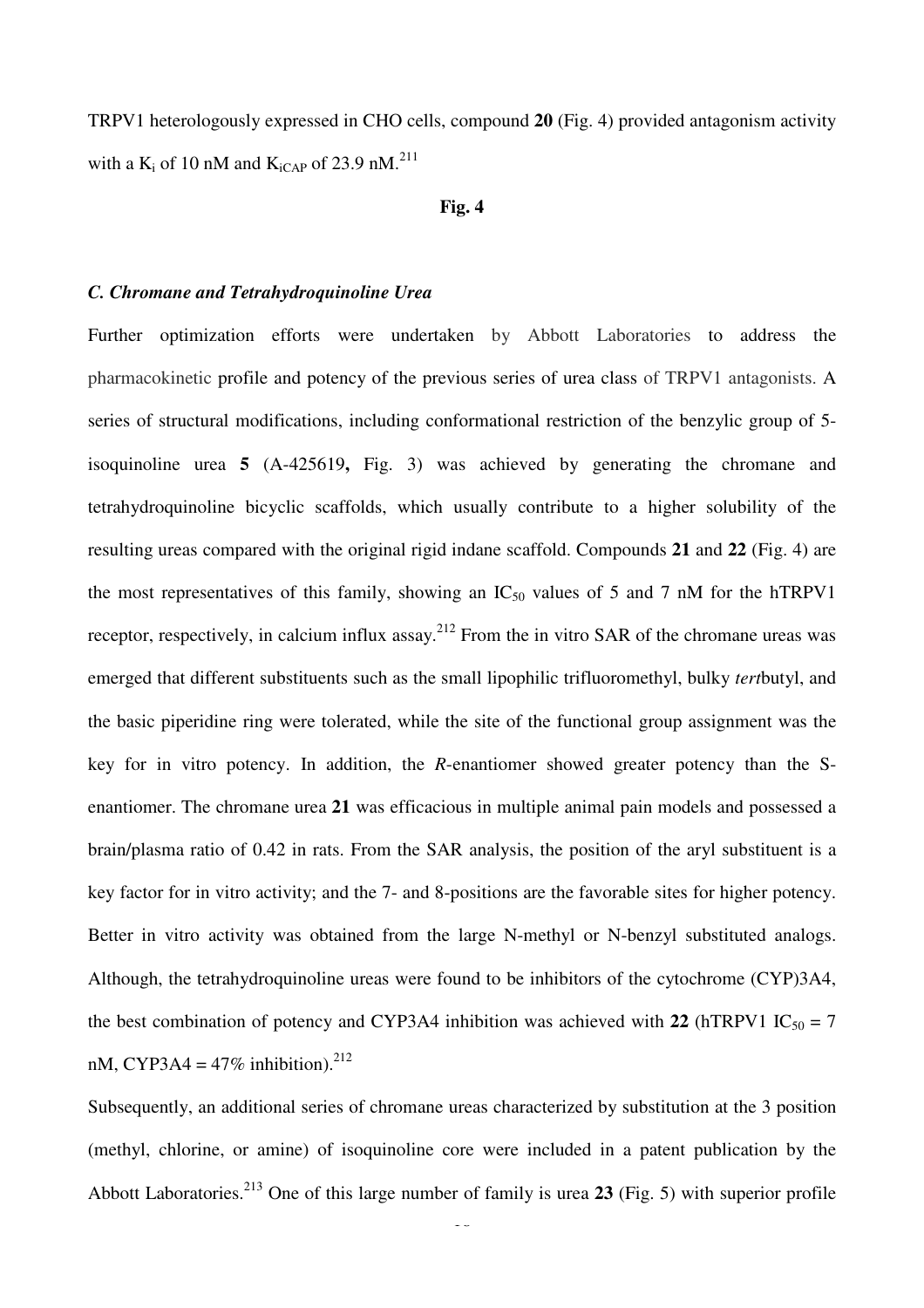against all the three subtypes of CYP 450 enzyme CYP2C9, CYP2D6, and CYP3A4 showing limited transient temperature effect on core body temperature of rats.<sup>213</sup> In a related study, a patent publication claimed also the phenylcyclopentane urea as TRPV1 antagonists. Several ureas were prepared by replacing the chromane ring with phenylcyclopentyl moiety. A large number of compounds were prepared exemplified by **24** and **25** (Fig. 5), bearing the indazole and isoquinoline cores, respectively, linked by urea function to the arylcycloalkyl portion of molecule. Most compounds of the reported patent were potent TRPV1 antagonists that inhibited the increase in cellular calcium in response to the capsaicin and showed little or no impairment of the subject's ability to sense noxious temperature. Moreover, when they tested in various model of neuropathic pain, exhibited about 25% or more the calcium flux response remaining upon acid activation of  $TRPV1.<sup>214</sup>$ 

Further SAR studies on the chromane series and continues attempts to optimize the nociceptive and thermoregulatory functions of TRPV1 receptor led to a new patent publication by the Abbvie Inc.<sup>215</sup> Several compounds claimed in this publication inhibited the response to capsaicin but only partially blocked receptor activation by pH 5.0 solution. Those were also tested for their effect on noxious thermosensation using the tail immersion assay, where less than a 10% increased tail withdrawal latency when administered orally. An example of these urea-based compounds is derivative **26** (Fig. 4).

More recently, the isoquinoline urea derivative including chromane moiety such as in compound **27** (Fig. 5) with *R* configuration was found to be devoid of hyperthermic effects at high dose (hTRPV1  $IC_{50} = 2$  nM in calcium influx assay). This data encouraged a more focused investigation of SAR to optimization of the chromanyl urea series, concluding in the discovery of *R*-1-(7-chloro-2,2 bis(fluoromethyl)chroman-4-yl)-3-(3-methylisoquinolin-5-yl)-urea **28** (A-1165442, Fig. 5), a TRPV1 antagonist with good analgesic efficacy, temperature-neutral profile, favorable pharmacokinetic profile, and good efficacy against osteoarthritis pain in rodents (hTRPV1 IC<sub>50</sub> = 9 nM in calcium influx assay).  $^{216}$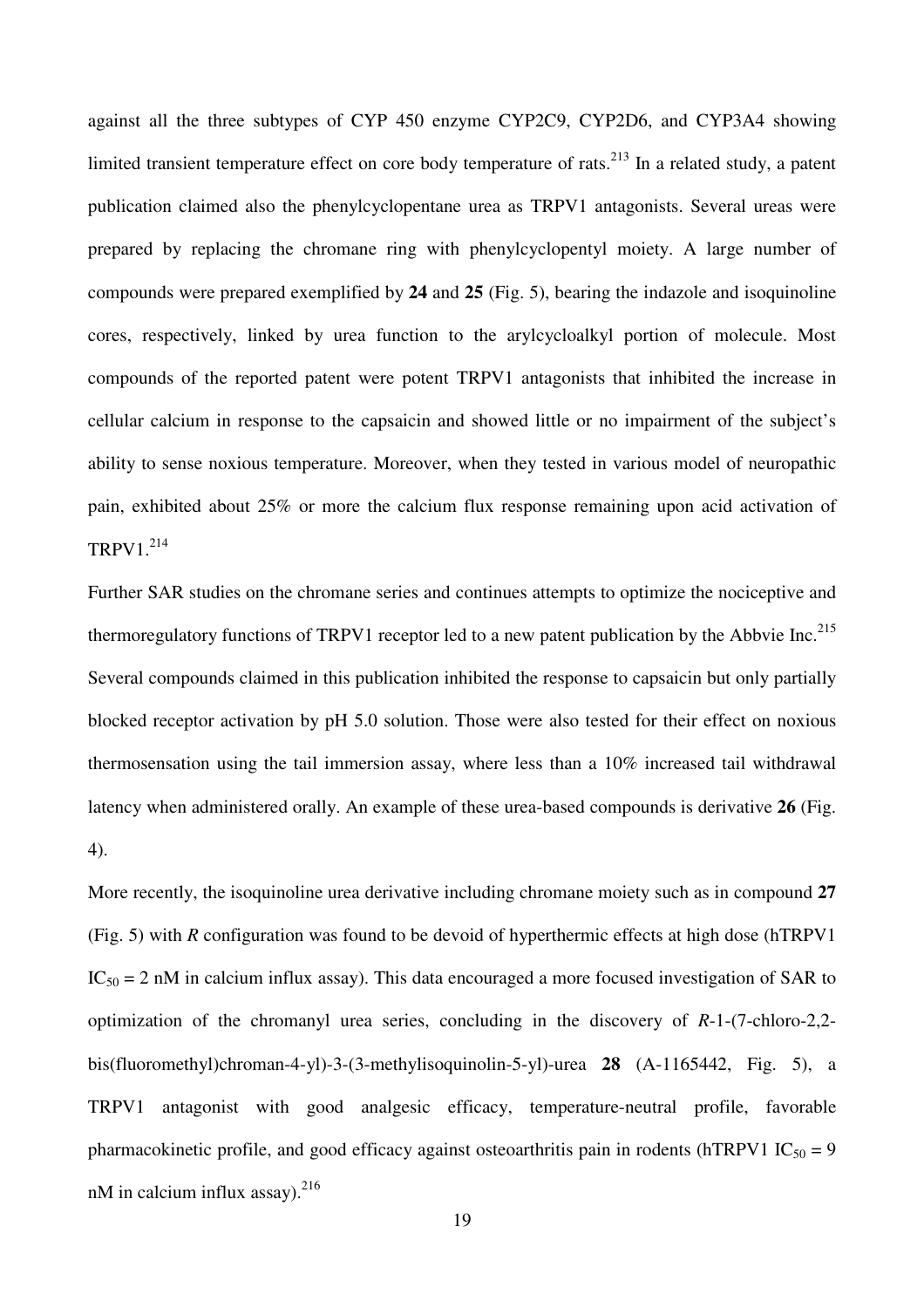#### *D. Piperazine Urea*

A high-throughput screening performed by the Johnson & Johnson Pharmaceutical Research by fluorescence cell-based assay utilizing the Ca2+ permeability of TRPV1 led to the identification of several series of agonists and antagonists including the pyridinylpiperazine ureas.<sup>217</sup> The representative hit 29 (hTRPV1  $IC_{50} = 74$  nM and rTRPV1  $IC_{50} = 100$  nM, Fig. 6), inhibited phorbol 12-myristate-13-acetate (PMA)-, and anandamide-induced  $Ca^{2+}$  influx mediated by TRPV1 (determined using FLIPR). Further SAR studies led to piperazine carboxamide **30** (BCTC**,** Fig. 6) that inhibited capsaicin-induced activation of rat TRPV1 ( $IC_{50} = 35$  nM) and acid-induced activation of rat TRPV1 (IC<sub>50</sub> = 6 nM).<sup>218</sup> This compound has been extensively profiled in animal models of inflammatory and neuropathic pain.<sup>219</sup> Poor metabolic stability, aqueous solubility, oral bioavailability has disqualified it for further development. Following investigations focused on the piperazine urea scaffold to improve the pharmacokinetic profile of compound **30** produced *R*-4-(6 chloro-4-methylpyridazin-3-yl)-N-(6-fluorobenzo[*d*]thiazol-2-yl)-2-methylpiperazine-1

carboxamide **31** (Fig. 6) that was recognized as a second-generation of BCTC analogs. It had a methyl chain on the piperazine ring, while *tert*butylphenyl and pyridinyl nucleus were replaced with benzothiazolyl and pyridazinyl groups, respectively. Compound 31  $(hTRPV1 IC<sub>50CAP</sub> = 226 nM,$ hTRPV1 IC<sub>50pH</sub> = 103 nM) showed better metabolic stability, longer half-life, aqueous solubility and decreased inhibition of HERG (human *Ether-à-go-go-*Related Gene) channel.<sup>220</sup>

Employment of a tetrahydro-pyrimidoazepine core as a bioisosteric alternate for the piperazine urea resulted in the discovery of a novel series of TRPV1 antagonists. Utilizing the disclosed SAR from the piperazine urea series reported previously by the same research group, the 3-trifluoromethylpyridine was chosen as the favorite substituent on the piperidine ring nitrogen. The best compound of this study, the pyrimido-[4,5-*d*]azepine **32** (hTRPV1 IC<sub>50</sub> = 6 nM, Fig. 6) was examined in an in vivo model of inflammatory pain and carrageenan-induced thermal hyperalgesia. Despite its low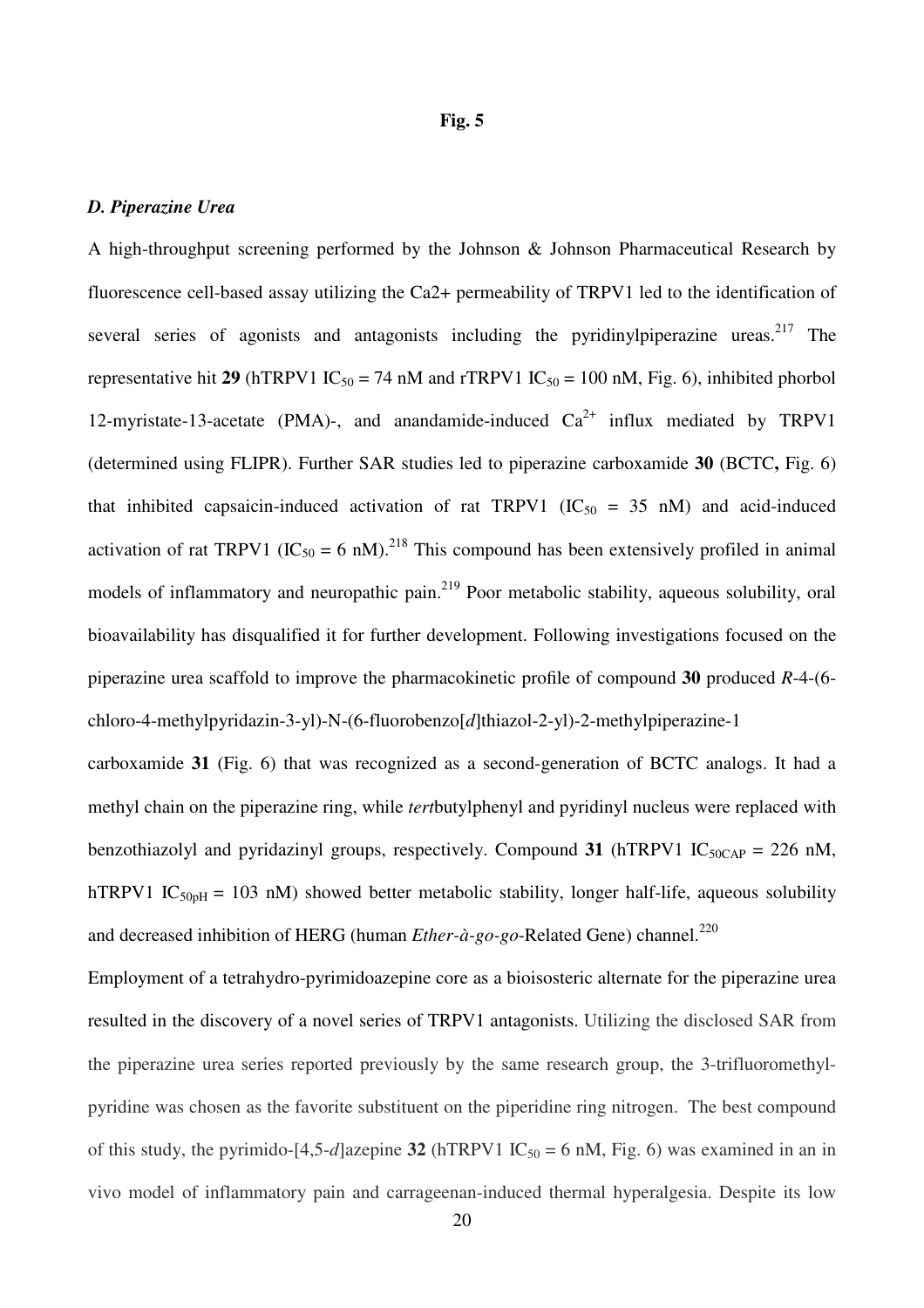oral bioavailability, compound **32** significantly attenuated thermal hyperalgesia, expressed as % maximal possible effect (% MPE), when dosed orally at 30 mg/kg.<sup>221</sup> Subsequently, the structural modifications to improve aqueous solubility produced the piperazine analoge **33** (Fig. 5) which bears an *iso*butyl substituent (hTRPV1 IC<sub>50</sub> = 11 nM).<sup>222</sup> This compound provided improved rat pharmacokinetics ( $CL = 0.7$   $L/h/kg$ ) compared to **32** ( $CL = 3.1$   $L/h/kg$ ), was orally bioavailable, and gave a significant reversal of carrageenan-induced thermal hyperalgesia at 5 and 30 mg/kg in rats. $^{222}$ 

More recently, a published report by the Discovery Research, Purdue Pharma LP, described the SAR exploration effort around the 3-chloropyridin derivative BCTC to identify novel potent TRPV1 antagonists with improved aqueous solubility and pharmacokinetic properties. The bioisosteric replacement of the central piperazine core of BCTC with tetrahydropyridine nucleus led to 2-pyridyl-3,6-dihydropyridine carboxamide derivatives as TRPV1 antagonists. An extended SAR of the new tetrahydropyridine template was concluded in the discovery of analogue **34** (V116517, Fig. 6), which was evaluated in acute inflammatory complete Freund's adjuvant (CFA) model for its ability to reverse thermal hyperalgesia. In this model, V116517 showed dose-dependent reversal of thermal hyperalgesia with an  $ED_{50}$  of 2 mg/kg. It also exhibited high potency for blocking proton activation of TRPV1 in inflamed tissue.<sup>223</sup>

#### **Fig. 6**

#### *E. Pyrazole- Carboxamide/Urea*

TRPV1 antagonists based on pyrazole nucleus have been reported in several patent publications by Grüenenthal GmbH, in where an extensive SAR investigation around the pyrazole based urea and carboxamide derivatives was descried.<sup>224</sup> The chemical structure of this new series was based on substitution of the benzyl ring of the previously N-benzylurea compounds with the heterocyclic pyrazole ring. The first series of compounds bearing an O-containing phenyl acetamide (**35**), phenyl propionamide (**36**) or phenyl urea (**37**) functions is depicted in Fig. 7, which showed high affinities for TPRV1 receptor ( $hK_{iCAP}$  values of 1, 2, and 2 nM, respectively).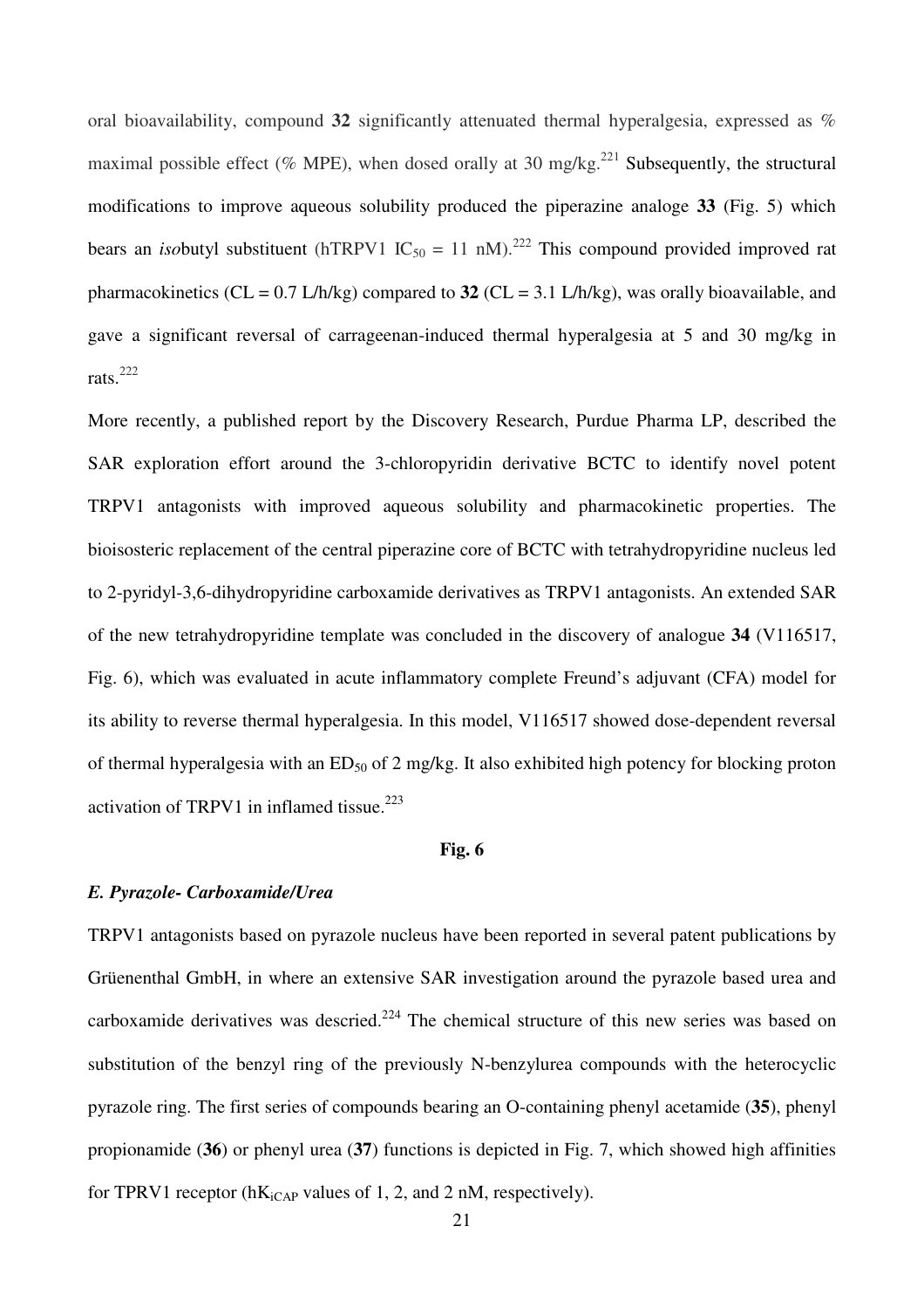Subsequently substituted pyrazolyl carboxamide/urea derivatives bearing a phenyl moiety substituted with an N-cyclic group were designed  $^{225}$ . In this group of compounds the phenyl nucleus was substituted with various heterocycloalkyls, such as azetidinyl, thiazolidinyl, pyrrolidinyl, piperidinyl, and morpholinyl rings. The best compounds of this series, the azetidine derivative **38** and thiazolidine **39** (Fig. 7) displayed antagonist activities at 10 µM on the hTRPV1 receptor with  $K_i$  affinity values of 15 and 29 nM, respectively. Grüenenthal GmbH research group has also investigated the pyrazolyl carboxamide and urea derivatives bearing a phenyl moiety substituted with a sulfonyl or sulfonamide groups as vanilloid receptor ligands**.** An example of the sulfonyl derivatives is showed in Fig. 6 (Compound 40) that exhibited a K<sub>i</sub> value of 9 nM in binding experiments.<sup>226</sup> The best results were obtained with the propionamide compounds bearing a sulfonamide chain such as in **41**, **42**, and **43**, (Fig. 7) which showed excellent affinity for hTRPV1 receptor with  $K_i$  values of  $< 1$  nM (h $K_{iCAP} = 0.9, 0.7$ , and 0.3 nM).<sup>227</sup>

Replacing of the phenyl ring of **42** with a pyridine moiety resulted in a new family of pyridinylpropanamide/urea compounds **44** and **45**, respectively depicted in Fig. 7 as hTRPV1 antagonists  $(44, K_{iCAP} = 1 \text{ nM}, 45, K_{iCAP} = 3 \text{ nM})$  that have been enclosed in a patent publication.<sup>228</sup>

#### **Fig. 7**

### *F. Pyridine- Propanamide/Urea*

Lee. J. and coworkers from Seoul National University published the 2-substituted-pyridine propanamide derivatives as TRPV1 receptor antagonists through replacement of the phenyl ring of previous *N*-4-*tert*-butylbenzyl-2-(4-methylsulfonylaminophenyl) propanamide (46, hTRPV1 K<sub>i</sub> = 46.2 nM, Fig. 8) with a pyridine ring.<sup>229</sup> The SARs investigations of the 2-substituent in the pyridine moiety by various groups including amino, oxy, thio and alkyl functions designed compound 47 (Fig. 8), showing high antagonism with hTRPV1  $K_{iCAP} = 0.3$  nM and  $IC_{50pH} = 8.4$ nM. The effect of chiral center on activity was studied and the *R*-enantiomer of **47** exhibited greater affinity for the TRPV1 receptor than the *S*-enantiomer. It showed analgesic activity in a neuropathic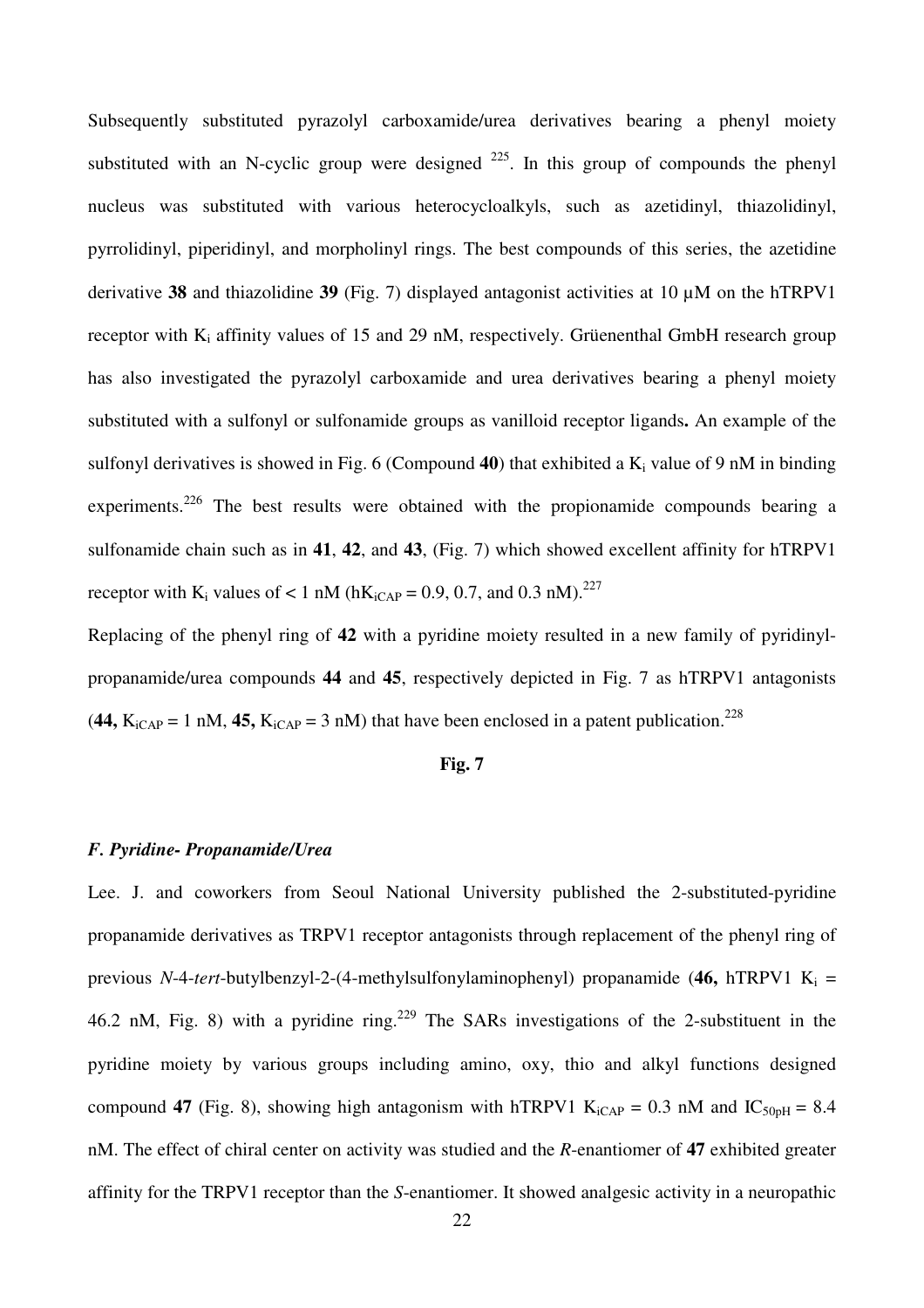pain model with modest TRPV1-related hyperthermia in mice.<sup>230</sup> Within the 2-arylsubstituted pyridine propanamide analoges, compounds such as **48** (Fig. 8) showed anti-allodynia in a mouse neuropathic pain model and blocked capsaicin-induced hypothermia in a dose-dependent manner.<sup>231</sup> In this study, the SARs of 2-alkyl/alkenyl pyridine derivatives as hTRPV1 antagonists were also investigated. Several compounds in the series showed outstanding and stereospecific TRPV1 antagonism with high potencies. The 2-cyclohexyl derivative **49** ( $K_{iCAP} = 0.6$  nM,  $IC_{50pH} = 43.4$  nM, IC<sub>50heat45</sub>°C = 14 nM, Fig. 8) was preferred for further study and was shown to antagonize capsaicininduced hypothermia in a dose-dependent manner, consistent with its action in vivo being through TRPV1, and it showed analgesic activity in a rat neuropathic pain model.<sup>232</sup>

Subsequently, an additional series of more lipofile analogues, which were found to possess high TRPV1 antagonist activity were described by the same research group. The SAR analysis indicated that the lipophilicity of the 2-oxy substituents was a key determinant of antagonism. The 2 *iso*butyloxy with low lipophilicity and 2-benzyloxy analogues **50** and **51,** respectively (Fig. 8) showed analgesic activity in the formalin test in mice with full efficacy.<sup>233</sup> In a related effort to optimize the properties of the antagonistic 2-(3-fluoro-4-methylsulfonamidophenyl) propanamide template by incorporation of various alkyl, dialkyl and aryl groups at the  $\alpha$ -position in the acetamide central chain was investigated.<sup>234</sup> From this study was emerged that the steric repulsion of the α-substituent was determinant for antagonistic potency. Within this series, compound **52** (Fig. 8) showed excellent antagonism with a value of hTRPV1  $K_i = 0.1$  nM was more potent than the parent **47** while it showed weaker potency for the other activators. In addition, the docking study of **47** indicated that its high potency could be attributed to a specific hydrophobic interaction of the *m*tolyl group with the receptor.

In a related effort, further pyridine-urea linked to different aromatic nucleus such as isoquinoline and indazole moieties were claimed by Grünenthal GmbH in a patent publication.<sup>235</sup> In particular, the N-[{2-(4-methylpiperidin-1-yl)-6-(trifluoromethyl)-pyridin-3-yl}methyl]-N'-(6,6-fused heterocyclic) urea (for example compound **53,** Fig. 8) showed highly potent TRPV1 antagonism to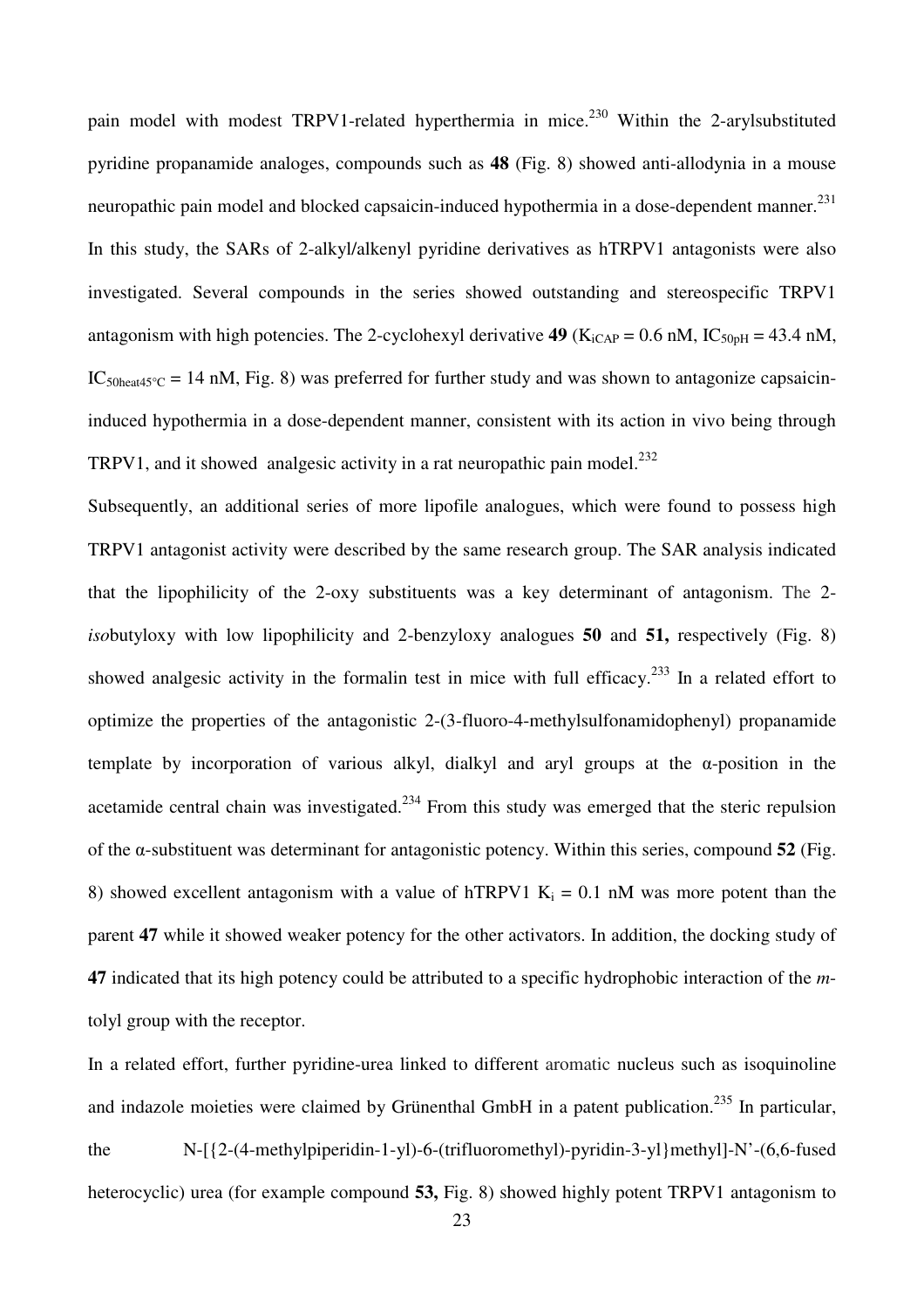capsaicin, antagonized against stimulation by heat and was efficacious in the formalin pain model.<sup>236</sup> Molecular modeling analysis with hTRPV1 homology model supplies the binding mode of compound **53** with the receptor in which hydrogen bonding between the pyridine nitrogen and Ser512 being important for high potency.

#### **Fig. 8**

#### *G. Isoxazole Carboxamide*

The optimization effort to improve both TRPV1 potency and solubility led to the discovery of isoxazole-3-carboxamide derivatives as TRPV1 antagonists by the N.V. Organon and Pharmacopeia LLC companies.<sup>237,238</sup> The synthesis and SARs of 5-phenylisoxazole derivatives showed that the 1*S*, 3*R*-3-aminocyclohexanol entity was a fundamental stereochemically to confer both TRPV1 potency and solubility. The trifluoromethyl in 4-positione of the 5-phenyl group was shown to impart strong potency to the molecules at TRPV1 whilst, introduction of fluoro substituents were found to make important contributions to the compounds exhibiting the required balance of solubility and potency. Compounds **54** (hTRPV1  $IC_{50} = 3$  nM) and **55** ( $IC_{50} = 79$  nM) (Fig. 9) were identified as the most promising compounds from this series in calcium assay and were progressed into animal studies. Both compounds were able to attenuate the acute inflammatory thermal response in the rat CFA assay but suffered from poor solubility and high plasma protein binding.<sup>239</sup> Subsequently, Merck Research Laboratories described the structural modifications by substitution of the 4-position of **54** with specific polar functionality to improve solubility and physicochemical properties.<sup>240</sup> In particular, the 4-*iso*propylmethylamino derivative **56** (hTRPV1 pIC<sub>50</sub> = 7.2 in calcium influx assay, Fig. 9) showed clear attenuation of the acute inflammatory thermal response in the rat Capsaicin Hargreaves assay, although its lower in vitro potency as compared to compound **54**. In this series, the 4-*iso*butylmethylamino derivative **57** ( $pIC_{50} = 9$ , Fig. 9) demonstrated improved oral bioavailability (33%) as compared to compound **54** demonstrating significant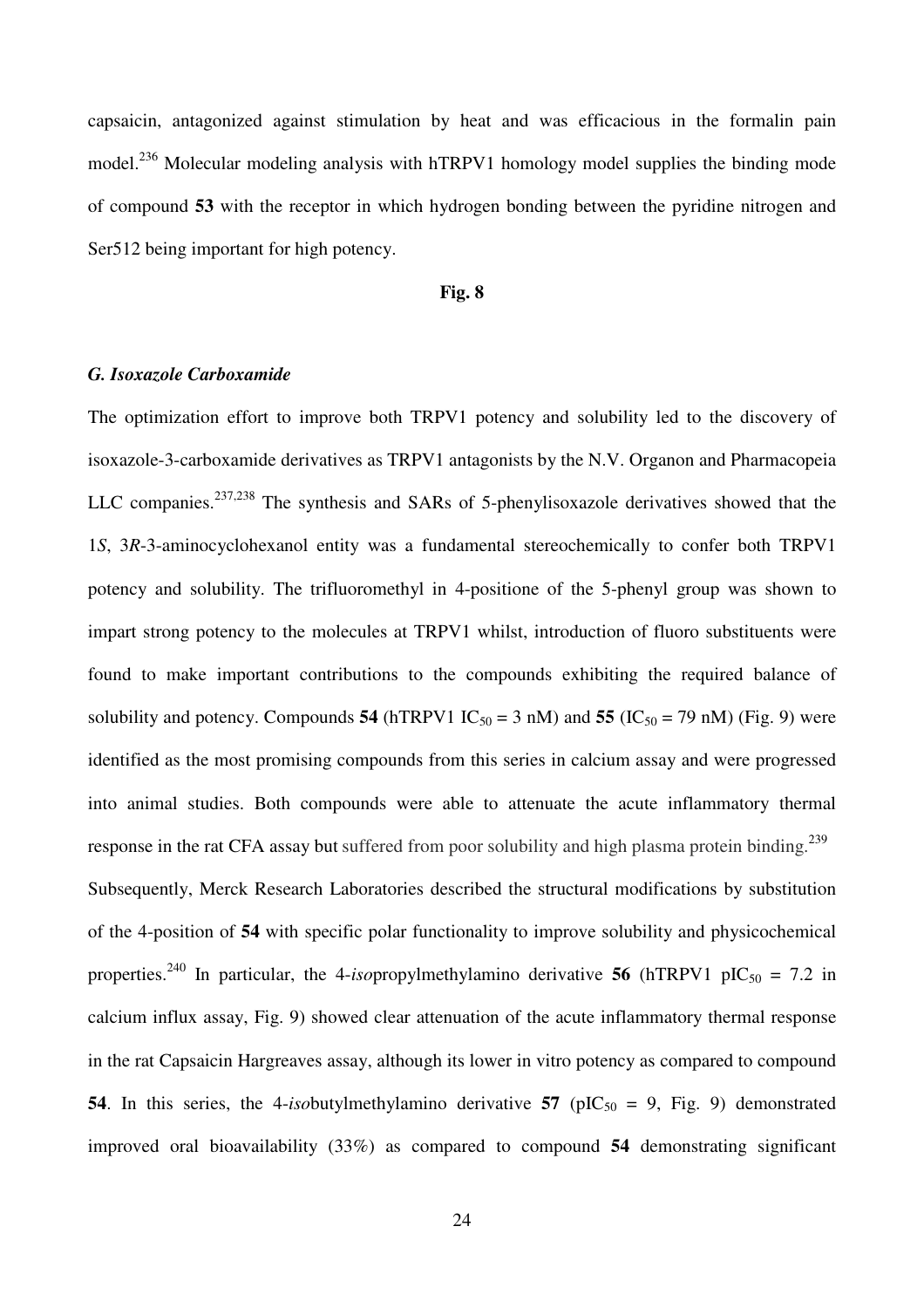attenuation of the acute inflammatory thermal response in the rat capsaicin Hargreaves assay  $(p<0.01)$ .<sup>241</sup>

#### **Fig. 9**

## *H. Piperidine Carboxamide*

Piperidine carboxamides were developed by the Johnson & Johnson Pharmaceutical Research and Development as potent antagonists of the TRPV1 receptor.<sup>242</sup> The initial compound 58 (Fig. 10) was a weak antagonist with a value of  $IC_{50} = 600$  nM for human TRPV1 receptors. Further optimization efforts were undertaken by structural modifications in the polar portion of this molecule leading to the identification of benzo[1,4]oxazin-3-one analog **59** (Fig. 10), that offered improved stability with significant value of activity  $(IC_{50} = 5 \text{ nM})$ . Compound 59 was evaluated for in vivo efficacy in a rodent model of thermal hyperalgesia, which at an oral dose of 30 mg/kg produced a small but non-significant decrease in radiant heat latency at 30 min post-dose.<sup>242</sup>

Purdue Pharma L.P. has also disclosed in a patent publication the phenylpiperidine-1-carboxamides (example 60, Fig. 10) and structurally similar compounds such as 61 (Fig. 9,  $IC_{50CAP} = 33.8$  nM,  $IC<sub>50pH</sub> = 1.1$  nM) as human TRPV1 receptor antagonists. Within these series, a large number of compounds reduced FCA-induced thermal hyperalgesia with 50% to 100% reversal of mechanical hyperalgesia.<sup>243</sup>

#### **Fig. 10**

### *I. Pyrazolopyridine-3-/Imidazopyridine-3- Carboxamide*

Glaxo Group Limited has claimed in several patent publications the pyrazolo[1,5-*a*]pyridine and imidazo[1,2-*a*]pyridine carboxamides as TPRV1 receptor antagonists. These bicyclic chemotypes are characterized by presence of a phenoxyethyl chain linked to the carboxamide function such as in compounds  $62$  and  $63$  (Fig. 11). Most of the synthesized derivatives showed a pIC<sub>50</sub> greater than 7.8 in the capsaicin assay and greater than 4.6 in the acid stimulus assay.<sup>244</sup> Structural modifications on this series by introduction of a cyclobutyl ring in the central portion and the hydroxymethyl group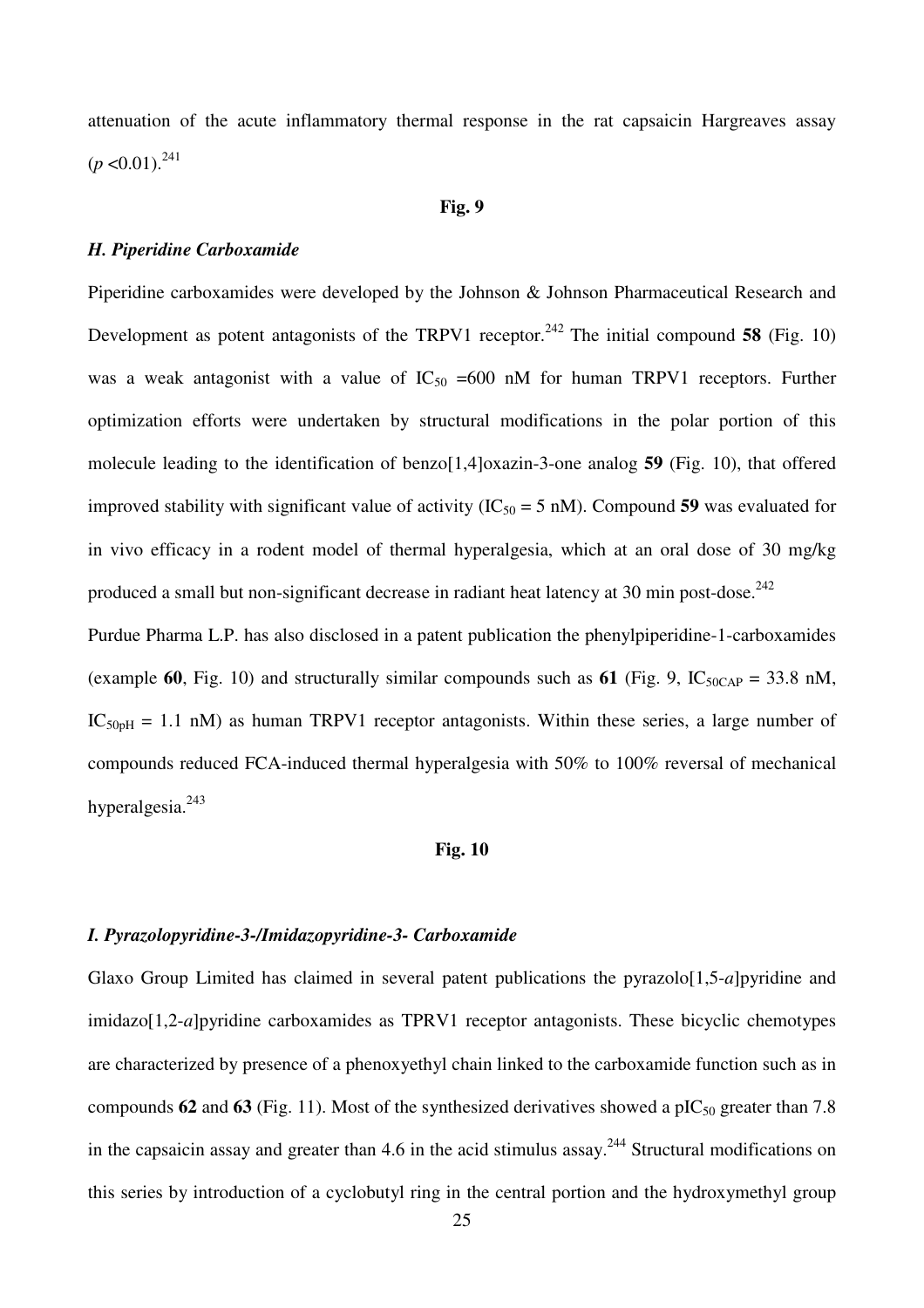as a side chain on the heterocyclic core produced the new family of N-cyclobutyl-imidazopyridine or N-cyclobutyl--pyrazolopyridine carboxamides as TRPV1 antagonist in recombinant HEK-293 cells expressing TRPV1 assay (for example 64, Fig. 11).<sup>245</sup> It showed a pIC<sub>50</sub> of 9.1 and 9.2 in the capsaicine and in the pH assays, respectively.

A related series of N-cyclobutyl-imidazopyridine methylamine analogues is also reported by the same company, wherein 8-*trans*-3-(2,3-dichlorophenoxy)cyclobutylamino)methyl)H-imidazo[1,5 a]pyridin-6-yl)methanol **65** (Fig. 11) was assayed in vivo, showing clear dose response for the inhibition of capsaicin-induced bronchoconstriction.<sup>246, 247</sup>

## *J. Pyrrolopyridazine*

AstraZeneca R&D with a HTS campaign where the  $Ca^{2+}$  influx assay was replaced by the Rb<sup>+</sup> atomic absorption spectroscopy assay discovered a novel indolizine class of compounds as TRPV1 antagonist. This new chemotype proved to be unstable in the presence of light and oxygen and the metabolic stability was poor. Consequently, the addition of a heteroatom onto the bicyclic core structure to improve the light stability and the metabolic stability by reducing the lipophilic character led to the pyrrolopyridazine scaffold. This class of compounds exhibited the same level of potency, no light stability issue and a similar drug metabolism and pharmacokinetic (DMPK) profile, while the metabolic stability problem inherent to the indolizine class remained. A significant metabolic stability improvement was achieved by combining eLogD kept below 3 and a less flexible hydroxylamide moiety such as in compound **66** (Fig. 11). The inhibitory effect of **66**  against the human TRPV1 ligand-gated ion channel expressed in CHO cells was  $pIC_{50} = 5.5^{248}$ 

## **Fig. 11**

#### *K. Benzothiazol Carboxamide*

A HTS campaign using the fluorescence cell-based assay that measures  $Ca^{2+}$  influx performed by the AstraZeneca R&D led to the identification of the benzothiazole hit **67** (Fig. 12). This compound was a potent and competitive antagonist with capsaicin at the hTRPV1 receptor, with an  $IC_{50}$  of 27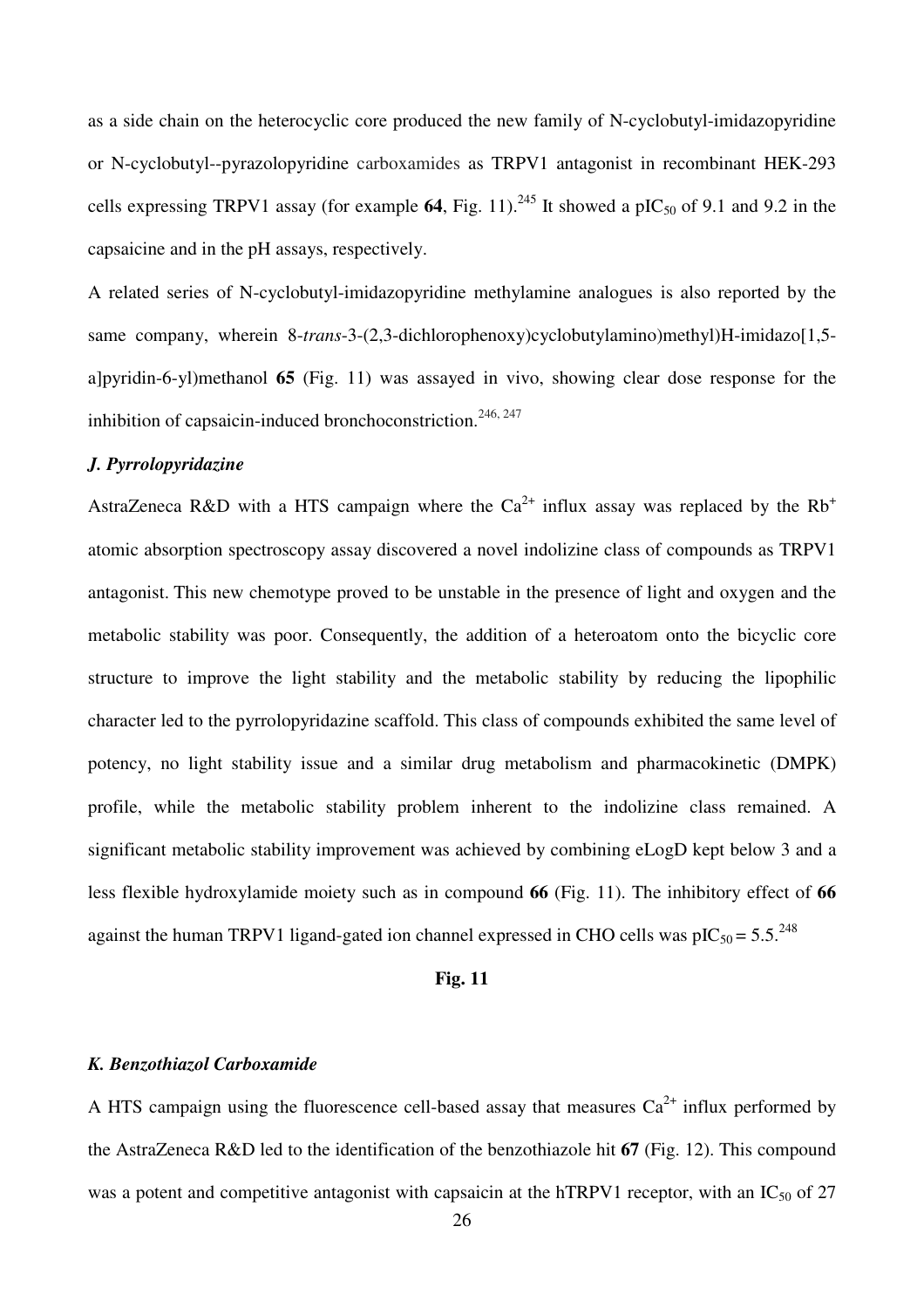nM, but displayed poor metabolic stability in human microsomes and had low aqueous solubility (2.2  $\mu$ M at pH 7.4).<sup>249</sup> Further efforts to improve both aqueous solubility and metabolic stability profile, through the attachment of polar groups to the benzothiazole core and by blocking metabolic sites, resulted to the recognition of 4-bromo-N-(2-(hydroxymethyl)benzothiazol-5-yl)-2 methylbenzamide **68** (IC<sub>50</sub> = 52.3 nM, Fig. 12). It was active in a rat carrageenan model of inflammatory pain with no observed body temperature effects seen at an efficacious dose.<sup>249</sup>

A parallel research activity performed by Purdue Pharma L.P. has claimed the benzothiazol-2 carboxamides bearing 2,3-dihydroxypropyl pyridine-benzamide chain (compound  $69$ ,  $IC_{50} = 32$ ) nM, Fig. 12) as TRPV1 ligand, possessing moderate receptor affinity.<sup>250</sup> Extensive SAR studies by Shionogi & Co. Ltd aimed at improving the metabolic profile led to the 4-(4-fluoro-6-(2,3 dihydroxypropyl)pyridin-3-yl)-N-(6-fluorobenzo[*d*]thiazol-2-yl)piperazine-1-carboxamide **70** (Fig.  $12$ ).<sup>251</sup>

#### **Fig. 12**

#### *L. Oxazole, Triazine*

A series of non urea TRPV1 antagonists were synthesized and evaluated by the Abbott Laboratories, to address CNS penetration and pharmacokinetic properties of their previous urea molecule ABT-102. The bioisosteric replacement of the urea functionality with 2 arylaminooxazoles led to the 5-monosubstituted and 4,5-disubstituted 2-arylaminooxazoles as novel antagonists of the transient receptor potential vanilloid.<sup>252</sup>

Exploration of SAR in this chemical series revealed that the key to the high potency was the hydroxyl group at the 7-position of the tetrahydronaphthalene ring on the amino group of the oxazole nucleus and a *para*-substitution on the phenyl group at the 5-position of the oxazole was preferred. Within this series, compound **71** (hTRPV1  $IC_{50} = 3.2$  nM, Fig. 13), was resolved and the *R*-enantiomer with the better pharmacokinetic profile was orally active in animal models of pain, exhibiting a statistically significant ( $p < 0.01$ ) 52% increase in the paw withdrawal latency in the rat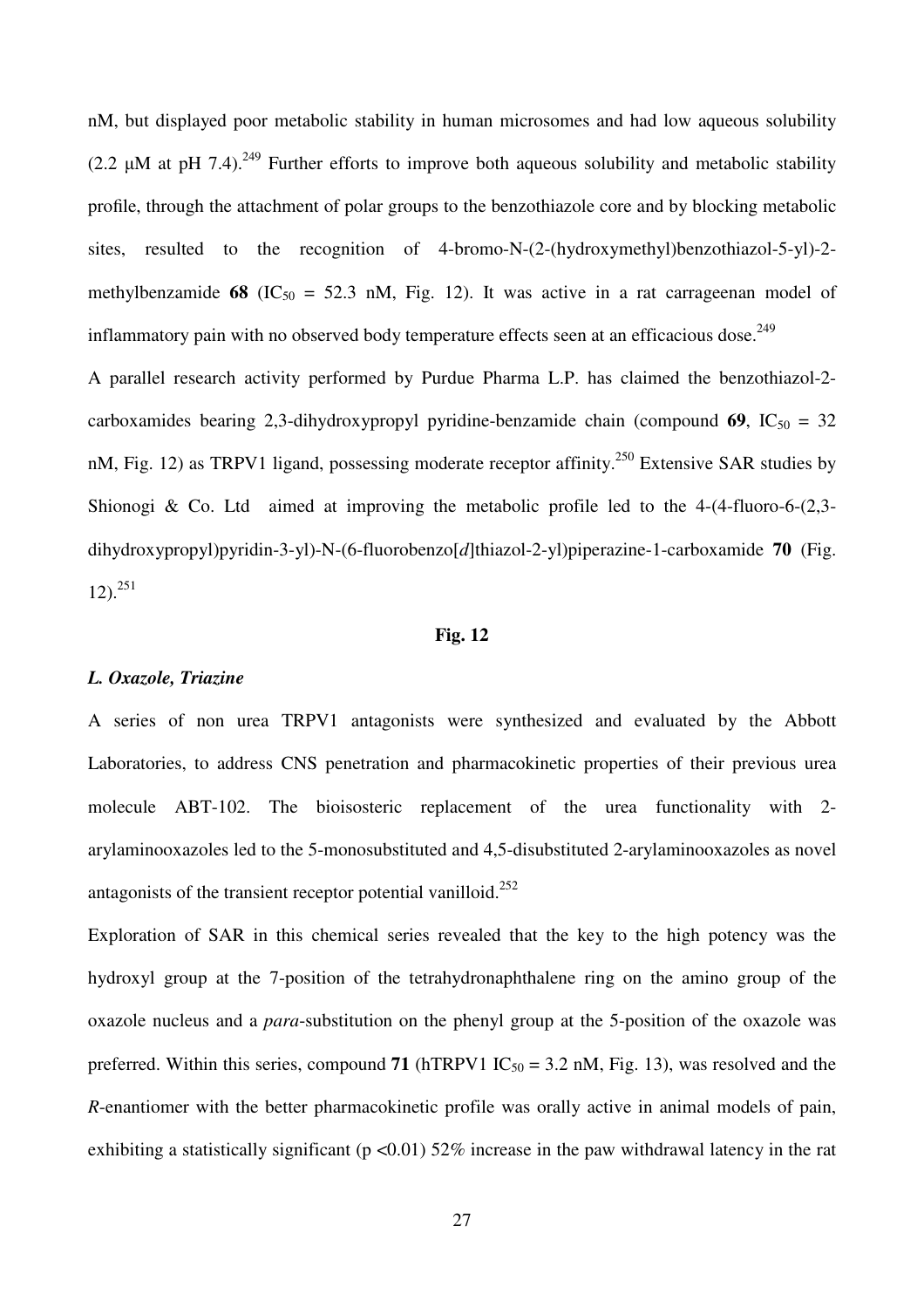carrageenan hotbox model of thermal hyperalgesia at 10  $\mu$ mol/kg po, and an ED<sub>50</sub> of 14  $\mu$ mol/kg (95% CI, 11–20 µmolkg po) in the rat osteoarthritis model of chronic pain.

Non urea TRPV1 antagonists based on the atypical triazine scaffold were identified by Messeguer and coworkers.<sup>253</sup> This series that behaved as uncompetitive antagonists acting as open channel blockers are therapeutically attractive because of their detection of over-activated TRPV1 channels, which could reduce the potential of unwanted side effects.<sup>254</sup> Of this class, 2,4,6-trisubstitued-1,3,5triazine **72** (Fig. 13) inhibited whole-cell currents from rat TRPV1 injected *Xenopus* oocytes with an IC<sub>50</sub> of 50 nM, showing strong voltage dependency (IC<sub>50</sub> = 50 nM).<sup>253</sup>

#### **Fig. 13**

## *M. Biarylcarboxamide*

PharmEste srl disclosed in a patent publication the biarylcarboxyarylamide series as a novel chemotype of TRPV1 receptor antagonist. The SAR of new derivatives designated the N-(4 chlorophenyl)-6-(isoquinolin-5-yl)pyridine-3-carboxamide **73** (V394, Fig. 14) as the most preferred compound. In radioligand binding assay, the saturation curve of  $\int^3 H$ ]-RTX to TRPV1 expressed in rat spinal cord showed a  $K_D$  value of 0.21 nM and a  $B_{max}$  value of 57 fmol/mg protein. The IC<sub>50</sub> value of V394 that inhibited capsaicin-evoked  $Ca^{2+}$  mobilization was 0.83 nM. In the capsaicininduced secondary allodynia in rat, V394 produced an important preventive effect  $(55\%)$ <sup>255</sup>

#### *O. Acrylamide*

PharmEste srl published the isoquinolineacrylamide bearing an ionoinc substructure as TRPV1 antagonists.<sup>256</sup> Structural modifications on the 3 position of cyclohexen moiety produced the (2*E*)- 3-(3-(4-chlorophenoxy)-2,6,6-trimethylcyclohex-1-enyl)-N-(isoquinolin-5-yl)acrylamide **74** (Fig. 14)**,** exhibiting a significant preventive effect (54%) against the pro-allodinic effect of capsaicine  $(K_i = 4.6 \text{ nM}).$ 

AmorePacific Corporation, through the synthesis of over 2,000 new compounds has discovered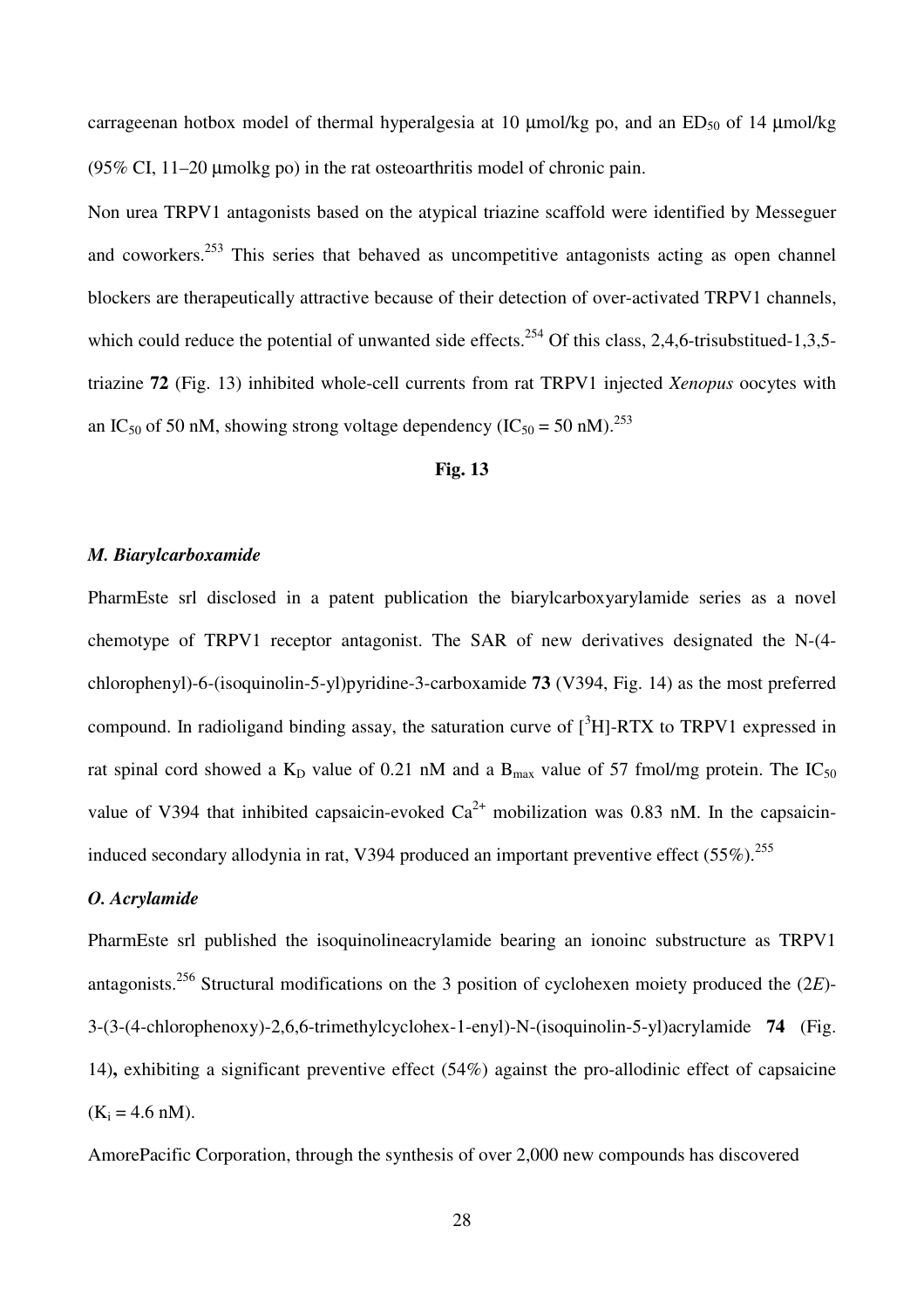a novel class of non-vanilloid TRPV1 antagonists. Among them, the pyridine-3-yl-acrylamide **75** (PAC-14028**,** Fig. 14) showed important efficacies against varied disease models that include visceral pain, inflammatory bowel disease, and inflammatory pain. In particular, PAC-14028 has been reported as a new drug for atopic dermatitis and pruritus.<sup>257</sup> It has completed a Phase II clinical study for Skin Pruritus (ClinicalTrials.gov Identifier: NCT02052531).

## *N. Dienamide*

Fuji Research Park has developed a chemical series of 5,5-diphenylpentadienamides for targeting TRPV1 in vitro and in vivo.<sup>258</sup> In this study, they investigated a variety of replacements for the 5position of dienamides with the goal of improving the related pharmacokinetics. The SAR analysis suggested that substitution with alkoxy groups on the phenyl ring at the 5-position increased the ability to penetrate the blood−brain barrier. This investigation concluded in the discovery of compound **76** (Fig. 14), which showed a good pharmacokinetic profile. The *R*-/*S*-enantiomers of **76**  were prepared by introduction of the optically active 5-amino-3-hydroxy-2-oxo-1,2,3,4 tetrahydroquinoline that was obtained from a diastereomer salt resolution using optically active tartaric acid as the resolving reagent.

The functional antagonist activity  $IC_{50}$  values for **76**, based on inhibition of capsaicin (100 nM) induced influx of  $Ca^{2+}$  into human or rat TRPV1-expressing 293 EBNA cells, were 0.14 nM and 0.35 nM, respectively. This compound was found to be effective at reversing mechanical allodynia in rats in a dose-dependent manner, and it reversed thermal hyperalgesia in a model of neuropathic pain induced by sciatic nerve injury.

#### **Fig. 14**

#### *P. Benzoimidazole*

Very recently, Researchers in the Janssen R&D designed a series of benzo[*d*]imidazole TRPV1 antagonists from the biarylamide scaffold **77** (Fig. 15). Evaluation of the SAR and optimization of the new TRPV1 pharmacophore led to the identification of benzoimidazole **78** (named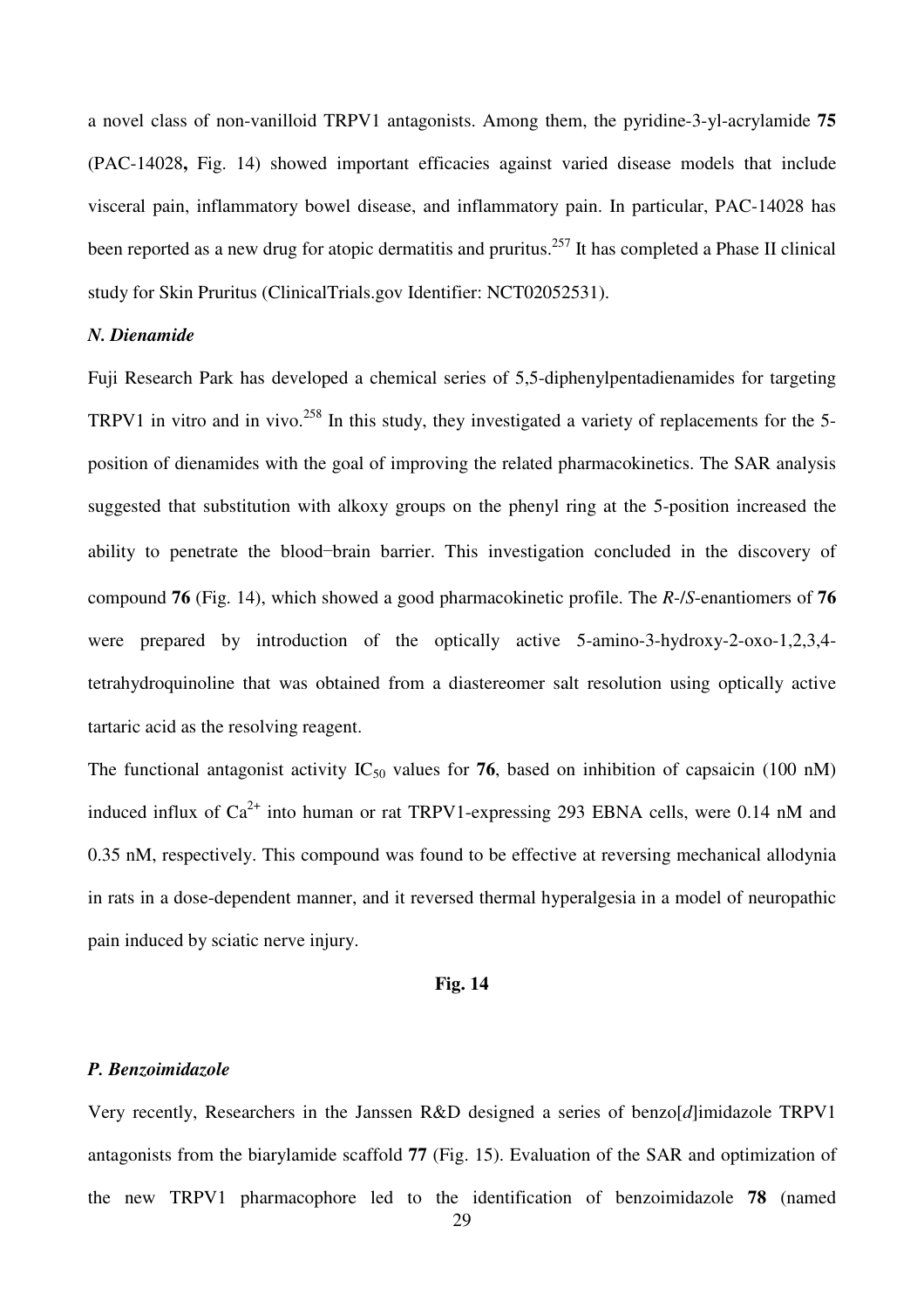Mavatrep/JNJ-39439335, Fig. 15), bearing a trifluoromethylphenylvinyl chain in 5 poistion.<sup>259</sup> Mavatrep showed high affinity against TRPV1 receptor and exhibited potent in vitro functional activity and robust oral efficacy in multiple models of inflammatory pain at relatively low plasma levels. Mavatrep is an orally bioavailable hTRPV1 antagonist  $(K_i = 6.5 \text{ nM})$  that exhibited minimal effect on the enzymatic activity  $(IC_{50} > 25 \mu M)$  of CYP isoforms 3A4, 1A2, and 2D6.

#### **Fig. 15**

#### *5. CLINICAL TRIALS*

The therapeutic value of TRPV1 antagonists has been investigated and numerous compounds are now in clinical trial for different pathologies.

The TRPV1 antagonist ABT-102 (Fig. 3) entered phase I clinical studies for pain-associated with inflammation, tissue injury and ischemia. The antagonist was well tolerated with repeated dosing and increased the mean core body temperature by 0.6°C in healthy volunteers after short-term administration.<sup>260</sup> By day 7, temperature increases were no longer significant for any dose tested. ABT-102 increased cutaneous and oral heat pain thresholds and the deficit in noxious heat perception did not attenuate with the  $7$ -day.<sup>260</sup> However, the last update for ABT-102 in the clinicaltrials.gov website was in 2010 and no study results have been posted.

AZD1386 (Fig 16) entered phase II for potential oral treatment of OA, dental and GERD pain. Even if in phase II trial in subjects with dental pain AZD1386 was effective in reducing pain after third molar extraction,<sup>139</sup> the drug did not significantly reduce pain in patients with OA or GERD.<sup>139</sup> Therefore, the phase II clinical trial with AZD1386 was terminated for lack of analgesic efficacy.<sup>127</sup> SB705498 was studied in different clinical studies for dermatitis atopic (phase I), rhinitis, migraine, cough, dental pain after tooth extraction, and irritable colon (phase II). SB705498 did not induce any serious adverse effects in preliminary human studies.<sup>261</sup> Results have not been revealed until now.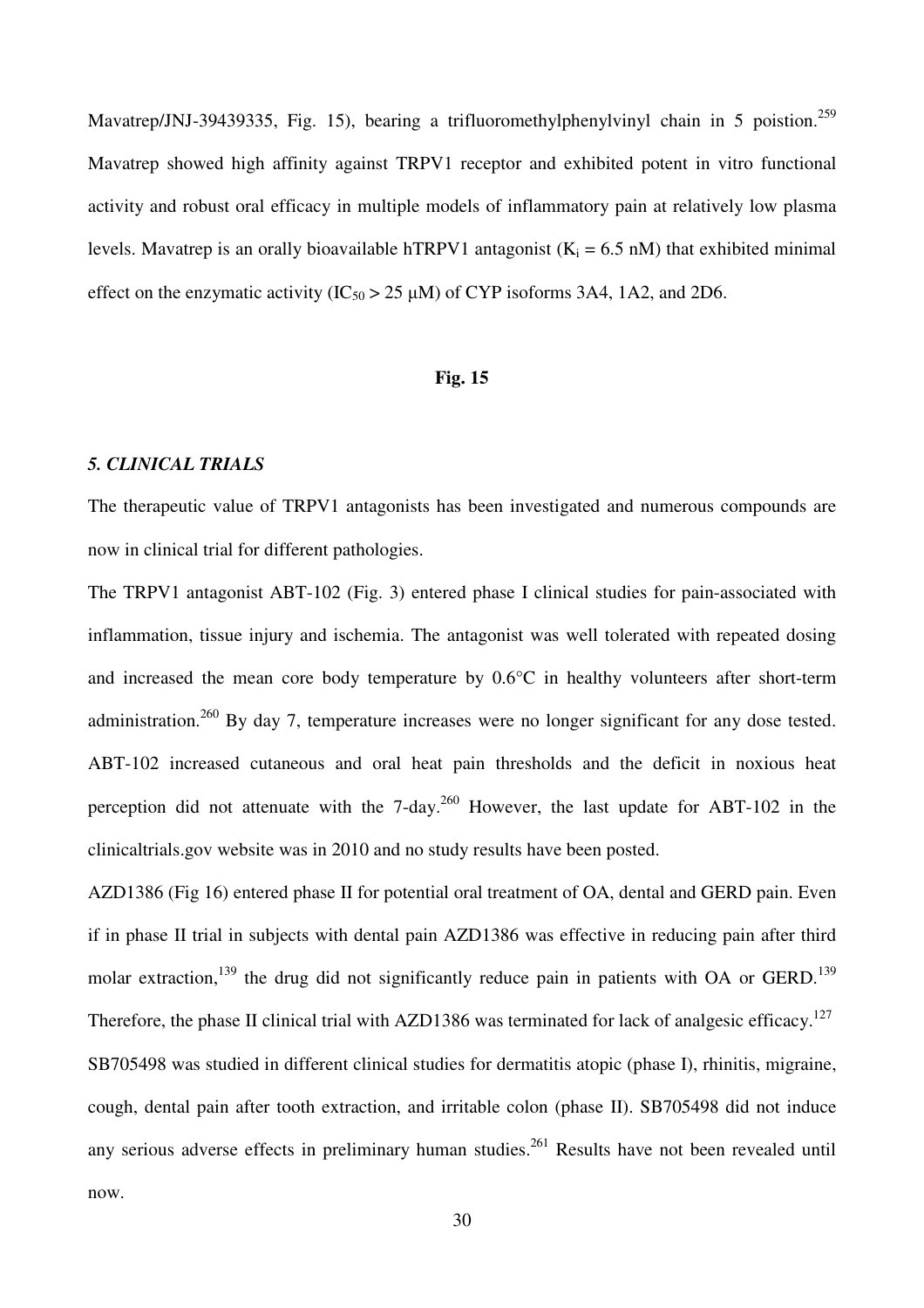AMG517 (Fig 16) entered a phase Ib dental pain (molar extraction) study but was discontinued because it induced a strong hyperthermia (up to  $40.2^{\circ}$ C) in human volunteers.<sup>81</sup>

A phase II trial with GRC-6211 (Fig 16) for OA pain was suspended due to undisclosed reasons.<sup>136</sup> MK-2295 (Fig 16) has been developed for the potential treatment of pain and cough. In Phase II this drug significantly raised the threshold to heat pain in humans but induced hyperthermia.<sup>262</sup>

The TRPV1 antagonist PHE377 (Fig 16) has completed a phase I clinical trial aimed to treat diabetic neuropathic pain and post herpetic neuralgia but the results have not been disclosed and now it has been withdrawn.

JTS-653(Fig 16) has been studied for the potential treatment of pain and overactive bladder in a phase II study.

XEN-D0501 (Fig 16) entered phase II development for the indications of overactive bladder and chronic cough. The TRPV1antagonist was well tolerated and induced only mild hyperthermia  $(0.74\textdegree C)$  at the highest dose tested.<sup>263</sup>

PAC-14028 (Fig 14) entered in phase I clinical trials for cumulative skin irritation, and in phase II for patients with skin pruritus, rosacea, atopic dermatitis after a successful completion of preclinical studies.<sup>264</sup>

DWP-05195 is now in Phase II for neuropathic pain and post-herpetic neuralgia treatment as oral administration. No study results have been disclosed.

JNJ-39439335 entered in phase I clinical trials to evaluate the relief of paradoxical pain induced by a thermal grill experimental model and the efficacy to treat patients with chronic osteoarthritis pain of the knee. No data results have been posted.

SYL-1001 has been studied in clinical trials of phase II for ocular pain associated with dry eye syndrome. No study results have been disclosed.

NEO 6860 is currently under study in phase II for the treatment of osteoarthritic pain.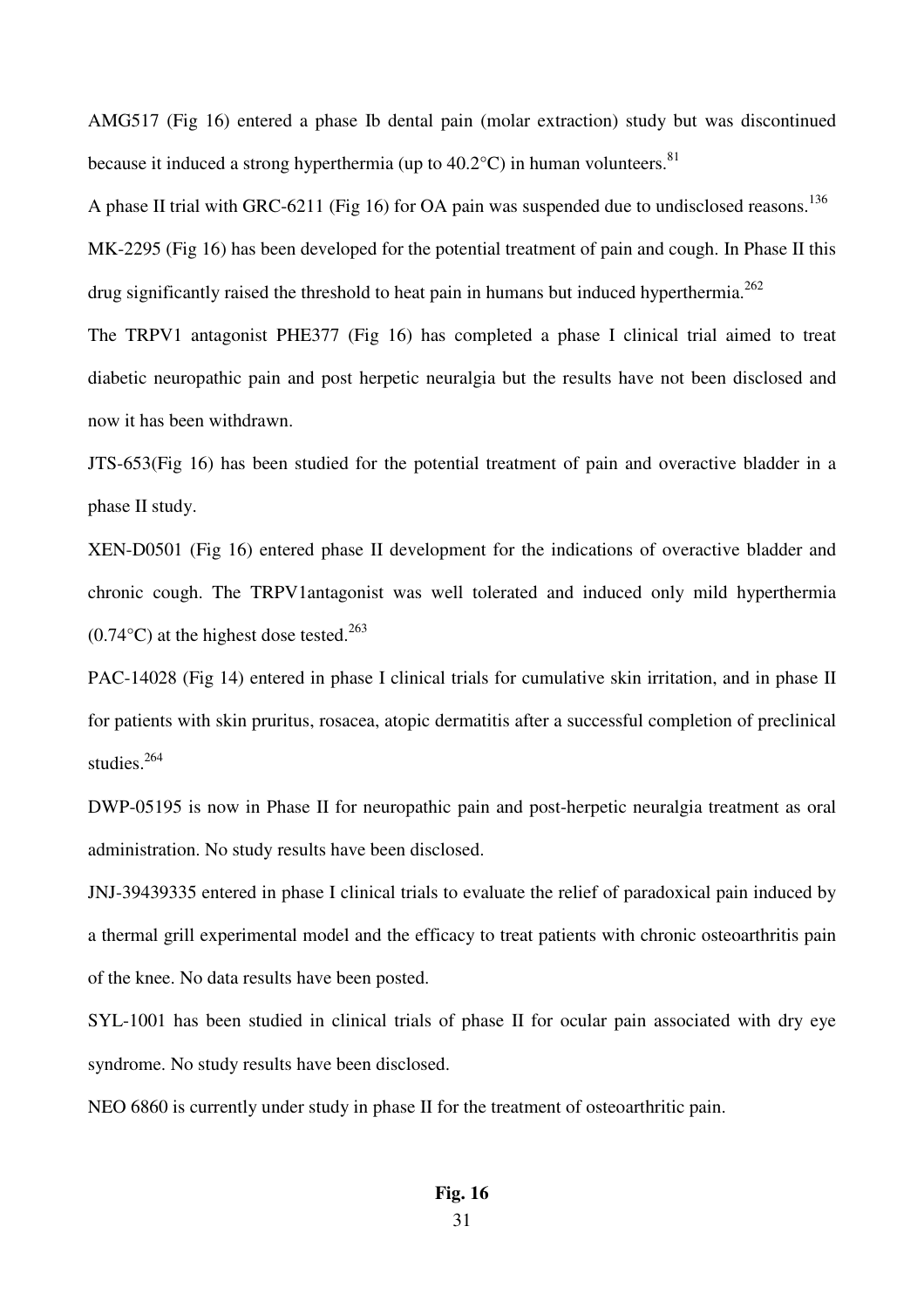## *6. Conclusions*

The first recorded report describing evidence for a heat-activated ion channel in the pain pathway originates from 1997. Now, almost twenty years later, many ligands that selectively target these receptors have been developed and have enabled researchers to identify potential therapeutic areas for drug development. In particular, the transient receptor potential vanilloid subtype ion channel TRPV1 has been functionally linked to many pathophysiological states in preclinical studies.

First of all, TRPV1 is considered as a highly validated pain target because *i)* its agonists such as capsaicin cause desensitization of TRPV1 channels that reduce pain in preclinical species, and *ii)* its antagonists relieve pain behaviors in rodent models of inflammation, osteoarthritis, and cancer. Hence, modulators of TRPV1 channels are potentially useful in the treatment of inflammatory and neuropathic pain in clinical trials. However, despite the widespread clinical use and success of the TRPV1 agonist capsaicin, for instance, in the local treatment of postherpetic neuralgia, any TRPV1 antagonist is now available in therapy. TRPV1 antagonism caused hyperthermia as a dose-limiting adverse effect that hampers therapeutic utility. Not least, the blockade of physiological functions mediated by these important proteins may account for the difficulty in the validation of an antagonist as a drug. Nevertheless, pharmaceutical companies have invested millions of dollars for drug screening and lead optimization programs that have identified selective and potent TRPV1 antagonists, many of which are undergoing clinical trials as analgesic drugs.

While a primary area of interest is the role of this channel in mediating pain, a number of researchers are studying the ability of agonists or antagonists of TRPV1to relieve symptoms of other important diseases. In particular, TRPV1 role in metabolism, diabetes, insulin resistance and obesity, urinary incontinence, cough, arthritis and hearing loss has to be elucidated.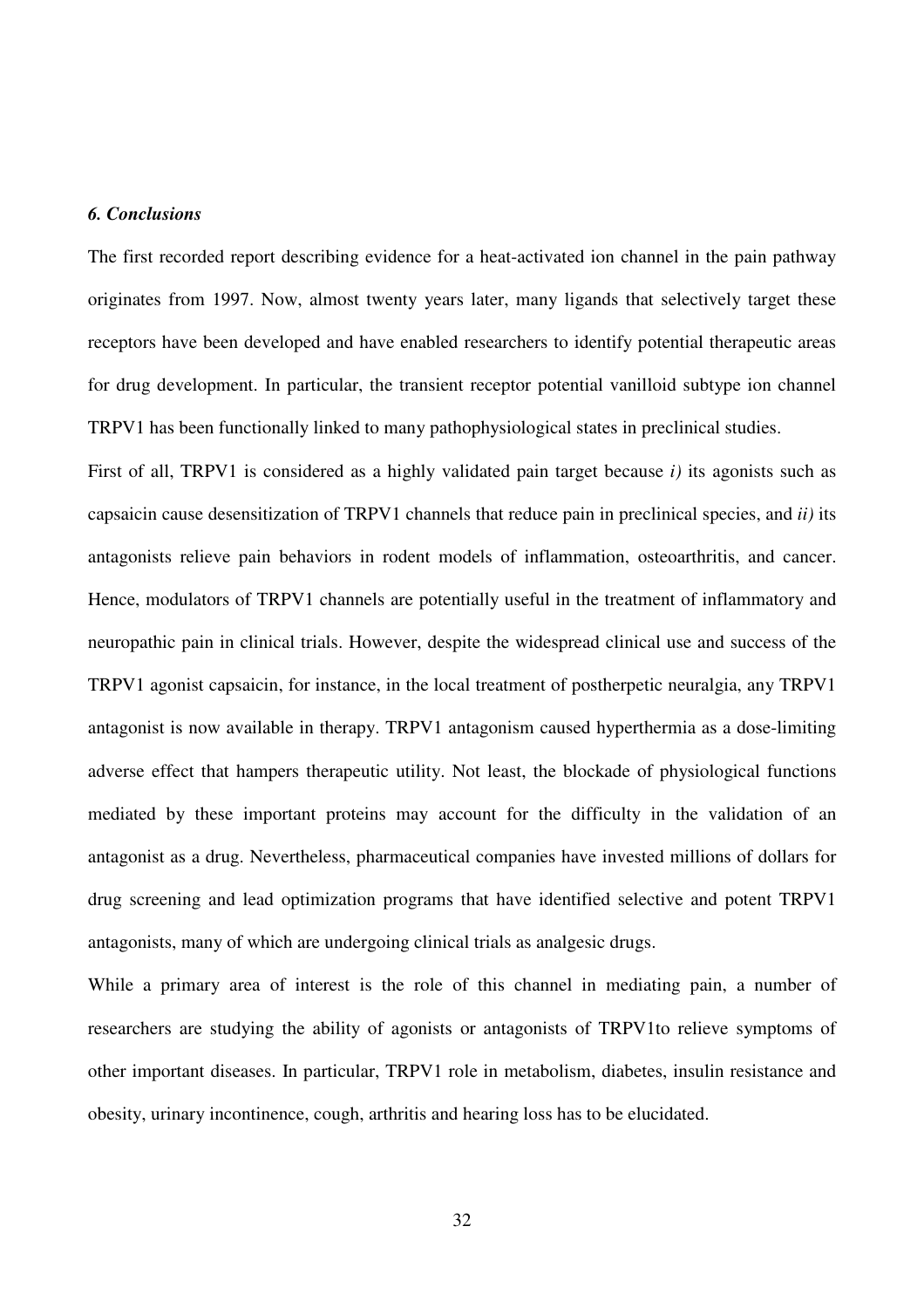## *7. ABBREVIATIONS*

AKAP150 = A-Kinase Anchoring Protein 79/150 CaMKII = calmodulin kinase II  $Cdk5 = cyclin-dependent kinase 5$ CFA = complete Freund's adjuvant CGRP = Calcitonin gene related peptide CNS = central nervous system COPD = chronic obstructive pulmonary disease DRGs = dorsal root ganglia  $GERD =$  gastro-esophageal reflux of gastric contents  $GI =$  gastrointestinal GLP-1= glucagon-like peptide-1 GPCR = G-protein coupled receptor HRV = human rhinovirus hTRPV1= human TRPV1 HTS high-throughput screening IBD = inflammatory bowel disease  $IL = interleukin$  $KO =$ knockout MIA = intra-articular monoiodoacetate  $NGF =$  nerve growth factor  $NMDG = N$ -methyl-d-glucamine  $OA =$ oste $o$ arthritis PIP2 = phosphoinositide 4,5-biphosphate PKA = protein kinase A PKC = protein kinase C  $rTRPV1 = rat TRPV1$ RTX = Resiniferatoxin  $SARs = structure–activity$  relationships SNARE = N-ethylmaleimide-sensitive factor attachment protein receptor  $SNPs = single point$  mutations TG = trigeminal ganglia TrKA = tropomyosin receptor kinase A TRPV1= Transient receptor potential vanilloid 1 VR1= vanilloid receptor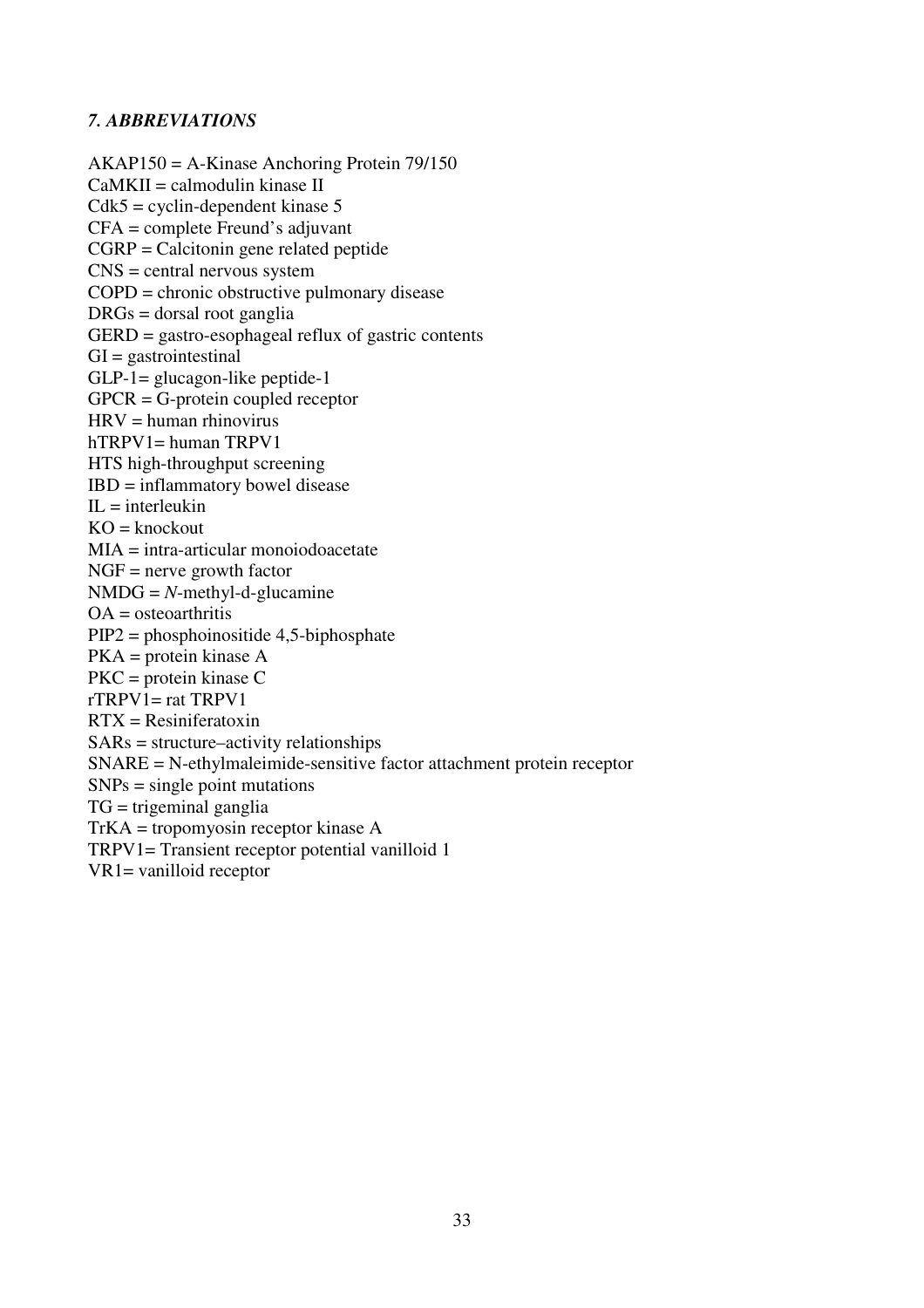#### *REFERENCES*

- 1. Jancsó N, Jancsó-Gábor A, and Szolcsányi J. Direct evidence for neurogenic inflammation and its prevention by denervation and by pretreatment with capsaicin. Br J Pharmacol Chemother 1967;31:138–51.
- 2. Szolcsányi J and Jancsó-Gábor A. Sensory effects of capsaicin congeners I. Relationship between chemical structure and pain-producing potency of pungent agents. Arzneimittelforschung 1975;25:1877–81.
- 3. Caterina MJ, Schumacher MA, Tominaga M, Rosen TA, Levine JD, and Julius D. The capsaicin receptor: a heat-activated ion channel in the pain pathway. Nature 1997;389:816– 24.
- 4. Hayes P, Meadows HJ, Gunthorpe MJ, Harries MH, Duckworth DM, Cairns W, Harrison DC, Clarke CE, Ellington K, Prinjha RK, Barton AJ, Medhurst AD, Smith GD, Topp S, Murdock P, Sanger GJ, Terrett J, Jenkins O, Benham CD, Randall AD, Gloger IS, and Davis JB. Cloning and functional expression of a human orthologue of rat vanilloid receptor-1. Pain 2000;88:205–15.
- 5. Savidge J, Davis C, Shah K, Colley S, Phillips E, Ranasinghe S, Winter J, Kotsonis P, Rang H, and McIntyre P. Cloning and functional characterization of the guinea pig vanilloid receptor 1. Neuropharmacology 2002;43:450–6.
- 6. Bevan S, Quallo T, and Andersson DA. TRPV1., Springer Berlin Heidelberg, 2014, 207– 245.
- 7. Liao M, Cao E, Julius D, and Cheng Y. Structure of the TRPV1 ion channel determined by electron cryo-microscopy. Nature 2013;504:107–112.
- 8. Cao E, Cordero-Morales JF, Liu B, Qin F, and Julius D. TRPV1 Channels Are Intrinsically Heat Sensitive and Negatively Regulated by Phosphoinositide Lipids. Neuron 2013;77:667– 679.
- 9. Moiseenkova-Bell VY, Stanciu LA, Serysheva II, Tobe BJ, and Wensel TG. Structure of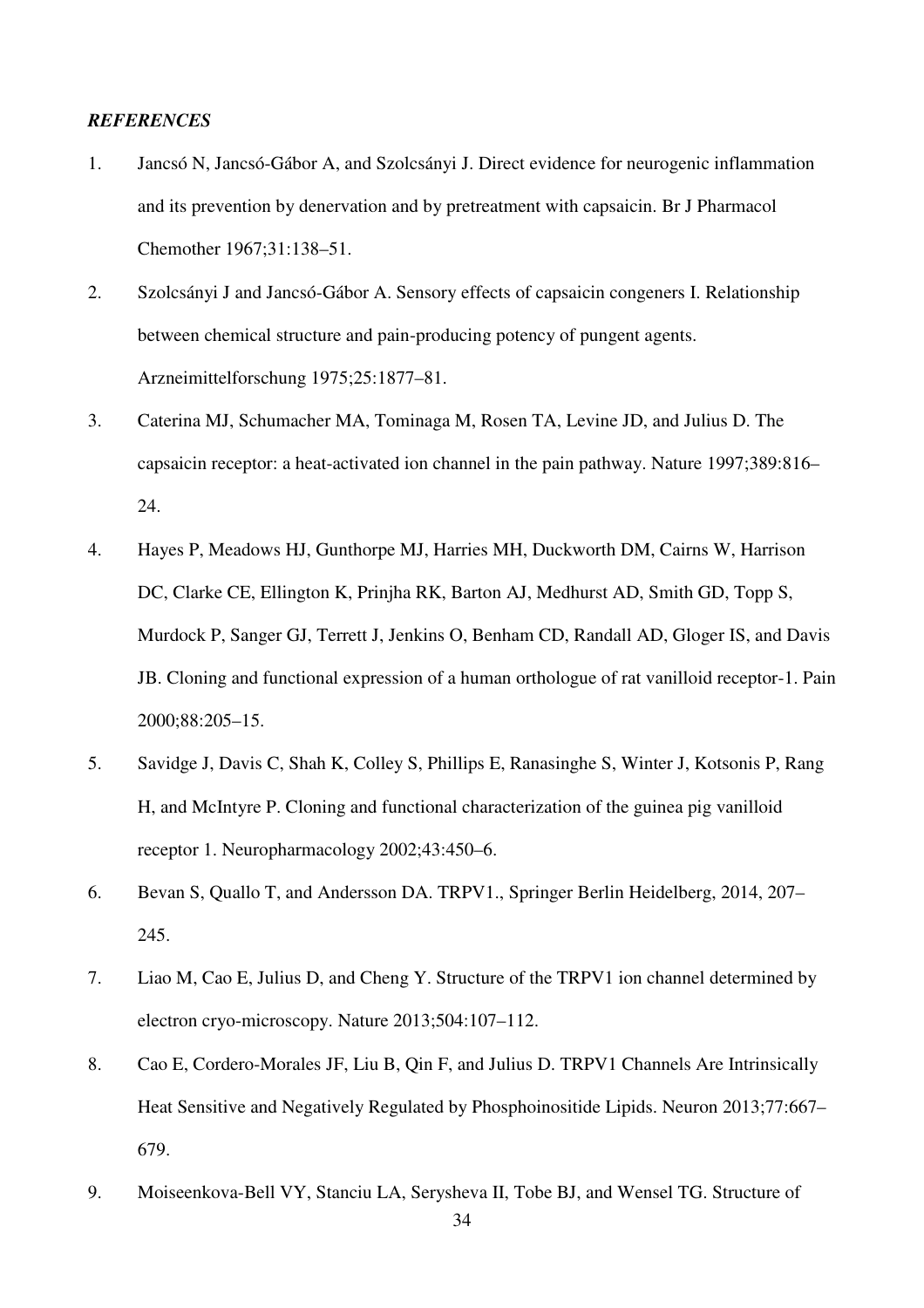TRPV1 channel revealed by electron cryomicroscopy. Proc Natl Acad Sci 2008;105:7451– 7455.

- 10. Caterina MJ, Leffler A, Malmberg AB, Martin WJ, Trafton J, Petersen-Zeitz KR, Koltzenburg M, Basbaum AI, and Julius D. Impaired nociception and pain sensation in mice lacking the capsaicin receptor. Science 2000;288:306–13.
- 11. Ahern GP and Premkumar LS. Voltage-dependent priming of rat vanilloid receptor: effects of agonist and protein kinase C activation. J Physiol 2002;545:441–51.
- 12. Premkumar LS and Ahern GP. Induction of vanilloid receptor channel activity by protein kinase C. Nature 408:985–90.
- 13. Smart D, Gunthorpe MJ, Jerman JC, Nasir S, Gray J, Muir AI, Chambers JK, Randall AD, and Davis JB. The endogenous lipid anandamide is a full agonist at the human vanilloid receptor (hVR1). Br J Pharmacol 2000;129:227–30.
- 14. Zygmunt PM, Petersson J, Andersson DA, Chuang H, Sørgård M, Di Marzo V, Julius D, and Högestätt ED. Vanilloid receptors on sensory nerves mediate the vasodilator action of anandamide. Nature 1999;400:452–7.
- 15. Brand L, Berman E, Schwen R, Loomans M, Janusz J, Bohne R, Maddin C, Gardner J, Lahann T, and Farmer R. NE-19550: a novel, orally active anti-inflammatory analgesic. Drugs Exp Clin Res 1987;13:259–65.
- 16. Szallasi A and Blumberg PM. Resiniferatoxin, a phorbol-related diterpene, acts as an ultrapotent analog of capsaicin, the irritant constituent in red pepper. Neuroscience 1989;30:515–20.
- 17. Ohnuki K, Haramizu S, Oki K, Watanabe T, Yazawa S, and Fushiki T. Administration of capsiate, a non-pungent capsaicin analog, promotes energy metabolism and suppresses body fat accumulation in mice. Biosci Biotechnol Biochem 2001;65:2735–40.
- 18. Xu H, Blair NT, and Clapham DE. Camphor activates and strongly desensitizes the transient receptor potential vanilloid subtype 1 channel in a vanilloid-independent mechanism. J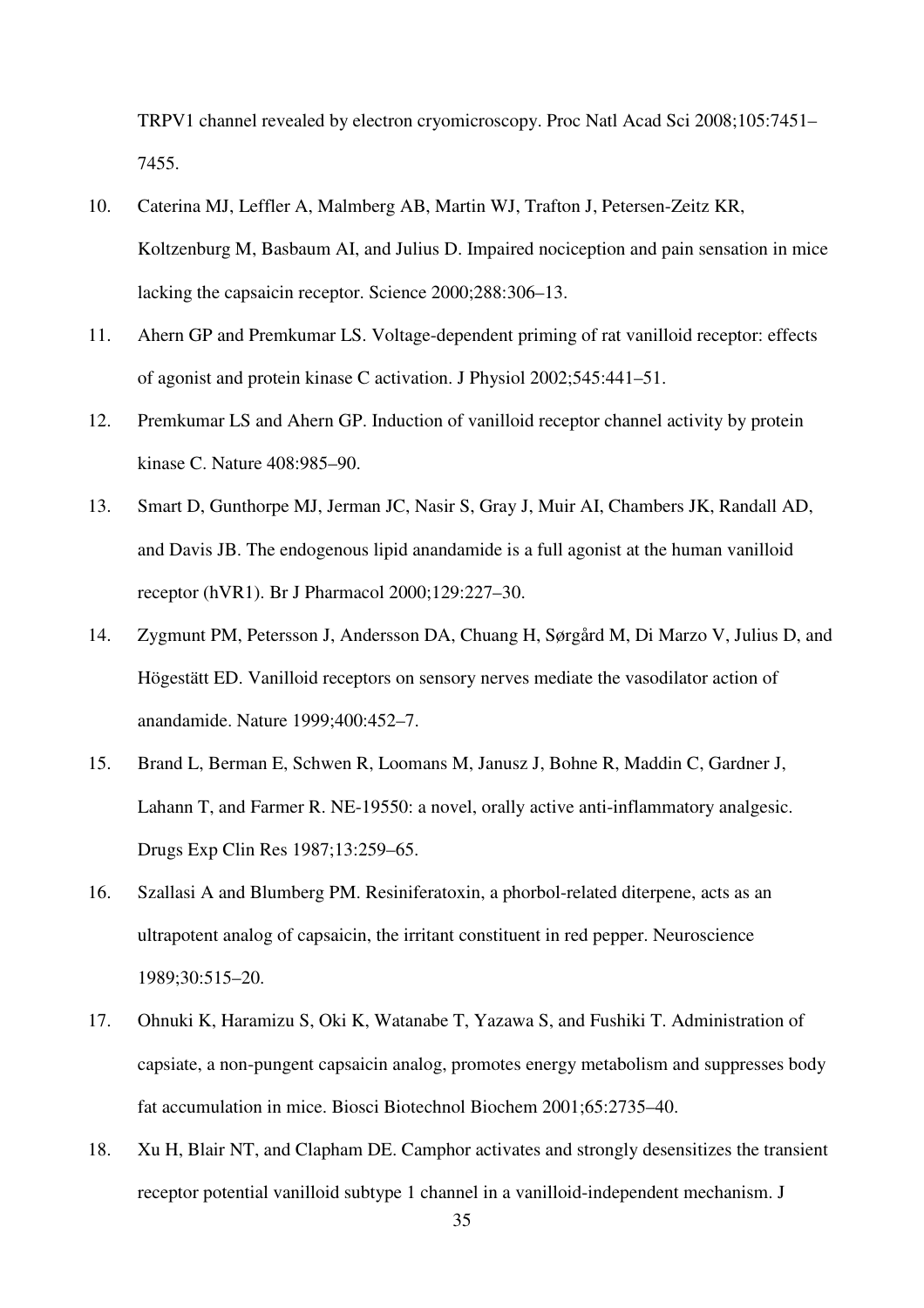Neurosci 2005;25:8924–37.

- 19. Tominaga M, Caterina MJ, Malmberg AB, Rosen TA, Gilbert H, Skinner K, Raumann BE, Basbaum AI, and Julius D. The cloned capsaicin receptor integrates multiple pain-producing stimuli. Neuron 1998;21:531–43.
- 20. Hwang SW, Cho H, Kwak J, Lee SY, Kang CJ, Jung J, Cho S, Min KH, Suh YG, Kim D, and Oh U. Direct activation of capsaicin receptors by products of lipoxygenases: endogenous capsaicin-like substances. Proc Natl Acad Sci U S A 2000;97:6155–60.
- 21. Huang SM, Bisogno T, Trevisani M, Al-Hayani A, De Petrocellis L, Fezza F, Tognetto M, Petros TJ, Krey JF, Chu CJ, Miller JD, Davies SN, Geppetti P, Walker JM, and Di Marzo V. An endogenous capsaicin-like substance with high potency at recombinant and native vanilloid VR1 receptors. Proc Natl Acad Sci U S A 2002;99:8400–5.
- 22. Chu CJ, Huang SM, De Petrocellis L, Bisogno T, Ewing SA, Miller JD, Zipkin RE, Daddario N, Appendino G, Di Marzo V, and Walker JM. N-oleoyldopamine, a novel endogenous capsaicin-like lipid that produces hyperalgesia. J Biol Chem 2003;278:13633–9.
- 23. Chuang HH, Prescott ED, Kong H, Shields S, Jordt SE, Basbaum AI, Chao M V, and Julius D. Bradykinin and nerve growth factor release the capsaicin receptor from PtdIns(4,5)P2 mediated inhibition. Nature 2001;411:957–62.
- 24. Amadesi S and Bunnett N. Protease-activated receptors: protease signaling in the gastrointestinal tract. Curr Opin Pharmacol 2004;4:551–6.
- 25. Fernandes ES, Fernandes MA, and Keeble JE. The functions of TRPA1 and TRPV1: moving away from sensory nerves. Br J Pharmacol 2012;166:510–21.
- 26. Lishko P V, Procko E, Jin X, Phelps CB, and Gaudet R. The ankyrin repeats of TRPV1 bind multiple ligands and modulate channel sensitivity. Neuron 2007;54:905–18.
- 27. Smutzer G, Devassy RK, Smutzer G, and Devassy RK. Integrating TRPV1 Receptor Function with Capsaicin Psychophysics. Adv Pharmacol Sci 2016;2016:1–16.
- 28. Olah Z. Ligand-induced Dynamic Membrane Changes and Cell Deletion Conferred by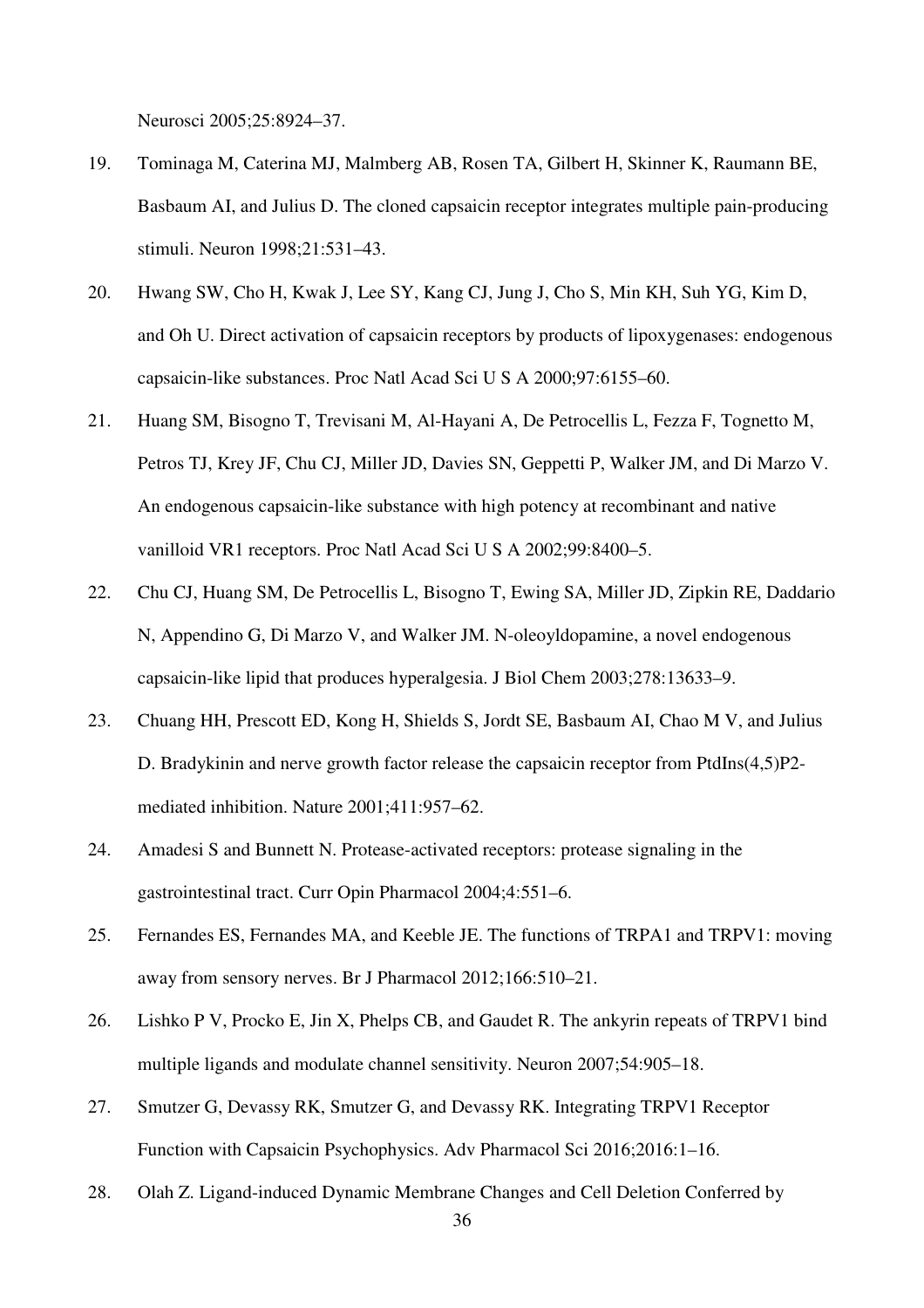Vanilloid Receptor 1. J Biol Chem 2001;276:11021–11030.

- 29. Ho KW, Ward NJ, and Calkins DJ. TRPV1: a stress response protein in the central nervous system. Am J Neurodegener Dis 2012;1:1–14.
- 30. Binshtok AM, Bean BP, and Woolf CJ. Inhibition of nociceptors by TRPV1-mediated entry of impermeant sodium channel blockers. Nature 2007;449:607–10.
- 31. Devesa I, Ferrándiz-Huertas C, Mathivanan S, Wolf C, Luján R, Changeux J-P, and Ferrer-Montiel A. αCGRP is essential for algesic exocytotic mobilization of TRPV1 channels in peptidergic nociceptors. Proc Natl Acad Sci 2014;111:18345–18350.
- 32. Srinivasan K. Biological Activities of Red Pepper ( *Capsicum annuum* ) and Its Pungent Principle Capsaicin: A Review. Crit Rev Food Sci Nutr 2015;00–00.
- 33. Chung M-K, Güler AD, and Caterina MJ. TRPV1 shows dynamic ionic selectivity during agonist stimulation. Nat Neurosci 2008;11:555–64.
- 34. Munns CH, Chung M-K, Sanchez YE, Amzel LM, and Caterina MJ. Role of the outer pore domain in transient receptor potential vanilloid 1 dynamic permeability to large cations. J Biol Chem 2015;290:5707–24.
- 35. Gavva NR, Klionsky L, Qu Y, Shi L, Tamir R, Edenson S, Zhang TJ, Viswanadhan VN, Toth A, Pearce L V., Vanderah TW, Porreca F, Blumberg PM, Lile J, Sun Y, Wild K, Louis J-C, and Treanor JJS. Molecular Determinants of Vanilloid Sensitivity in TRPV1. J Biol Chem 2004;279:20283–20295.
- 36. Jordt S-E, Tominaga M, and Julius D. Acid potentiation of the capsaicin receptor determined by a key extracellular site. Proc Natl Acad Sci 2000;97:8134–8139.
- 37. Elokely K, Velisetty P, Delemotte L, Palovcak E, Klein ML, Rohacs T, and Carnevale V. Understanding TRPV1 activation by ligands: Insights from the binding modes of capsaicin and resiniferatoxin. Proc Natl Acad Sci U S A 2016;113:E137–45.
- 38. Yang F, Xiao X, Cheng W, Yang W, Yu P, Song Z, Yarov-Yarovoy V, and Zheng J. Structural mechanism underlying capsaicin binding and activation of the TRPV1 ion channel.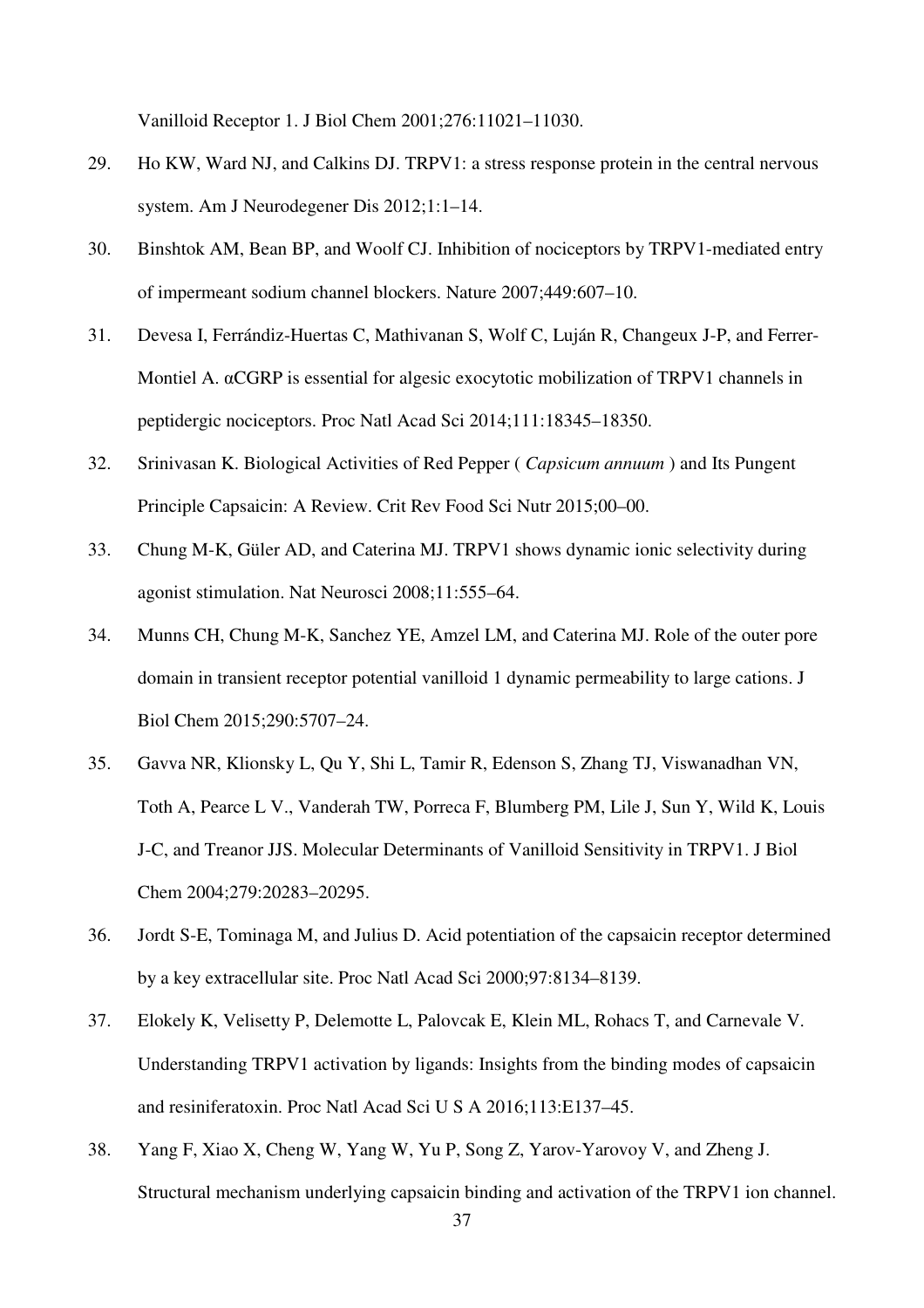Nat Chem Biol 2015;11:518–524.

- 39. Darré L and Domene C. Binding of Capsaicin to the TRPV1 Ion Channel. Mol Pharm 2015;12:4454–65.
- 40. Kumar R, Hazan A, Basu A, Zalcman N, Matzner H, and Priel A. Tyrosine Residue in TRPV1 Vanilloid Binding Pocket Regulates Deactivation Kinetics. J Biol Chem 2016;
- 41. Valente P, Garcia-Sanz N, Gomis A, Fernandez-Carvajal A, Fernandez-Ballester G, Viana F, Belmonte C, and Ferrer-Montiel A. Identification of molecular determinants of channel gating in the transient receptor potential box of vanilloid receptor I. FASEB J 2008;22:3298– 3309.
- 42. Bhave G, Hu H-J, Glauner KS, Zhu W, Wang H, Brasier DJ, Oxford GS, and Gereau RW. Protein kinase C phosphorylation sensitizes but does not activate the capsaicin receptor transient receptor potential vanilloid 1 (TRPV1). Proc Natl Acad Sci 2003;100:12480– 12485.
- 43. De Petrocellis L, Harrison S, Bisogno T, Tognetto M, Brandi I, Smith GD, Creminon C, Davis JB, Geppetti P, and Di Marzo V. The vanilloid receptor (VR1)-mediated effects of anandamide are potently enhanced by the cAMP-dependent protein kinase. J Neurochem 2001;77:1660–1663.
- 44. Varga A, Bölcskei K, Szöke E, Almási R, Czéh G, Szolcsányi J, and Pethö G. Relative roles of protein kinase A and protein kinase C in modulation of transient receptor potential vanilloid type 1 receptor responsiveness in rat sensory neurons in vitro and peripheral nociceptors in vivo. Neuroscience 2006;140:645–57.
- 45. Cesare P, Dekker L V, Sardini A, Parker PJ, and McNaughton PA. Specific involvement of PKC-epsilon in sensitization of the neuronal response to painful heat. Neuron 1999;23:617– 24.
- 46. Jung J, Shin JS, Lee S-Y, Hwang SW, Koo J, Cho H, and Oh U. Phosphorylation of vanilloid receptor 1 by Ca2+/calmodulin-dependent kinase II regulates its vanilloid binding. J Biol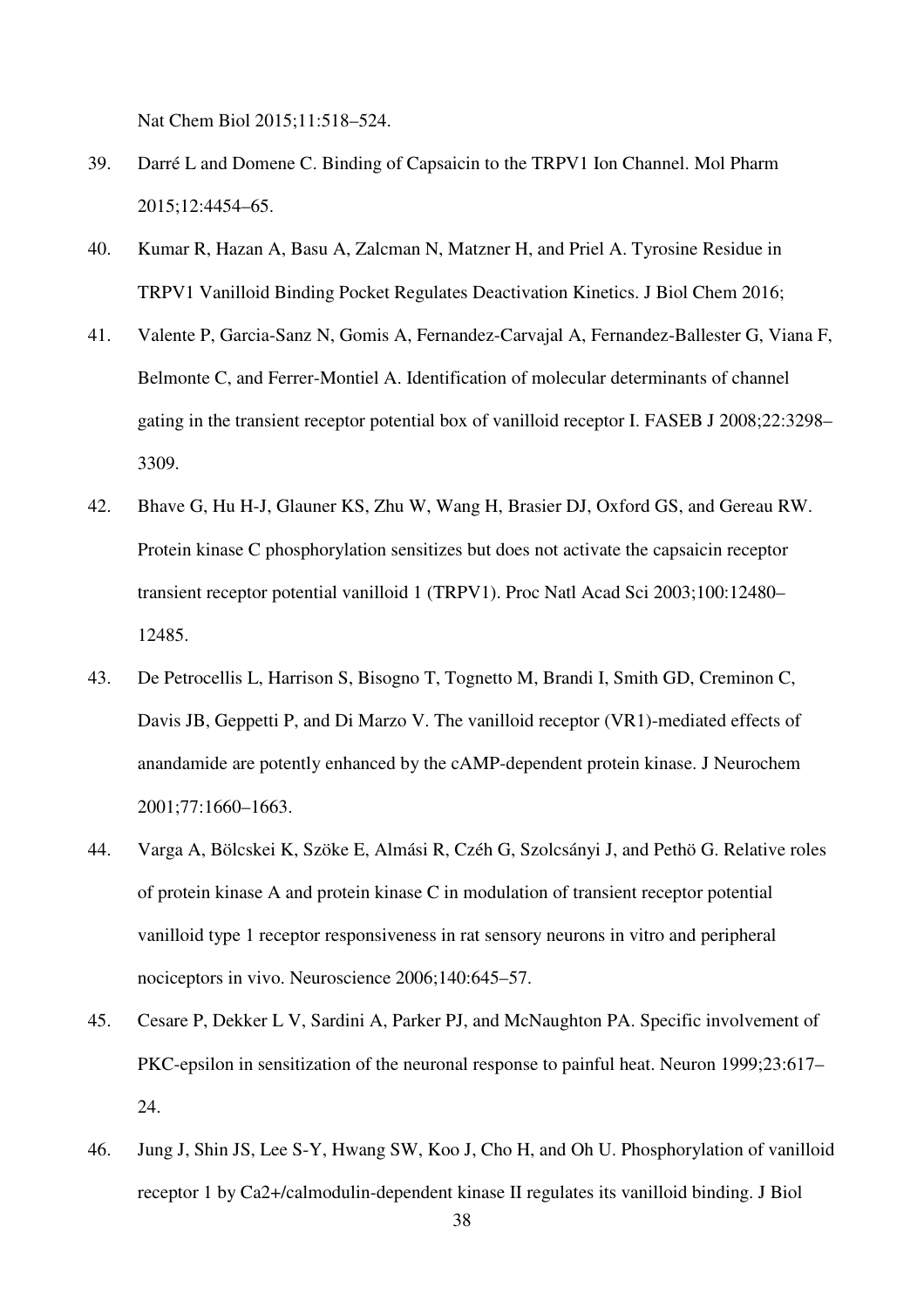Chem 2004;279:7048–54.

- 47. Jin X, Morsy N, Winston J, Pasricha PJ, Garrett K, and Akbarali HI. Modulation of TRPV1 by nonreceptor tyrosine kinase, c-Src kinase. Am J Physiol Cell Physiol 2004;287:C558–63.
- 48. Vellani V, Mapplebeck S, Moriondo A, Davis JB, and McNaughton PA. Protein kinase C activation potentiates gating of the vanilloid receptor VR1 by capsaicin, protons, heat and anandamide. J Physiol 2001;534:813–825.
- 49. Sugiura T, Tominaga M, Katsuya H, and Mizumura K. Bradykinin lowers the threshold temperature for heat activation of vanilloid receptor 1. J Neurophysiol 2002;88:544–8.
- 50. Vriens J, Appendino G, and Nilius B. Pharmacology of Vanilloid Transient Receptor Potential Cation Channels. Mol Pharmacol 2009;75:1262–1279.
- 51. Morenilla-Palao C, Planells-Cases R, Garcia-Sanz N, and Ferrer-Montiel A. Regulated Exocytosis Contributes to Protein Kinase C Potentiation of Vanilloid Receptor Activity. J Biol Chem 2004;279:25665–25672.
- 52. Camprubí-Robles M, Planells-Cases R, and Ferrer-Montiel A. Differential contribution of SNARE-dependent exocytosis to inflammatory potentiation of TRPV1 in nociceptors. FASEB J 2009;23:3722–33.
- 53. Liu B, Zhang C, and Qin F. Functional recovery from desensitization of vanilloid receptor TRPV1 requires resynthesis of phosphatidylinositol 4,5-bisphosphate. J Neurosci 2005;25:4835–43.
- 54. Jendryke T, Prochazkova M, Hall BE, Nordmann GC, Schladt M, Milenkovic VM, Kulkarni AB, and Wetzel CH. TRPV1 function is modulated by Cdk5-mediated phosphorylation: insights into the molecular mechanism of nociception. Sci Rep 2016;6:22007.
- 55. Ruparel NB, Patwardhan AM, Akopian AN, and Hargreaves KM. Homologous and heterologous desensitization of capsaicin and mustard oil responses utilize different cellular pathways in nociceptors. Pain 2008;135:271–9.
- 56. Mohapatra DP and Nau C. Regulation of Ca2+-dependent Desensitization in the Vanilloid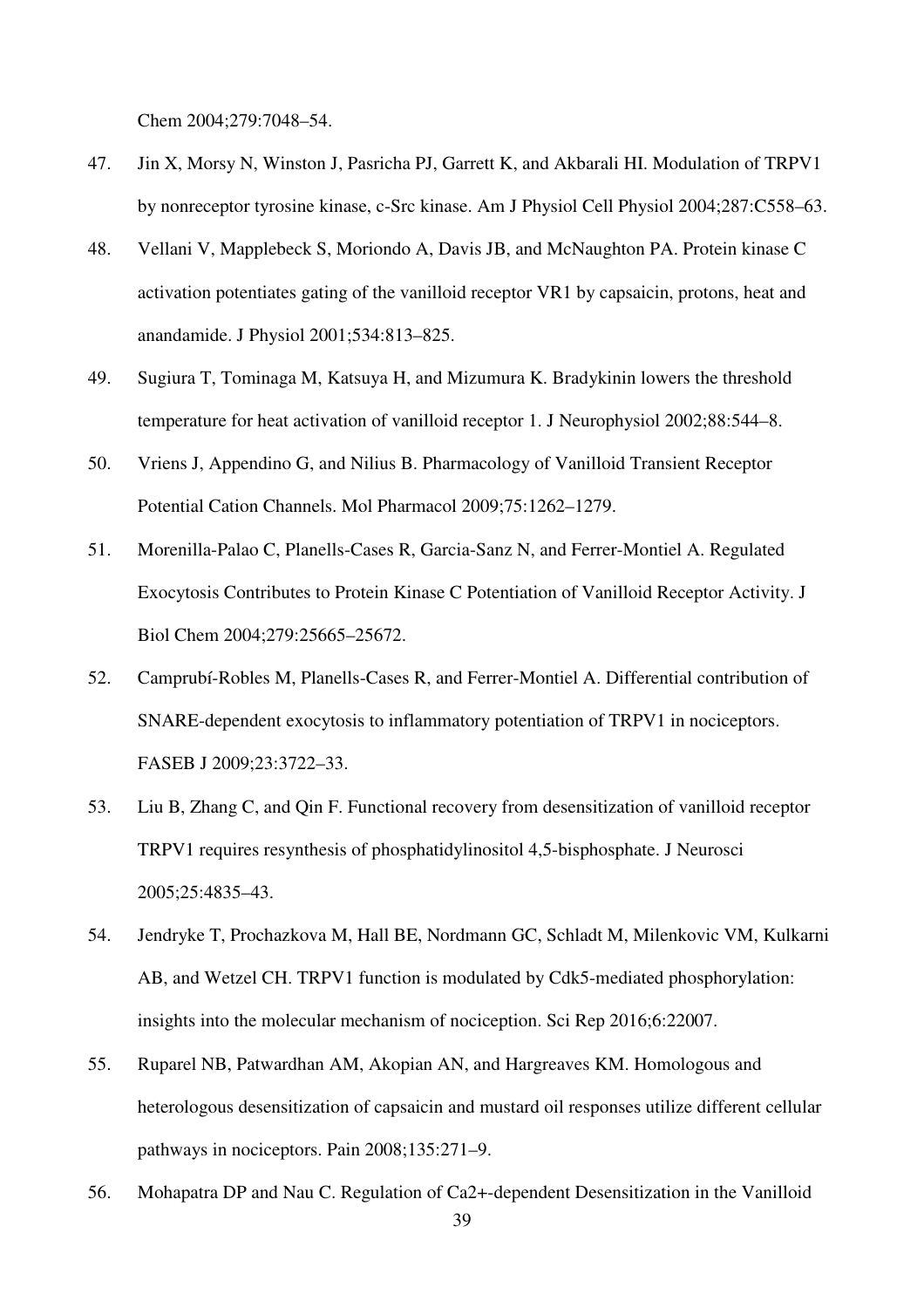Receptor TRPV1 by Calcineurin and cAMP-dependent Protein Kinase. J Biol Chem 2005;280:13424–13432.

- 57. Mandadi S, Numazaki M, Tominaga M, Bhat MB, Armati PJ, and Roufogalis BD. Activation of protein kinase C reverses capsaicin-induced calcium-dependent desensitization of TRPV1 ion channels. Cell Calcium 2004;35:471–478.
- 58. Numazaki M, Tominaga T, Toyooka H, and Tominaga M. Direct Phosphorylation of Capsaicin Receptor VR1 by Protein Kinase Cε and Identification of Two Target Serine Residues. J Biol Chem 2002;277:13375–13378.
- 59. Chaudhury S, Bal M, Belugin S, Shapiro MS, and Jeske NA. AKAP150-mediated TRPV1 sensitization is disrupted by calcium/calmodulin. Mol Pain 2011;7:34.
- 60. Lukacs V, Rives J-M, Sun X, Zakharian E, and Rohacs T. Promiscuous Activation of Transient Receptor Potential Vanilloid 1 (TRPV1) Channels by Negatively Charged Intracellular Lipids: THE KEY ROLE OF ENDOGENOUS PHOSPHOINOSITIDES IN MAINTAINING CHANNEL ACTIVITY. J Biol Chem 2013;288:35003–35013.
- 61. Sanz-Salvador L, Andrés-Borderia A, Ferrer-Montiel A, and Planells-Cases R. Agonist- and Ca2+-dependent desensitization of TRPV1 channel targets the receptor to lysosomes for degradation. J Biol Chem 2012;287:19462–71.
- 62. Szallasi A, Nilsson S, Farkas-Szallasi T, Blumberg PM, Hökfelt T, and Lundberg JM. Vanilloid (capsaicin) receptors in the rat: distribution in the brain, regional differences in the spinal cord, axonal transport to the periphery, and depletion by systemic vanilloid treatment. Brain Res 1995;703:175–83.
- 63. Mezey E, Tóth ZE, Cortright DN, Arzubi MK, Krause JE, Elde R, Guo A, Blumberg PM, and Szallasi A. Distribution of mRNA for vanilloid receptor subtype 1 (VR1), and VR1-like immunoreactivity, in the central nervous system of the rat and human. Proc Natl Acad Sci U S A 2000;97:3655-60.
- 64. Roberts JC, Davis JB, and Benham CD. [3H]Resiniferatoxin autoradiography in the CNS of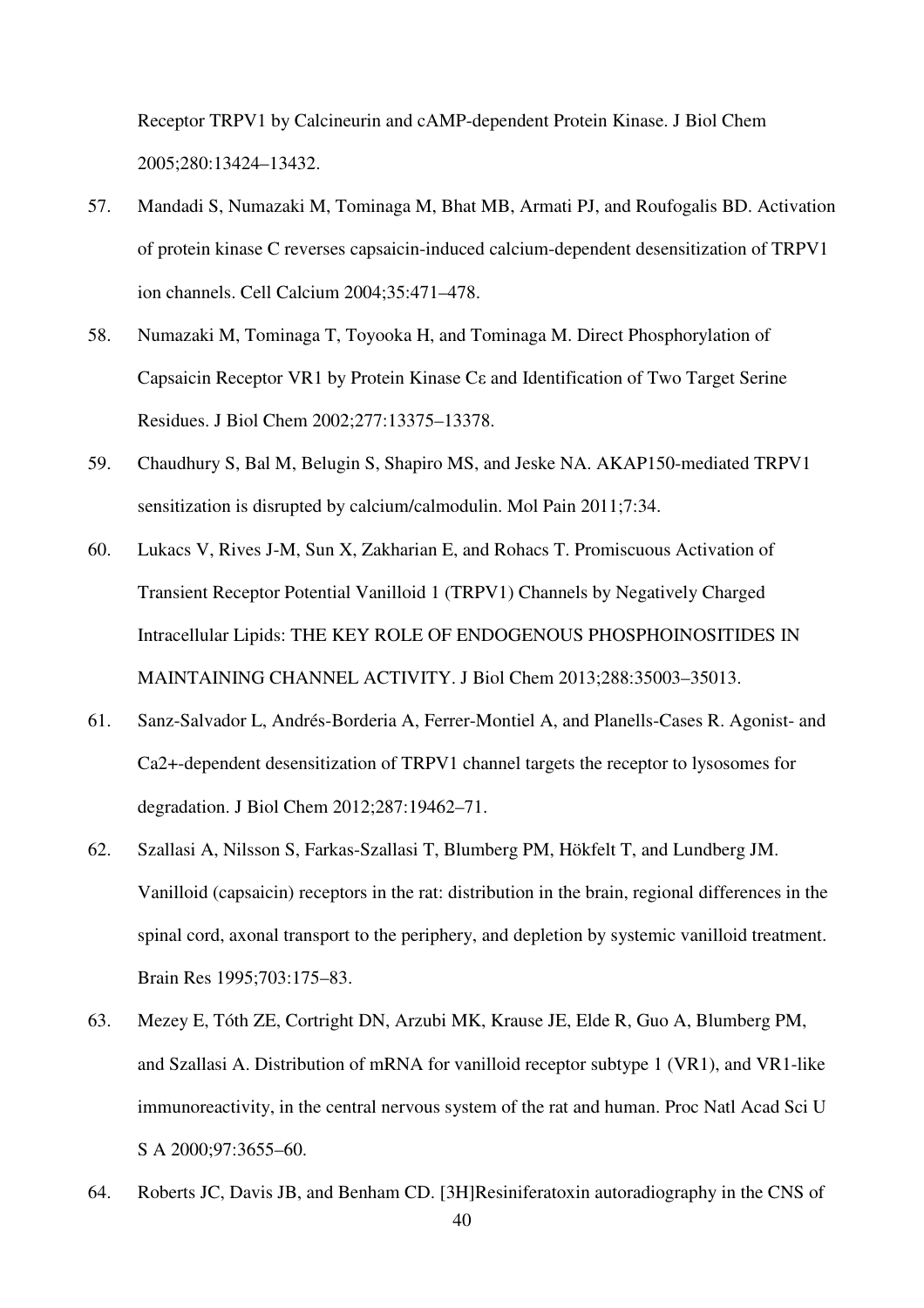wild-type and TRPV1 null mice defines TRPV1 (VR-1) protein distribution. Brain Res 2004;995:176–83.

- 65. Chávez AE, Chiu CQ, and Castillo PE. TRPV1 activation by endogenous anandamide triggers postsynaptic long-term depression in dentate gyrus. Nat Neurosci 2010;13:1511–8.
- 66. Grueter BA, Brasnjo G, and Malenka RC. Postsynaptic TRPV1 triggers cell type-specific long-term depression in the nucleus accumbens. Nat Neurosci 2010;13:1519–25.
- 67. Cavanaugh DJ, Chesler AT, Jackson AC, Sigal YM, Yamanaka H, Grant R, O'Donnell D, Nicoll RA, Shah NM, Julius D, and Basbaum AI. Trpv1 reporter mice reveal highly restricted brain distribution and functional expression in arteriolar smooth muscle cells. J Neurosci 2011;31:5067–77.
- 68. Southall MD, Li T, Gharibova LS, Pei Y, Nicol GD, and Travers JB. Activation of epidermal vanilloid receptor-1 induces release of proinflammatory mediators in human keratinocytes. J Pharmacol Exp Ther 2003;304:217–22.
- 69. Birder LA, Kanai AJ, de Groat WC, Kiss S, Nealen ML, Burke NE, Dineley KE, Watkins S, Reynolds IJ, and Caterina MJ. Vanilloid receptor expression suggests a sensory role for urinary bladder epithelial cells. Proc Natl Acad Sci U S A 2001;98:13396–401.
- 70. Birder LA, Nakamura Y, Kiss S, Nealen ML, Barrick S, Kanai AJ, Wang E, Ruiz G, De Groat WC, Apodaca G, Watkins S, and Caterina MJ. Altered urinary bladder function in mice lacking the vanilloid receptor TRPV1. Nat Neurosci 2002;5:856–60.
- 71. Boudes M and De Ridder D. Urothelial TRPV1: TRPV1-Reporter Mice, a Way to Clarify the Debate?. Front Physiol 2012;3:130.
- 72. Reilly CA, Taylor JL, Lanza DL, Carr BA, Crouch DJ, and Yost GS. Capsaicinoids cause inflammation and epithelial cell death through activation of vanilloid receptors. Toxicol Sci 2003;73:170–81.
- 73. Heiner I, Eisfeld J, Halaszovich CR, Wehage E, Jüngling E, Zitt C, and Lückhoff A. Expression profile of the transient receptor potential (TRP) family in neutrophil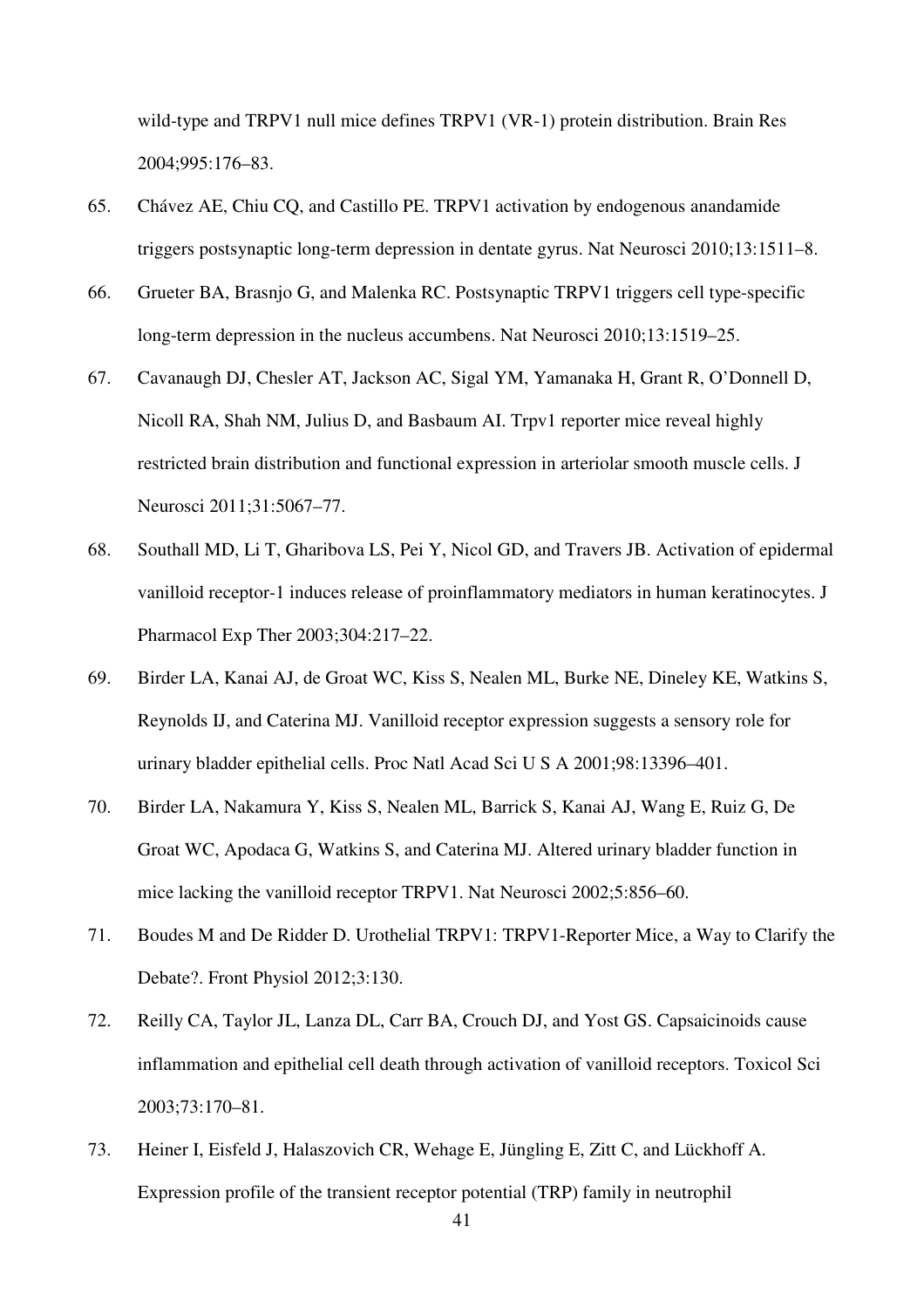granulocytes: evidence for currents through long TRP channel 2 induced by ADP-ribose and NAD. Biochem J 2003;371:1045–53.

- 74. Akiba Y, Kato S, Katsube K, Nakamura M, Takeuchi K, Ishii H, and Hibi T. Transient receptor potential vanilloid subfamily 1 expressed in pancreatic islet beta cells modulates insulin secretion in rats. Biochem Biophys Res Commun 2004;321:219–25.
- 75. Golech SA, McCarron RM, Chen Y, Bembry J, Lenz F, Mechoulam R, Shohami E, and Spatz M. Human brain endothelium: coexpression and function of vanilloid and endocannabinoid receptors. Brain Res Mol Brain Res 2004;132:87–92.
- 76. Saunders CI, Kunde DA, Crawford A, and Geraghty DP. Expression of transient receptor potential vanilloid 1 (TRPV1) and 2 (TRPV2) in human peripheral blood. Mol Immunol 2007;44:1429–35.
- 77. Chen C-W, Lee ST, Wu WT, Fu W-M, Ho F-M, and Lin WW. Signal transduction for inhibition of inducible nitric oxide synthase and cyclooxygenase-2 induction by capsaicin and related analogs in macrophages. Br J Pharmacol 2003;140:1077–87.
- 78. Yang D, Luo Z, Ma S, Wong WT, Ma L, Zhong J, He H, Zhao Z, Cao T, Yan Z, Liu D, Arendshorst WJ, Huang Y, Tepel M, and Zhu Z. Activation of TRPV1 by dietary capsaicin improves endothelium-dependent vasorelaxation and prevents hypertension. Cell Metab 2010;12:130–41.
- 79. Zhang LL, Yan Liu D, Ma LQ, Luo ZD, Cao TB, Zhong J, Yan ZC, Wang LJ, Zhao ZG, Zhu SJ, Schrader M, Thilo F, Zhu ZM, and Tepel M. Activation of transient receptor potential vanilloid type-1 channel prevents adipogenesis and obesity. Circ Res 2007;100:1063–70.
- 80. Jancsó-Gábor A, Szolcsányi J, and Jancsó N. Stimulation and desensitization of the hypothalamic heat-sensitive structures by capsaicin in rats. J Physiol 1970;208:449–59.
- 81. Gavva NR. Body-temperature maintenance as the predominant function of the vanilloid receptor TRPV1. Trends Pharmacol Sci 2008;29:550–7.
- 82. Yoshida A, Furube E, Mannari T, Takayama Y, Kittaka H, Tominaga M, and Miyata S.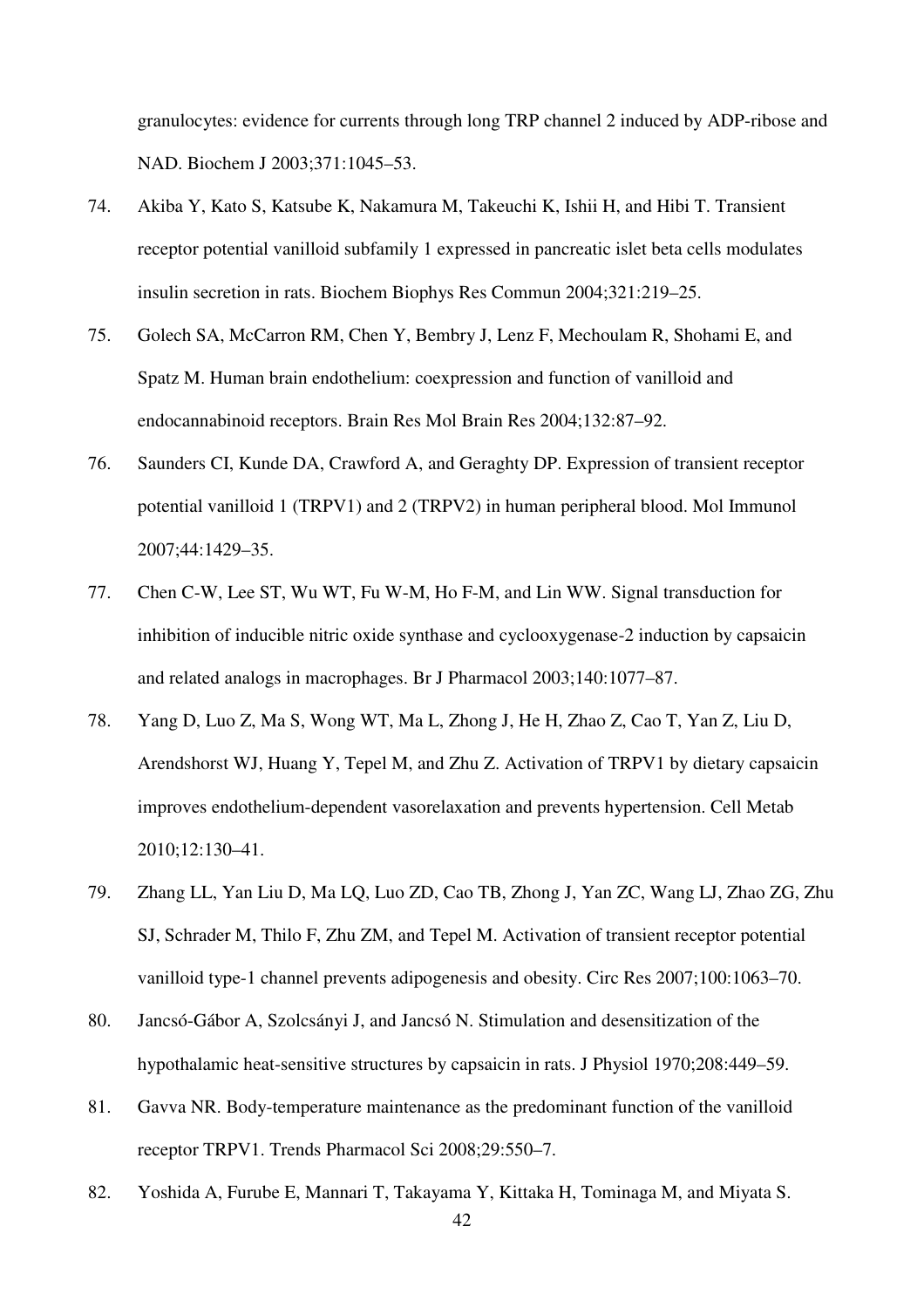TRPV1 is crucial for proinflammatory STAT3 signaling and thermoregulation-associated pathways in the brain during inflammation. Sci Rep 2016;6:26088.

- 83. Muzzi M, Felici R, Cavone L, Gerace E, Minassi A, Appendino G, Moroni F, and Chiarugi A. Ischemic neuroprotection by TRPV1 receptor-induced hypothermia. J Cereb Blood Flow Metab 2012;32:978–82.
- 84. Shimizu I, Iida T, Horiuchi N, and Caterina MJ. 5-Iodoresiniferatoxin evokes hypothermia in mice and is a partial transient receptor potential vanilloid 1 agonist in vitro. J Pharmacol Exp Ther 2005;314:1378–85.
- 85. Fosgerau K, Weber UJ, Gotfredsen JW, Jayatissa M, Buus C, Kristensen NB, Vestergaard M, Teschendorf P, Schneider A, Hansen P, Raunsø J, Køber L, Torp-Pedersen C, and Videbaek C. Drug-induced mild therapeutic hypothermia obtained by administration of a transient receptor potential vanilloid type 1 agonist. BMC Cardiovasc Disord 2010;10:51.
- 86. Steiner AA, Turek VF, Almeida MC, Burmeister JJ, Oliveira DL, Roberts JL, Bannon AW, Norman MH, Louis J-C, Treanor JJS, Gavva NR, and Romanovsky AA. Nonthermal activation of transient receptor potential vanilloid-1 channels in abdominal viscera tonically inhibits autonomic cold-defense effectors. J Neurosci 2007;27:7459–68.
- 87. Gavva NR, Bannon AW, Surapaneni S, Hovland DN, Lehto SG, Gore A, Juan T, Deng H, Han B, Klionsky L, Kuang R, Le A, Tamir R, Wang J, Youngblood B, Zhu D, Norman MH, Magal E, Treanor JJS, and Louis J-C. The vanilloid receptor TRPV1 is tonically activated in vivo and involved in body temperature regulation. J Neurosci 2007;27:3366–74.
- 88. Wong GY and Gavva NR. Therapeutic potential of vanilloid receptor TRPV1 agonists and antagonists as analgesics: Recent advances and setbacks. Brain Res Rev 2009;60:267–77.
- 89. Szallasi A and Blumberg PM. Vanilloid (Capsaicin) receptors and mechanisms. Pharmacol Rev 1999;51:159–212.
- 90. Knotkova H, Pappagallo M, and Szallasi A. Capsaicin (TRPV1 Agonist) Therapy for Pain Relief. Clin J Pain 2008;24:142–154.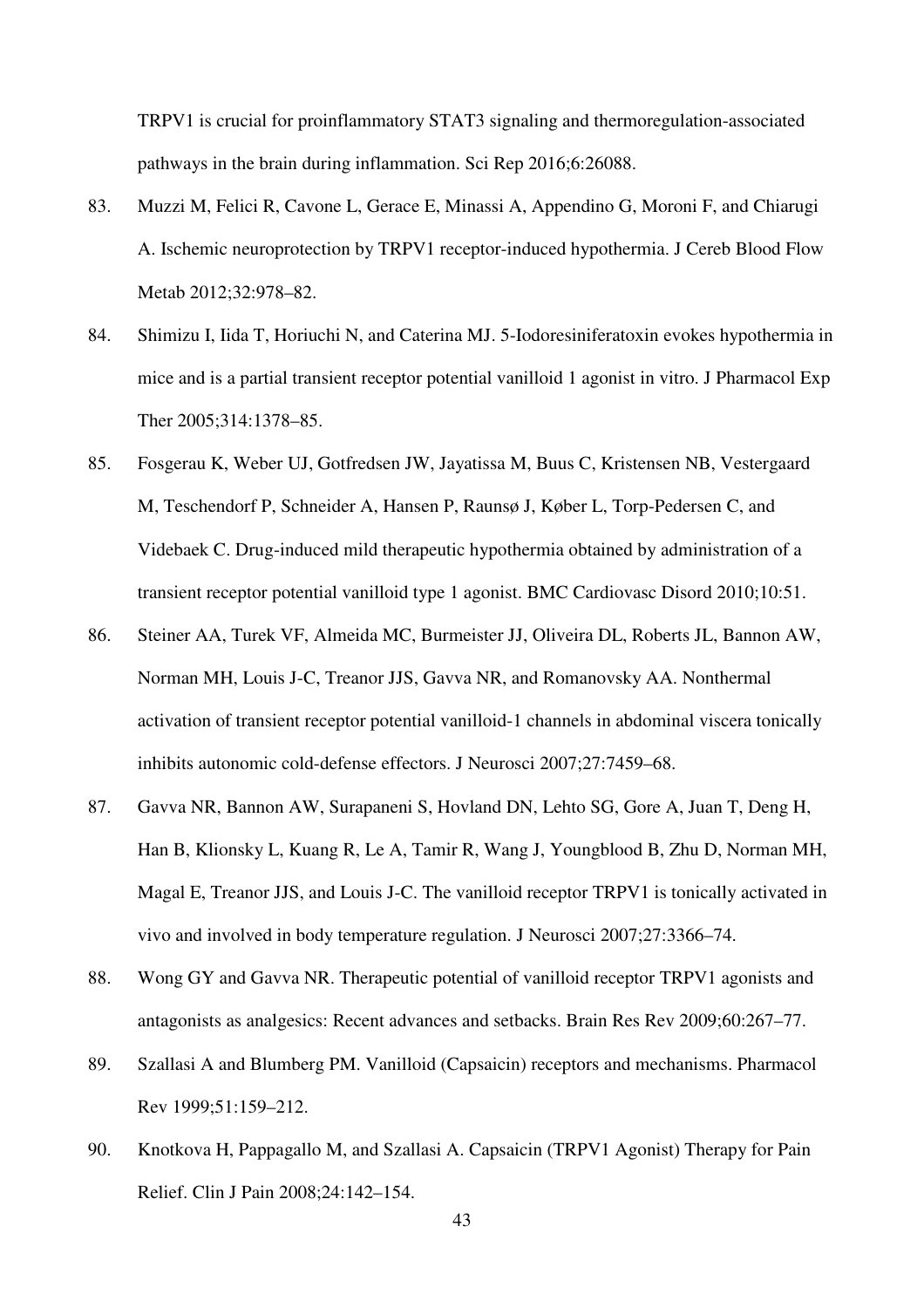- 91. Holzer P. TRPV1 and the gut: from a tasty receptor for a painful vanilloid to a key player in hyperalgesia. Eur J Pharmacol 2004;500:231–41.
- 92. Ji R-R, Samad TA, Jin S-X, Schmoll R, and Woolf CJ. p38 MAPK activation by NGF in primary sensory neurons after inflammation increases TRPV1 levels and maintains heat hyperalgesia. Neuron 2002;36:57–68.
- 93. Keeble J, Russell F, Curtis B, Starr A, Pinter E, and Brain SD. Involvement of transient receptor potential vanilloid 1 in the vascular and hyperalgesic components of joint inflammation. Arthritis Rheum 2005;52:3248–56.
- 94. Szolcsányi J. Forty years in capsaicin research for sensory pharmacology and physiology. Neuropeptides 2004;38:377–84.
- 95. Davis JB, Gray J, Gunthorpe MJ, Hatcher JP, Davey PT, Overend P, Harries MH, Latcham J, Clapham C, Atkinson K, Hughes SA, Rance K, Grau E, Harper AJ, Pugh PL, Rogers DC, Bingham S, Randall A, and Sheardown SA. Vanilloid receptor-1 is essential for inflammatory thermal hyperalgesia. Nature 2000;405:183–7.
- 96. Gavva NR, Tamir R, Qu Y, Klionsky L, Zhang TJ, Immke D, Wang J, Zhu D, Vanderah TW, Porreca F, Doherty EM, Norman MH, Wild KD, Bannon AW, Louis J-C, and Treanor JJS. AMG 9810 [(E)-3-(4-t-butylphenyl)-N-(2,3-dihydrobenzo[b][1,4] dioxin-6 yl)acrylamide], a novel vanilloid receptor 1 (TRPV1) antagonist with antihyperalgesic properties. J Pharmacol Exp Ther 2005;313:474–84.
- 97. Honore P, Wismer CT, Mikusa J, Zhu CZ, Zhong C, Gauvin DM, Gomtsyan A, El Kouhen R, Lee C-H, Marsh K, Sullivan JP, Faltynek CR, and Jarvis MF. A-425619 [1-isoquinolin-5 yl-3-(4-trifluoromethyl-benzyl)-urea], a novel transient receptor potential type V1 receptor antagonist, relieves pathophysiological pain associated with inflammation and tissue injury in rats. J Pharmacol Exp Ther 2005;314:410–21.
- 98. Rami HK, Thompson M, Stemp G, Fell S, Jerman JC, Stevens AJ, Smart D, Sargent B, Sanderson D, Randall AD, Gunthorpe MJ, and Davis JB. Discovery of SB-705498: a potent,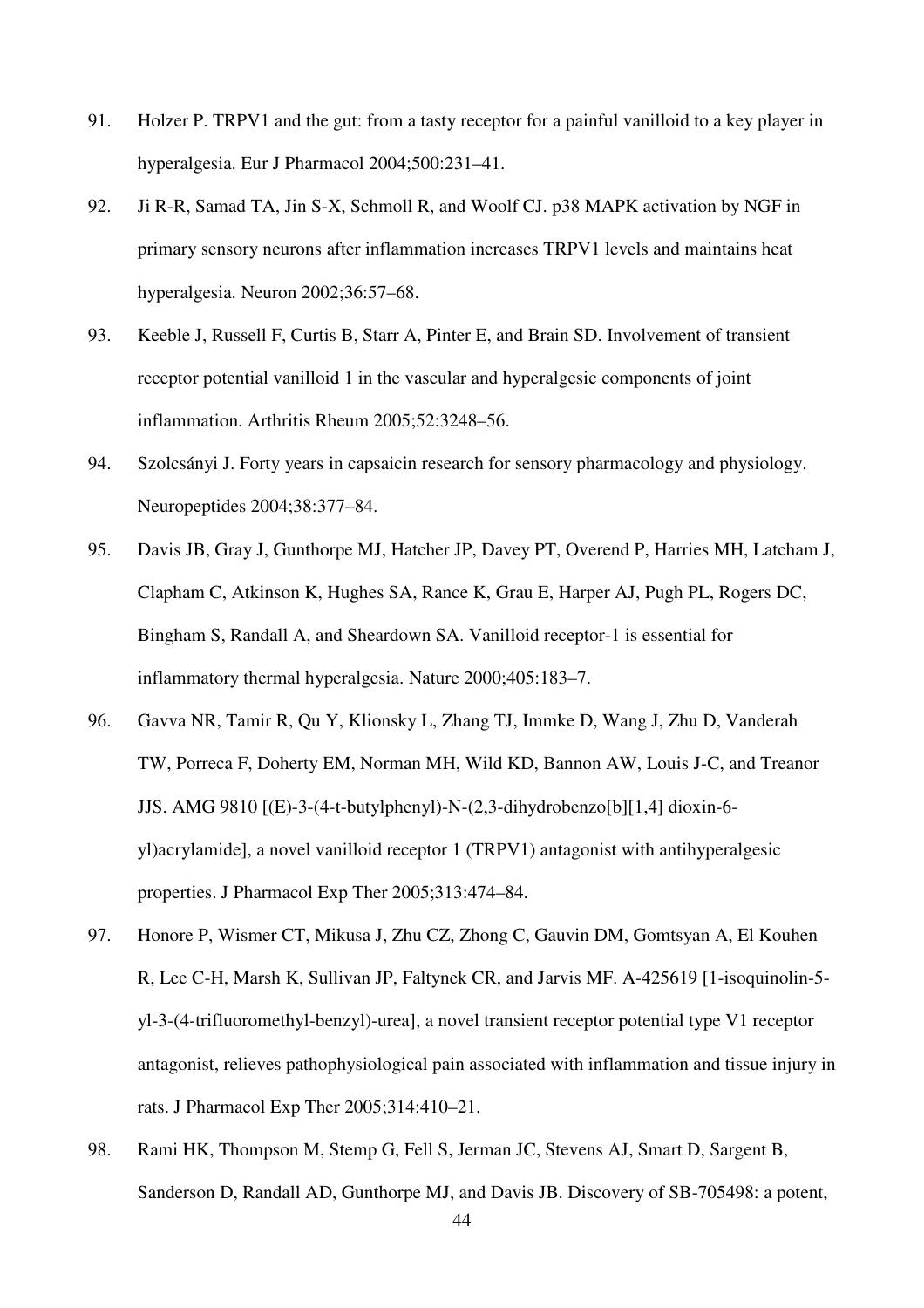selective and orally bioavailable TRPV1 antagonist suitable for clinical development. Bioorg Med Chem Lett 2006;16:3287–91.

- 99. Walker KM, Urban L, Medhurst SJ, Patel S, Panesar M, Fox AJ, and McIntyre P. The VR1 antagonist capsazepine reverses mechanical hyperalgesia in models of inflammatory and neuropathic pain. J Pharmacol Exp Ther 2003;304:56–62.
- 100. Kitagawa Y, Tamai I, Hamada Y, Usui K, Wada M, Sakata M, and Matsushita M. Orally administered selective TRPV1 antagonist, JTS-653, attenuates chronic pain refractory to nonsteroidal anti-inflammatory drugs in rats and mice including post-herpetic pain. J Pharmacol Sci 2013;122:128–37.
- 101. Lehto SG, Tamir R, Deng H, Klionsky L, Kuang R, Le A, Lee D, Louis J-C, Magal E, Manning BH, Rubino J, Surapaneni S, Tamayo N, Wang T, Wang J, Wang J, Wang W, Youngblood B, Zhang M, Zhu D, Norman MH, and Gavva NR. Antihyperalgesic effects of (R,E)-N-(2-hydroxy-2,3-dihydro-1H-inden-4-yl)-3-(2-(piperidin-1-yl)-4- (trifluoromethyl)phenyl)-acrylamide (AMG8562), a novel transient receptor potential vanilloid type 1 modulator that does not cause hyperthermia in rats. J Pharmacol Exp Ther 2008;326:218–29.
- 102. Ghilardi JR, Röhrich H, Lindsay TH, Sevcik MA, Schwei MJ, Kubota K, Halvorson KG, Poblete J, Chaplan SR, Dubin AE, Carruthers NI, Swanson D, Kuskowski M, Flores CM, Julius D, and Mantyh PW. Selective blockade of the capsaicin receptor TRPV1 attenuates bone cancer pain. J Neurosci 2005;25:3126–31.
- 103. Immke DC and Gavva NR. The TRPV1 receptor and nociception. Semin Cell Dev Biol 2006;17:582–91.
- 104. Szallasi A, Cortright DN, Blum CA, and Eid SR. The vanilloid receptor TRPV1: 10 years from channel cloning to antagonist proof-of-concept. Nat Rev Drug Discov 2007;6:357–72.
- 105. Ross RA. Anandamide and vanilloid TRPV1 receptors. Br J Pharmacol 2003;140:790–801.
- 106. Singh Tahim A, Sántha P, and Nagy I. Inflammatory mediators convert anandamide into a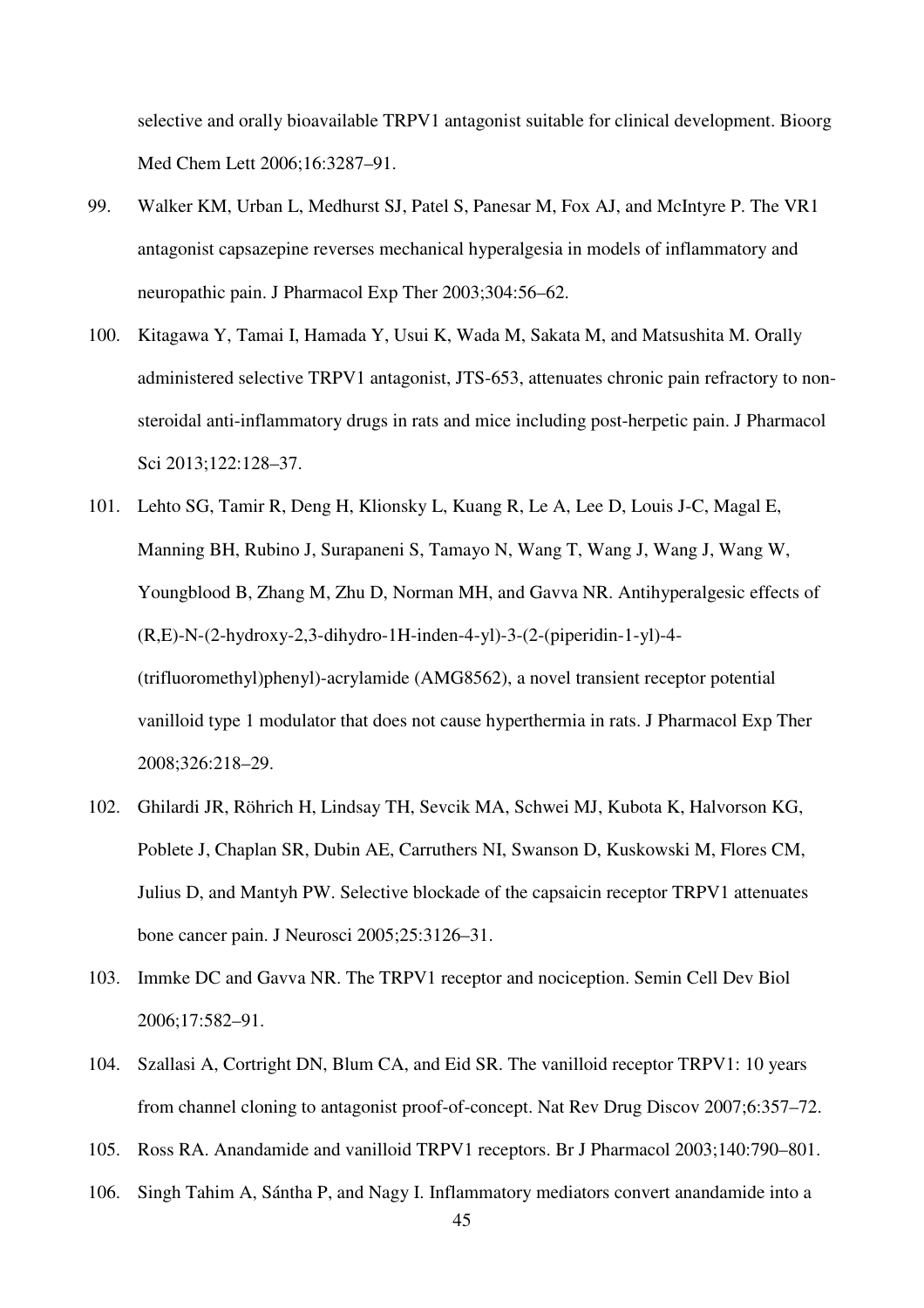potent activator of the vanilloid type 1 transient receptor potential receptor in nociceptive primary sensory neurons. Neuroscience 2005;136:539–48.

- 107. Van Buren JJ, Bhat S, Rotello R, Pauza ME, and Premkumar LS. Sensitization and translocation of TRPV1 by insulin and IGF-I. Mol Pain 2005;1:17.
- 108. Zhang X, Huang J, and McNaughton PA. NGF rapidly increases membrane expression of TRPV1 heat-gated ion channels. EMBO J 2005;24:4211–23.
- 109. Stein AT, Ufret-Vincenty CA, Hua L, Santana LF, and Gordon SE. Phosphoinositide 3- Kinase Binds to TRPV1 and Mediates NGF-stimulated TRPV1 Trafficking to the Plasma Membrane. J Gen Physiol 2006;128:509–522.
- 110. Zhang N, Inan S, Inan S, Cowan A, Sun R, Wang JM, Rogers TJ, Caterina M, and Oppenheim JJ. A proinflammatory chemokine, CCL3, sensitizes the heat- and capsaicingated ion channel TRPV1. Proc Natl Acad Sci U S A 2005;102:4536–41.
- 111. Zhang X, Li L, and McNaughton PA. Proinflammatory mediators modulate the heatactivated ion channel TRPV1 via the scaffolding protein AKAP79/150. Neuron 2008;59:450–61.
- 112. Tominaga M, Wada M, and Masu M. Potentiation of capsaicin receptor activity by metabotropic ATP receptors as a possible mechanism for ATP-evoked pain and hyperalgesia. Proc Natl Acad Sci U S A 2001;98:6951–6.
- 113. Li Y, Cai J, Han Y, Xiao X, Meng XL, Su L, Liu FY, Xing GG, and Wan Y. Enhanced function of TRPV1 via up-regulation by insulin-like growth factor-1 in a rat model of bone cancer pain. Eur J Pain 2014;18:774–84.
- 114. Miura M, Sasaki M, Mizukoshi K, Shibasaki M, Izumi Y, Shimosato G, and Amaya F. Peripheral sensitization caused by insulin-like growth factor 1 contributes to pain hypersensitivity after tissue injury. Pain 2011;152:888–95.
- 115. Dai Y. TRPs and pain. Semin Immunopathol 2016;38:277–91.
- 116. Chu KL, Chandran P, Joshi SK, Jarvis MF, Kym PR, and McGaraughty S. TRPV1-related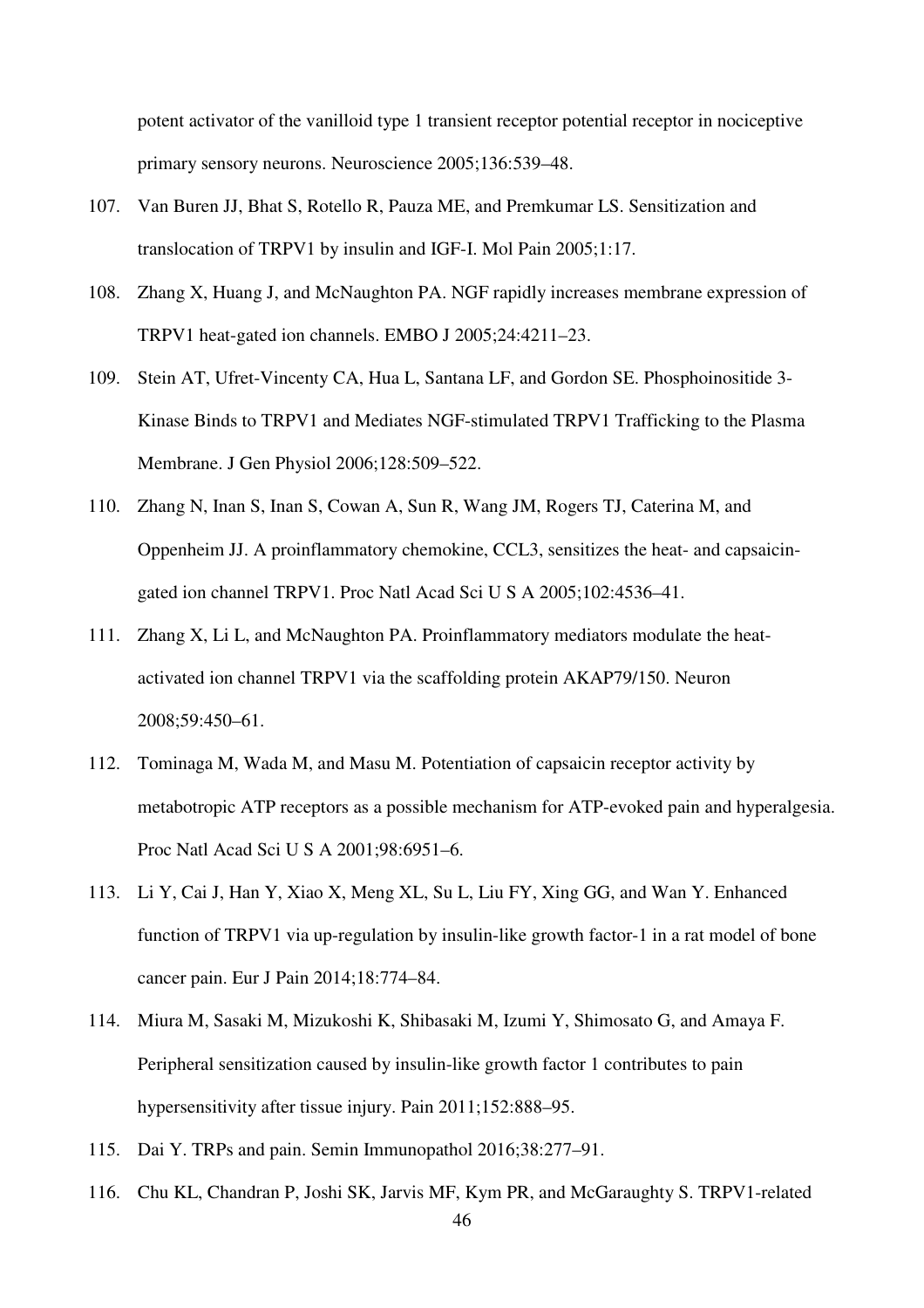modulation of spinal neuronal activity and behavior in a rat model of osteoarthritic pain. Brain Res 2011;1369:158–66.

- 117. Honore P, Chandran P, Hernandez G, Gauvin DM, Mikusa JP, Zhong C, Joshi SK, Ghilardi JR, Sevcik MA, Fryer RM, Segreti JA, Banfor PN, Marsh K, Neelands T, Bayburt E, Daanen JF, Gomtsyan A, Lee C-H, Kort ME, Reilly RM, Surowy CS, Kym PR, Mantyh PW, Sullivan JP, Jarvis MF, and Faltynek CR. Repeated dosing of ABT-102, a potent and selective TRPV1 antagonist, enhances TRPV1-mediated analgesic activity in rodents, but attenuates antagonist-induced hyperthermia. Pain 2009;142:27–35.
- 118. Fernihough J, Gentry C, Bevan S, and Winter J. Regulation of calcitonin gene-related peptide and TRPV1 in a rat model of osteoarthritis. Neurosci Lett 2005;388:75–80.
- 119. Puttfarcken PS, Han P, Joshi SK, Neelands TR, Gauvin DM, Baker SJ, Lewis LGR, Bianchi BR, Mikusa JP, Koenig JR, Perner RJ, Kort ME, Honore P, Faltynek CR, Kym PR, and Reilly RM. A-995662 [(R)-8-(4-methyl-5-(4-(trifluoromethyl)phenyl)oxazol-2-ylamino)- 1,2,3,4-tetrahydronaphthalen-2-ol], a novel, selective TRPV1 receptor antagonist, reduces spinal release of glutamate and CGRP in a rat knee joint pain model. Pain 2010;150:319–26.
- 120. Kelly S, Chapman RJ, Woodhams S, Sagar DR, Turner J, Burston JJ, Bullock C, Paton K, Huang J, Wong A, McWilliams DF, Okine BN, Barrett DA, Hathway GJ, Walsh DA, and Chapman V. Increased function of pronociceptive TRPV1 at the level of the joint in a rat model of osteoarthritis pain. Ann Rheum Dis 2015;74:252–9.
- 121. Kalff K-M, El Mouedden M, van Egmond J, Veening J, Joosten L, Scheffer GJ, Meert T, and Vissers K. Pre-treatment with capsaicin in a rat osteoarthritis model reduces the symptoms of pain and bone damage induced by monosodium iodoacetate. Eur J Pharmacol 2010;641:108– 13.
- 122. Szabo T, Biro T, Gonzalez AF, Palkovits M, and Blumberg PM. Pharmacological characterization of vanilloid receptor located in the brain. Brain Res Mol Brain Res 2002;98:51–7.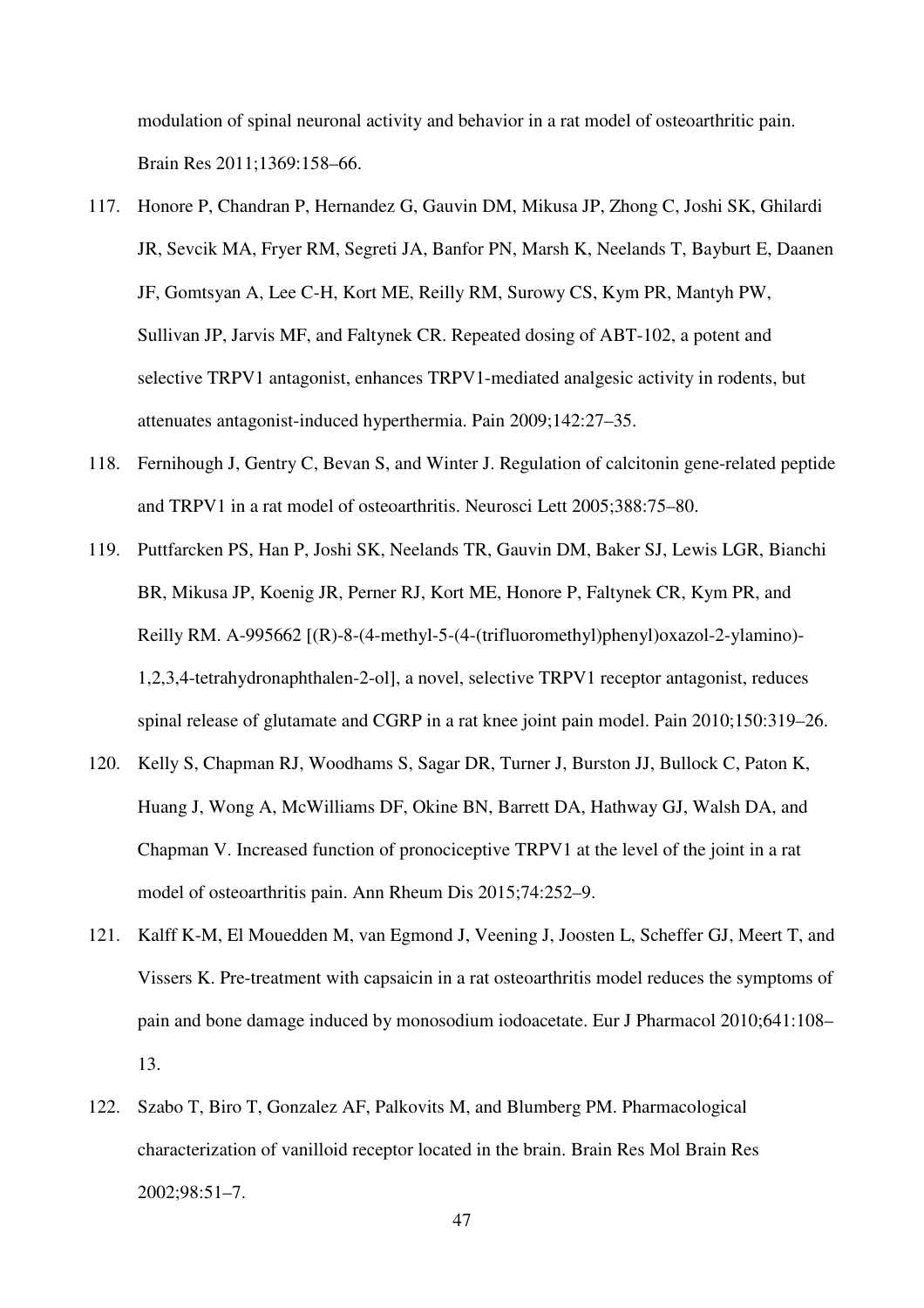- 123. Engler A, Aeschlimann A, Simmen BR, Michel BA, Gay RE, Gay S, and Sprott H. Expression of transient receptor potential vanilloid 1 (TRPV1) in synovial fibroblasts from patients with osteoarthritis and rheumatoid arthritis. Biochem Biophys Res Commun 2007;359:884–8.
- 124. Valdes AM, De Wilde G, Doherty SA, Lories RJ, Vaughn FL, Laslett LL, Maciewicz RA, Soni A, Hart DJ, Zhang W, Muir KR, Dennison EM, Wheeler M, Leaverton P, Cooper C, Spector TD, Cicuttini FM, Chapman V, Jones G, Arden NK, and Doherty M. The Ile585Val TRPV1 variant is involved in risk of painful knee osteoarthritis. Ann Rheum Dis 2011;70:1556–61.
- 125. Cathcart CJ, Johnston SA, Reynolds LR, Al-Nadaf S, and Budsberg SC. Efficacy of ABT-116, an antagonist of transient receptor potential vanilloid type 1, in providing analgesia for dogs with chemically induced synovitis. Am J Vet Res 2012;73:19–26.
- 126. Malek S, Sample SJ, Schwartz Z, Nemke B, Jacobson PB, Cozzi EM, Schaefer SL, Bleedorn JA, Holzman G, and Muir P. Effect of analgesic therapy on clinical outcome measures in a randomized controlled trial using client-owned dogs with hip osteoarthritis. BMC Vet Res 2012;8:185.
- 127. Miller F, Björnsson M, Svensson O, and Karlsten R. Experiences with an adaptive design for a dose-finding study in patients with osteoarthritis. Contemp Clin Trials 2014;37:189–99.
- 128. Remadevi R and Szallisi A. Adlea (ALGRX-4975), an injectable capsaicin (TRPV1 receptor agonist) formulation for longlasting pain relief. IDrugs 2008;11:120–32.
- 129. Killock D. Pain: Could TRPV1-targeted analgesia of OA pain still be feasible?. Nat Rev Rheumatol 2013;9:698.
- 130. Zhang R-X, Ren K, and Dubner R. Osteoarthritis pain mechanisms: basic studies in animal models. Osteoarthritis Cartilage 2013;21:1308–15.
- 131. Kim HY, Chung G, Jo HJ, Kim YS, Bae YC, Jung SJ, Kim J-S, and Oh SB. Characterization of dental nociceptive neurons. J Dent Res 2011;90:771–6.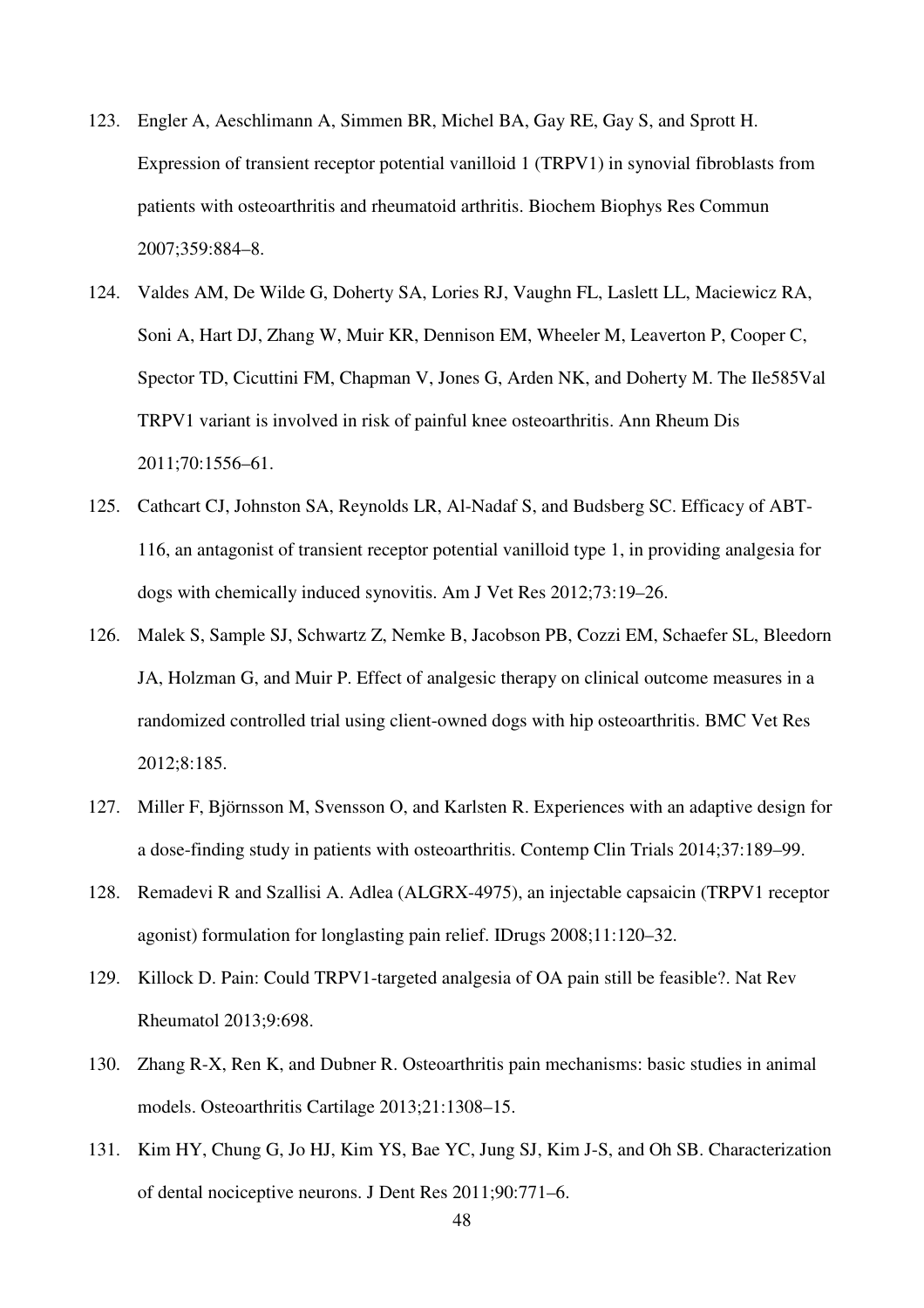- 132. Breivik T, Gundersen Y, Gjermo P, Fristad I, and Opstad PK. Systemic chemical desensitization of peptidergic sensory neurons with resiniferatoxin inhibits experimental periodontitis. Open Dent J 2011;5:1–6.
- 133. Quiding H, Jonzon B, Svensson O, Webster L, Reimfelt A, Karin A, Karlsten R, and Segerdahl M. TRPV1 antagonistic analgesic effect: a randomized study of AZD1386 in pain after third molar extraction. Pain 2013;154:808–12.
- 134. Holzer P. Transient receptor potential (TRP) channels as drug targets for diseases of the digestive system. Pharmacol Ther 2011;131:142–70.
- 135. Kaneko Y and Szallasi A. Transient receptor potential (TRP) channels: a clinical perspective. Br J Pharmacol 2014;171:2474–507.
- 136. Nilius B and Szallasi A. Transient receptor potential channels as drug targets: from the science of basic research to the art of medicine. Pharmacol Rev 2014;66:676–814.
- 137. Kollarik M and Brozmanova M. Cough and gastroesophageal reflux: insights from animal models. Pulm Pharmacol Ther 2009;22:130–4.
- 138. Fujino K, de la Fuente SG, Takami Y, Takahashi T, and Mantyh CR. Attenuation of acid induced oesophagitis in VR-1 deficient mice. Gut 2006;55:34–40.
- 139. Krarup AL, Ny L, Gunnarsson J, Hvid-Jensen F, Zetterstrand S, Simrén M, Funch-Jensen P, Hansen MB, and Drewes AM. Randomized clinical trial: inhibition of the TRPV1 system in patients with nonerosive gastroesophageal reflux disease and a partial response to PPI treatment is not associated with analgesia to esophageal experimental pain. Scand J Gastroenterol 2013;48:274–84.
- 140. Trevisani M, Smart D, Gunthorpe MJ, Tognetto M, Barbieri M, Campi B, Amadesi S, Gray J, Jerman JC, Brough SJ, Owen D, Smith GD, Randall AD, Harrison S, Bianchi A, Davis JB, and Geppetti P. Ethanol elicits and potentiates nociceptor responses via the vanilloid receptor-1. Nat Neurosci 2002;5:546–51.
- 141. Vigna SR, Shahid RA, and Liddle RA. Ethanol contributes to neurogenic pancreatitis by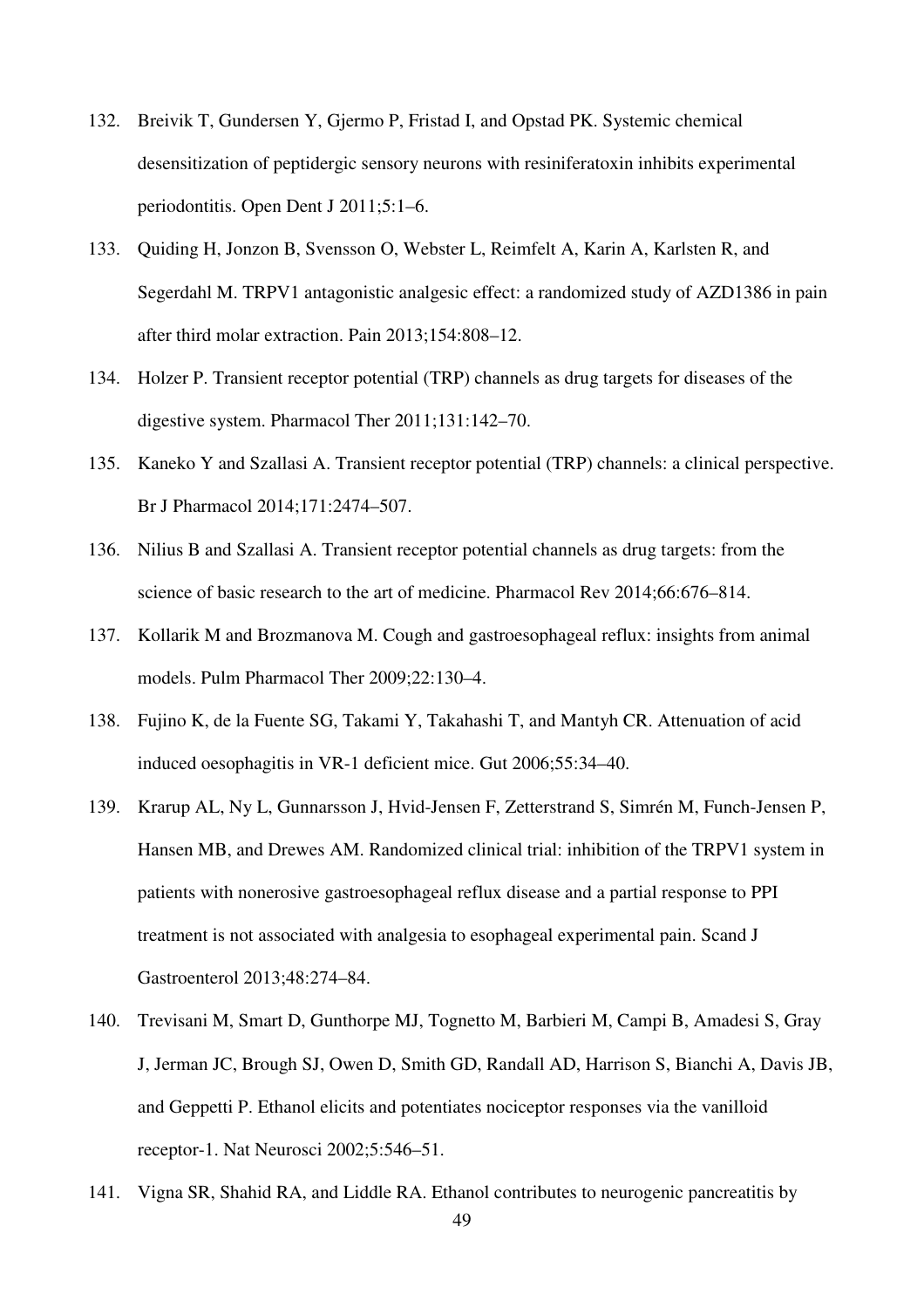activation of TRPV1. FASEB J 2014;28:891–6.

- 142. Akbar A, Yiangou Y, Facer P, Brydon WG, Walters JRF, Anand P, and Ghosh S. Expression of the TRPV1 receptor differs in quiescent inflammatory bowel disease with or without abdominal pain. Gut 2010;59:767–74.
- 143. Miranda A, Nordstrom E, Mannem A, Smith C, Banerjee B, and Sengupta JN. The role of transient receptor potential vanilloid 1 in mechanical and chemical visceral hyperalgesia following experimental colitis. Neuroscience 2007;148:1021–32.
- 144. Niiyama Y, Kawamata T, Yamamoto J, Omote K, and Namiki A. Bone cancer increases transient receptor potential vanilloid subfamily 1 expression within distinct subpopulations of dorsal root ganglion neurons. Neuroscience 2007;148:560–72.
- 145. Iadarola MJ and Gonnella GL. Resiniferatoxin for Pain Treatment: An Interventional Approach to Personalized Pain Medicine. Open Pain J 6:95–107.
- 146. Tatsumi E, Katsura H, Kobayashi K, Yamanaka H, Tsuzuki K, Noguchi K, and Sakagami M. Changes in transient receptor potential channels in the rat geniculate ganglion after chorda tympani nerve injury. Neuroreport 2015;26:856–61.
- 147. Fukuoka T, Tokunaga A, Tachibana T, Dai Y, Yamanaka H, and Noguchi K. VR1, but not P2X(3), increases in the spared L4 DRG in rats with L5 spinal nerve ligation. Pain 2002;99:111–20.
- 148. Hudson LJ, Bevan S, Wotherspoon G, Gentry C, Fox A, and Winter J. VR1 protein expression increases in undamaged DRG neurons after partial nerve injury. Eur J Neurosci 2001;13:2105–14.
- 149. Bölcskei K, Helyes Z, Szabó A, Sándor K, Elekes K, Németh J, Almási R, Pintér E, Petho G, and Szolcsányi J. Investigation of the role of TRPV1 receptors in acute and chronic nociceptive processes using gene-deficient mice. Pain 2005;117:368–76.
- 150. Pabbidi RM, Yu S-Q, Peng S, Khardori R, Pauza ME, and Premkumar LS. Influence of TRPV1 on diabetes-induced alterations in thermal pain sensitivity. Mol Pain 2008;4:9.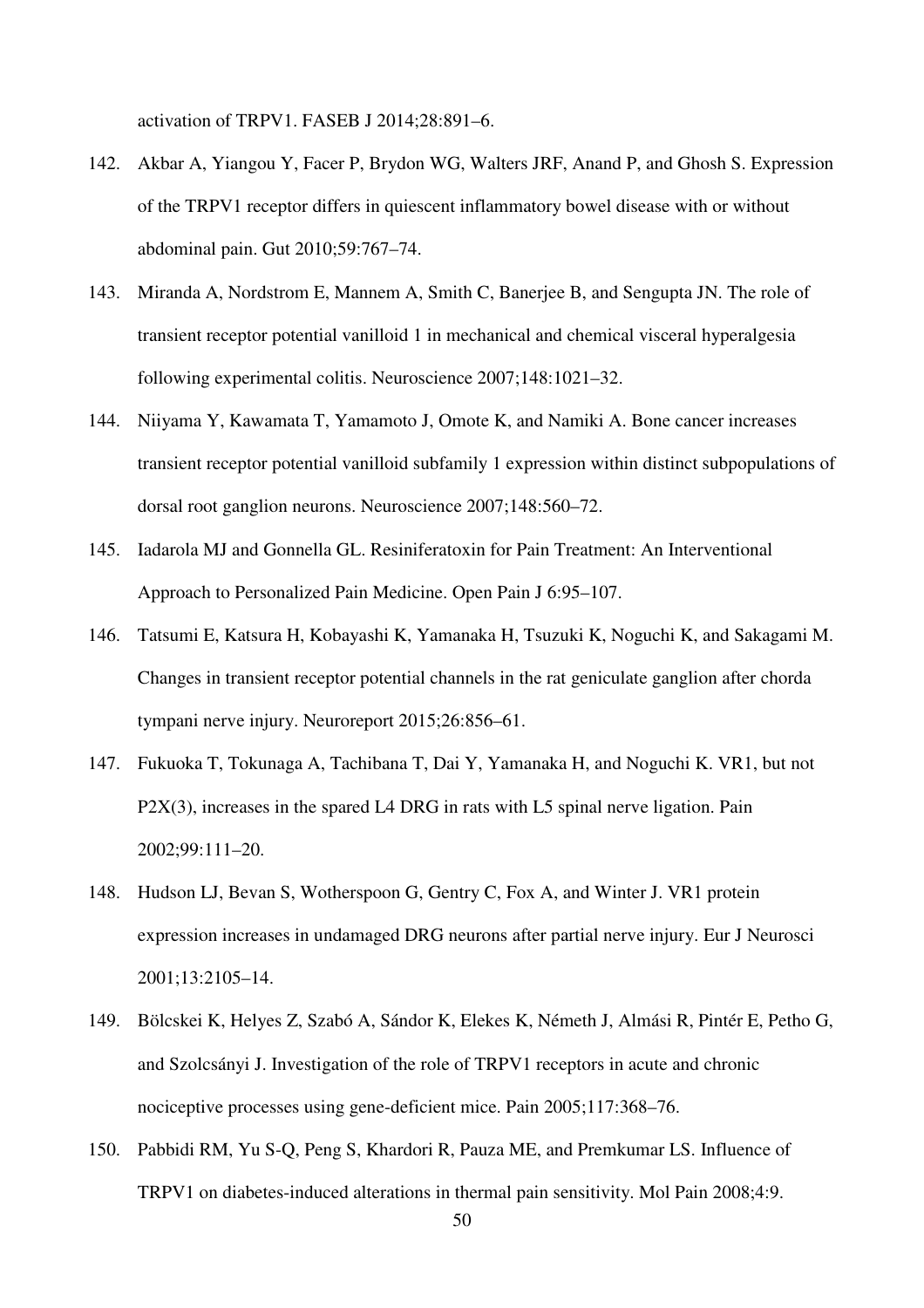- 151. Suri A and Szallasi A. The emerging role of TRPV1 in diabetes and obesity. Trends Pharmacol Sci 2008;29:29–36.
- 152. Zsombok A. Vanilloid receptors--do they have a role in whole body metabolism? Evidence from TRPV1. J Diabetes Complications 27:287–92.
- 153. Nilius B and Flockerzi V, Eds.*Mammalian Transient Receptor Potential (TRP) Cation Channels*, 222:. Berlin, Heidelberg: Springer Berlin Heidelberg, 2014.
- 154. Razavi R, Chan Y, Afifiyan FN, Liu XJ, Wan X, Yantha J, Tsui H, Tang L, Tsai S, Santamaria P, Driver JP, Serreze D, Salter MW, and Dosch H-M. TRPV1+ sensory neurons control beta cell stress and islet inflammation in autoimmune diabetes. Cell 2006;127:1123– 35.
- 155. Derbenev A V and Zsombok A. Potential therapeutic value of TRPV1 and TRPA1 in diabetes mellitus and obesity. Semin Immunopathol 2016;38:397–406.
- 156. Wang P, Yan Z, Zhong J, Chen J, Ni Y, Li L, Ma L, Zhao Z, Liu D, and Zhu Z. Transient receptor potential vanilloid 1 activation enhances gut glucagon-like peptide-1 secretion and improves glucose homeostasis. Diabetes 2012;61:2155–65.
- 157. Smeets AJ and Westerterp-Plantenga MS. The acute effects of a lunch containing capsaicin on energy and substrate utilisation, hormones, and satiety. Eur J Nutr 2009;48:229–34.
- 158. Kang J-H, Tsuyoshi G, Le Ngoc H, Kim H-M, Tu TH, Noh H-J, Kim C-S, Choe S-Y, Kawada T, Yoo H, and Yu R. Dietary capsaicin attenuates metabolic dysregulation in genetically obese diabetic mice. J Med Food 2011;14:310–5.
- 159. Lee Y, Hong S, Cui M, Sharma PK, Lee J, and Choi S. Transient receptor potential vanilloid type 1 antagonists: a patent review (2011 - 2014). Expert Opin Ther Pat 2015;25:291–318.
- 160. Tsui H, Razavi R, Chan Y, Yantha J, and Dosch H-M. 'Sensing' autoimmunity in type 1 diabetes. Trends Mol Med 2007;13:405–13.
- 161. Gao H, Miyata K, Bhaskaran MD, Derbenev A V, and Zsombok A. Transient receptor potential vanilloid type 1-dependent regulation of liver-related neurons in the paraventricular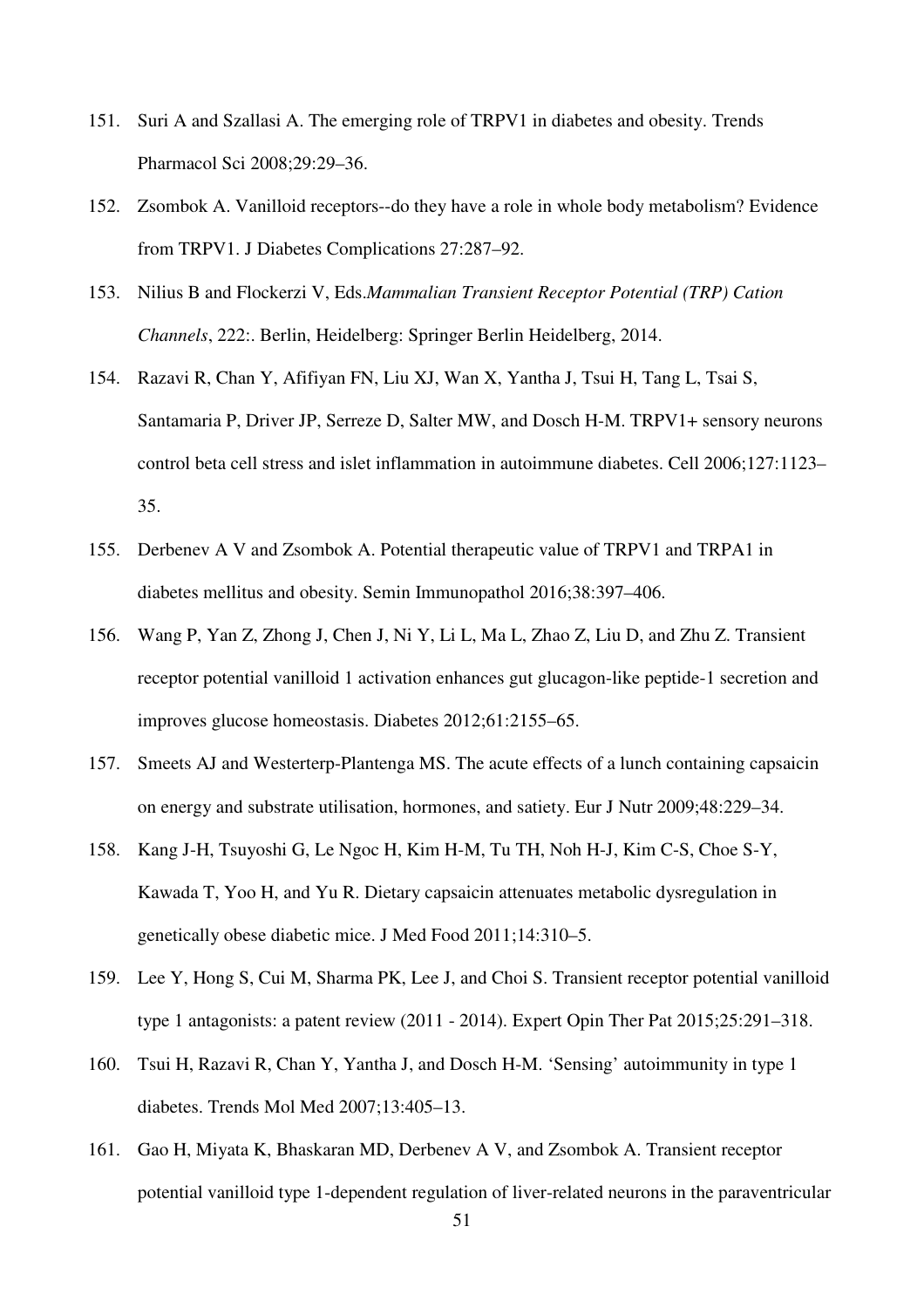nucleus of the hypothalamus diminished in the type 1 diabetic mouse. Diabetes 2012;61:1381–90.

- 162. Zsombok A, Bhaskaran MD, Gao H, Derbenev A V, and Smith BN. Functional plasticity of central TRPV1 receptors in brainstem dorsal vagal complex circuits of streptozotocin-treated hyperglycemic mice. J Neurosci 2011;31:14024–31.
- 163. Kang J-H, Goto T, Han I-S, Kawada T, Kim YM, and Yu R. Dietary capsaicin reduces obesity-induced insulin resistance and hepatic steatosis in obese mice fed a high-fat diet. Obesity (Silver Spring) 2010;18:780–7.
- 164. Lee G-R, Shin MK, Yoon D-J, Kim A-R, Yu R, Park N-H, and Han I-S. Topical application of capsaicin reduces visceral adipose fat by affecting adipokine levels in high-fat dietinduced obese mice. Obesity (Silver Spring) 2013;21:115–22.
- 165. Ohyama K, Nogusa Y, Suzuki K, Shinoda K, Kajimura S, and Bannai M. A combination of exercise and capsinoid supplementation additively suppresses diet-induced obesity by increasing energy expenditure in mice. Am J Physiol Endocrinol Metab 2015;308:E315–23.
- 166. Ohyama K, Nogusa Y, Shinoda K, Suzuki K, Bannai M, and Kajimura S. A synergistic antiobesity effect by a combination of capsinoids and cold temperature through promoting beige adipocyte biogenesis. Diabetes 2016;65:1410–23.
- 167. Lee E, Jung DY, Kim JH, Patel PR, Hu X, Lee Y, Azuma Y, Wang H-F, Tsitsilianos N, Shafiq U, Kwon JY, Lee HJ, Lee KW, and Kim JK. Transient receptor potential vanilloid type-1 channel regulates diet-induced obesity, insulin resistance, and leptin resistance. FASEB J 2015;29:3182–92.
- 168. Motter AL and Ahern GP. TRPV1-null mice are protected from diet-induced obesity. FEBS Lett 2008;582:2257–62.
- 169. Avelino A, Cruz C, Nagy I, and Cruz F. Vanilloid receptor 1 expression in the rat urinary tract. Neuroscience 2002;109:787–98.
- 170. Avelino A, Charrua A, Frias B, Cruz C, Boudes M, de Ridder D, and Cruz F. Transient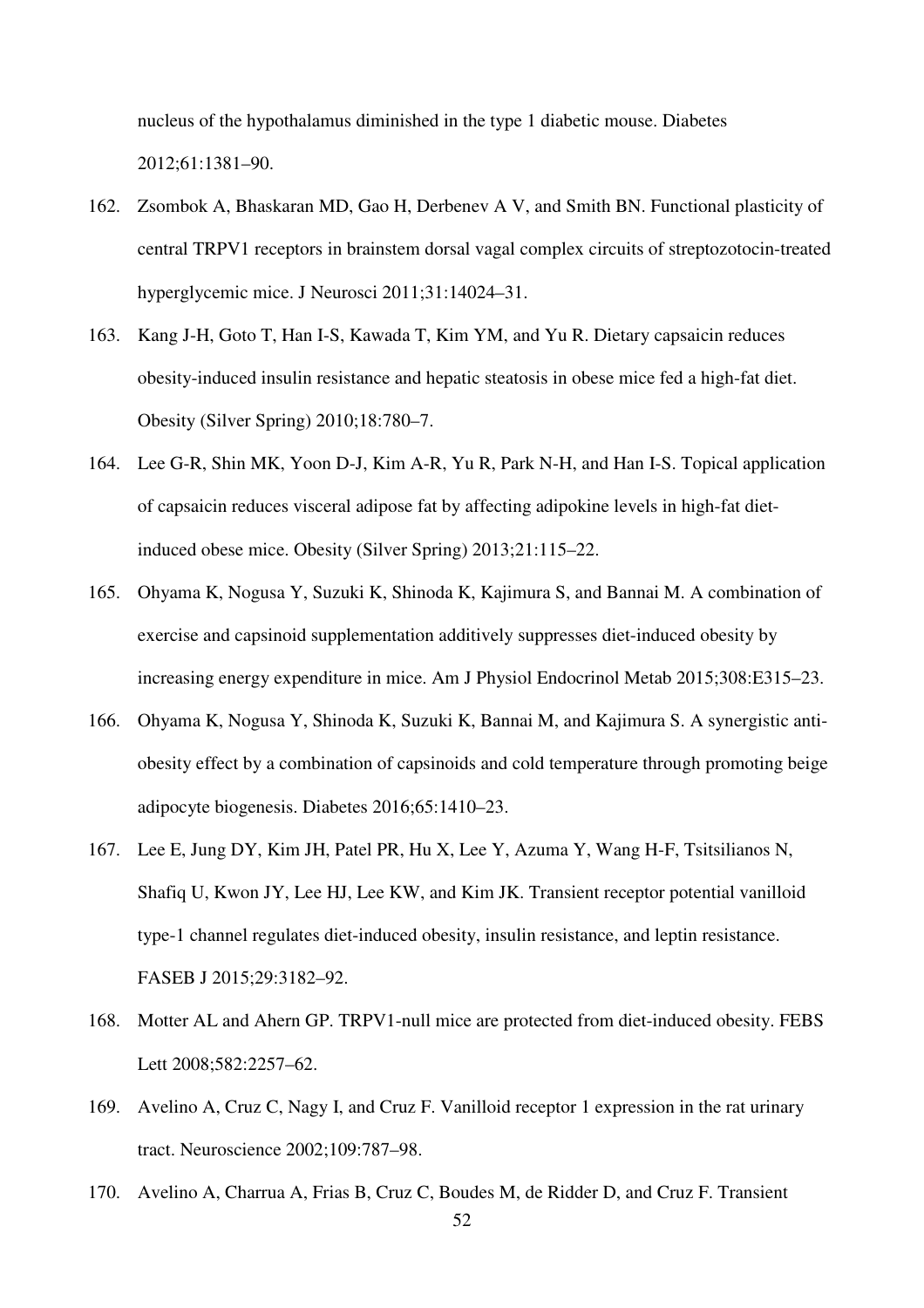receptor potential channels in bladder function. Acta Physiol (Oxf) 2013;207:110–22.

- 171. Brito R, Sheth S, Mukherjea D, Rybak LP, and Ramkumar V. TRPV1: A Potential Drug Target for Treating Various Diseases. Cells 2014;3:517–45.
- 172. Charrua A, Reguenga C, Cordeiro JM, Correiade-Sá P, Paule C, Nagy I, Cruz F, and Avelino A. Functional transient receptor potential vanilloid 1 is expressed in human urothelial cells. J Urol 2009;182:2944–50.
- 173. Cefalu JS, Guillon MA, Burbach LR, Zhu Q-M, Hu D-Q, Ho MJ, Ford APDW, Nunn PA, and Cockayne DA. Selective pharmacological blockade of the TRPV1 receptor suppresses sensory reflexes of the rodent bladder. J Urol 2009;182:776–85.
- 174. Birder LA, Wolf-Johnston AS, Sun Y, and Chai TC. Alteration in TRPV1 and Muscarinic (M3) receptor expression and function in idiopathic overactive bladder urothelial cells. Acta Physiol (Oxf) 2013;207:123–9.
- 175. Coelho A, Wolf-Johnston AS, Shinde S, Cruz CD, Cruz F, Avelino A, and Birder LA. Urinary bladder inflammation induces changes in urothelial nerve growth factor and TRPV1 channels. Br J Pharmacol 2015;172:1691–9.
- 176. Dornelles FN, Andrade EL, Campos MM, and Calixto JB. Role of CXCR2 and TRPV1 in functional, inflammatory and behavioural changes in the rat model of cyclophosphamideinduced haemorrhagic cystitis. Br J Pharmacol 2014;171:452–67.
- 177. Wang Z-Y, Wang P, Merriam FV, and Bjorling DE. Lack of TRPV1 inhibits cystitis-induced increased mechanical sensitivity in mice. Pain 2008;139:158–67.
- 178. Kitagawa Y, Wada M, Kanehisa T, Miyai A, Usui K, Maekawa M, Sakata M, Matsuo A, Hayashi M, and Matsushita M. JTS-653 blocks afferent nerve firing and attenuates bladder overactivity without affecting normal voiding function. J Urol 2013;189:1137–46.
- 179. Dang K, Bielefeldt K, and Gebhart GF. Cyclophosphamide-induced cystitis reduces ASIC channel but enhances TRPV1 receptor function in rat bladder sensory neurons. J Neurophysiol 2013;110:408–17.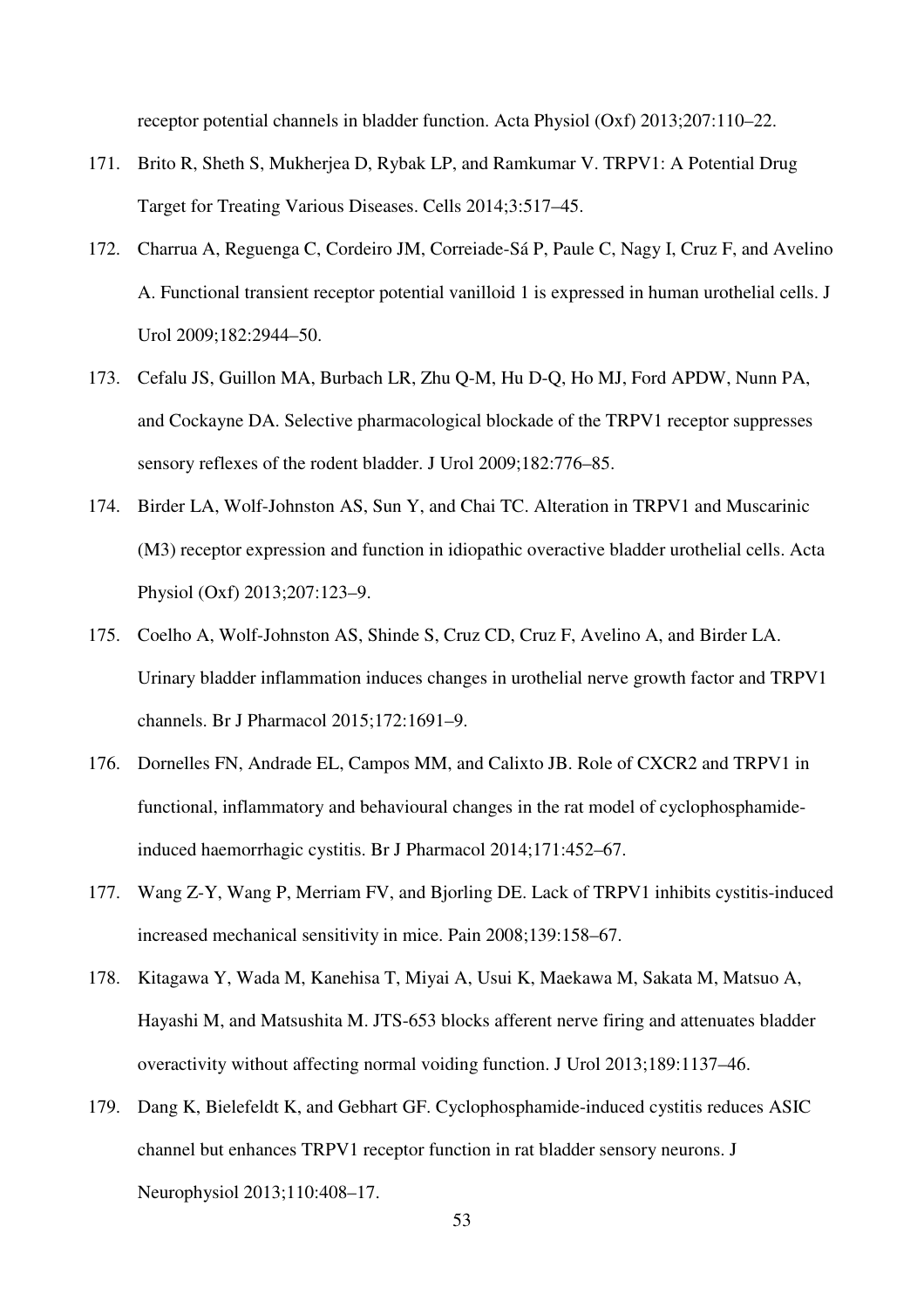- 180. Benemei S, Patacchini R, Trevisani M, and Geppetti P. TRP channels. Curr Opin Pharmacol 2015;22:18–23.
- 181. De Logu F, Patacchini R, Fontana G, and Geppetti P. TRP functions in the bronchopulmonary system. Semin Immunopathol 2016;38:321–9.
- 182. Grace MS, Baxter M, Dubuis E, Birrell MA, and Belvisi MG. Transient receptor potential (TRP) channels in the airway: role in airway disease. Br J Pharmacol 2014;171:2593–607.
- 183. Watanabe N, Horie S, Michael GJ, Keir S, Spina D, Page CP, and Priestley J V. Immunohistochemical co-localization of transient receptor potential vanilloid (TRPV)1 and sensory neuropeptides in the guinea-pig respiratory system. Neuroscience 2006;141:1533– 43.
- 184. Watanabe N, Horie S, Spina D, Michael GJ, Page CP, and Priestley J V. Immunohistochemical localization of transient receptor potential vanilloid subtype 1 in the trachea of ovalbumin-sensitized Guinea pigs. Int Arch Allergy Immunol 2008;146 Suppl :28–32.
- 185. Seki N, Shirasaki H, Kikuchi M, Sakamoto T, Watanabe N, and Himi T. Expression and localization of TRPV1 in human nasal mucosa. Rhinology 2006;44:128–34.
- 186. Banner KH, Igney F, and Poll C. TRP channels: emerging targets for respiratory disease. Pharmacol Ther 2011;130:371–84.
- 187. McGarvey LP, Butler CA, Stokesberry S, Polley L, McQuaid S, Abdullah H, Ashraf S, McGahon MK, Curtis TM, Arron J, Choy D, Warke TJ, Bradding P, Ennis M, Zholos A, Costello RW, and Heaney LG. Increased expression of bronchial epithelial transient receptor potential vanilloid 1 channels in patients with severe asthma. J Allergy Clin Immunol 2014;133:704–12.e4.
- 188. Abdullah H, Heaney LG, Cosby SL, and McGarvey LPA. Rhinovirus upregulates transient receptor potential channels in a human neuronal cell line: implications for respiratory virusinduced cough reflex sensitivity. Thorax 2014;69:46–54.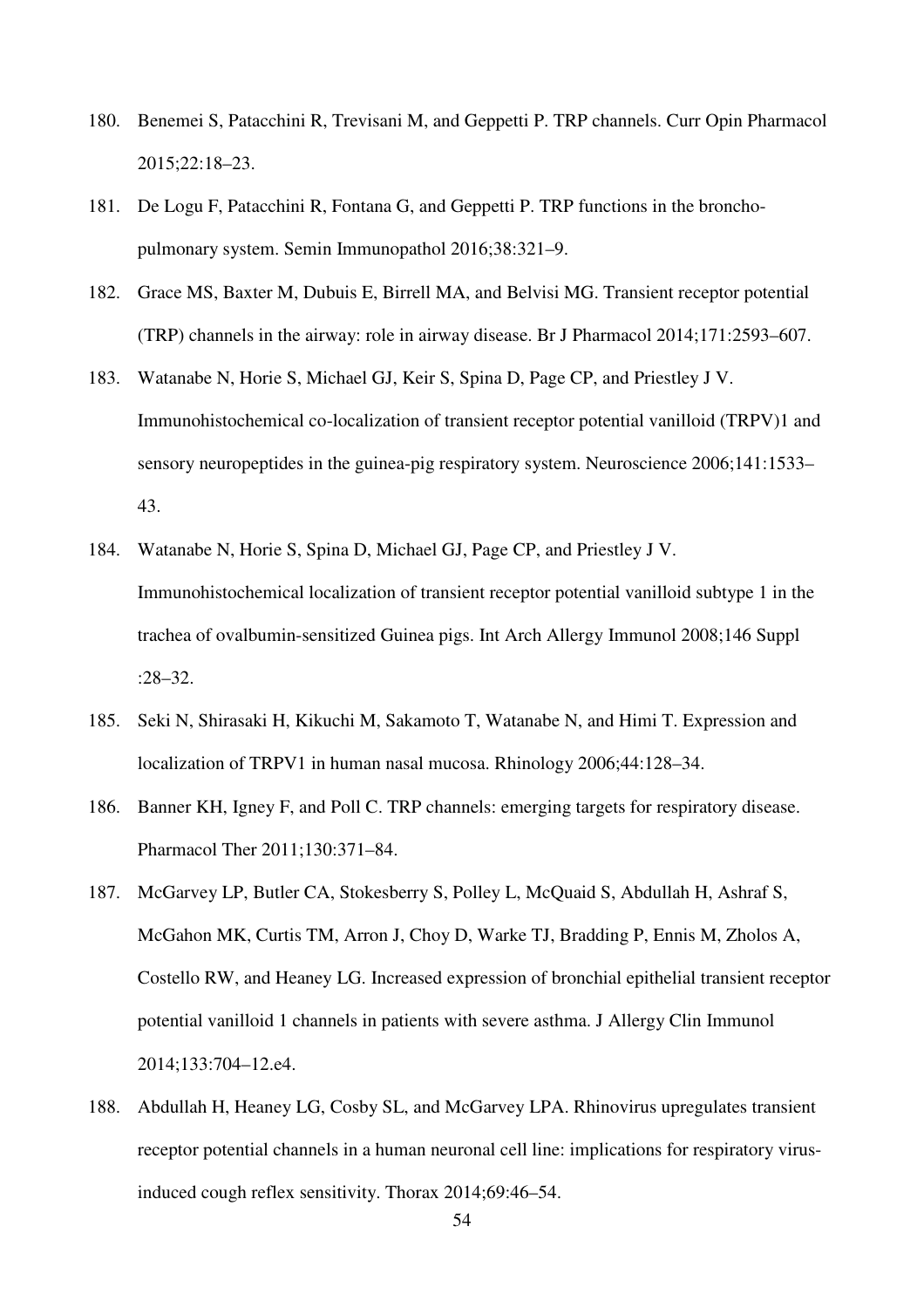- 189. Lu Y-X, Gu Q-L, Du J, Zhao J, Liu C, Huang X-L, and Zou J-Z. Upper airway cough syndrome in children and two inflammatory factors: TRPV1 and TGF-β2. Int J Pediatr Otorhinolaryngol 2014;78:445–50.
- 190. Birrell MA, Bonvini SJ, Dubuis E, Maher SA, Wortley MA, Grace MS, Raemdonck K, Adcock JJ, and Belvisi MG. Tiotropium modulates transient receptor potential V1 (TRPV1) in airway sensory nerves: A beneficial off-target effect?. J Allergy Clin Immunol 2014;133:679–87.e9.
- 191. Smit LAM, Kogevinas M, Antó JM, Bouzigon E, González JR, Le Moual N, Kromhout H, Carsin A-E, Pin I, Jarvis D, Vermeulen R, Janson C, Heinrich J, Gut I, Lathrop M, Valverde MA, Demenais F, and Kauffmann F. Transient receptor potential genes, smoking, occupational exposures and cough in adults. Respir Res 2012;13:26.
- 192. Cantero-Recasens G, Gonzalez JR, Fandos C, Duran-Tauleria E, Smit LAM, Kauffmann F, Antó JM, and Valverde MA. Loss of function of transient receptor potential vanilloid 1 (TRPV1) genetic variant is associated with lower risk of active childhood asthma. J Biol Chem 2010;285:27532–5.
- 193. Khalid S, Murdoch R, Newlands A, Smart K, Kelsall A, Holt K, Dockry R, Woodcock A, and Smith JA. Transient receptor potential vanilloid 1 (TRPV1) antagonism in patients with refractory chronic cough: a double-blind randomized controlled trial. J Allergy Clin Immunol 2014;134:56–62.
- 194. Zheng J, Dai C, Steyger PS, Kim Y, Vass Z, Ren T, and Nuttall AL. Vanilloid receptors in hearing: altered cochlear sensitivity by vanilloids and expression of TRPV1 in the organ of corti. J Neurophysiol 2003;90:444–55.
- 195. Mukherjea D, Jajoo S, Whitworth C, Bunch JR, Turner JG, Rybak LP, and Ramkumar V. Short interfering RNA against transient receptor potential vanilloid 1 attenuates cisplatininduced hearing loss in the rat. J Neurosci 2008;28:13056–65.
- 55 196. Kizawa K, Kitahara T, Horii A, Maekawa C, Kuramasu T, Kawashima T, Nishiike S, Doi K,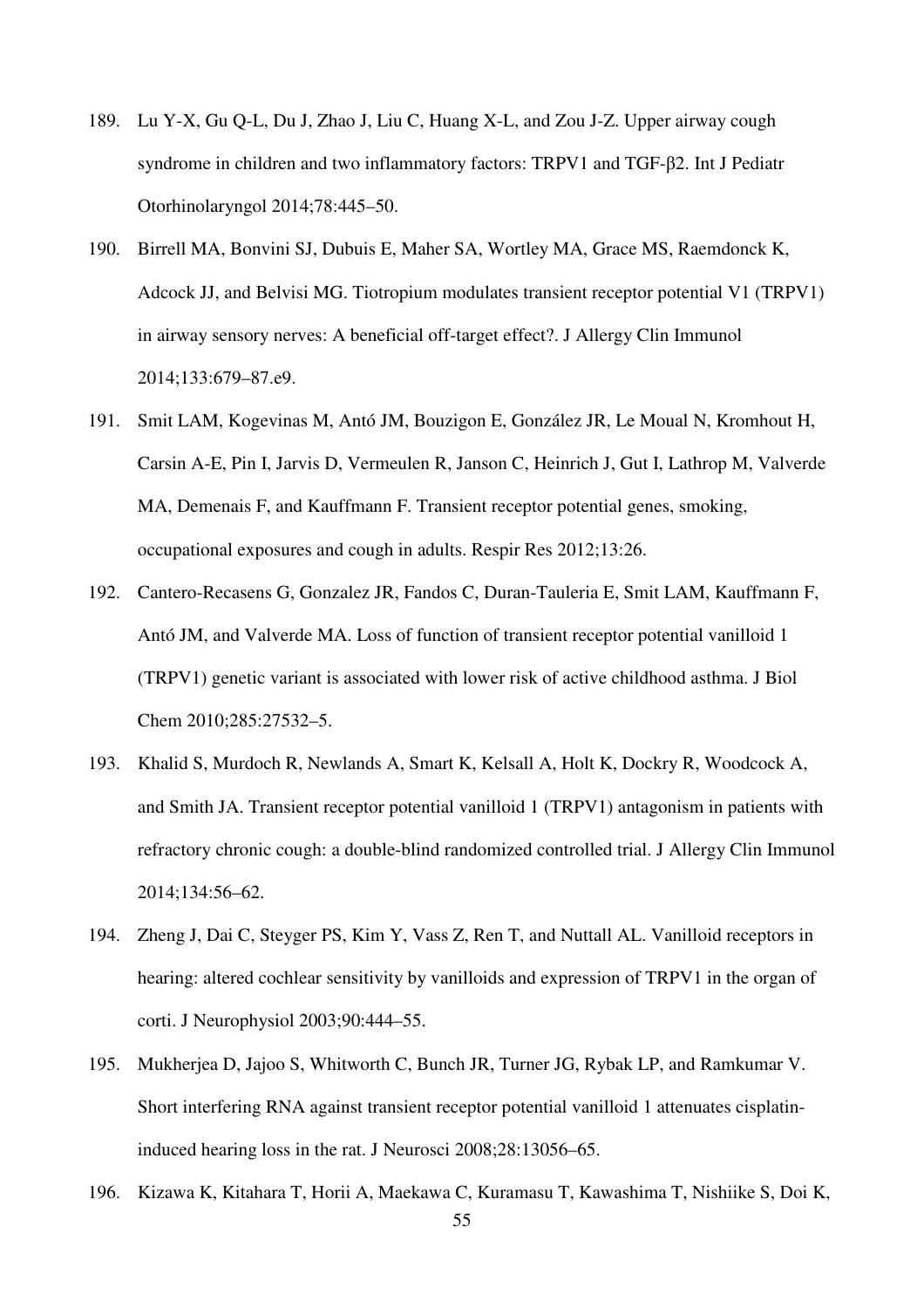and Inohara H. Behavioral assessment and identification of a molecular marker in a salicylate-induced tinnitus in rats. Neuroscience 2010;165:1323–32.

- 197. Gomtsyan A, Bayburt EK, Schmidt RG, Zheng GZ, Perner RJ, Didomenico S, Koenig JR, Turner S, Jinkerson T, Drizin I, Hannick SM, Macri BS, McDonald HA, Honore P, Wismer CT, Marsh KC, Wetter J, Stewart KD, Oie T, Jarvis MF, Surowy CS, Faltynek CR, and Lee C-H. Novel transient receptor potential vanilloid 1 receptor antagonists for the treatment of pain: structure-activity relationships for ureas with quinoline, isoquinoline, quinazoline, phthalazine, quinoxaline, and cinnoline moieties. J Med Chem 2005;48:744–52.
- 198. El Kouhen R, Surowy CS, Bianchi BR, Neelands TR, McDonald HA, Niforatos W, Gomtsyan A, Lee C-H, Honore P, Sullivan JP, Jarvis MF, and Faltynek CR. A-425619 [1 isoquinolin-5-yl-3-(4-trifluoromethyl-benzyl)-urea], a novel and selective transient receptor potential type V1 receptor antagonist, blocks channel activation by vanilloids, heat, and acid. J Pharmacol Exp Ther 2005;314:400–9.
- 199. Gomtsyan A, Bayburt EK, Schmidt RG, Surowy CS, Honore P, Marsh KC, Hannick SM, McDonald HA, Wetter JM, Sullivan JP, Jarvis MF, Faltynek CR, and Lee C-H. Identification of (R)-1-(5-tert-butyl-2,3-dihydro-1H-inden-1-yl)-3-(1H-indazol-4-yl)urea (ABT-102) as a potent TRPV1 antagonist for pain management. J Med Chem 2008;51:392–5.
- 200. Surowy CS, Neelands TR, Bianchi BR, McGaraughty S, El Kouhen R, Han P, Chu KL, McDonald HA, Vos M, Niforatos W, Bayburt EK, Gomtsyan A, Lee C-H, Honore P, Sullivan JP, Jarvis MF, and Faltynek CR. (R)-(5-tert-butyl-2,3-dihydro-1H-inden-1-yl)-3- (1H-indazol-4-yl)-urea (ABT-102) blocks polymodal activation of transient receptor potential vanilloid 1 receptors in vitro and heat-evoked firing of spinal dorsal horn neurons in vivo. J Pharmacol Exp Ther 2008;326:879–88.
- 201. Malek S, Sample SJ, Schwartz Z, Nemke B, Jacobson PB, Cozzi EM, Schaefer SL, Bleedorn JA, Holzman G, and Muir P. Effect of analgesic therapy on clinical outcome measures in a randomized controlled trial using client-owned dogs with hip osteoarthritis. BMC Vet Res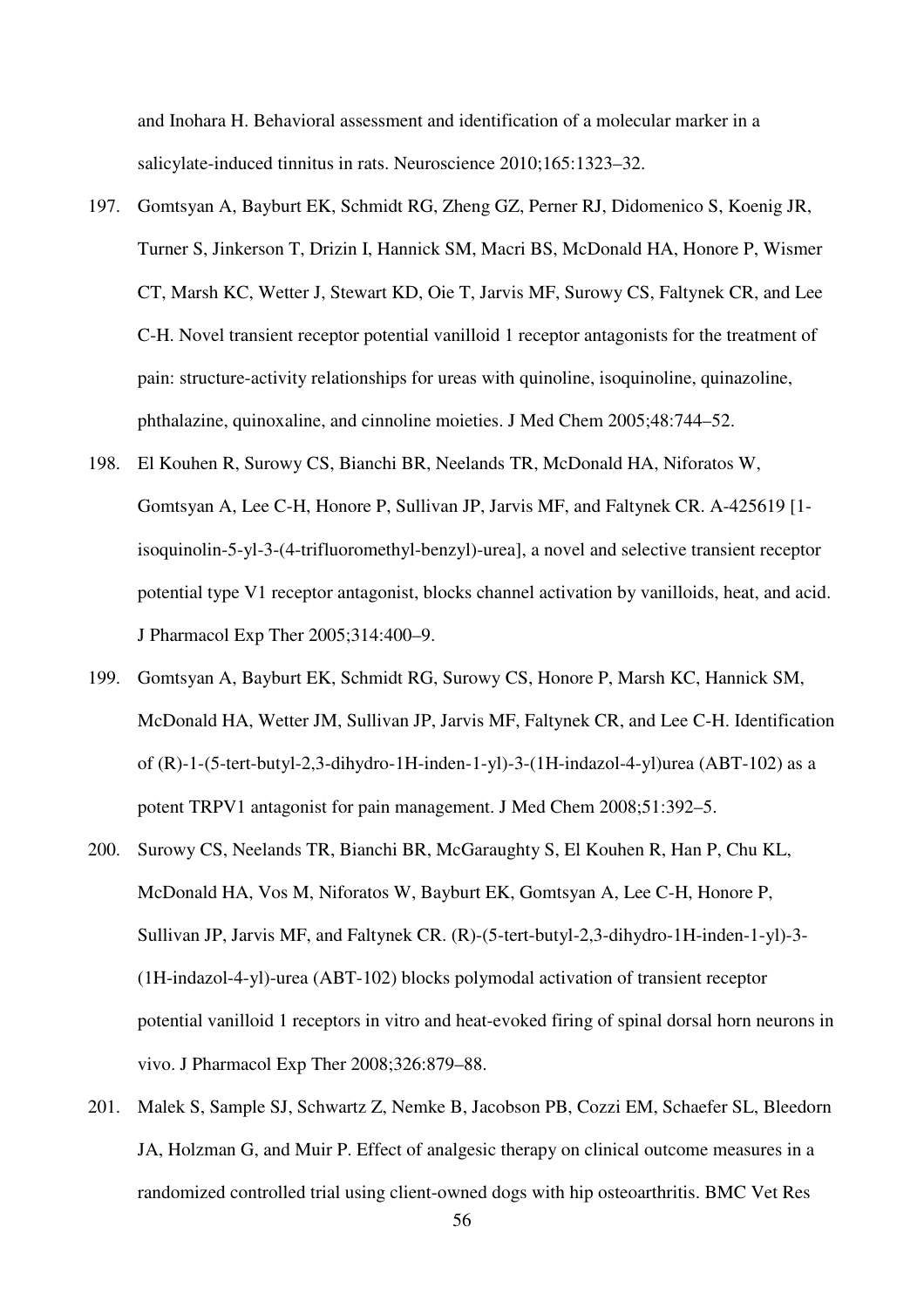2012;8:185.

- 202. Brown BS, Keddy R, Perner RJ, DiDomenico S, Koenig JR, Jinkerson TK, Hannick SM, McDonald HA, Bianchi BR, Honore P, Puttfarcken PS, Moreland RB, Marsh KC, Faltynek CR, and Lee C-H. Discovery of TRPV1 antagonist ABT-116. Bioorg Med Chem Lett 2010;20:3291–4.
- 203. Napoletano, Mauro; Trevisani M and Pavani, Maria Giovanna; Fruttarolo F. Preparation of bicyclic heteroaryl ureas and amides as TRPV1 vanilloid receptor antagonists., WO 2011120604, 2011.
- 204. Urbahns K, Yura T, Mogi M, Tajimi M, Fujishima H, Masuda T, Yoshida N, Moriwaki T, Lowinger TB, Meier H, Chan F, Madge D, and Gupta JB. Naphthol derivatives as TRPV1 inhibitors for the treatment of urinary incontinence. Bioorg Med Chem Lett 2011;21:3354–7.
- 205. Urbahns K, Yura T, Gupta JB, Tajimi M, Fujishima H, Masuda T, Yamamoto N, Ikegami Y, Marumo M, Yasoshima K, Yoshida N, Moriwaki T, Madge D, Chan F, and Mogi M. Tetrahydro-naphthols as orally available TRPV1 inhibitors. Bioorg Med Chem Lett 2012;22:3408–11.
- 206. Pier Giovanni Baraldi, Pier Andrea Borea PG. Vanilloid trpv1 receptor antagonists., WO 2005123666, 2005.
- 207. Pier Giovanni Baraldi, Pier Andrea Borea, Pierangelo Geppetti, Francesca Fruttarolo, Maria Giovanna Pavani MT. O-substituted-dibenzyl urea-derivatives as trpv1 receptor antagonists., WO 2008075150, 2008.
- 208. Lee J, Kang S-U, Lim J-O, Choi H-K, Jin M, Toth A, Pearce L V, Tran R, Wang Y, Szabo T, and Blumberg PM. N-[4-(Methylsulfonylamino)benzyl]thiourea analogues as vanilloid receptor antagonists: analysis of structure–activity relationships for the 'C-Region.' Bioorg Med Chem 2004;12:371–385.
- 209. Lee J, Lee J, Kang M, Shin M, Kim J-M, Kang S-U, Lim J-O, Choi H-K, Suh Y-G, Park H-G, Oh U, Kim H-D, Park Y-H, Ha H-J, Kim Y-H, Toth A, Wang Y, Tran R, Pearce L V,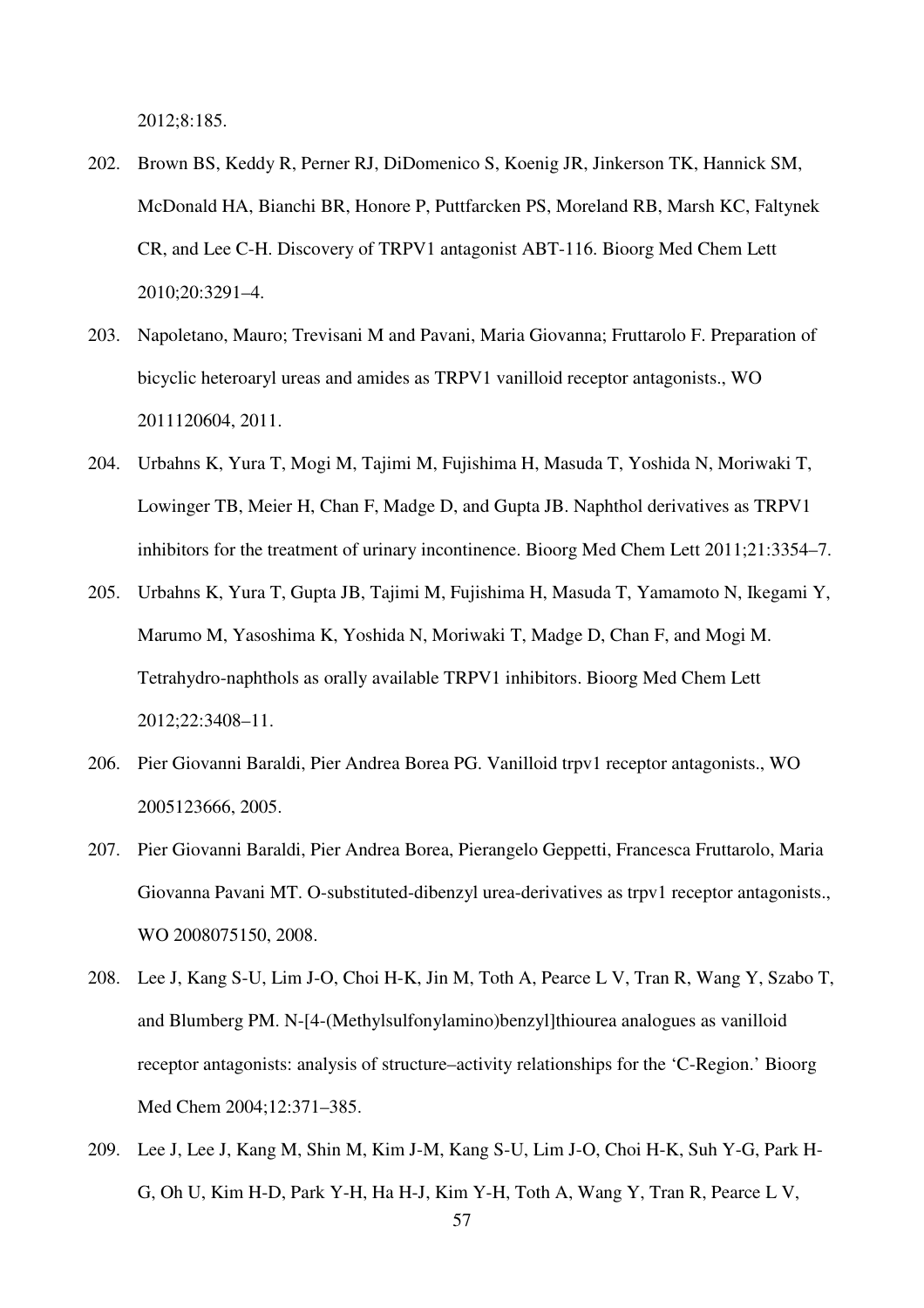Lundberg DJ, and Blumberg PM. N-(3-acyloxy-2-benzylpropyl)-N'-[4-

(methylsulfonylamino)benzyl]thiourea analogues: novel potent and high affinity antagonists and partial antagonists of the vanilloid receptor. J Med Chem 2003;46:3116–26.

- 210. Ryu H, Jin M-K, Kim SY, Choi H-K, Kang S-U, Kang DW, Lee J, Pearce L V, Pavlyukovets VA, Morgan MA, Tran R, Toth A, Lundberg DJ, and Blumberg PM. Stereospecific highaffinity TRPV1 antagonists: chiral N-(2-benzyl-3-pivaloyloxypropyl) 2-[4- (methylsulfonylamino)phenyl]propionamide analogues. J Med Chem 2008;51:57–67.
- 211. Kim HS, Jin M-K, Kang S-U, Lim J-O, Tran P-T, Hoang V-H, Ann J, Ha T-H, Pearce L V, Pavlyukovets VA, Blumberg PM, and Lee J.  $\alpha$ -Methylated simplified resiniferatoxin (sRTX) thiourea analogues as potent and stereospecific TRPV1 antagonists. Bioorg Med Chem Lett 2014;24:2685–8.
- 212. Schmidt RG, Bayburt EK, Latshaw SP, Koenig JR, Daanen JF, McDonald HA, Bianchi BR, Zhong C, Joshi S, Honore P, Marsh KC, Lee CH, Faltynek CR, and Gomtsyan A. Chroman and tetrahydroquinoline ureas as potent TRPV1 antagonists. Bioorg Med Chem Lett 2011;21:1338–1341.
- 213. Gomtsyan, Arthur R.; Voight, Eric A.; Bayburt, Erol K.; Chen, Jun; Daanen, Jerome F.; Didomenico, Stanley, Jr.; Kort, Michael E.; Kym, Philip R.; McDonald, Heath A.; Perner, Richard J.; Schmidt RG. Preparation of chromene urea compounds as therapeutic TRPV1 antagonists., WO2010045401, 2010.
- 214. Gomtsyan, Arthur; Daanen, Jerome F.; Gfesser, Gregory A.; Kort, Michael E.; Lee, Chih-Hung; McDonald, Heath A.; Puttfarcken, Pamela S.; Voight, Eric A.; Kym PR. Preparation of urea compounds TRPV1 antagonists for treating pain., US 20120245163, 2012.
- 215. Michael J. Dart, Philip R. Kym, Eric A. Voight, Anurupa SHRESTHA, Jerome F. Daanen, Tammie K. Jinkerson, Ryan G. Keddy, Sridhar Peddi, Arthur Gomtsyan, Michael E. Kort, Gregory A. Gfesser, Kevin R. Woller DWN. TRPV1 Antagonists., WO 2013096226, 2013.
- 216. Voight EA, Gomtsyan AR, Daanen JF, Perner RJ, Schmidt RG, Bayburt EK, DiDomenico S,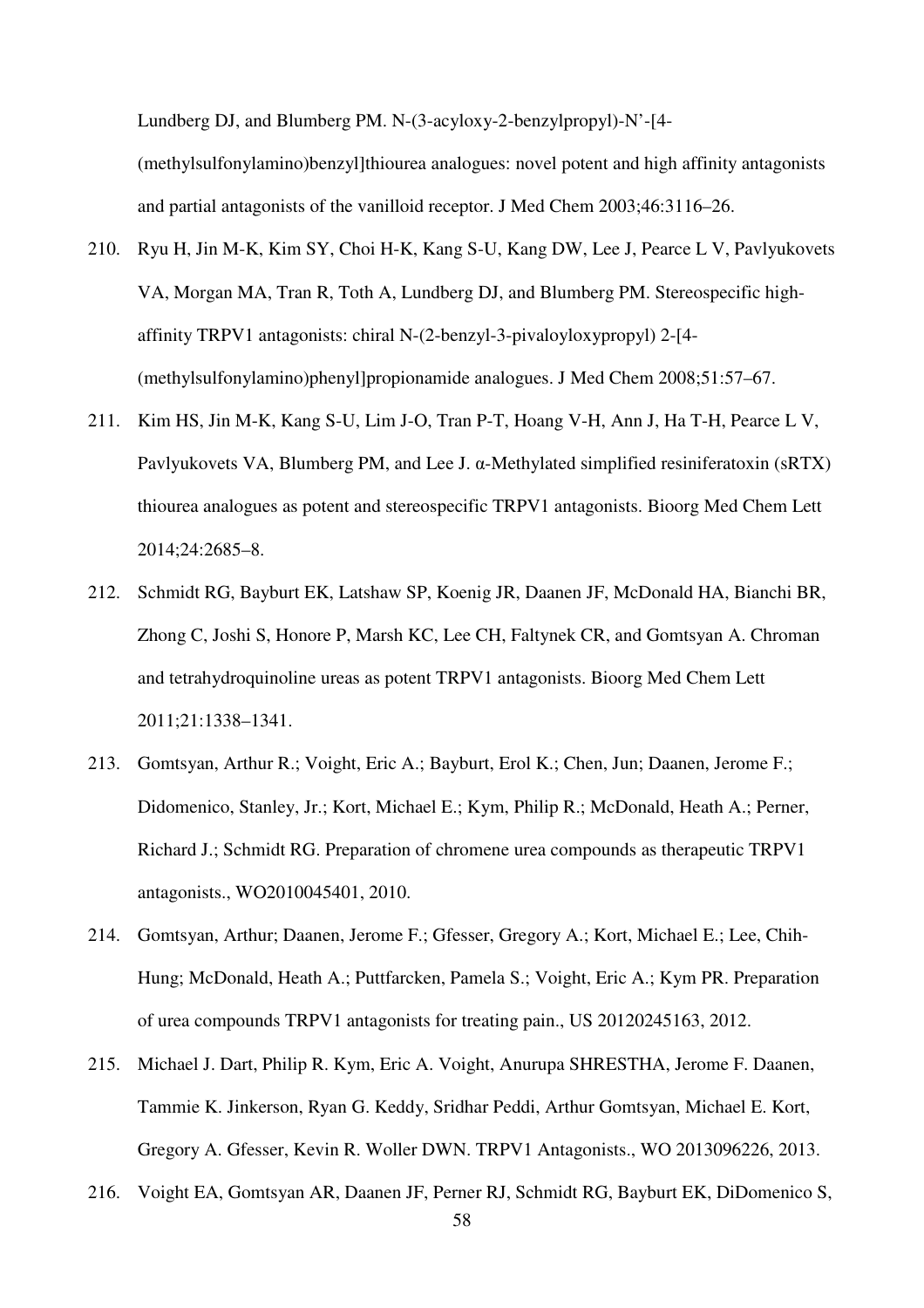McDonald HA, Puttfarcken PS, Chen J, Neelands TR, Bianchi BR, Han P, Reilly RM, Franklin PH, Segreti JA, Nelson RA, Su Z, King AJ, Polakowski JS, Baker SJ, Gauvin DM, Lewis LR, Mikusa JP, Joshi SK, Faltynek CR, Kym PR, and Kort ME. Discovery of (R)-1- (7-chloro-2,2-bis(fluoromethyl)chroman-4-yl)-3-(3-methylisoquinolin-5-yl)urea (A-1165442): a temperature-neutral transient receptor potential vanilloid-1 (TRPV1) antagonist with analgesic efficacy. J Med Chem 2014;57:7412–24.

- 217. Swanson DM, Dubin AE, Shah C, Nasser N, Chang L, Dax SL, Jetter M, Breitenbucher JG, Liu C, Mazur C, Lord B, Gonzales L, Hoey K, Rizzolio M, Bogenstaetter M, Codd EE, Lee DH, Zhang S-P, Chaplan SR, and Carruthers NI. Identification and biological evaluation of 4-(3-trifluoromethylpyridin-2-yl)piperazine-1-carboxylic acid (5-trifluoromethylpyridin-2 yl)amide, a high affinity TRPV1 (VR1) vanilloid receptor antagonist. J Med Chem 2005;48:1857–72.
- 218. Valenzano KJ, Grant ER, Wu G, Hachicha M, Schmid L, Tafesse L, Sun Q, Rotshteyn Y, Francis J, Limberis J, Malik S, Whittemore ER, and Hodges D. N-(4-tertiarybutylphenyl)-4- (3-chloropyridin-2-yl)tetrahydropyrazine -1(2H)-carbox-amide (BCTC), a novel, orally effective vanilloid receptor 1 antagonist with analgesic properties: I. in vitro characterization and pharmacokinetic properties. J Pharmacol Exp Ther 2003;306:377–86.
- 219. Gomtsyan A and Faltynek CR. Vanilloid Receptor TRPV1 in Drug Discovery: Targeting Pain and Other Pathological Disorders., 2010.
- 220. Tafesse L, Sun Q, Schmid L, Valenzano KJ, Rotshteyn Y, Su X, and Kyle DJ. Synthesis and evaluation of pyridazinylpiperazines as vanilloid receptor 1 antagonists. Bioorg Med Chem Lett 2004;14:5513–9.
- 221. Hawryluk NA, Merit JE, Lebsack AD, Branstetter BJ, Hack MD, Swanson N, Ao H, Maher MP, Bhattacharya A, Wang Q, Freedman JM, Scott BP, Wickenden AD, Chaplan SR, and Breitenbucher JG. Discovery and synthesis of 6,7,8,9-tetrahydro-5H-pyrimido-[4,5 d]azepines as novel TRPV1 antagonists. Bioorg Med Chem Lett 2010;20:7137–7141.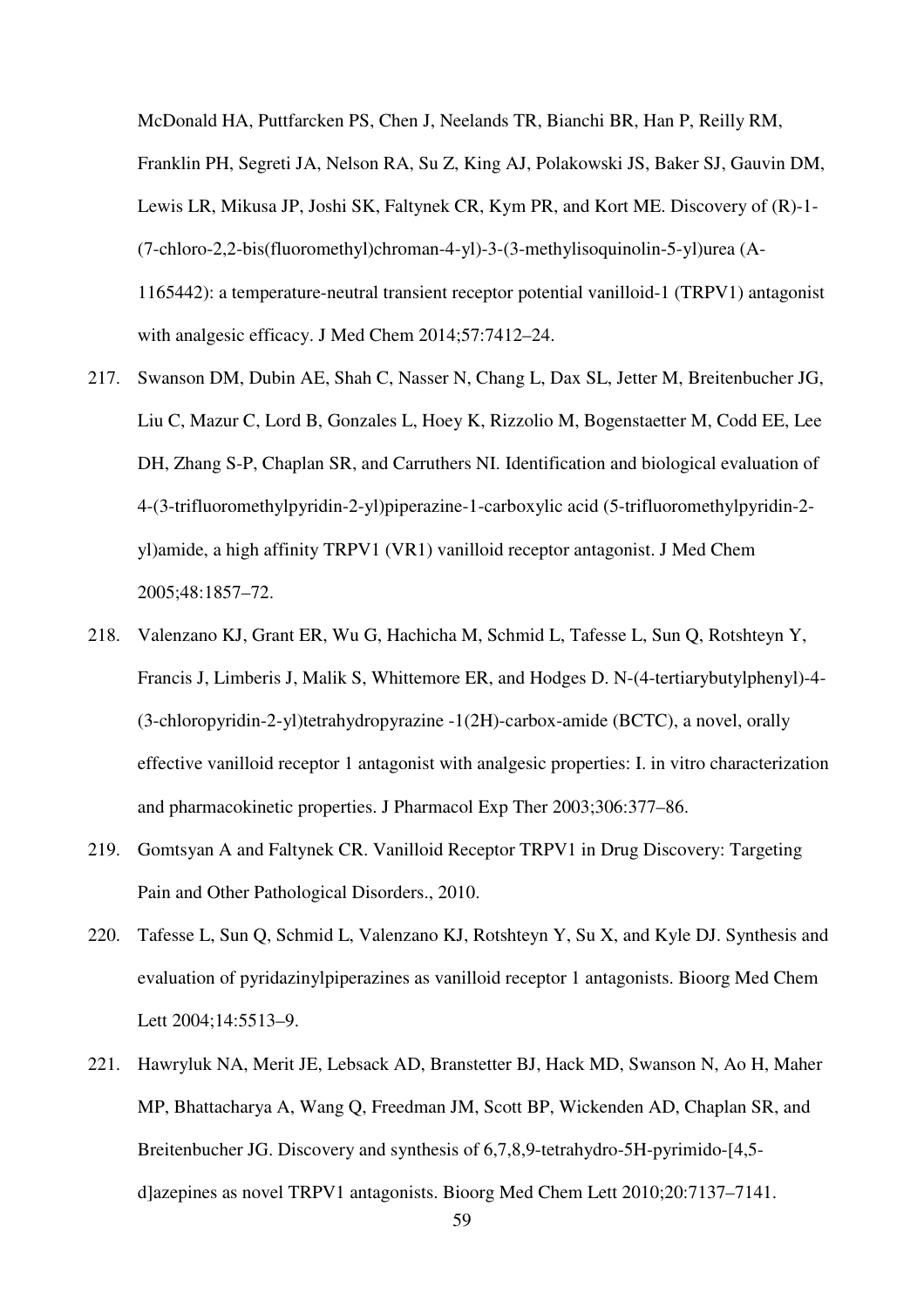- 222. Lebsack AD, Rech JC, Branstetter BJ, Hawryluk N a, Merit JE, Allison B, Rynberg R, Buma J, Rizzolio M, Swanson N, Ao H, Maher MP, Herrmann M, Freedman J, Scott BP, Luo L, Bhattacharya A, Wang Q, Chaplan SR, Wickenden AD, and Breitenbucher JG. 1,2-diaminoethane-substituted-6,7,8,9-tetrahydro-5H-pyrimido[4,5-d]azepines as TRPV1 antagonists with improved properties. Bioorg Med Chem Lett 2010;20:7142–6.
- 223. Tafesse L, Kanemasa T, Kurose N, Yu J, Asaki T, Wu G, Iwamoto Y, Yamaguchi Y, Ni C, Engel J, Tsuno N, Patel A, Zhou X, Shintani T, Brown K, Hasegawa T, Shet M, Iso Y, Kato A, and Kyle DJ. Structure-activity relationship studies and discovery of a potent transient receptor potential vanilloid (TRPV1) antagonist 4-[3-chloro-5-[(1S)-1,2-dihydroxyethyl]-2 pyridyl]-N-[5-(trifluoromethyl)-2-pyridyl]-3,6-dihydro-2H-pyridine-1-carboxamide (V116517. J Med Chem 2014;57:6781–94.
- 224. Frank, Robert; Christoph, Thomas; Schiene, Klaus; De Vry, Jean; Damann, Nils; Lesch, Bernhard; Bahrenberg, Gregor; Saunders, Derek John; Stockhausen, Hannelore; Kim, Yong-Soo; Kim, Myeong-Seop; Lee J. Substituted pyrazolyl-based carboxamide and urea derivatives bearing a phenyl moiety substituted with an O-containing group as vanilloid receptor ligands and their preparation., WO 2013068461, 2013.
- 225. Robert Frank, Thomas Christoph, Nils Damann, Bernhard Lesch, Gregor Bahrenberg, Derek John Saunders, Hannelore Stockhausen, Yong-Soo Kim, Myeong-Seop Kim JL. Substituted pyrazolyl-based carboxamide and urea derivatives bearing a phenyl moiety substituted with an n-cyclic group as vanilloid receptor ligands., WO 2013068463, 2013.
- 226. Robert Frank, Thomas Christoph, Nils Damann, Bernhard Lesch, Gregor Bahrenberg, Derek John Saunders, Hannelore Stockhausen, Yong-Soo Kim, Myeong-Seop Kim JL. Substituted pyrazolyl-based carboxamide and urea derivatives bearing a phenyl moiety substituted with an so2-containing group as vanilloid receptor ligands., 2013068464, 2013.
- 227. Robert Frank, Thomas Christoph, Nils Damann, Bernhard Lesch, Gregor Bahrenberg, Derek John Saunders, Hannelore Stockhausen, Yong-Soo Kim, Myeong-Seop Kim JL. Substituted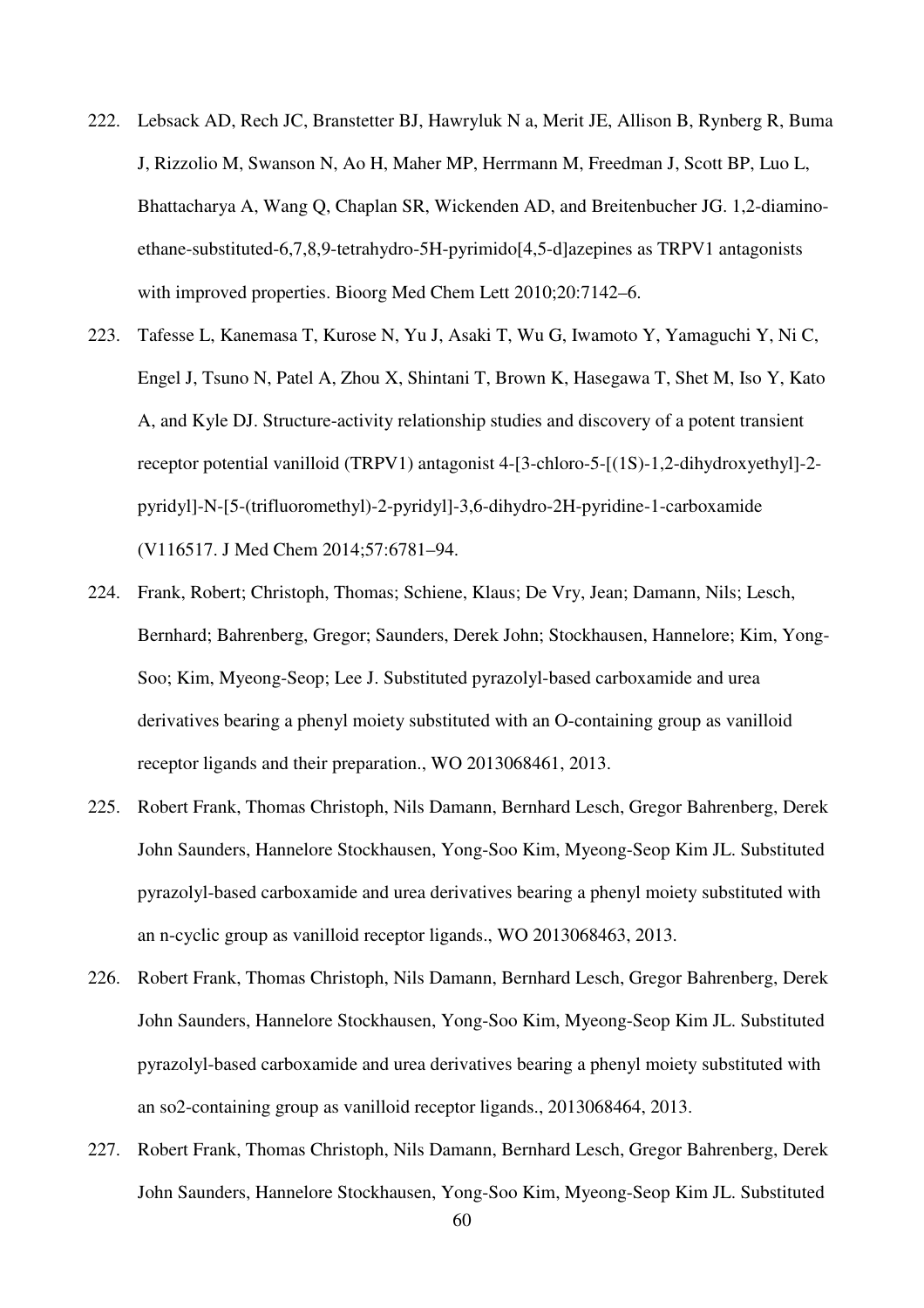pyrazolyl-based carboxamide and urea derivatives bearing a phenyl moiety substituted with an n-containing group as vanilloid receptor ligands., WO 2013068462, 2013.

- 228. Robert Frank, Gregor Bahrenberg, Thomas Christoph, Bernhard Lesch JL. Substituted heteroaromatic pyrazole-containing carboxamide and urea derivatives as vanilloid receptor ligands., WO 2013013815, 2013.
- 229. Kim YS, Kil M-J, Kang S-U, Ryu H, Kim MS, Cho Y, Bhondwe RS, Thorat SA, Sun W, Liu K, Lee JH, Choi S, Pearce L V, Pavlyukovets VA, Morgan MA, Tran R, Lazar J, Blumberg PM, and Lee J. N-4-t-Butylbenzyl 2-(4-methylsulfonylaminophenyl) propanamide TRPV1 antagonists: Structure-activity relationships in the A-region. Bioorg Med Chem 2012;20:215–24.
- 230. Kim MS, Ryu H, Kang DW, Cho S-H, Seo S, Park YS, Kim M-Y, Kwak EJ, Kim YS, Bhondwe RS, Kim HS, Park S, Son K, Choi S, DeAndrea-Lazarus IA, Pearce L V, Blumberg PM, Frank R, Bahrenberg G, Stockhausen H, Kögel BY, Schiene K, Christoph T, and Lee J. 2-(3-fluoro-4-methylsulfonylaminophenyl)propanamides as potent transient receptor potential vanilloid 1 (TRPV1) antagonists: structure-activity relationships of 2-amino derivatives in the N-(6-trifluoromethylpyridin-3-ylmethyl) C-region. J Med Chem 2012;55:8392–408.
- 231. Ryu H, Seo S, Kim MS, Kim M-Y, Kim HS, Ann J, Tran P-T, Hoang V-H, Byun J, Cui M, Son K, Sharma PK, Choi S, Blumberg PM, Frank-Foltyn R, Bahrenberg G, Koegel B-Y, Christoph T, Frormann S, and Lee J. 2-Aryl substituted pyridine C-region analogues of 2-(3 fluoro-4-methylsulfonylaminophenyl)propanamides as highly potent TRPV1 antagonists. Bioorg Med Chem Lett 2014;24:4044–7.
- 232. Ryu H, Seo S, Cho S-H, Kim HS, Jung A, Kang DW, Son K, Cui M, Hong S, Sharma PK, Choi S, Blumberg PM, Frank-Foltyn R, Bahrenberg G, Stockhausen H, Schiene K, Christoph T, Frormann S, and Lee J. 2-Alkyl/alkenyl substituted pyridine C-region analogues of 2-(3 fluoro-4-methylsulfonylaminophenyl)propanamides as highly potent TRPV1 antagonists.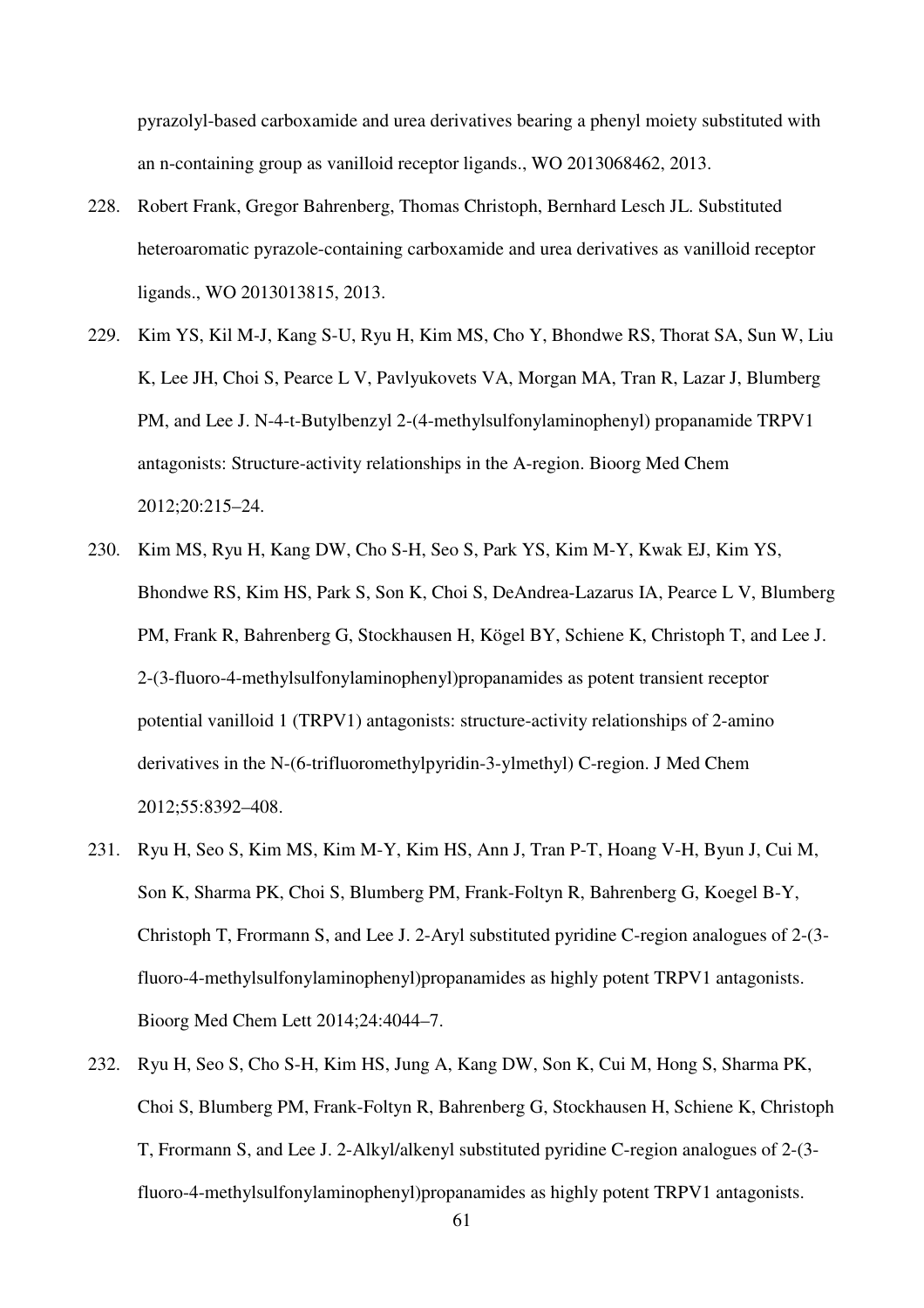Bioorg Med Chem Lett 2014;24:4039–43.

- 233. Thorat SA, Kang DW, Ryu H, Kim MS, Kim HS, Ann J, Ha T, Kim S-E, Son K, Choi S, Blumberg PM, Frank R, Bahrenberg G, Schiene K, Christoph T, and Lee J. 2-(3-Fluoro-4 methylsulfonylaminophenyl)propanamides as potent TRPV1 antagonists: structure activity relationships of the 2-oxy pyridine C-region. Eur J Med Chem 2013;64:589–602.
- 234. Tran P-T, Kim HS, Ann J, Kim S-E, Kim C, Hong M, Hoang V-H, Ngo VTH, Hong S, Cui M, Choi S, Blumberg PM, Frank-Foltyn R, Bahrenberg G, Stockhausen H, Christoph T, and Lee J. α-Substituted 2-(3-fluoro-4-methylsulfonamidophenyl)acetamides as potent TRPV1 antagonists. Bioorg Med Chem Lett 2015;25:2326–30.
- 235. Robert Frank, Thomas Christoph, Bernhard Lesch JL. Substituted bicyclic aromatic carboxamide and urea derivatives as vanilloid receptor ligands., WO 2013013816, 2013.
- 236. Sun W, Kim H-S, Lee S, Jung A, Kim S-E, Ann J, Yoon S, Choi S, Lee JH, Blumberg PM, Frank-Foltyn R, Bahrenberg G, Schiene K, Stockhausen H, Christoph T, Frormann S, and Lee J. 6,6-Fused heterocyclic ureas as highly potent TRPV1 antagonists. Bioorg Med Chem Lett 2015;25:803–6.
- 237. Andrew Laird Roughton, Koc-Kan Ho, Michael Ohlmeyer, Irina Neagu, Steven G. Kultgen, Nasrin Ansari, Yajing Rong, Paul David Ratcliffe RP. 5-phenyl-isoxazole-3-carboxamide derivatives as trpv1 modulators., WO 2009016241, 2009.
- 238. Ronald Palin, Paul David Ratcliffe, Steven G. Kultgen, Koc-Kan Ho, Andrew Laird Roughton MO. Isoxazole-3-carboxamide derivatives., WO 201009, 2010.
- 239. Palin R, Abernethy L, Ansari N, Cameron K, Clarkson T, Dempster M, Dunn D, Easson A-M, Edwards D, Maclean J, Everett K, Feilden H, Ho K-K, Kultgen S, Littlewood P, McArthur D, McGregor D, McLuskey H, Neagu I, Neale S, Nisbet L-A, Ohlmeyer M, Pham Q, Ratcliffe P, Rong Y, Roughton A, Sammons M, Swanson R, Tracey H, and Walker G. Structure-activity studies of a novel series of isoxazole-3-carboxamide derivatives as TRPV1 antagonists. Bioorg Med Chem Lett 2011;21:892–8.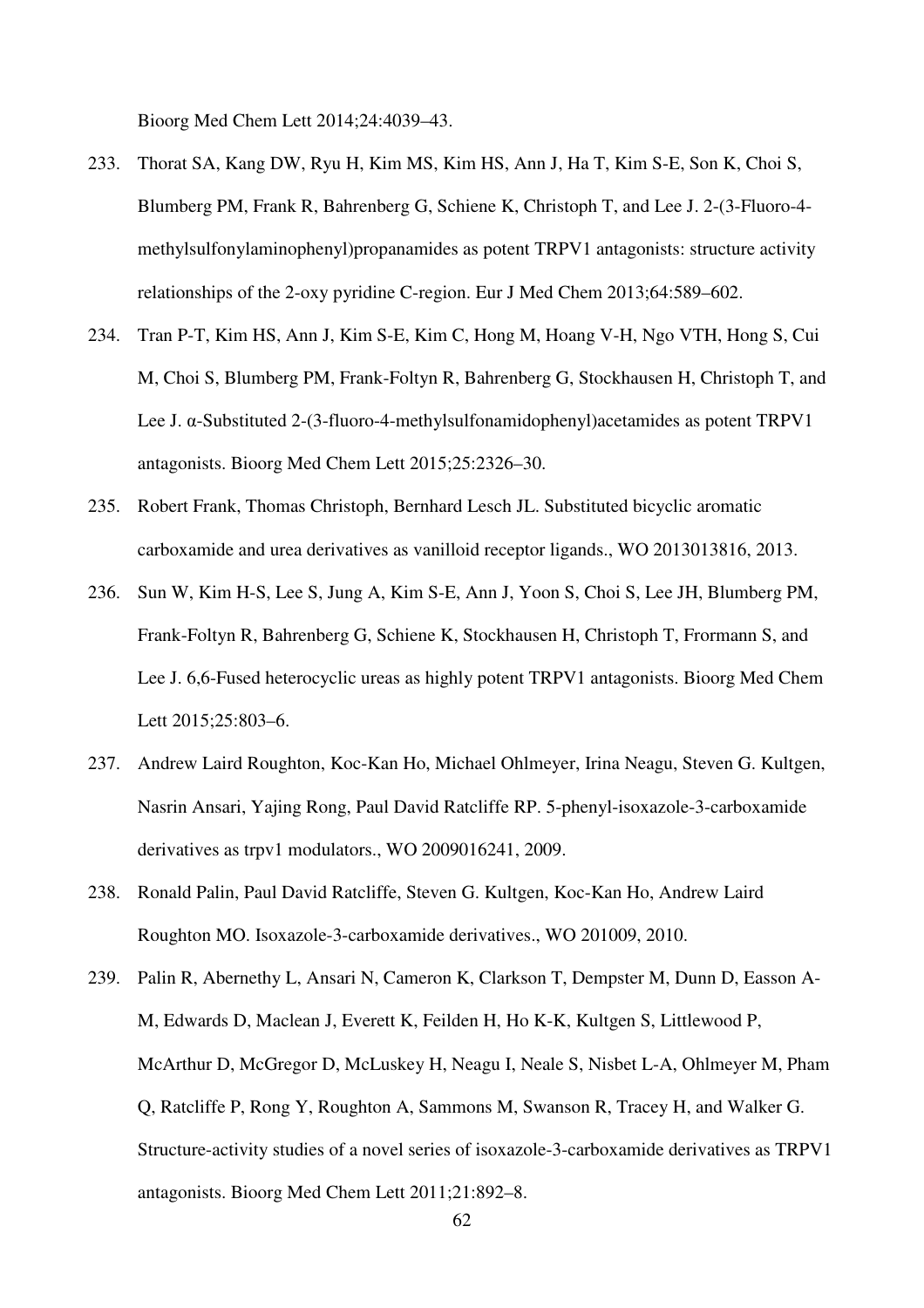- 240. Bianchi BR, El Kouhen R, Chen J, and Puttfarcken PS. Binding of [3H]A-778317 to native transient receptor potential vanilloid-1 (TRPV1) channels in rat dorsal root ganglia and spinal cord. Eur J Pharmacol 2010;633:15–23.
- 241. Ratcliffe P, MacLean J, Abernethy L, Clarkson T, Dempster M, Easson AM, Edwards D, Everett K, Feilden H, Littlewood P, McArthur D, McGregor D, McLuskey H, Nimz O, Nisbet LA, Palin R, Tracey H, and Walker G. Identification of potent, soluble, and orally active TRPV1 antagonists. Bioorg Med Chem Lett 2011;21:2559–2563.
- 242. Cheung WS, Calvo RR, Tounge BA, Zhang S-P, Stone DR, Brandt MR, Hutchinson T, Flores CM, and Player MR. Discovery of piperidine carboxamide TRPV1 antagonists. Bioorg Med Chem Lett 2008;18:4569–72.
- 243. Tafesse L. TRPV1 antagonists including dihydroxy substituent and uses thereof., US 8889690, 2014.
- 244. Keith Biggadike, Veronique Birault, Aurelie Cecile Champigny, Diane Mary Coe, Owen Rhys Hughes, Deborah Needham DTT. Imidazo [1, 2 -a] pyridine and pyrazolo [1, 5 -a] pyridine derivatives as trpv1 antagonists., WO 2012045729, 2012.
- 245. Keith Biggadike, Veronique Birault, Aurelie Cecile Champigny, Diane Mary Coe, Owen Rhys Hughes, Deborah Needham DTT. N-cyclobutyl-imidazopyridine or -pyrazolopyridine carboxamides as trpv1 antagonists., WO 2012072512, 2012.
- 246. Keith Biggadike, Gianpaolo Bravi, Aurelie Cecile Champigny, Diane Mary Coe, Deborah Needham DTT. N- cyclobutyl - imidazopyridine - methylamine as trpv1 antagonists., WO 2012139963, 2012.
- 247. Keith Biggadike, Gianpaolo Bravi, Aurelie Cecile Champigny, Diane Mary Coe, Deborah Needham DTT. N-cyclobutyl-imidazopyridine-methylamine as TRPV1 antagonists., US 8754101, 2014.
- 248. Dorange I, Forsblom R, Macsari I, Svensson M, Bylund J, Besidski Y, Blid J, Sohn D, and Gravenfors Y. Discovery of novel pyrrolopyridazine scaffolds as transient receptor potential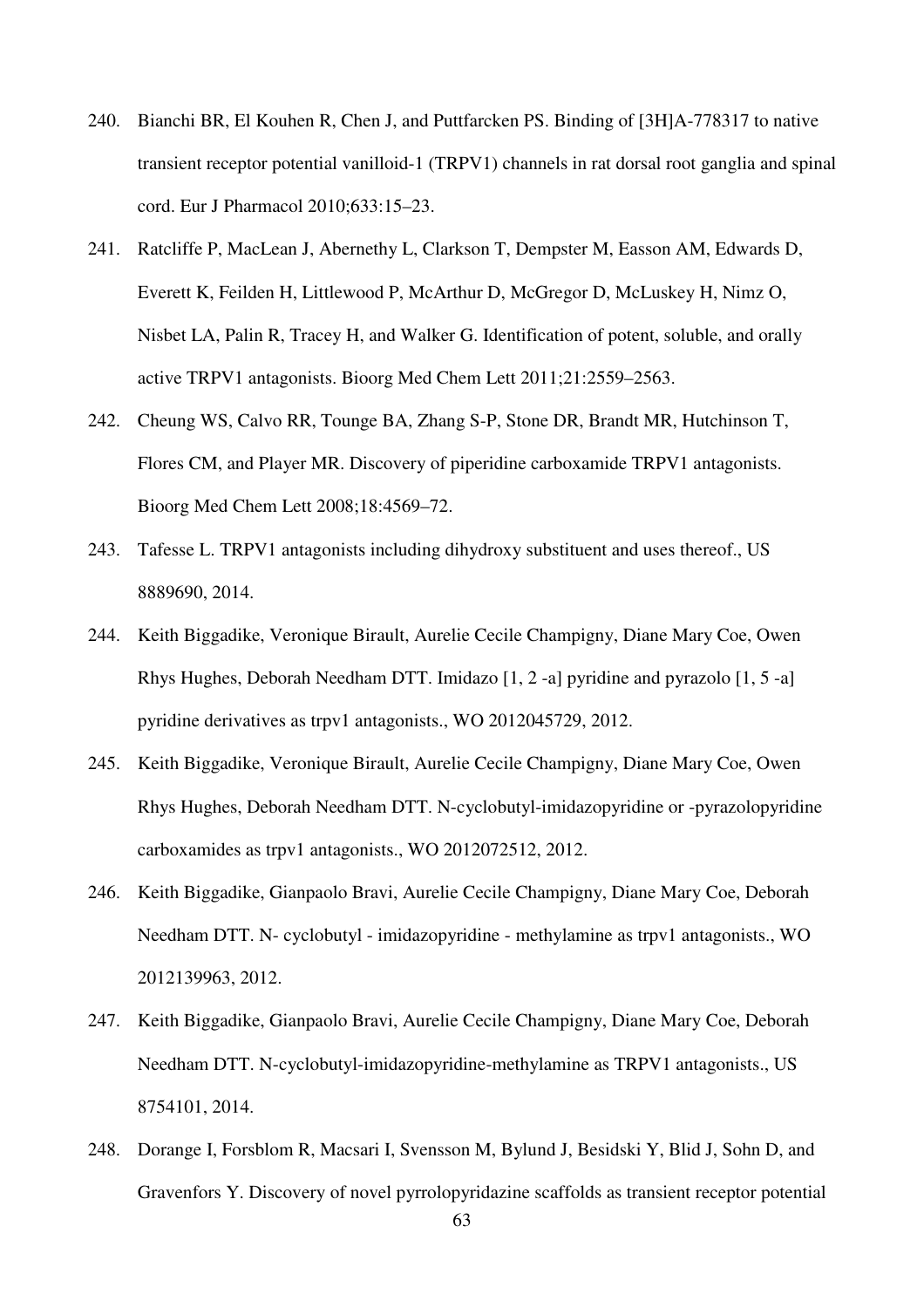vanilloid (TRPV1) antagonists. Bioorg Med Chem Lett 2012;22:6888–95.

- 249. Besidski Y, Brown W, Bylund J, Dabrowski M, Dautrey S, Harter M, Horoszok L, Hu Y, Johnson D, Johnstone S, Jones P, Leclerc S, Kolmodin K, Kers I, Labarre M, Labrecque D, Laird J, Lundström T, Martino J, Maudet M, Munro A, Nylöf M, Penwell A, Rotticci D, Slaitas A, Sundgren-Andersson A, Svensson M, Terp G, Villanueva H, Walpole C, Zemribo R, and Griffin AM. Potent and orally efficacious benzothiazole amides as TRPV1 antagonists. Bioorg Med Chem Lett 2012;22:6205–11.
- 250. Yu J. Preparation of substituted benzothiazoles as TRPV1 antagonists., WO 2013021276, 2013.
- 251. Kurose N. Piperidine and piperazine derivatives as TRPV1 antagonists and their preparation and use for the treatment of diseases., WO 2011162409, 2011.
- 252. Perner RJ, Koenig JR, Didomenico S, Gomtsyan A, Schmidt RG, Lee CH, Hsu MC, McDonald HA, Gauvin DM, Joshi S, Turner TM, Reilly RM, Kym PR, and Kort ME. Synthesis and biological evaluation of 5-substituted and 4,5-disubstituted-2-arylamino oxazole TRPV1 antagonists. Bioorg Med Chem 2010;18:4821–4829.
- 253. Vidal-Mosquera M, Fernández-Carvajal A, Moure A, Valente P, Planells-Cases R, González-Ros JM, Bujons J, Ferrer-Montiel A, and Messeguer A. Triazine-Based Vanilloid 1 Receptor Open Channel Blockers: Design, Synthesis, Evaluation, and SAR Analysis. J Med Chem 2011;54:7441–7452.
- 254. Messeguer A, Planells-Cases R, and Ferrer-Montiel A. Physiology and pharmacology of the vanilloid receptor. Curr Neuropharmacol 2006;4:1–15.
- 255. Pier Giovanni Baraldi, Pier Andrea Borea, Pierangelo Geppetti, Maria Giovanna Pavani, Francesca Fruttarolo MT. Biarylcarboxyarylamides as vanilloid-1 receptor modulators., WO 2008006480, 2008.
- 256. Pier Giovanni Baraldi, Pier Andrea Borea, Pierangelo Geppetti, Maria Giovanna Pavani, Francesca Fruttarolo MT. Vr1 vanilloid receptor antagonists with a iononic substructure.,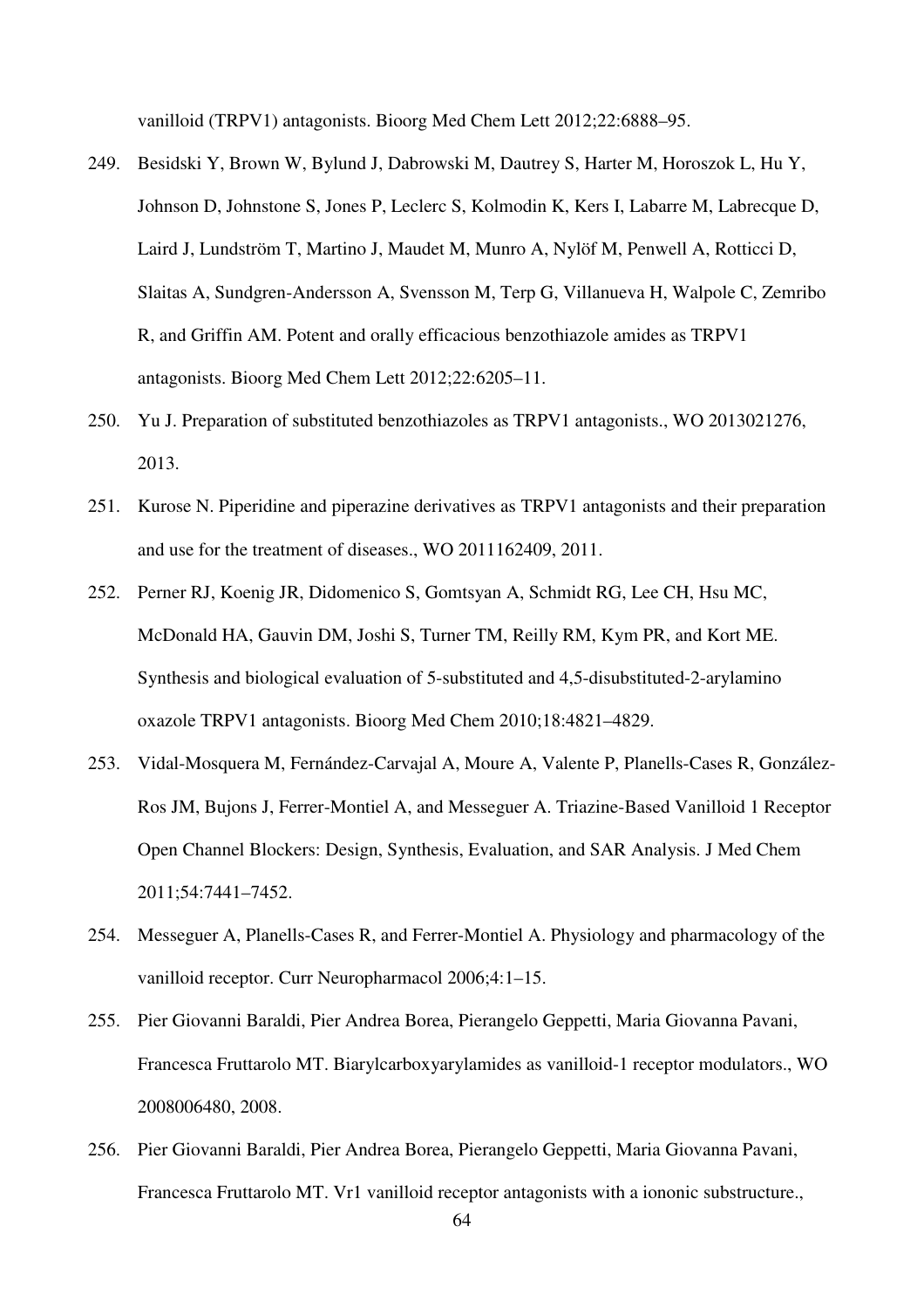WO 2008006481, 2008.

- 257. Lim K-M and Park Y-H. Development of PAC-14028, a novel transient receptor potential vanilloid type 1 (TRPV1) channel antagonist as a new drug for refractory skin diseases. Arch Pharm Res 2012;35:393–6.
- 258. Saku O, Ishida H, Atsumi E, Sugimoto Y, Kodaira H, Kato Y, Shirakura S, and Nakasato Y. Discovery of Novel 5,5-Diarylpentadienamides as Orally Available Transient Receptor Potential Vanilloid 1 (TRPV1) Antagonists. J Med Chem 2012;55:3436–3451.
- 259. Parsons WH, Calvo RR, Cheung W, Lee Y-K, Patel S, Liu J, Youngman MA, Dax SL, Stone D, Qin N, Hutchinson T, Lubin M Lou, Zhang S-P, Finley M, Liu Y, Brandt MR, Flores CM, and Player MR. Benzo[d]imidazole Transient Receptor Potential Vanilloid 1 Antagonists for the Treatment of Pain: Discovery of trans-2-(2-{2-[2-(4-Trifluoromethyl-phenyl)-vinyl]-1Hbenzimidazol-5-yl}-phenyl)-propan-2-ol (Mavatrep). J Med Chem 2015;58:3859–74.
- 260. Rowbotham MC, Nothaft W, Duan WR, Wang Y, Faltynek C, McGaraughty S, Chu KL, and Svensson P. Oral and cutaneous thermosensory profile of selective TRPV1 inhibition by ABT-102 in a randomized healthy volunteer trial. Pain 2011;152:1192–200.
- 261. Chizh BA, O'Donnell MB, Napolitano A, Wang J, Brooke AC, Aylott MC, Bullman JN, Gray EJ, Lai RY, Williams PM, and Appleby JM. The effects of the TRPV1 antagonist SB-705498 on TRPV1 receptor-mediated activity and inflammatory hyperalgesia in humans. Pain 2007;132:132–41.
- 262. Eid SR. Therapeutic targeting of TRP channels--the TR(i)P to pain relief. Curr Top Med Chem 2011;11:2118–30.
- 263. Round P, Priestley A, and Robinson J. An investigation of the safety and pharmacokinetics of the novel TRPV1 antagonist XEN-D0501 in healthy subjects. Br J Clin Pharmacol 2011;72:921–31.
- 264. Lim K-M and Park Y-H. Development of PAC-14028, a novel transient receptor potential vanilloid type 1 (TRPV1) channel antagonist as a new drug for refractory skin diseases. Arch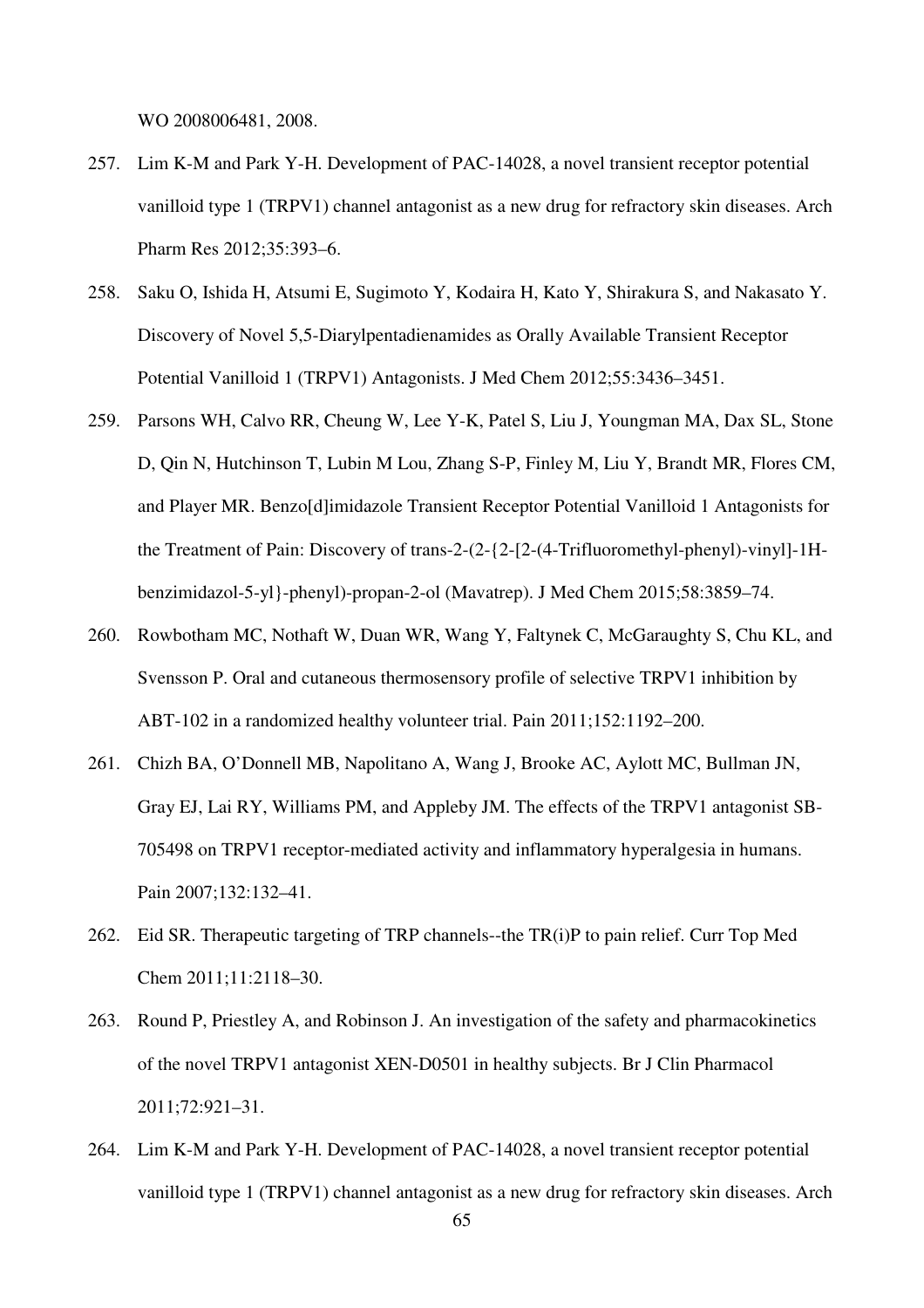Pharm Res 2012;35:393–6.

**Mojgan Aghazadeh Tabrizi** *received her B.S. in Pharmacy (University of Ferrara, 1987), Ph.D. in Medicinal Chemistry (University of Ferrara, 1992). She has worked at the Department of Pharmaceutical Sciences of Ferrara University focusing her interests on the adenosine receptors ligands and antitumor compounds in collaboration with the company King Pharmaceuticals (North Carolina, U.S.A.), now part of Pfizer. Since 2008, she has been part of a research project on the treatment of pain and inflammation involving the endocannabinoid system. She is author/co-author of several scientific publications in the field of medicinal chemistry.* 

**Pier Giovanni Baraldi** *received his degree in Chemistry in 1974 from the University of Ferrara where he is currently Full Professor of Medicinal Chemistry. He has published more than 400 scientific papers including about 50 patents focusing his research activity on the design and synthesis of minor groove alkylating agents, combretastatin analogs, ligands for ARs, cannabinoid receptors, and TRP channel modulators.* 

**Stefania Gessi** *received her Doctor degree in Biology Summa cum Laude from University of Ferrara in 1994 and her PhD in Cellular and Molecular Pharmacology in 2000. She is currently Associate Professor of Pharmacology in the Medical Sciences Department of the University of Ferrara. Her research activity focuses on the pharmacological, biochemical and molecular study of adenosine receptors in health and diseases.* 

**Stefania Merighi** *received her Doctoral degree in Biology Summa cum Laude in 1997 and her Ph.D. degree in Cellular and Molecular Pharmacology in 2003 from the University of Ferrara. Currently, she is Senior Researcher of Pharmacology at the University of Ferrara. Her research activities primarily focus on the pharmacological, biochemical and molecular study of GPCRs in oncology and neuroinflammation.* 

**Pier Andrea Borea** *received his degree in Chemistry from the University of Ferrara in 1967. He is currently President of the Evaluation Board of the University of Ferrara. He contributed to some 400 publications in international journals and about 20 chapters in international books. His main field of interest is represented by the study, at the molecular level, of drug–receptor interactions.*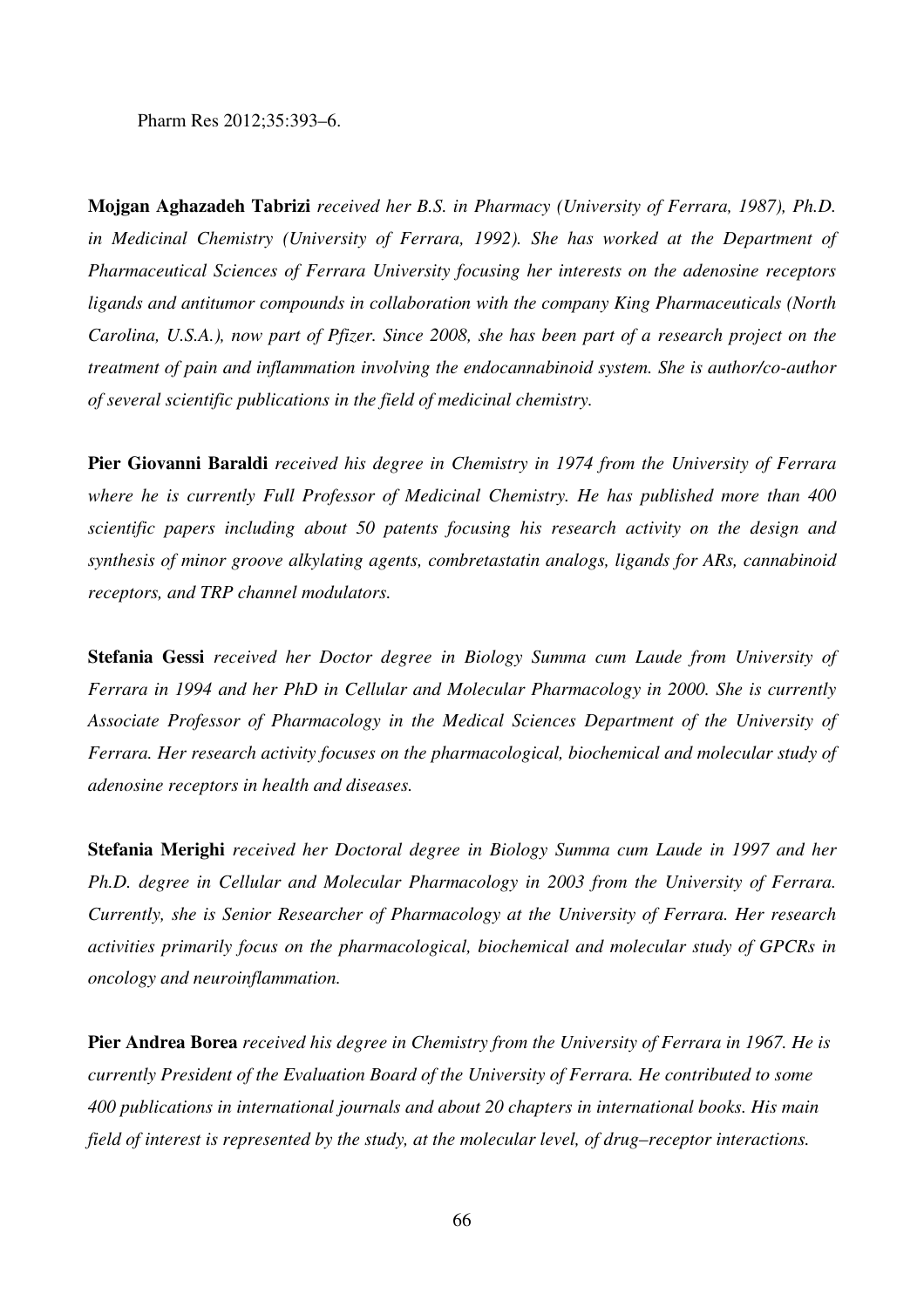## *Figure Captions*

*Figure 1. Schematic diagram that shows key structural features of TRPV1 receptors. Six transmembrane domains TM constitute TRPV1 receptors with a pore region located between TM5 and TM6 domains and N- and C- long and intracellular terminals. Six ankirin repeat domains are contained in the N-terminal tail allowing binding of calmodulin (CaM) and ATP. A TRP domain is present in the C-terminal tail in addition to the binding sites for PIP2 and CaM. Putative sites for capsaicin and protons are shown.* 

*Figure 2. TRPV1 Agonists (1, 2), TRPV1 Antagonist (3).* 

*Figure 3. Phenyl-/Benzyl- Urea TRPV1 antagonists.* 

*Figure 4. TRPV1 antagonists (Dibenzyl Ureas 12, 13), TRPV1 agonists (Dibenzyl Thioureas 14,* 

*15), TRPV1 antgonists (Dibenzyl Thioureas 16, 17), TRPV1 antgonists (*α*-Methyl Amides 18-20).*

*Figure 5. SAR optimization of Chroman and Tetrahydroquinoline Urea TRPV1 antagonists.Figure* 

*6. Piperazine Ureas (29-30), related Pyrimido[4,5-d]azepines (32, 33) and, Tetrahydropyridine (34).* 

*Figure 6. Piperazine Ureas (29-30), related Pyrimido[4,5-d]azepines (32, 33) and, Tetrahydropyridine (34).*

*Figure 7. SAR optimization of Pyrazole Carboxamide and Pyrazole Ureas (35-43) leading to Pyridinyl- Propanamide/Ureas (44, 45) as TRPV1 antagonists.* 

*Figure 8. Pyridine Propanamide and Pyridine Urea TRPV1 antagonists.*

*Figure 9. Isoxazole Carboxamide TRPV1 antagonists.*

*Figure 10. Piperidine Carboxamides TRPV1 antagonists.* 

*Figure 11. Pyrazolopyridine-3-carboxamide (62), Imidazopyridine-3-carboxamides (63-65), and Pyrrolopyridazine (66).* 

*Figure 12. Benzothiazol-5-carboxamides (67, 68), Benzothiazol-2-carboxamides (69, 70). Figure 13. Oxazole (71) and Triazine (72) TRPV1 antagonists.*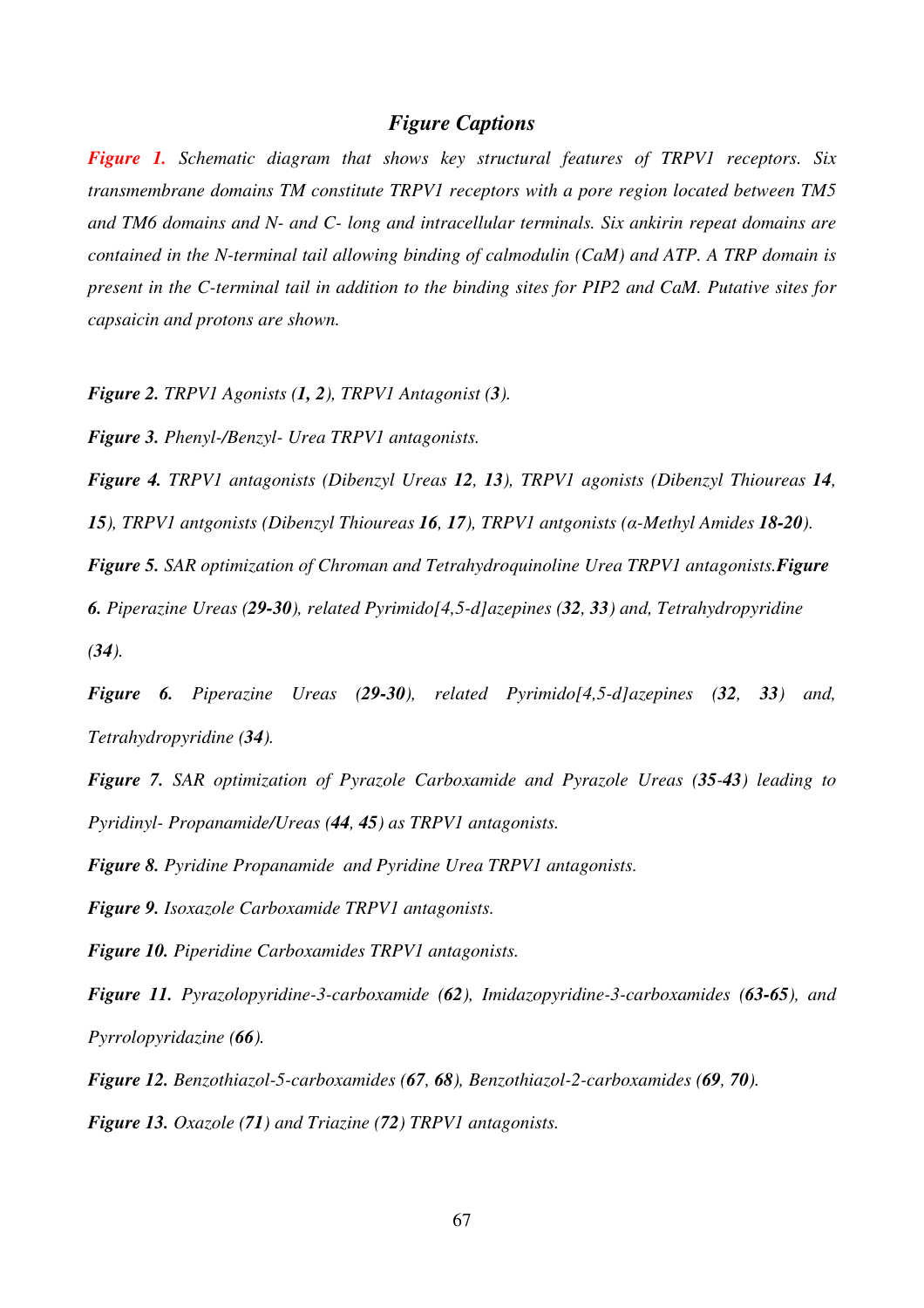*Figure 14. Biarylcarboxyarylamide (73), Acrylamides (74, 75), and Dienamide (76) TRPV1 antagonists.* 

*Figure 15. SAR optimization of biarylamide (77) leading to benzoimidazole (78).* 

*Figure 16. Selected TRPV1 antagonists in clinical development.*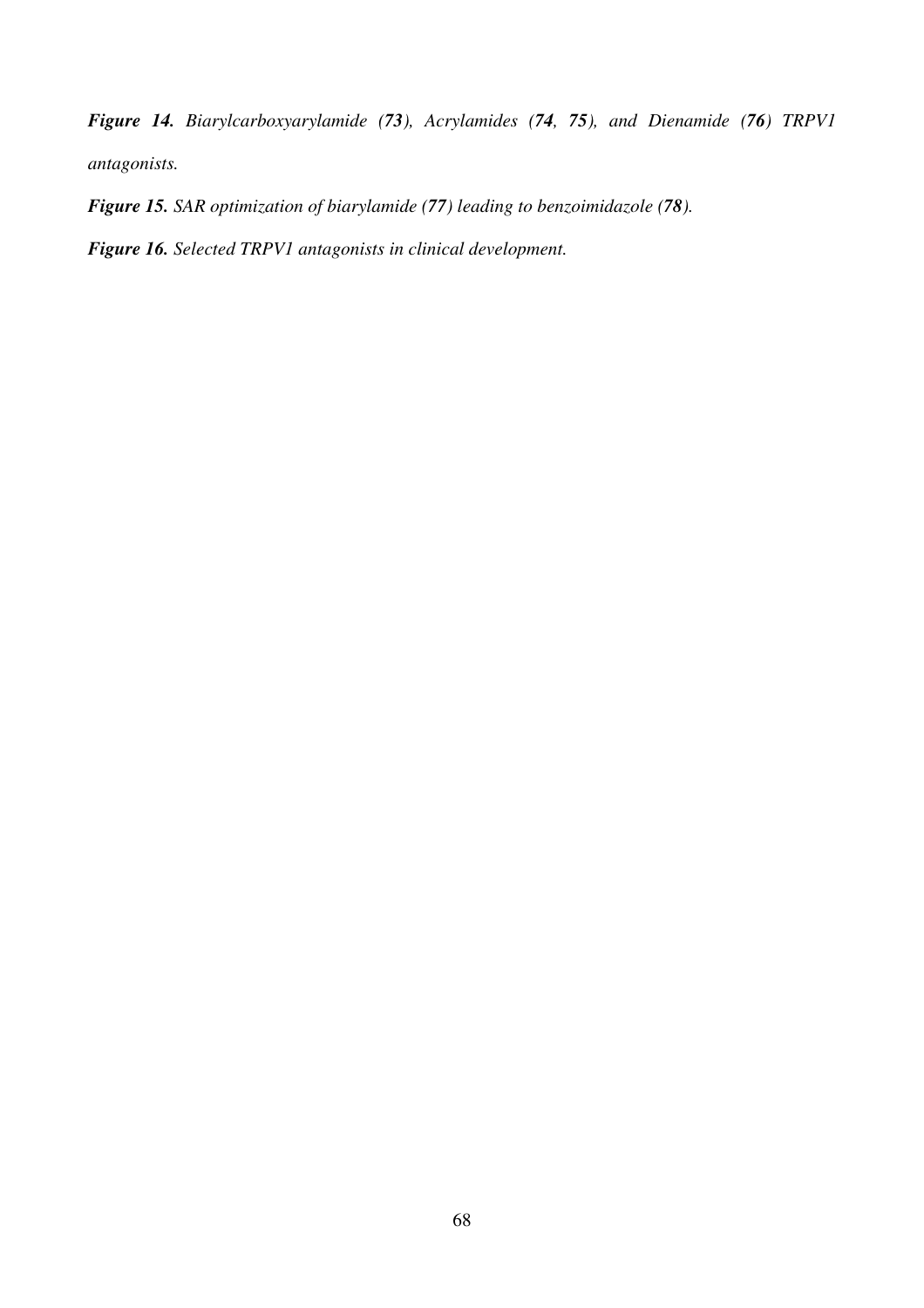## *Figure 1. Key structural features of TRPV1 receptors.*

*Schematic diagram that shows key structural features of TRPV1 receptors. Six transmembrane domains TM constitute TRPV1 receptors with a pore region located between TM5 and TM6 domains and N- and C- long and intracellular terminals. Six ankirin repeat domains are contained in the N-terminal tail allowing binding of calmodulin (CaM) and ATP. A TRP domain is present in the C-terminal tail in addition to the binding sites for PIP2 and CaM. Putative sites for capsaicin and protons are shown.* 

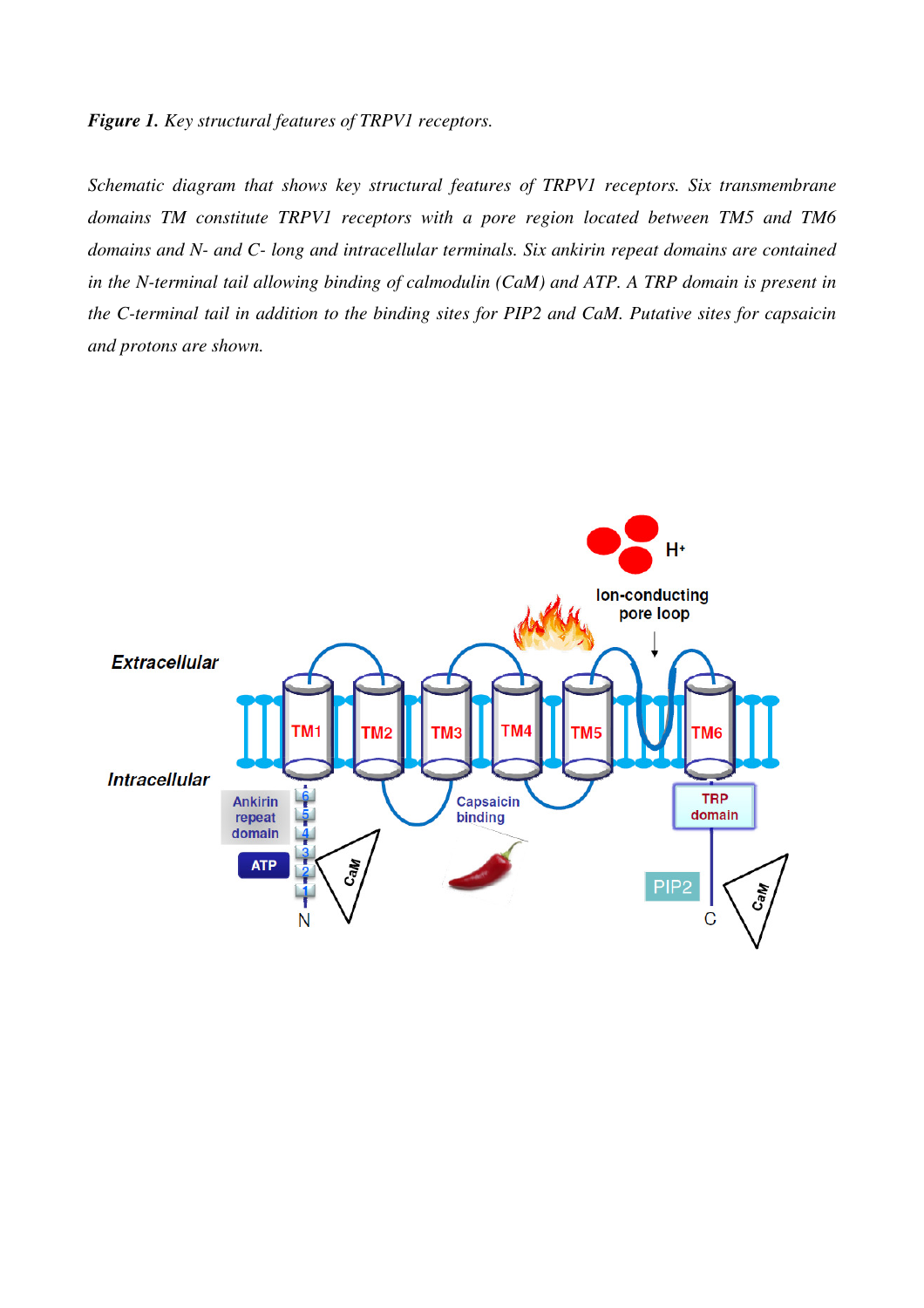*Figure 2. TRPV1 Agonists (1, 2), TRPV1 Antagonist (3).* 

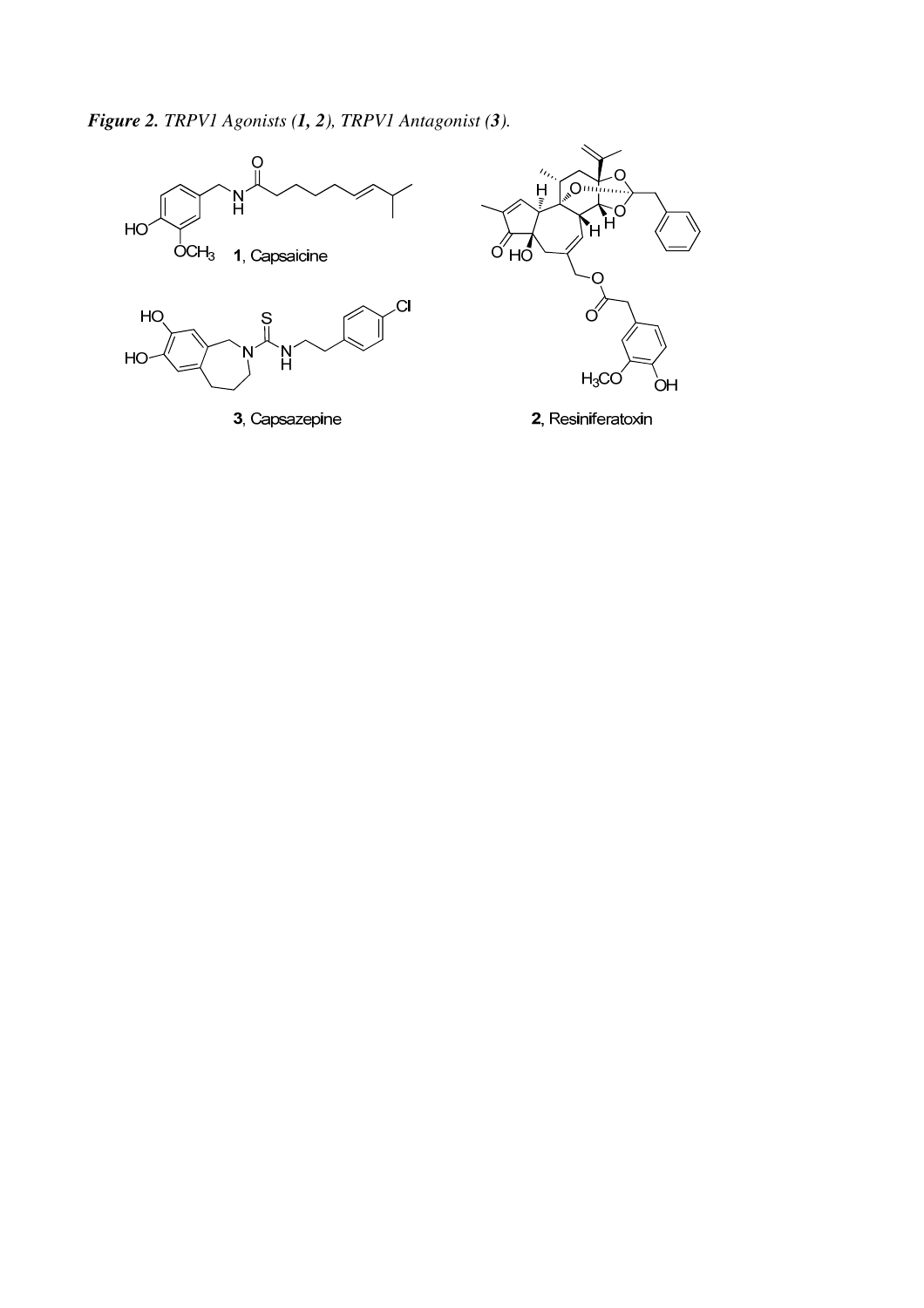



**5**, A-425619





N

**6** (R)**,** ABT-102





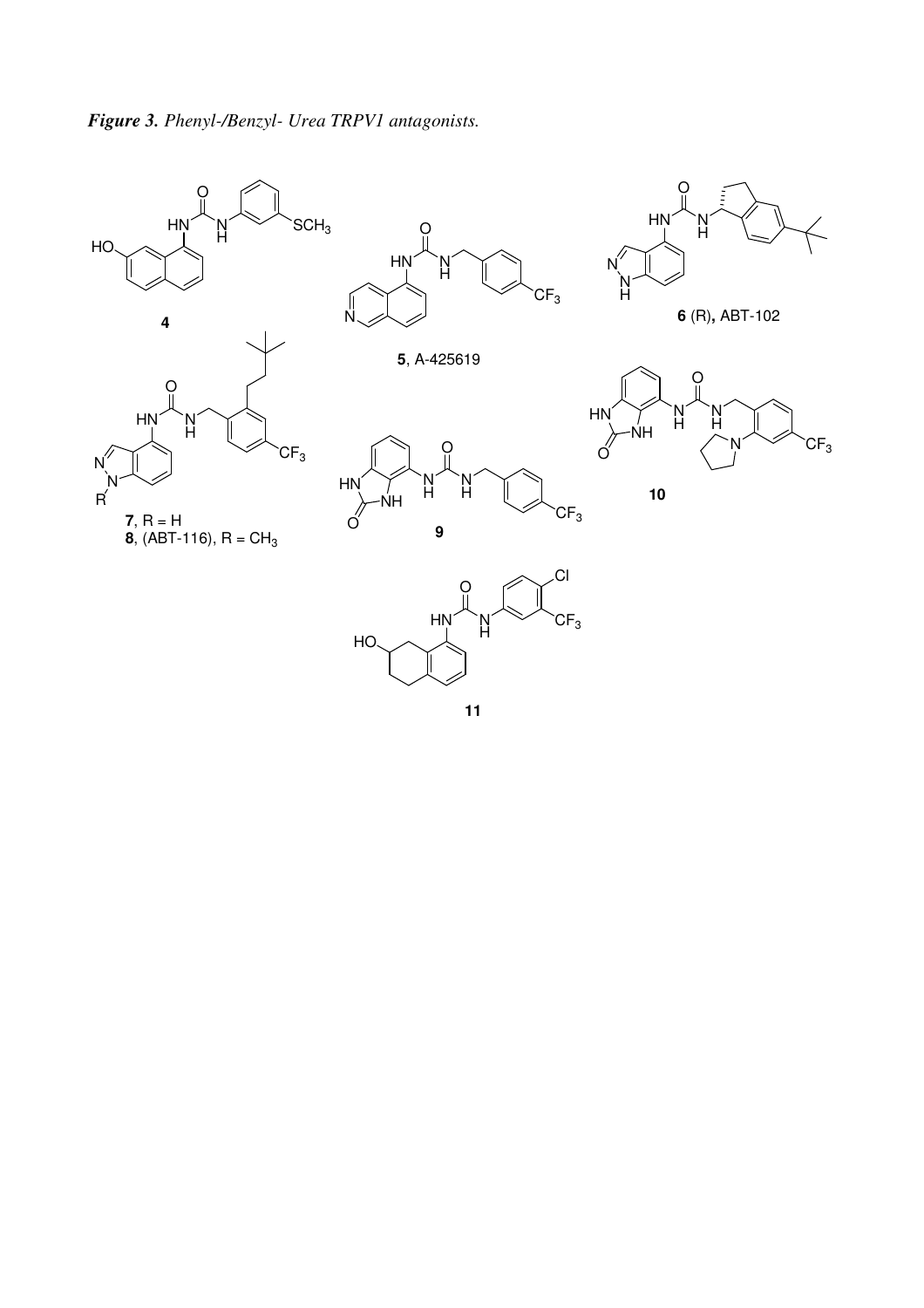*Figure 4. TRPV1 antagonists (Dibenzyl Ureas 12, 13), TRPV1 agonists (Dibenzyl Thioureas 14, 15), TRPV1 antgonists (Dibenzyl Thioureas 16, 17), TRPV1 antgonists (*α*-Methyl Amides 18-20).*

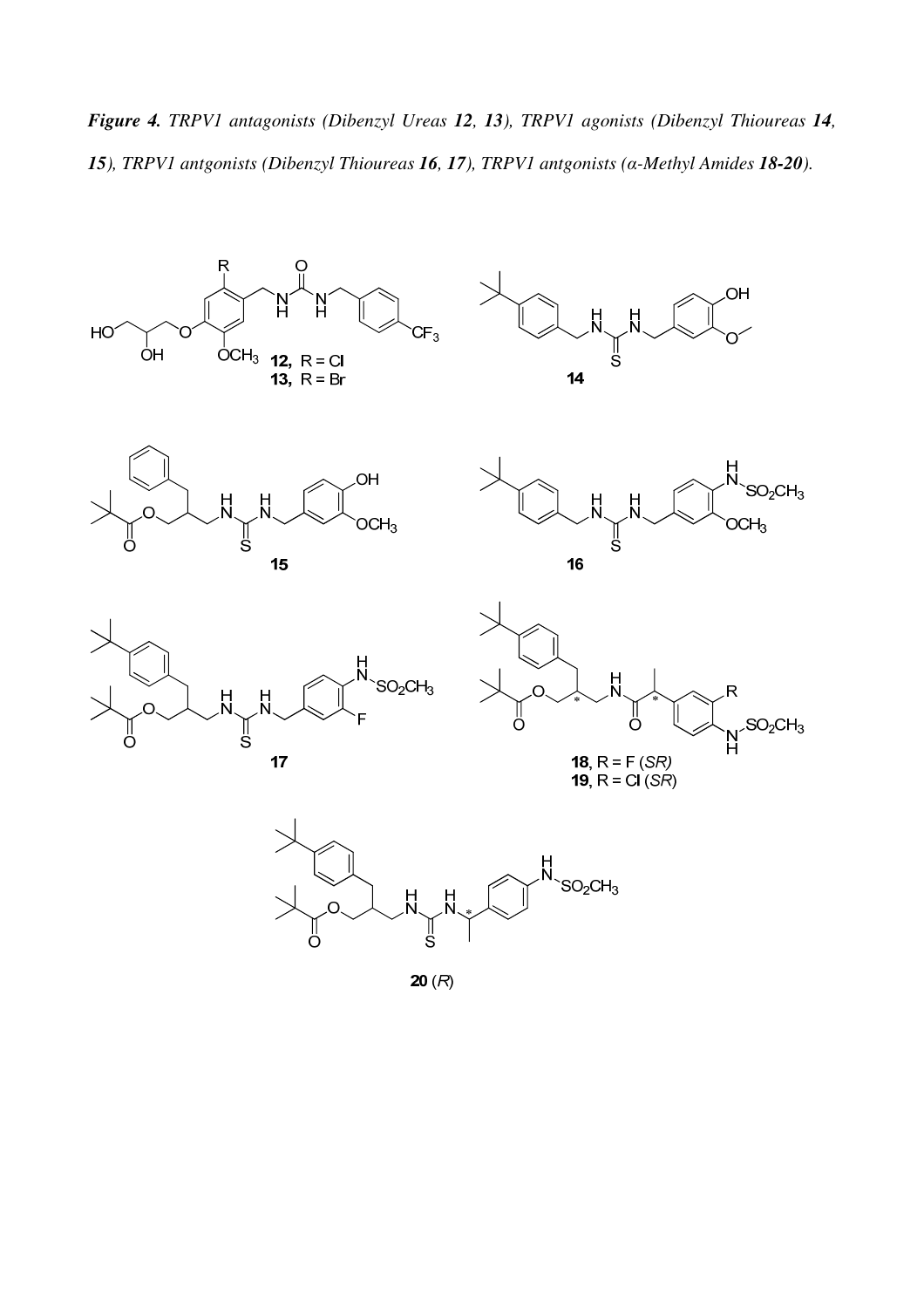

*Figure 5. SAR optimization of Chroman and Tetrahydroquinoline Urea TRPV1 antagonists.* 



28, A-1165442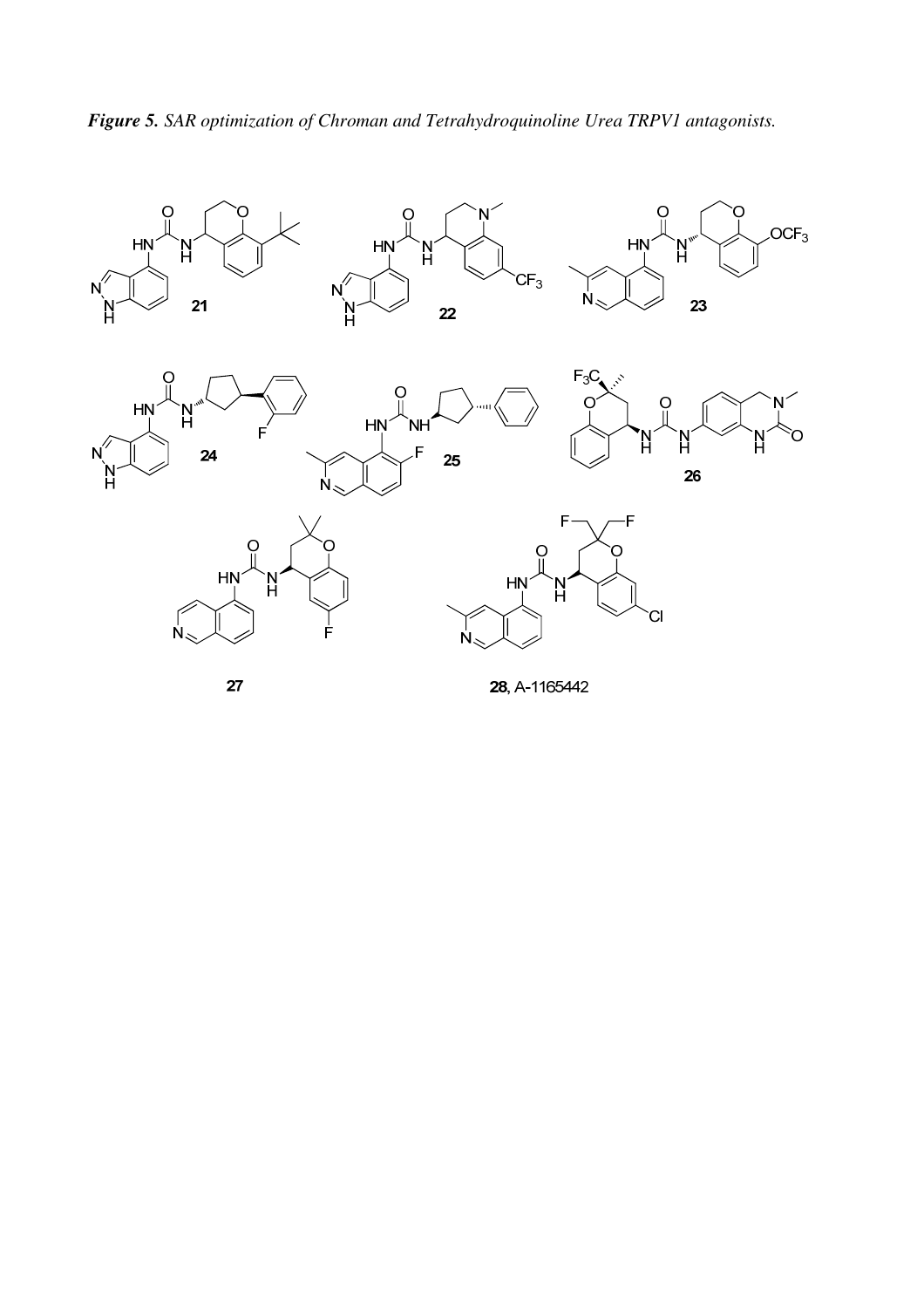*Figure 6. Piperazine Ureas (29-30), related Pyrimido[4,5-d]azepines (32, 33) and, Tetrahydropyridine (34).*

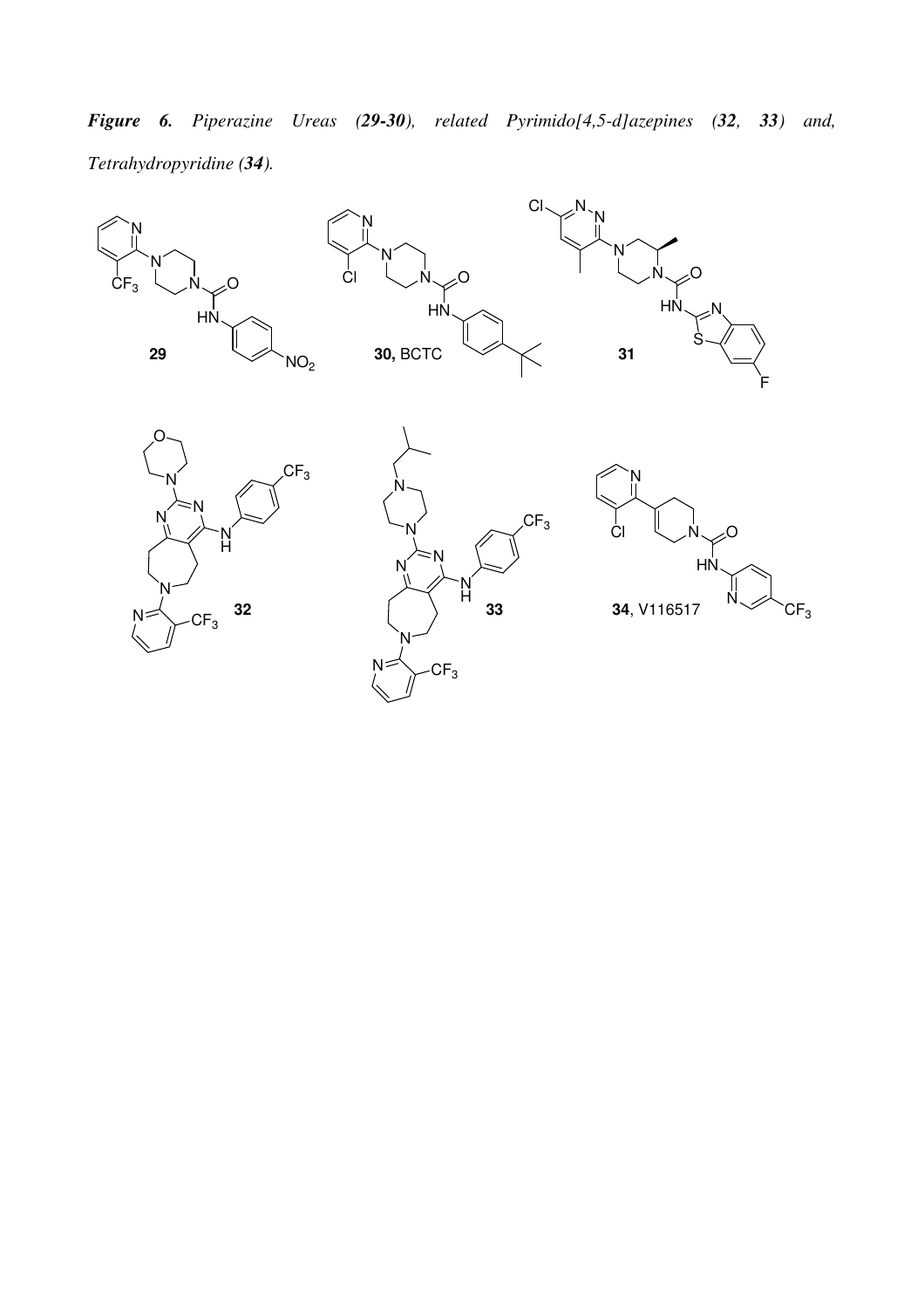*Figure 7. SAR optimization of Pyrazole Carboxamide and Pyrazole Ureas (35-43) leading to Pyridinyl- Propanamide/Ureas (44, 45) as TRPV1 antagonists.* 

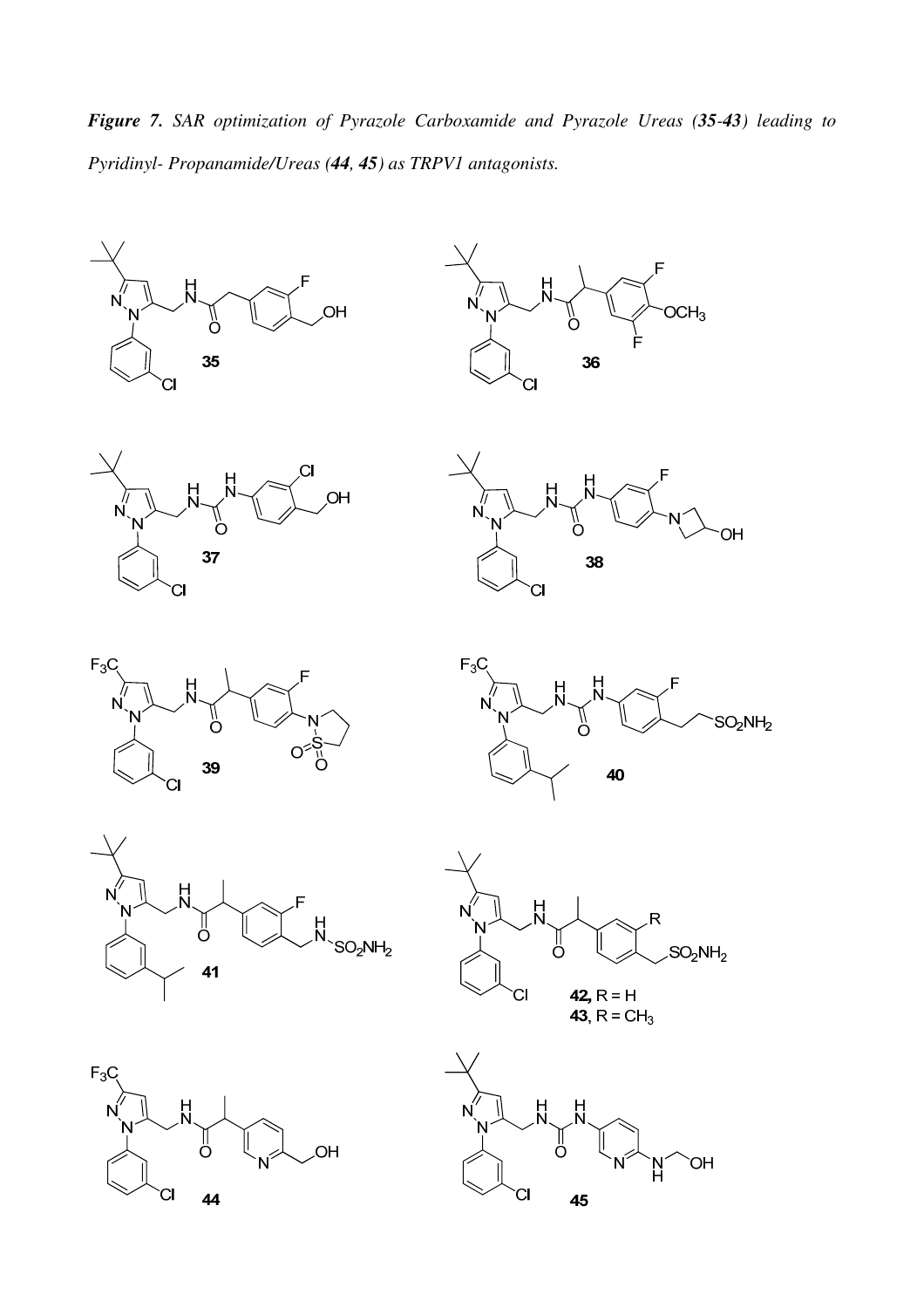*Figure 8. Pyridine Propanamide and Pyridine Urea TRPV1 antagonists.*

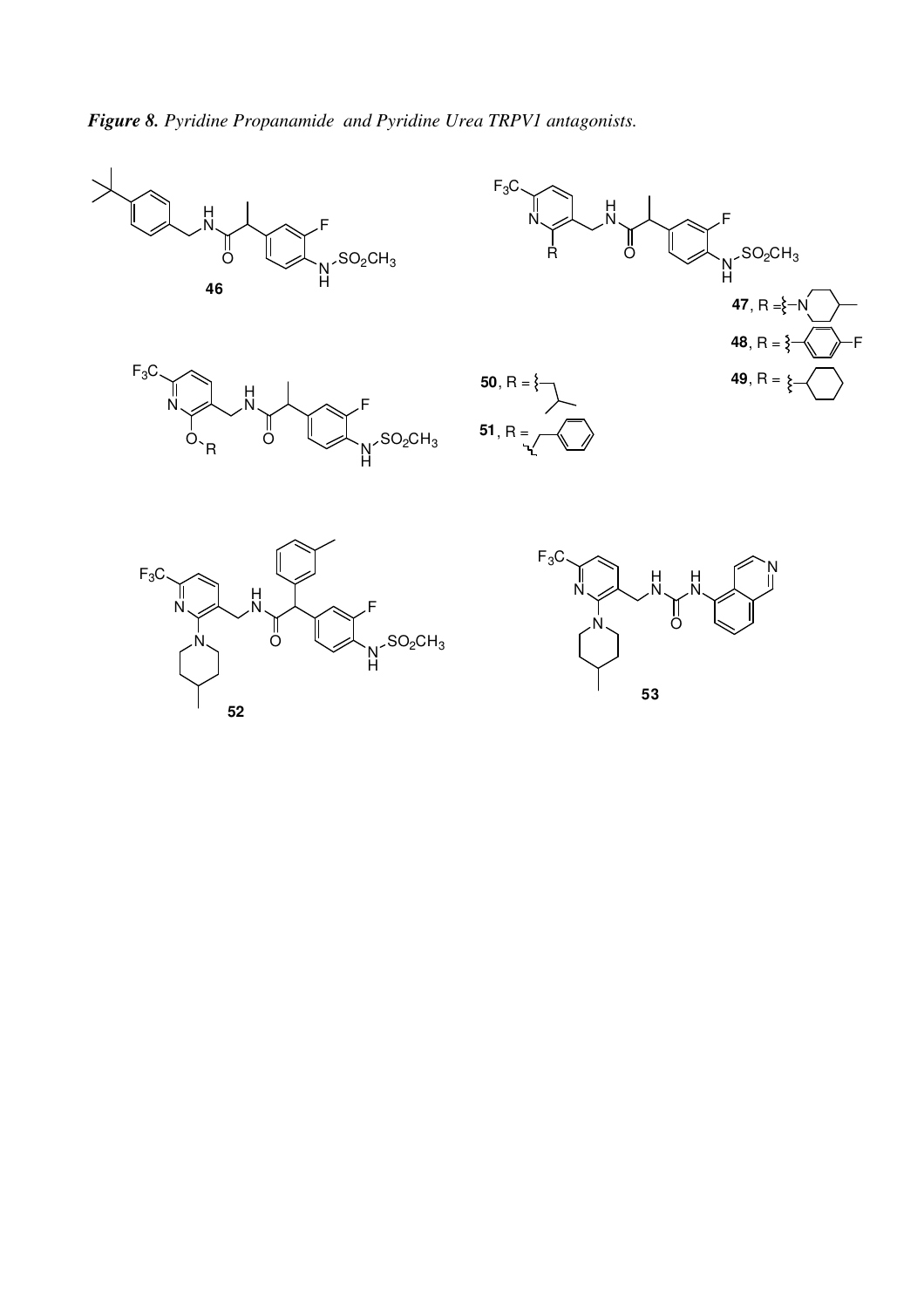## *Figure 9. Isoxazole Carboxamide TRPV1 antagonists.*



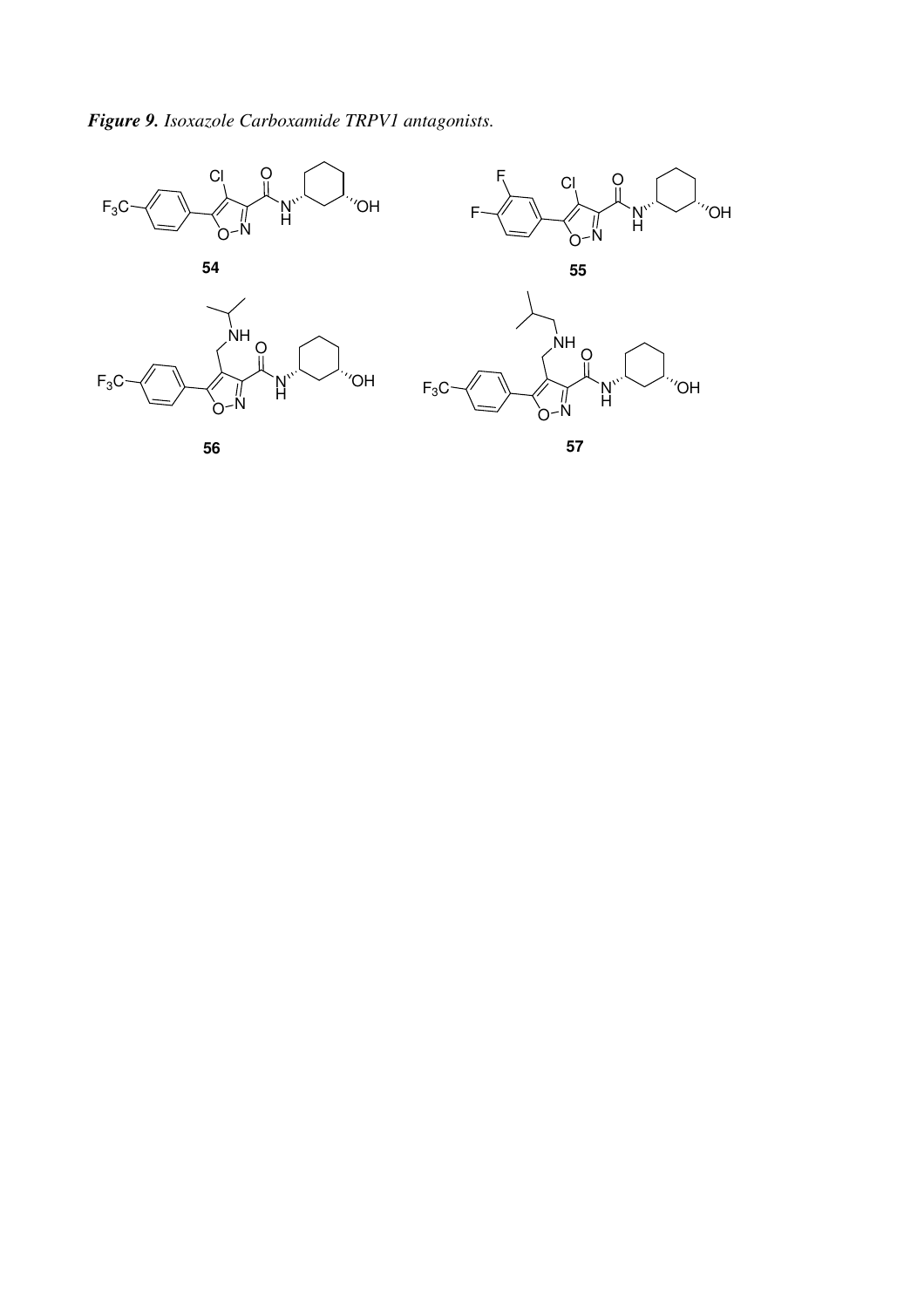*Figure 10. Piperidine Carboxamides TRPV1 antagonists.*

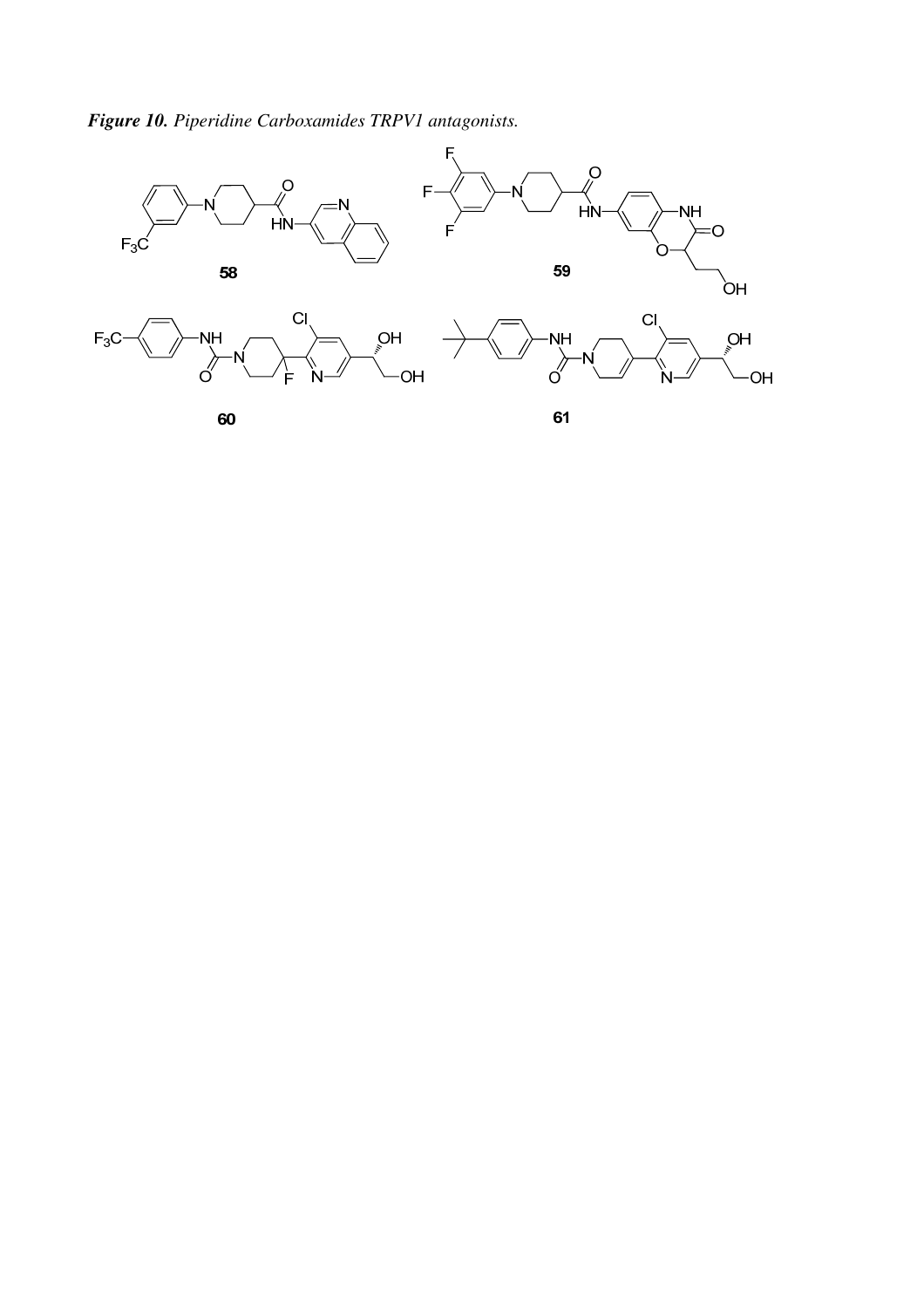*Figure 11. Pyrazolopyridine-3-carboxamide (62), Imidazopyridine-3-carboxamides (63-65), and Pyrrolopyridazine (66).* 







**65**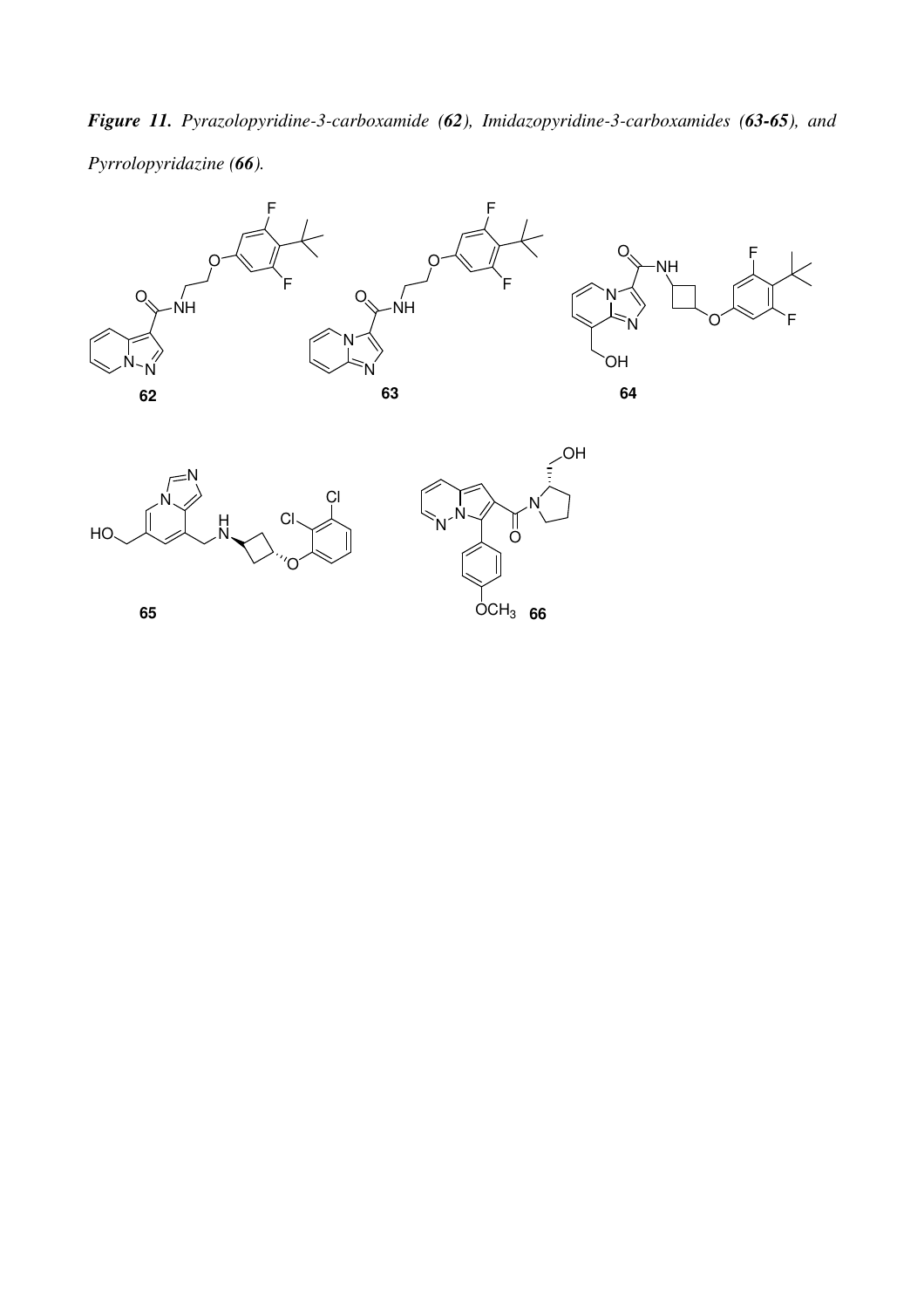*Figure 12. Benzothiazol-5-carboxamides (67, 68), Benzothiazol-2-carboxamides (69, 70).*

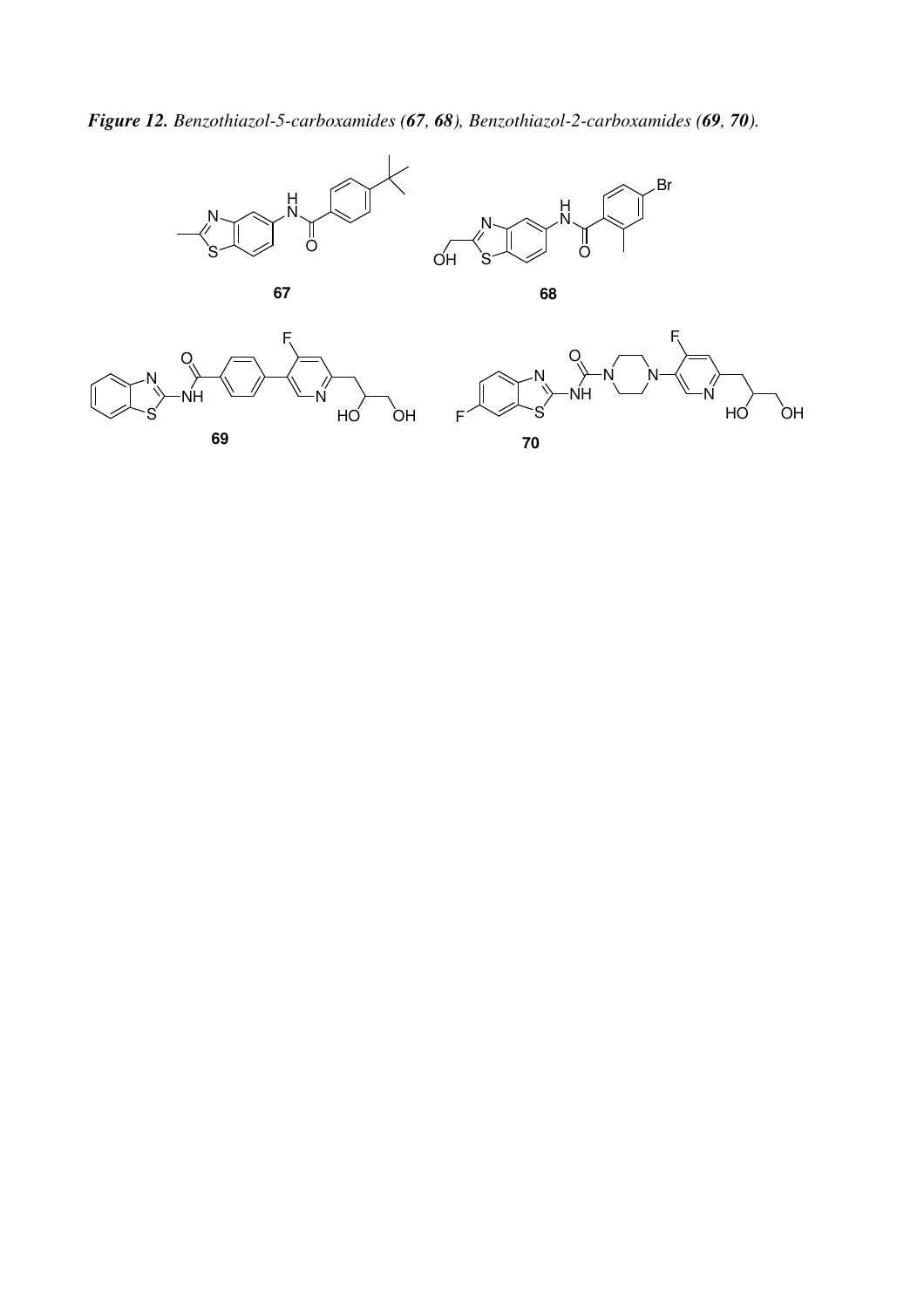*Figure 13. Oxazole (71) and Triazine (72) TRPV1 antagonists.* 

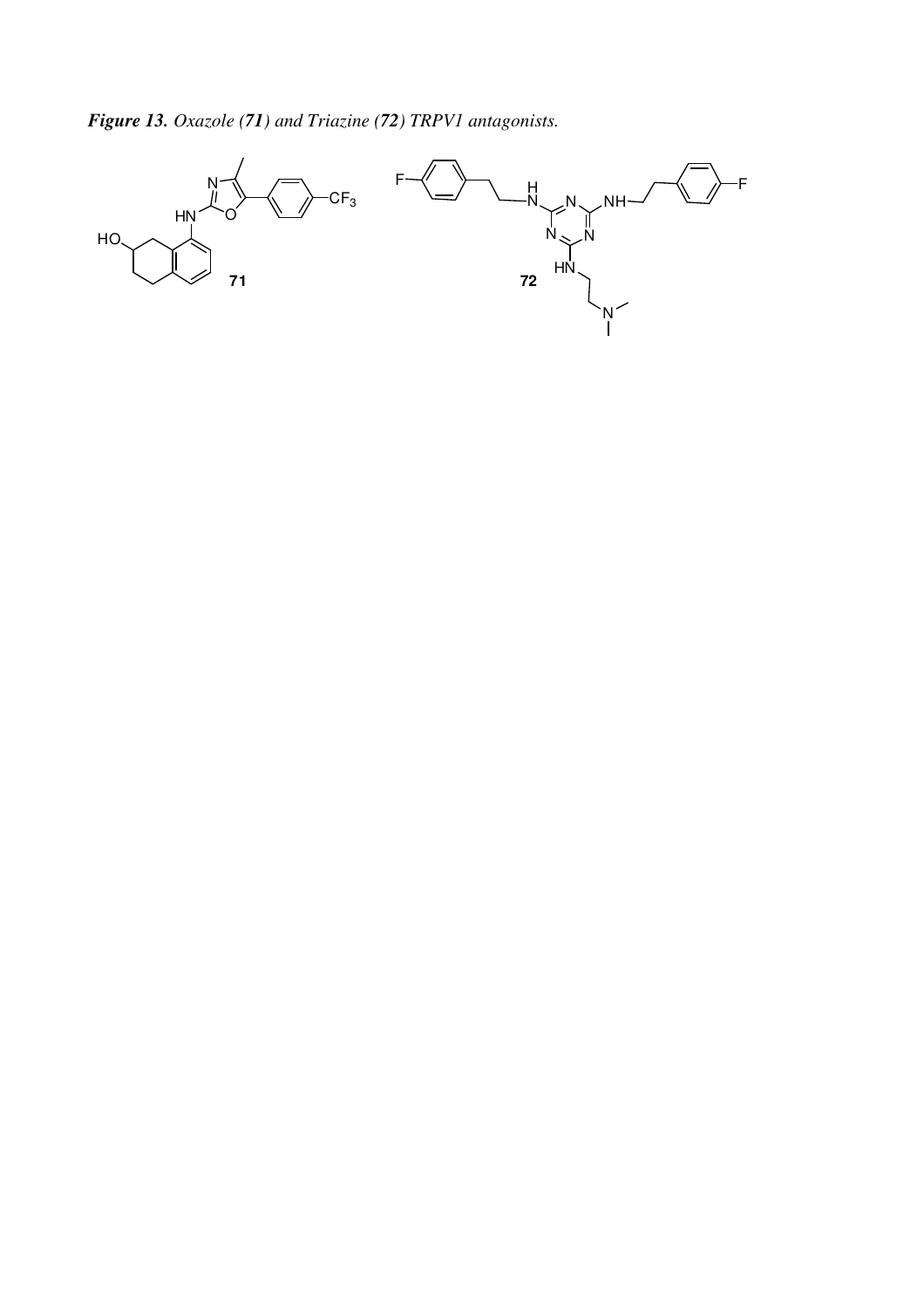*Figure 14. Biarylcarboxyarylamide (73), Acrylamides (74, 75), and Dienamide (76) TRPV1 antagonists.* 

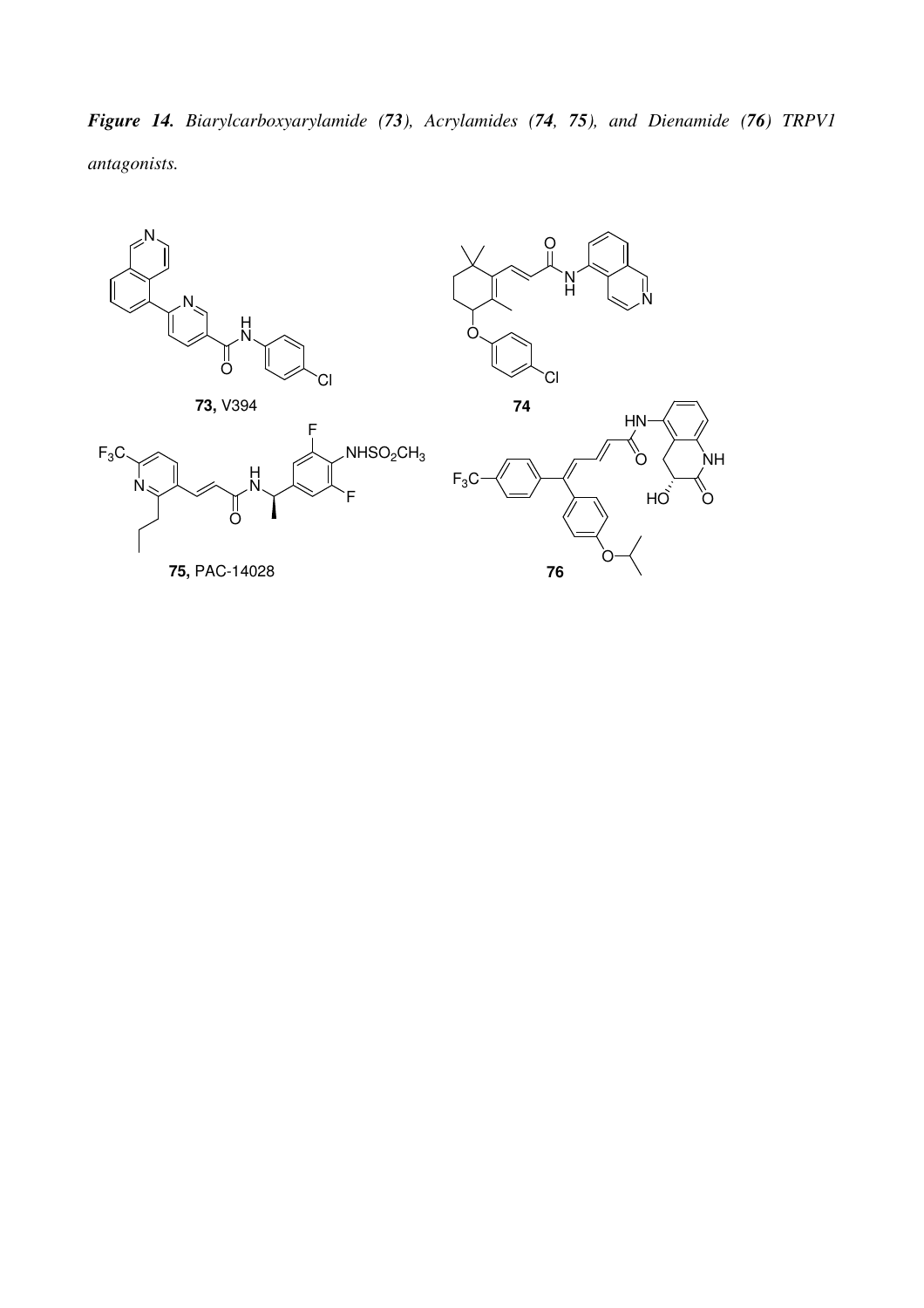*Figure 15. SAR optimization of biarylamide (77) leading to benzoimidazole (78).*